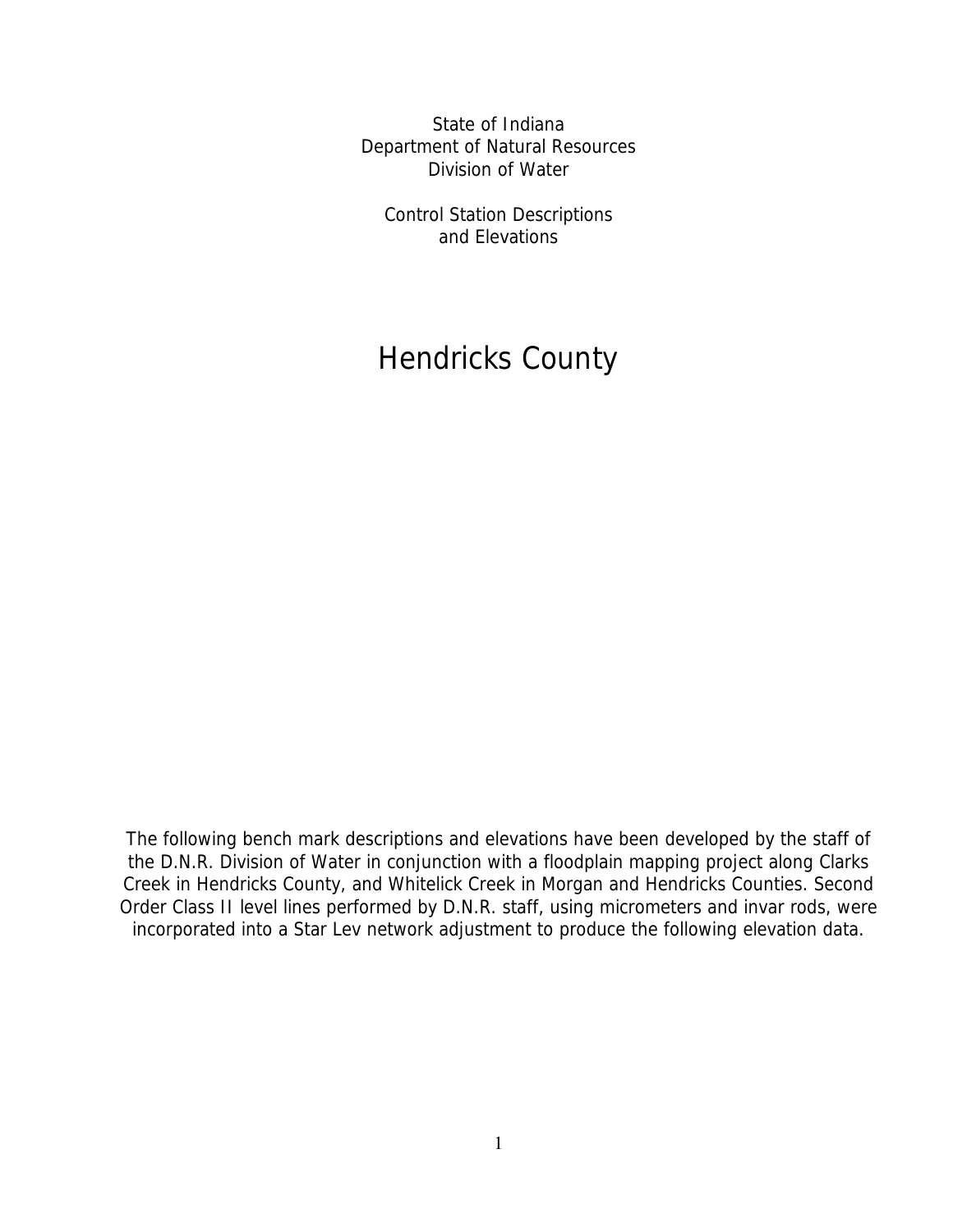#### USC&GS BM B 352, 1985

In Hendricks County, Brownsburg Quad., in the North 1/2 of Section 9, T. 15 N., R. 1 E., 2<sup>nd</sup> P.M.; approximately 1.2 miles west of Avon; about 200 feet along 550 East Road from its "T" road intersection with U.S. 36 to its "T" road intersection with Broyles Road; set in the southwest quadrant of the intersection, 212.9 feet south of the centerline of the east bound lanes of U.S. 36, 96.8 feet north of the centerline of a paved private drive to the west, 45.9 feet west of the centerline of 550 East Road, 25.9 feet south of the extended centerline of Broyles Road, 2.6 feet south of utility pole #72-359 with a guy wire, 2.6 feet southwest of a concrete highway right-of-way marker, 0.6 foot east of a chain link fence, about level with the road, driven to a depth of 14.6 meters; a U.S. Coast and Geodetic Survey flange-encased stainless steel rod with a 5-inch logo cap, stamped "B 352 1985".

252.725 meters NAVD 1988 252.835 meters NGVD 1929 829.149 feet NAVD 1988 829.509 feet NGVD 1929

#### USC&GS BM C 352, 1985

In Hendricks County, Brownsburg Quad., in the North  $\frac{1}{2}$  of Section 8, T. 15., R. 1 E.,  $2^{nd}$ P.M.; approximately 2.7 miles west of Avon; at the intersection of 400 East Road and the Conrail Railroad; set in the northwest ¼ of the intersection; 196.9 feet south of the centerline of the eastbound lanes of U.S. 36, 53.8 feet west of the centerline of 400 East Road, 47.9 feet south of the west end of a 10-foot metal drain pipe, 23.3 feet north of the north rail of the railroad tracks, 3.3 feet west of a utility pole with a guy wire, about 3.0 feet below the level of the tracks, 1.0 foot east of a orange U.S. Coast and Geodetic Survey witness post, level with the ground, driven to a depth of 4.9 meters; a U.S. Coast and Geodetic Survey flange-encased stainless steel rod with a 5-inch logo cap, stamped "C 352 1985".

863.794 feet NAVD 1988 and the state of the state of the state of the state of the state of the state of the state of the state of the state of the state of the state of the state of the state of the state of the state of

263.285 meters NAVD 1988 263.395 meters NGVD 1929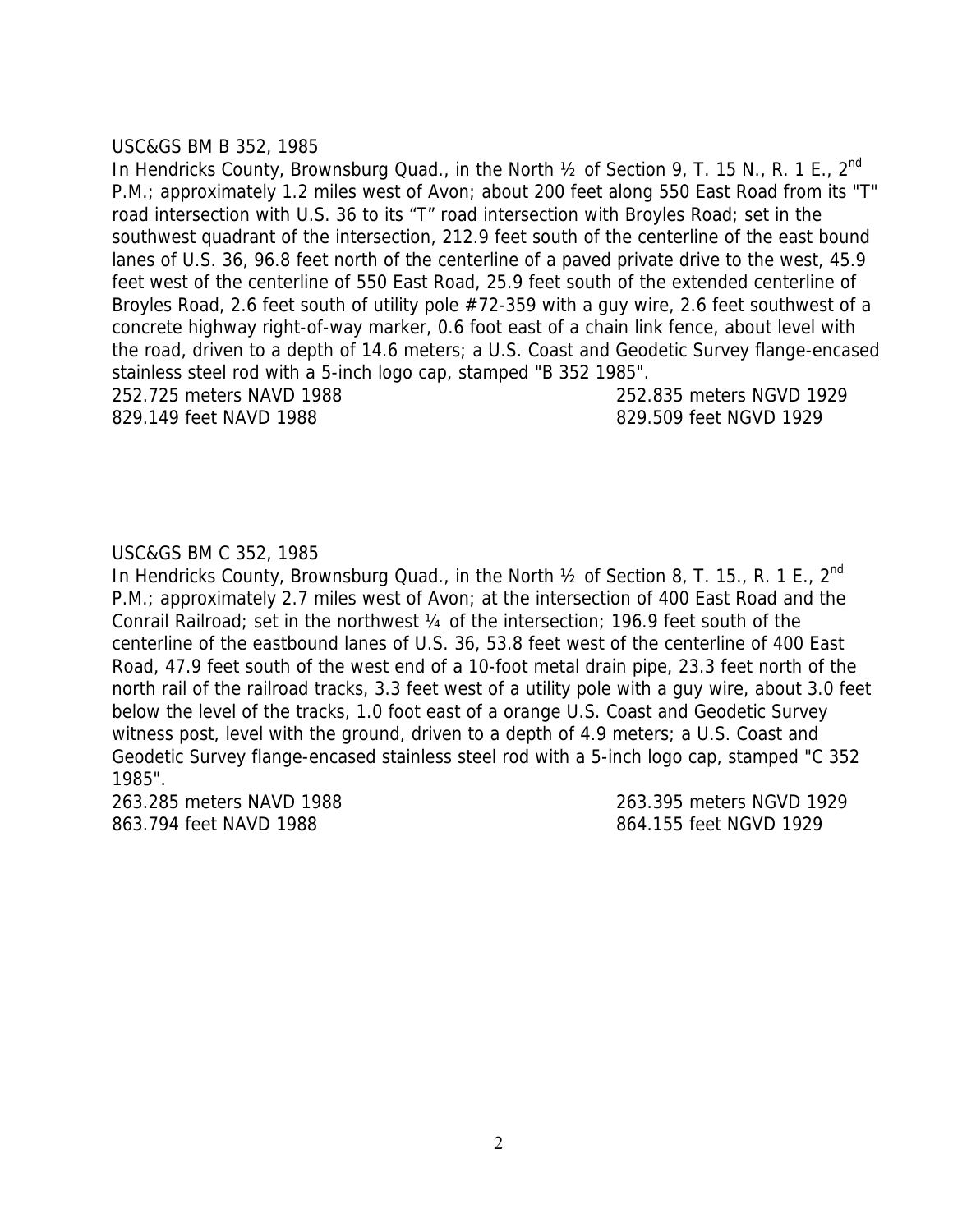#### USC&GS BM F 61, 1946

In Hendricks County, Plainfield Quad., in the NE  $\frac{1}{4}$  of Section 14, T. 15 N., R. 1 E., 2<sup>nd</sup> P.M.; approximately 2.0 miles north of Plainfield; approximately 0.2 mile north along State Road 267 from its intersection with 150 South Road; set in the top of a concrete post, 31.5 feet east of the centerline of State Road 267, 18.6 feet southeast of a 6 foot tall wood fence post, 11.4 feet north of the centerline of the gravel private drive at #1791, 9.6 feet southeast of the southeast corner of a metal telephone junction box, 0.6 foot above the ground; a U.S. Coast and Geodetic Survey benchmark tablet, stamped "F 61 1946". 252.927 meters NAVD 1988 253.041 meters NGVD 1929 829.811 feet NAVD 1988 **830.185** feet NGVD 1929

#### USC&GS BM G 61, 1946

In Hendricks County, Plainfield Quad., in the NW  $\frac{1}{4}$  of Section 23, T. 15 N., R. 1 E., 2<sup>nd</sup> P.M.; approximately 1.0 mile north of Plainfield; approximately 0.65 mile north along State Road 267 from its intersection with 300 South Road (Township Line Road), at 2307 State Road 267; set in the top of a concrete post, 37.9 feet south-southwest of the southwest corner of a 4.5 foot high metal telephone junction box, 22.6 feet north of the centerline of the gravel private drive at #2307 State Road 267, 22.0 feet east of the centerline of State Road 267, 7.1 feet northwest of a white wood fence corner post, 3.1 feet west of a white wood fence line, 0.1 foot above the ground; a U.S. Coast and Geodetic Survey benchmark tablet, stamped "G 61 1946".

796.829 feet NAVD 1988 797.206 feet NGVD 1929

242.874 meters NAVD 1988 242.989 meters NGVD 1929

#### USC&GS BM K 61, 1946

In Hendricks County, Plainfield Quad., in the NE  $\frac{1}{4}$  of Section 34, T. 15 N., R. 1 E., 2<sup>nd</sup> P.M.; at Plainfield; at the intersection of South Center Street and Freemont Street, in the southeast quarter of the intersection; set vertically in the west face of the southwest corner of the Friendly Folks Methodist Church, 1.1 feet north of the southwest corner of the church, 4.2 feet above the sidewalk; a U.S. Coast and Geodetic Survey benchmark tablet, stamped "K 61 1946".

731.688 feet NAVD 1988 732.065 feet NGVD 1929

223.019 meters NAVD 1988 223.134 meters NAVD 1988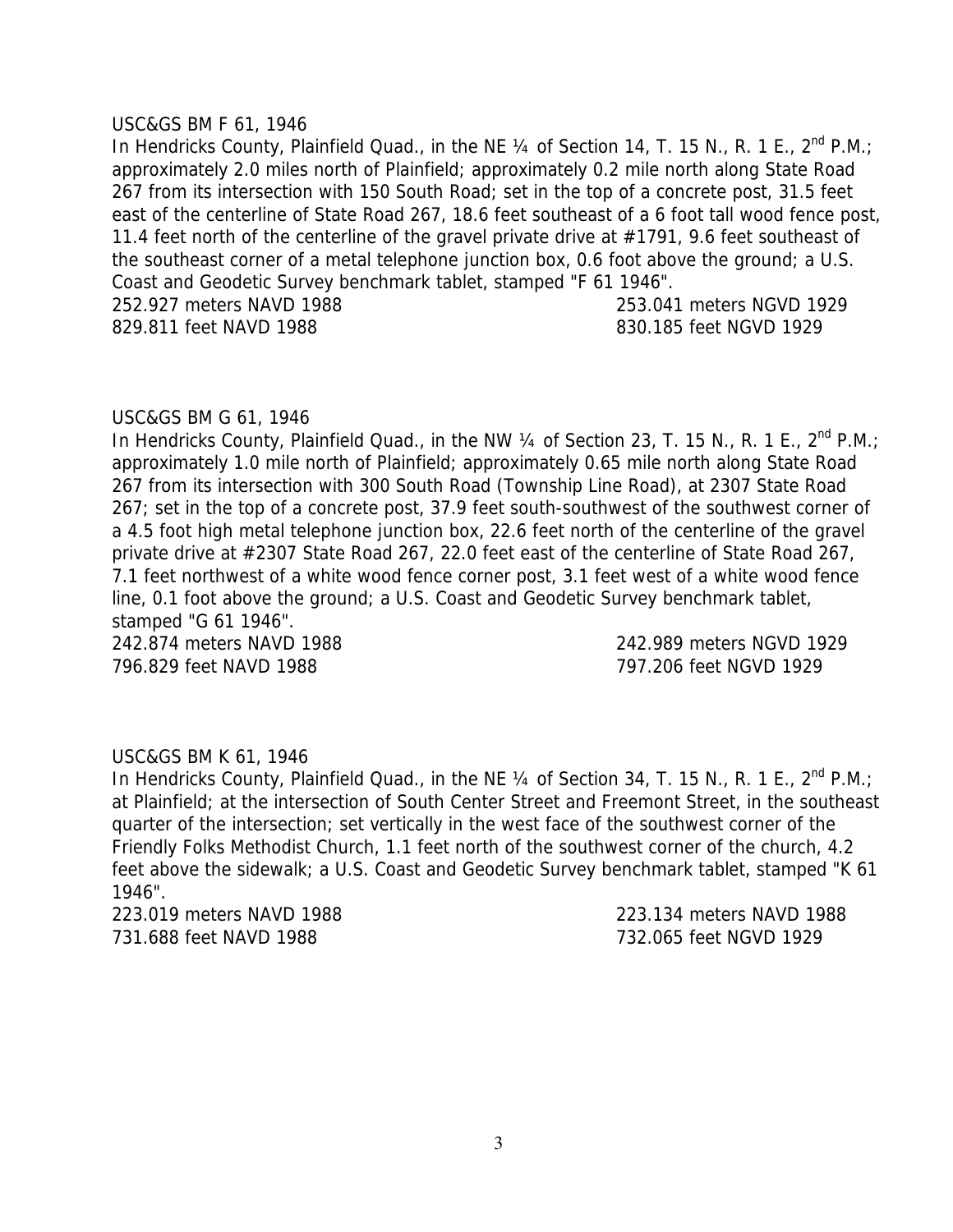#### USC&GS BM L 61, 1946

In Hendricks County, Plainfield Quad., in the SW 1/4 of Section 35, T. 15 N., R. 1 E., 2<sup>nd</sup> P.M.; at Plainfield; at the "T" road intersection of Old State Road 267 (South Center Street) and Stanley Road; set in the top of a concrete post, 44.3 feet west of the centerline of South Center Street, 23.1 feet north of a dirt and gravel lane leading to a park, 5.7 feet northwest of power pole # 62/314 with three guy wires, 3.4 feet west of the southwest corner of a square concrete gate post (gate is gone), 0.1 foot above the ground; a U.S. Coast and Geodetic Survey bench mark tablet, stamped "L 61 1946". 218.056 meters NAVD 1988 218.173 meters NGVD 1929 715.405 feet NAVD 1988 715.789 feet NGVD 1929

# DOT BM HEND C 52

In Hendricks County, Brownsburg Quad., in the North 1/2 of Section 8, T. 15 N., R. 1 E., 2<sup>nd</sup> P.M.; approximately 2.4 miles east of Danville; at the U.S. 36 bridge over Amber Creek; set in the top of the northwest concrete bridge abutment (west bound lanes), 22.9 feet north of the centerline of the west bound lanes of U.S. 36, 6.7 feet east of the west end of the concrete bridge abutment, 0.5 foot west of the east face of the bridge abutment and a rubber expansion joint, 0.5 foot south of the north face of the concrete bridge abutment, level with the road; an Indiana Department of Highways benchmark tablet, stamped "HEND C 52". 250.728 meters NAVD 1988 250.838 meters NGVD 1929 822.597 feet NAVD 1988 822.958 feet NGVD 1929

#### DOT BM HEND C 46

In Hendricks County, Bridgeport Quad., in the SW 1/4 of Section 25, T. 14 N., R. 1 E., 2<sup>nd</sup> P.M.; at Plainfield; at the State Road 267 bridge (south bound lanes) over Clarks Creek; set in the top of the south end of the west concrete curb of the bridge, 22.3 feet west of the centerline of State Road 267, 2.2 feet south of the south edge of the aluminum base of an aluminum support post of the aluminum guard rail (south most support post on the bridge), 1.8 feet northeast of a metal fence end post, 0.7 foot east of the west face of the concrete curb, 0.6 foot north of the south end of the concrete curb, 0.7 foot above the level of the road; a State Highway Commission of Indiana Survey benchmark tablet, stamped "HEND C 46".

760.562 feet NAVD 1988 760.944 feet NGVD 1929

231.820 meters NAVD 1988 231.936 meters NGVD 1929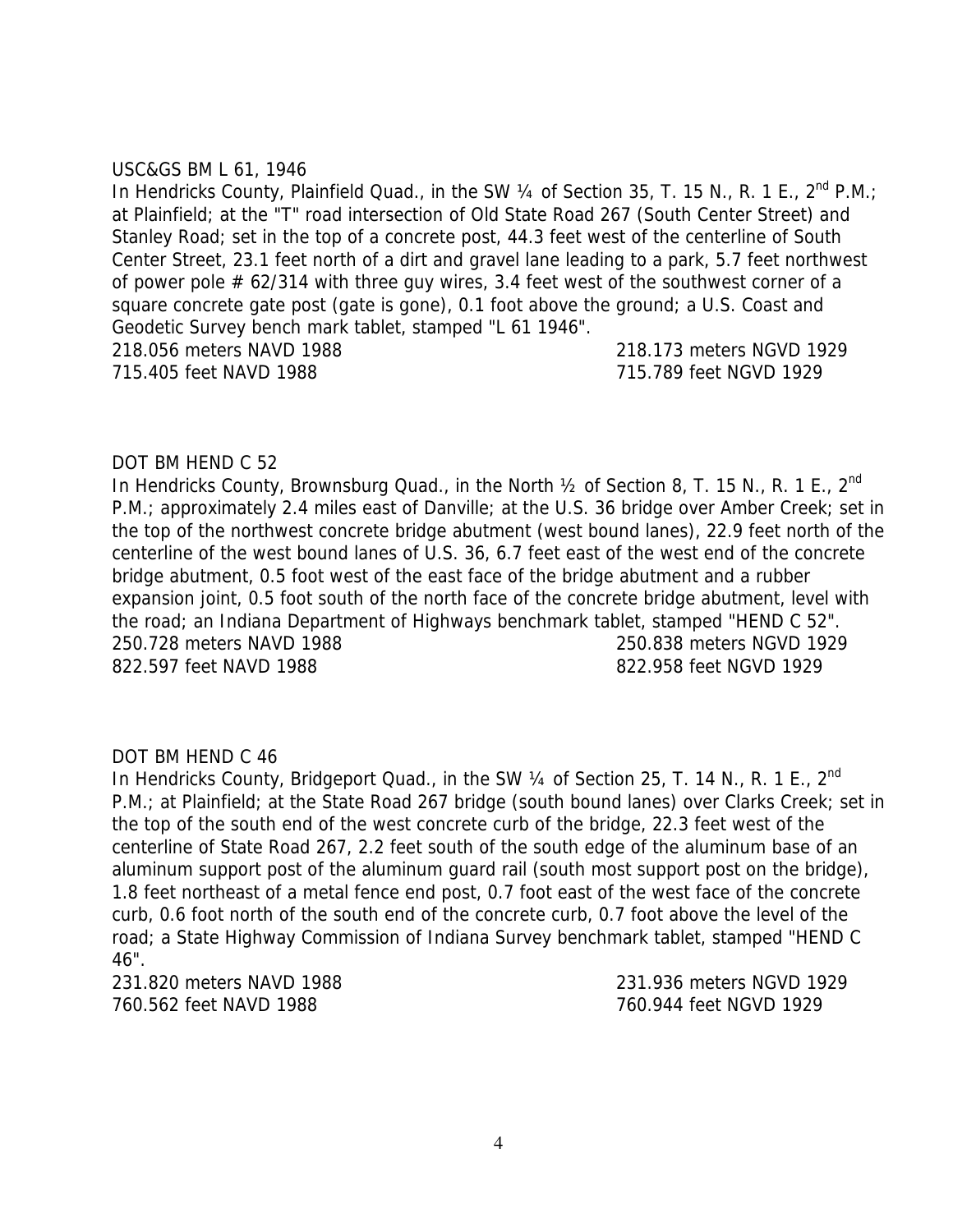#### DOT BM HEN G 6

In Hendricks County, Plainfield Quad., in the SE  $\frac{1}{4}$  of Section 27, T. 15 N., R. 1 E., 2<sup>nd</sup> P.M.; at Plainfield; at the State Road 267 bridge over the abandoned Conrail railroad; set in the top of the southwest concrete bridge abutment, 25.2 feet west of the centerline of the road, 17.0 feet north of the south end of the concrete abutment, 0.6 foot east of the west face of the concrete abutment, 0.5 foot above the level of the road; a State Highway Commission of Indiana Survey bench mark tablet, stamped "HEN G 6". 239.074 meters NAVD 1988 239.188 meters NGVD 1929

784.363 feet NAVD 1988 784.737 feet NGVD 1929

#### DNR TBM WLC 22 Reset

In Hendricks County, Plainfield Quad., in the SW 1/4 of Section 2, T. 14 N., R. 1 E., 2<sup>nd</sup> P.M.; at Plainfield; at the 600 South Road (Hadley Road) bridge over White Lick Creek; set in the top of the west end of the north concrete guardrail of the bridge, 16.8 feet north of the centerline of the road, 3.1 feet east of the west face of the guardrail, 2.5 feet west of the east end of the metal guardrail of the bridge, 2.3 feet above the level of the road, 0.3 foot south of the north face of the concrete guardrail; a chiseled square. 217.012 meters NAVD 1988 217.130 meters NGVD 1929

711.981 feet NAVD 1988 712.367 feet NGVD 1929

#### IFC&WRC TBM WLC 23, 1960

In Hendricks County, Plainfield Quad., in the center of Section 2, T. 14 N., R. 1 E.,  $2^{nd}$  P.M.; at Plainfield; at the "T" road intersections of South Center Street (Old State Road 267), Crystal Bay-East Drive, and Pamela Drive; set in the southeast side of power pole # 59/020 with a street light, 39.5 feet west of the centerline of South Center Street, 23.0 feet north of the centerline of Crystal Bay-East Drive and the extended centerline of Pamela Drive, 7.6 feet east-northeast of a fire hydrant, 3.6 feet east of a chain link fence corner post, 0.8 foot above the ground; a railroad spike driven through an aluminum tag, stamped "TBM WLC 23 1960".

709.417 feet NAVD 1988 709.804 feet NGVD 1929

216.231 meters NAVD 1988 216.349 meters NGVD 1929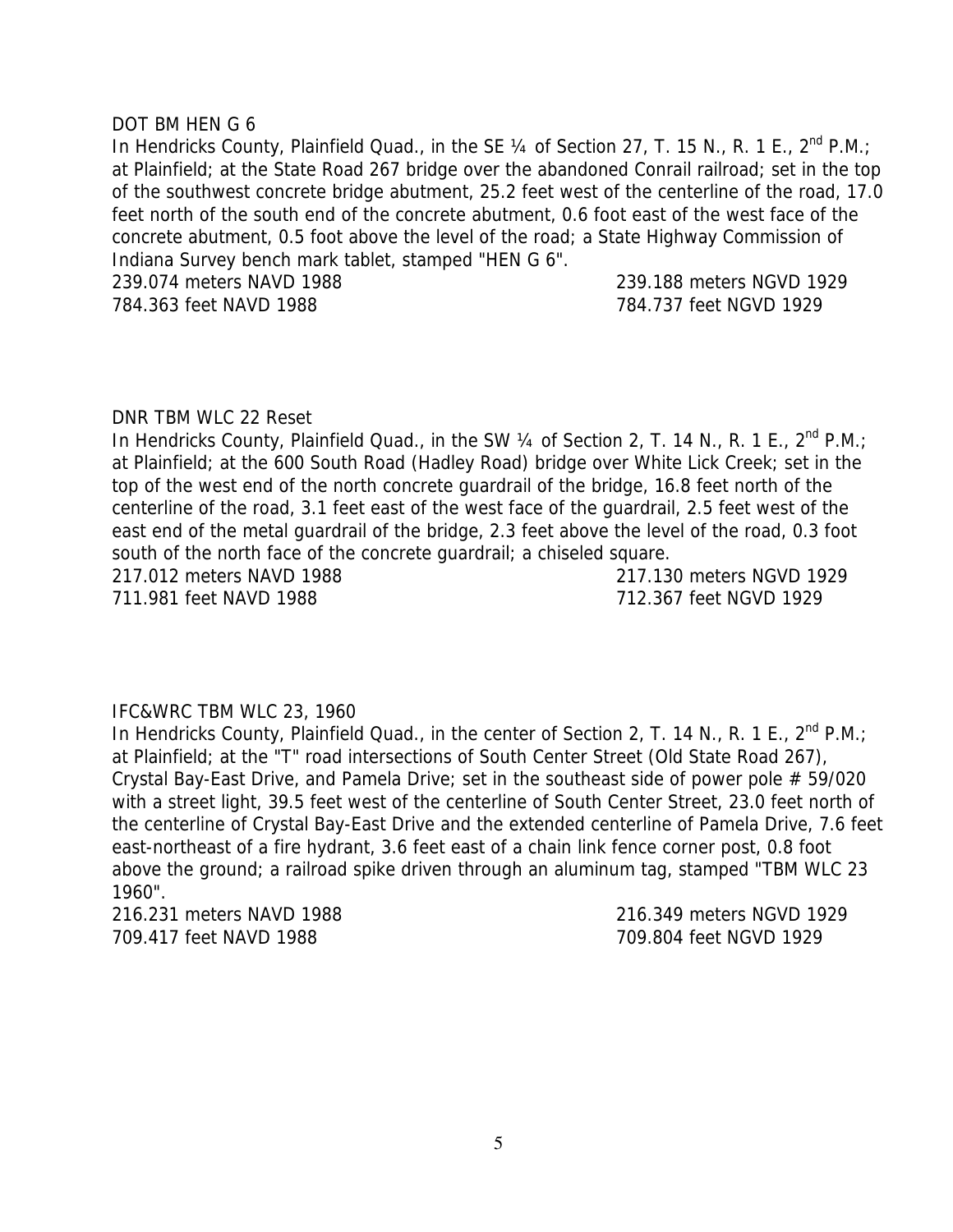#### DNR TBM HENCO 1, 1995

In Hendricks County, Bridgeport Quad., in the South 1/2 of Section 36, T. 15 N., R. 1 E., 2<sup>nd</sup> P.M.; at Plainfield; at the intersection of State Road 267 and 500 South Road (Stanley Road), in the northwest quarter of the intersection; set in the southeast side of power pole  $# 60/095$ with a guy wire to the east, 60.1 feet west of the west edge of the asphalt shoulder pavement of the south bound lanes of State Road 267, 54.9 feet southwest of the southwest corner of a metal light pole, 54.1 feet northwest of a metal "road" sign post, 49.5 feet north of the centerline of 500 South Road, 42.1 feet northeast of a metal "Weight Limit 5 TONS" sign post, 10.1 feet west of the metal guy wire anchor, 0.7 foot above the ground; a railroad spike driven through an aluminum tag, stamped "IDNR TBM HENCO 1 1995". 225.152 meters NAVD 1988 225.269 meters NGVD 1929 738.687 feet NAVD 1988 739.071 feet NGVD 1929

#### DNR TBM HENCO 2, 1995

In Hendricks County, Bridgeport Quad., in the SE  $\frac{1}{4}$  of Section 1, T. 14 N., R. 1 E.,  $2^{nd}$  P.M.; at Plainfield; at the 550 South Road bridge over Rogers Creek; set in the top of the southwest concrete wingwall of the bridge, 11.8 feet south of the centerline of 550 South Road, 11.1 feet northeast of power pole # 60/126, 6.15 feet northeast of the southwest end at the southwest concrete wingwall of the bridge, 0.65 foot west of the east face of the wingwall, 0.7 foot north of the south face of the wingwall, 0.55 foot south of the south face of the concrete bridge deck and the west end of the south metal handrail of the bridge, below the level of the road; a chiseled triangle.

727.726 feet NAVD 1988 728.111 feet NGVD 1929

221.811 meters NAVD 1988 221.929 meters NGVD 1929

#### DNR TBM HENCO 3, 1995

In Hendricks County, Bridgeport Quad., in the NE 1/4 of Section 25, T. 15 N., R. 1 E., 2<sup>nd</sup> P.M.; at Plainfield; at the "T" Road intersection of 900 East Road (Smith Road) and 300 South Road (Township Line road), in the southwest quadrant of the intersection; set in the west side of power pole # 61/042 with a street light, 77.8 feet north of a metal "Speed limit 35" sign post, 34.0 feet southeast of a power pole with a guy wire, 23.6 feet south of the centerline of 300 South Road, 19.4 feet southeast of a metal "STOP" and road sign post, 17.6 feet west of the centerline of 900 East Road, 1.0 foot above the ground; a railroad spike driven through an aluminum tag, stamped "IDNR TBM HENCO 3 1995".

786.874 feet NAVD 1988 787.255 feet NGVD 1929

239.840 meters NAVD 1988 239.956 meters NGVD 1929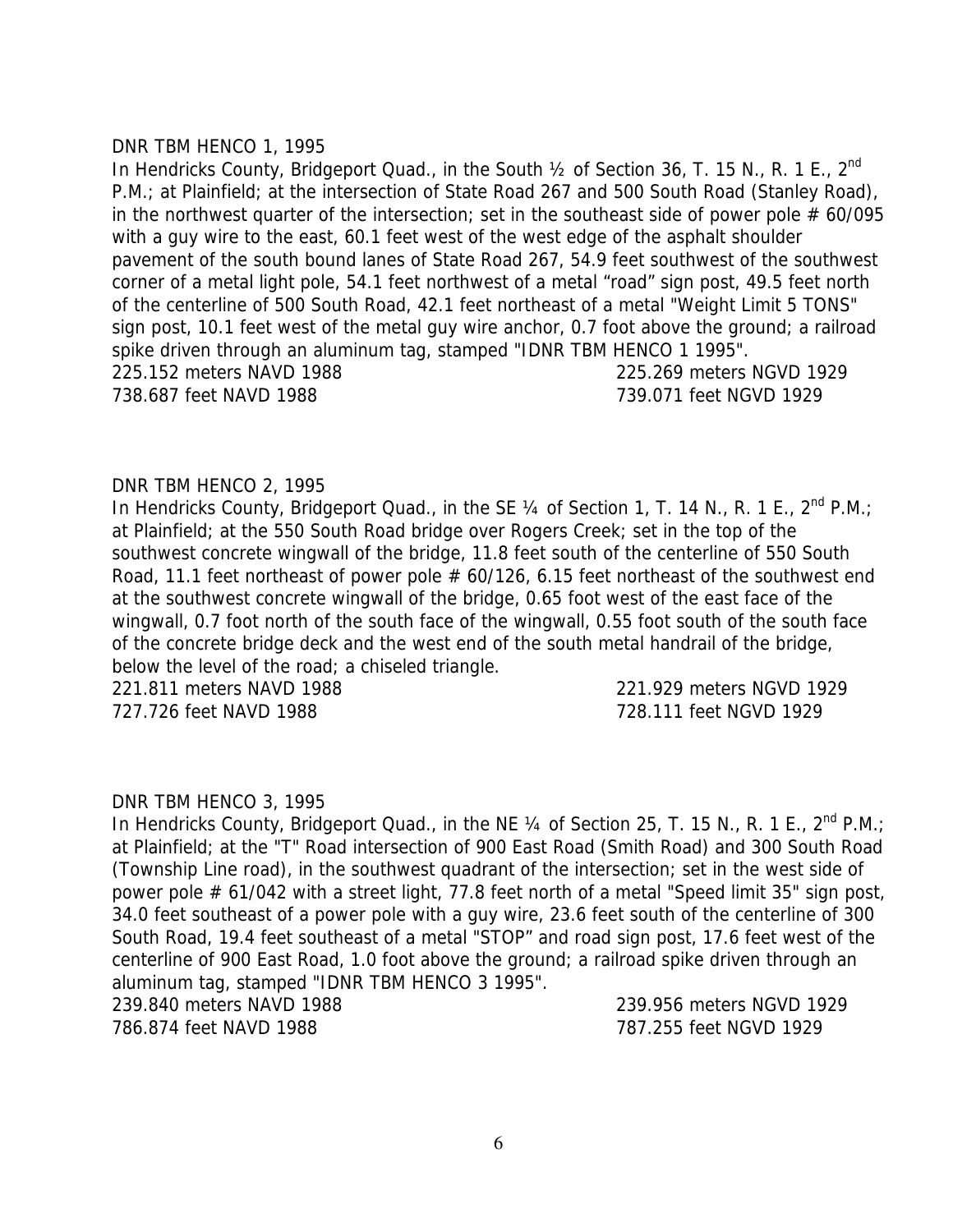#### DNR TBM HENCO 4, 1995

In Hendricks County, Bridgeport Quad., in the South  $\frac{1}{2}$  of Section 13, T. 15 N., R. 1 E., 2<sup>nd</sup> P.M.; approximately 1.0 mile north of Plainfield; approximately 0.5 mile west along 200 South Road from its intersection with 900 East Road to the "T" road intersection of 200 South Road and Argyle Drive, in the northwest quadrant of the intersection; set in the south side of power pole #61/205, 44.5 feet southwest of a metal "STOP" sign post, 37.8 feet west of the centerline of Argyle Drive, 21.7 feet southeast of a 3.0 inch Spruce tree, 19.5 feet westsouthwest of a metal "road" sign post, 18.1 feet north of the centerline of 200 South Road, 10.2 feet west of the west end of a inch elliptical CMP culvert under Argyle Drive, 2.0 feet above the ground; a railroad spike driven through an aluminum tag, stamped "IDNR TBM HENCO 4 1995".

802 573 feet NAVD 1988 802.951 feet NGVD 1929

244.625 meters NAVD 1988 244.740 meters NGVD 1929

#### DNR TBM HENCO 5, 1995

In Hendricks County, Plainfield Quad. in the East  $\frac{1}{2}$  of Section 14, T. 15 N., R. 1 E., 2<sup>nd</sup> P.M.; approximately 1.5 miles north of Plainfield; at the "T" road intersection of 800 East Road and 150 South Road, in the southwest quadrant of the intersection; set in the top of the south concrete wing wall of a concrete bridge under 800 East Road, over an unnamed tributary to Clarks Creek, 40.7 feet southeast of a metal "STOP" sign post, 34.9 feet south of the centerline of 150 South Road, 22.1 feet west of the centerline of 800 East Road, 22.0 feet southeast of a metal "road" sign post, 11.2 feet north of the south end of the concrete headwall, 5.4 feet north of the wood fence end post of a north-south fence line, 0.5 foot east of the west face of the concrete headwall, 2.7 foot south of the south corner of the concrete headwall of the bridge, 0.2 foot below the level of 800 East Road; a chiseled triangle. 246.711 meters NAVD 1988 246.826 meters NGVD 1929 809.418 feet NAVD 1988 809.795 feet NGVD 1929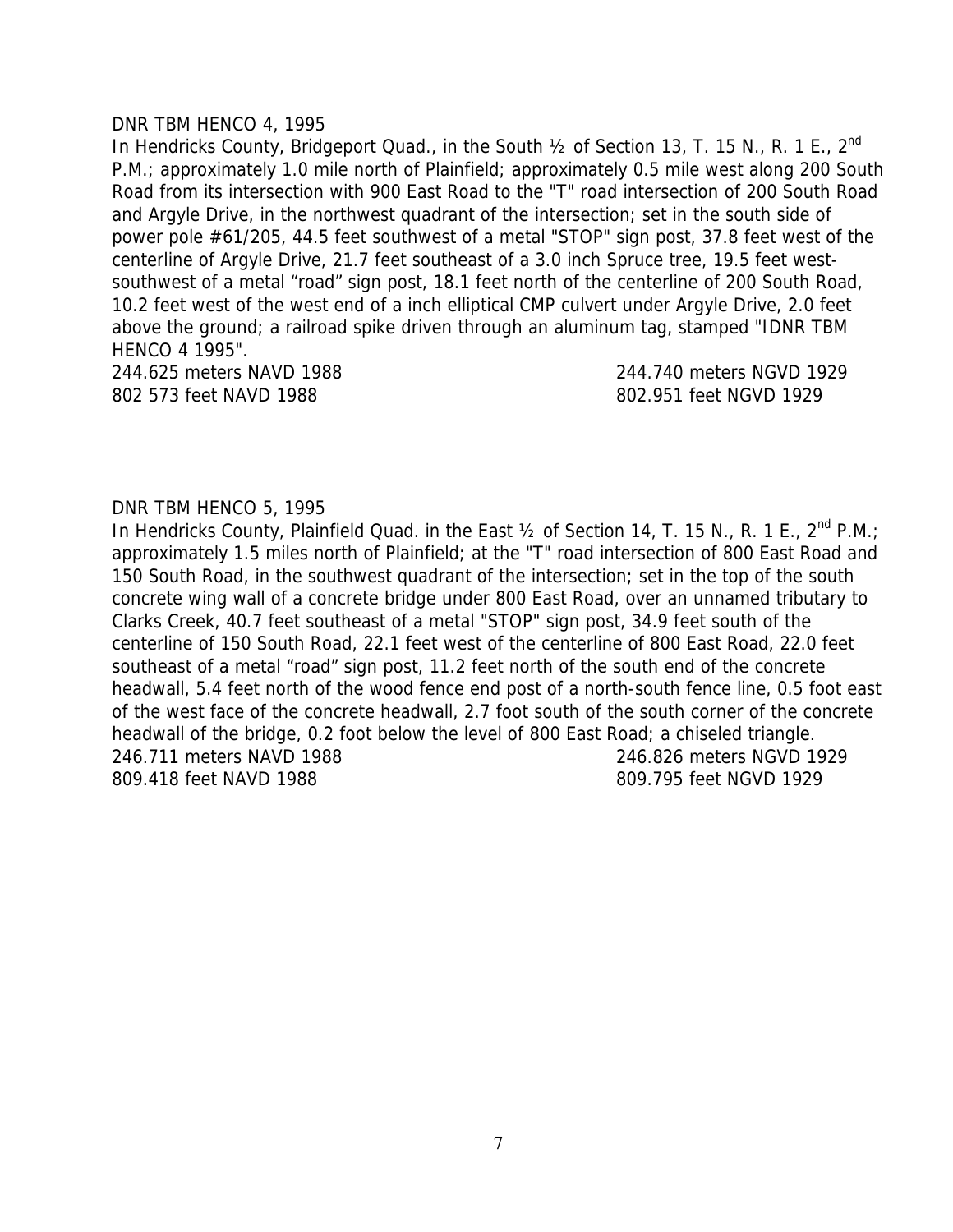#### DNR TBM HENCO 6, 1995

In Hendricks County, Plainfield Quad., in the NW  $\frac{1}{4}$  of Section 22, T. 15 N., R. 1 E. 2<sup>nd</sup> P.M.; approximately 1.5 miles north of Plainfield; at the intersection of State Road 267 and 150 South Road, in the northeast quarter of the intersection; set in the east side of power pole  $#$ 100 with two guy wires to the west and a transformer, 56.3 feet east of the centerline of State Road 267, 18.0 feet north of the centerline of 150 South Road, 6.1 feet south of the southeast corner of a metal telephone junction box, 5.1 feet west of a metal "STOP" sign post, 0.9 foot above the ground; a rail road spike driven through an aluminum tag, stamped "IDNR TBM HENCO 6 1995" 251.455 meters NAVD 1988 251.569 meters NGVD 1929 824.981 feet NAVD 1988 **824.981 825.356 feet NGVD** 1929

#### DNR TBM HENCO 7, 1995

In Hendricks County, Plainfield Quad., in the SE  $\frac{1}{4}$  of Section 22, T. 15 N., R. 1 E., 2<sup>nd</sup> P.M.; at Plainfield; at the intersection of State Road 267 and 300 South Road (Township Line Road), in the northwest quarter of the intersection; set in the west side of a telephone pole, 63.5 feet west of the centerline of State Road 267, 32.7 feet northwest of and across 300 South Road from a metal "STOP" sign post, 31.9 feet east of a metal "SPEED LIMIT 35" sign post, 15.0 feet north of the centerline of 300 South Road. 0.55 foot south of the southwest corner of a gray metal telephone junction box, 1.3 feet above the ground; a railroad spike driven through an aluminum tag, stamped "IDNR TBM HENCO 7 1995" 240.847 meters NAVD 1988 240.960 meters NGVD 1929 790.177 feet NAVD 1988 790.549 feet NGVD 1929

#### DNR TBM HENCO 8, 1995

In Hendricks County, Plainfield Quad., in the NW  $\frac{1}{4}$  of Section 16, T. 15 N., R. 1 E., 2<sup>nd</sup> P.M.; approximately 2.5 miles north west of Plainfield; at the "T" road intersection of 100 south road and 525 East Road, in the southeast quadrant of the intersection; set in the east side of power pole # PG/S 6/3 with four guy wires to the west, 70.1 feet east of the centerline of 525 east road, 56.8 feet northeast of power pole #075-450 with two guy wires and a transformer, 43.0 feet east of a metal "road" sign post, 31.2 feet north of the center of a metal water meter access lid, 20.7 feet west of the west end of a cmp culvert under a concrete private drive (5283 100 South Road), 17.3 feet south of the centerline of 100 South Road, 1.0 foot above the ground; a railroad spike driven through an aluminum tag, stamped "IDNR TBM HENCO 8 1995".

822.098 feet NAVD 1988 822.463 feet NGVD 1929

250.576 meters NAVD 1988 250.687 meters NGVD 1929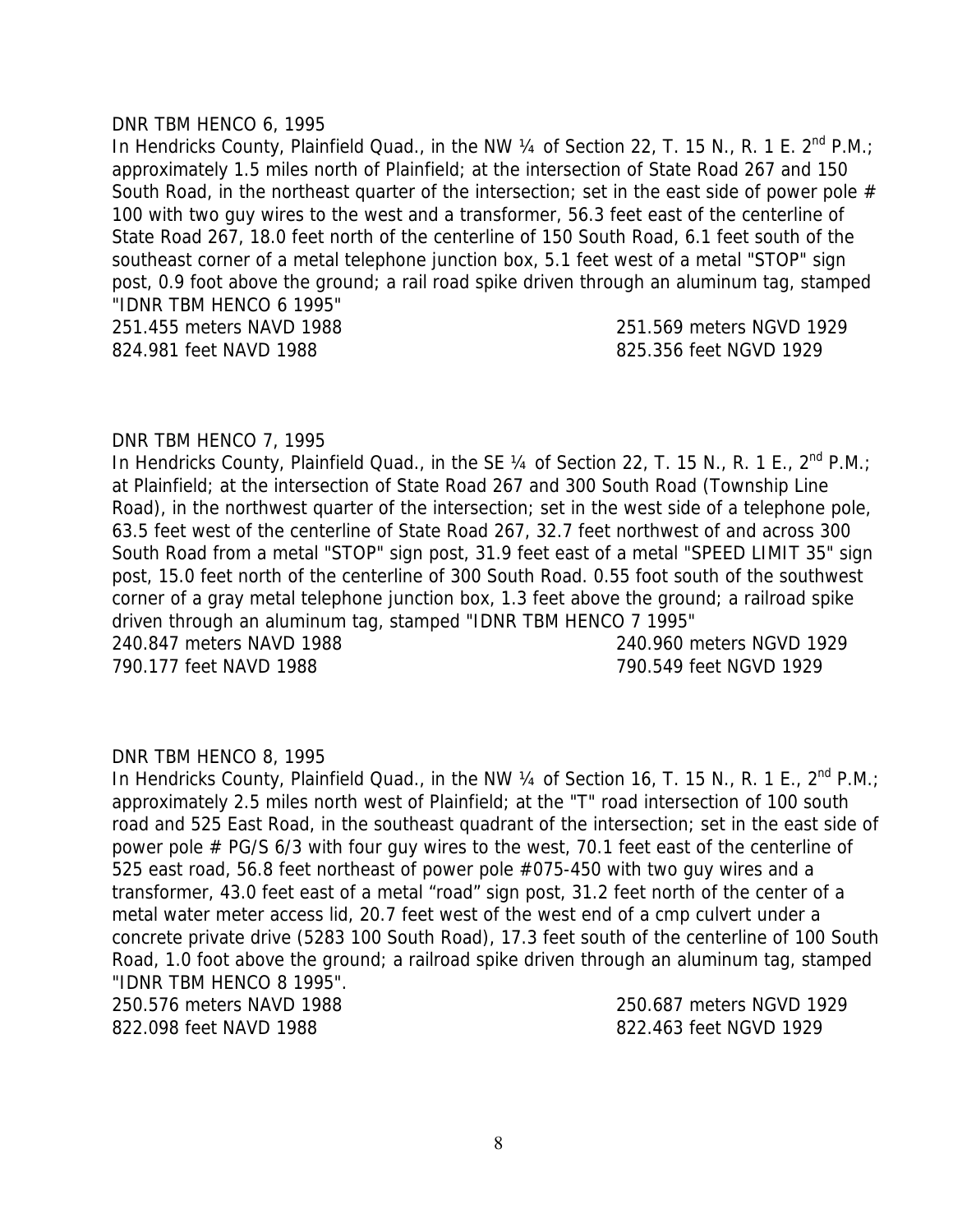#### DNR TBM HENCO 10, 1995

In Hendricks County, Plainfield Quad., in the Southeast 1/4 of Section 2, T. 14 N., R. 1 E., 2<sup>nd</sup> P.M.; at Plainfield; at the intersection of 550 South Road (Reeves Road) and Ramsey Lane; set in the south side of power pole  $# 61/730$ , 51 feet southeast of mailbox post  $# 1309$ , 39.3 feet south of a metal "SPEED LIMIT 35" sign post, 36.8 feet west of a metal "STOP" and "RAMSEY LANE" sign post, 29.2 feet north of power pole  $#$  "65" "64/728" with two guy wires, 25 feet south of the centerline of 550 South Road, 19.6 feet west of the centerline of Ramsey Lane, 16.6 feet east of the east edge of a concrete driveway, about 0.8 foot above the ground; a railroad spike driven through and aluminum tag, stamped "IDNR TBM HENCO 10 1995".

223.713 meters NAVD 1988 223.831 meters NGVD 1929 733.966 feet NAVD 1988 734.352 feet NGVD 1929

#### DNR TBM HENCO 11, 1995

In Hendricks County, Bridgeport Quad., in the SW 1/4 of Section 19, T. 14 N., R. 2 E., 2<sup>nd</sup> P.M.; approximately 0.5 mile northeast of Plainfield; about 0.7 mile north along 900 East Road from its intersection with U.S. 40; set in the west side of a power pole with a transformer, 60.4 feet southeast of mail box post # 2486, 55.4 feet southeast of power pole # 59/114 next to a green telephone cable box, 36.5 feet south of the centerline of a gravel private drive leading east, 32.8 feet southwest of power pole # 40 with a "NO TRESPASSING" sign, 19.2 feet east of the center line of 900 East Road, 18.2 feet south of mail box post  $#$  2495, 2.0 feet above the ground; a railroad spike driven through an aluminum tag, stamped "IDNR TBM HENCO 11 1995".

796.870 feet NAVD 1988 797.250 feet NGVD 1929

242.887 meters NAVD 1988 243.002 meters NGVD 1929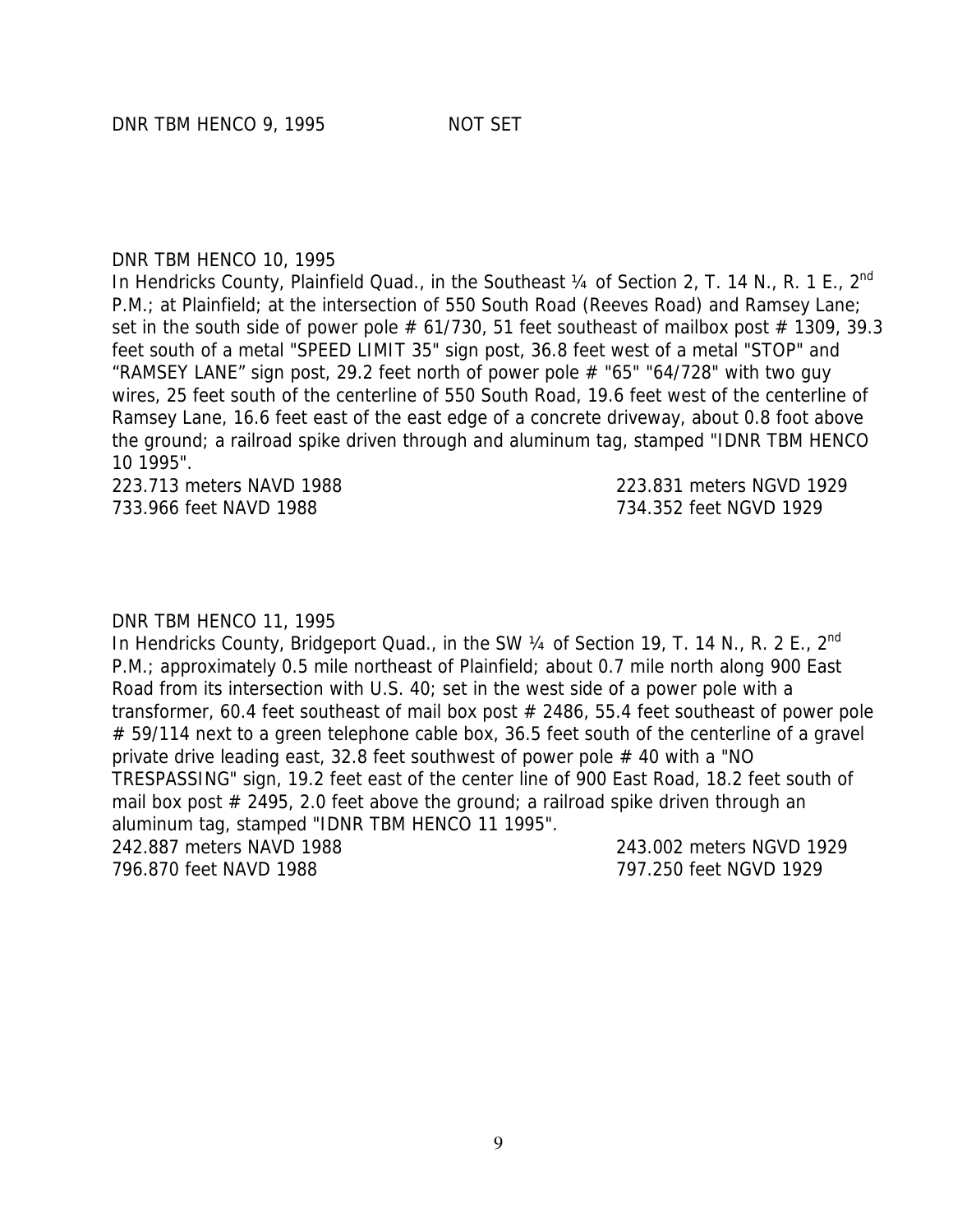#### DNR TBM HENCO 12, 1995

In Hendricks County, Plainfield Quad., in the NE 1/4 of Section 2, T. 14 N., R. 1 E., 2<sup>nd</sup> P.M.; at Plainfield; at the intersection of Stanley Road, Pierce Drive, and Terry Drive; set in the north side of a power pole with a green telephone cable box on the east side of the power pole, 18.6 feet north of the center line of Stanley Road, 54.0 feet east of the centerline of Pierce Drive, 6 feet east of the extended centerline of Terry Drive, 31.6 feet west of mail box post  $#$ 1320, 29.4 feet east of a 4 inch by 4 inch corner fence post at the Southwest corner of 1320 Stanley Road, 78.0 feet north of a "STOP" sign post on Terry Drive, about 1.5 feet above the ground; a railroad spike driven through an aluminum tag, stamped "IDNR TBM HENCO 12 1995".

739.713 feet NAVD 1988 740.097 feet NGVD 1929

225.465 meters NAVD 1988 225.582 meters NGVD 1929

# DNR TBM HENCO 13, 1995

In Hendricks County, Plainfield Quad, in the Southeast 1/4 of Section 2, Township 14 North, Range 1 East,  $2^{nd}$  PM; at Plainfield; at the intersection of 600 South Road (Hadley Road) and Oak Hill Drive; set in the north side of power pole # G/23R/6/1/2/13, 59.2 feet northwest of a power pole with a transformer on the south side of 600 South Road, 43.2 feet north of a mailbox post (#1333), 33.5 feet west of the centerline of Oak Hill Drive, 24.6 feet north of the centerline of 600 South Road, 1.2 feet above the ground; a railroad spike driven through an aluminum tag, stamped "IDNR TBM HENCO 13 1995" 221.307 meters NAVD 1988 221.424 meters NGVD 1929

726.070 feet NAVD 1988 726.456 feet NGVD 1929

#### DNR TBM HENCO 14, 1997

In Hendricks County, Brownsburg Quad., in the NW 1/4 of Section 10, T. 15 N., R. 1 E., 2<sup>nd</sup> P.M.; at Avon; 0.8 mile west along U. S. 36 from its intersection with State Road 267 to 625 East Road, thence south along 625 East Road to the entrance to baseball fields, thence west along the south side of a chain link fence about 0.2 mile (can be driven); set in the south side of a light pole, 215 feet east of the east end of a abandoned steel truss bridge (Broyles Road Bridge) over White Lick Creek, 2.5 feet south of the chain link fence, 1.5 feet above the ground; a railroad spike driven through an aluminum tag.

3<sup>rd</sup> order

235.6630 meters NAVD 1988 773.171 feet NAVD 1988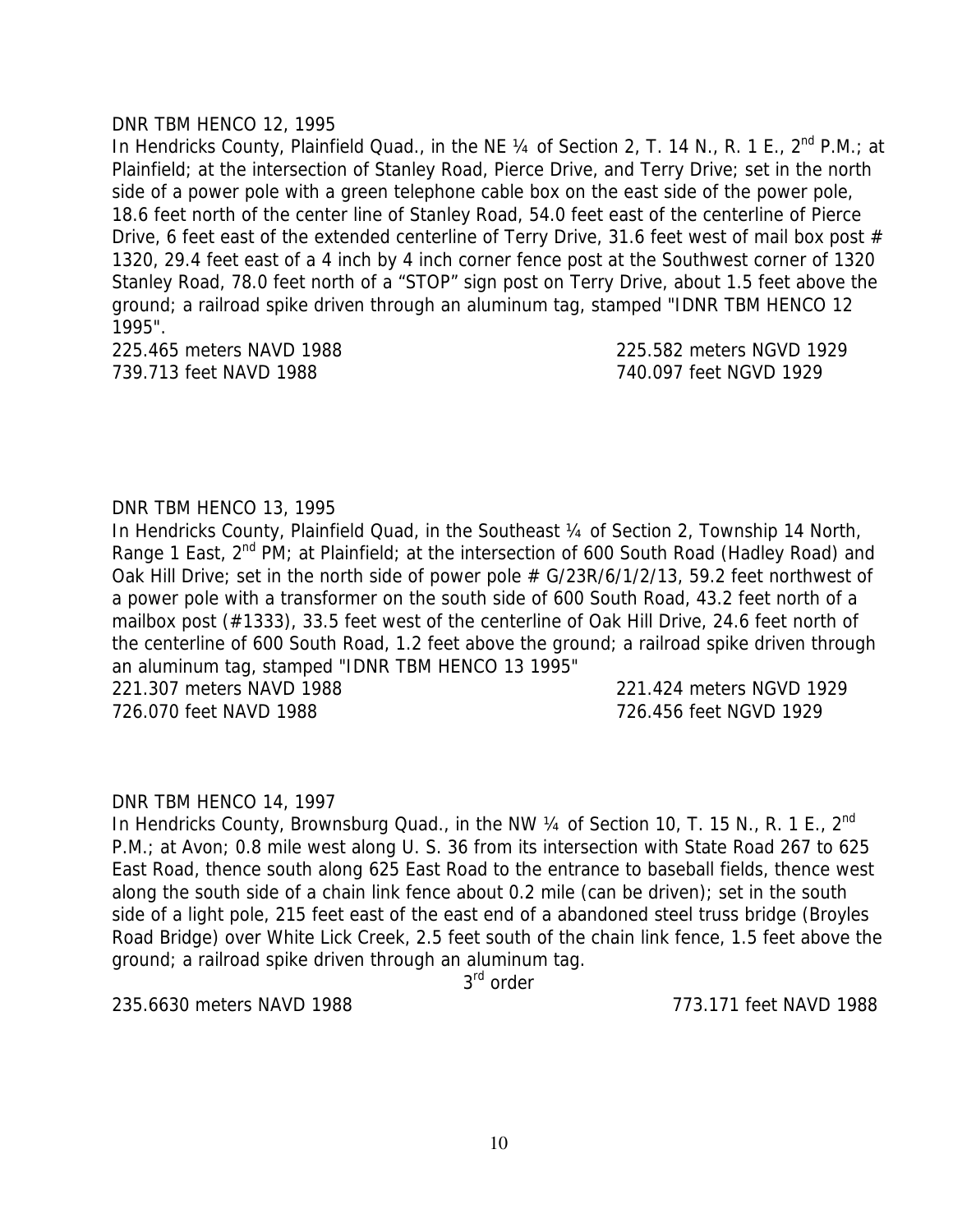#### DNR TBM CLARK 1 RESET 1995

In Hendricks County, Bridgeport Quad., in the NW ¼ of Section 12, T. 14 N., R. 1 E., 2nd. P.M.; at Plainfield; at the 600 South Road (Hadley Road) bridge over Clarks Creek; set in the top of the southwest concrete wingwall of the bridge, 16.0 feet south of the centerline of 600 South Road, 3.0 feet south of the south face of a metal "I" beam guardrail support post, 1.1 feet northwest of the south west break in slope of the wingwall, 0.65 foot southwest of the northeast face of the concrete wingwall, 0.45 foot northeast of the southwest face of the wingwall; a chiseled triangle. 218.264 meters NAVD 1988 218.381 meters NGVD 1929

716.087 feet NAVD 1988 716.472 feet NGVD 1929

#### DNR TBM CLARK 2, 1981

In Hendricks County, Plainfield Quad., in the West ½ of Section 1, T. 14 N., R. 1 E., 2nd. P.M.; at Plainfield; at the 550 South Road (Reeves Road) bridge over Clarks Creek; set in the top of the northeast concrete wingwall of the bridge, 13.3 feet north of the centerline of 550 South Road, 1.4 feet north of the north face of the concrete bridge deck, 1.3 feet northeast of the east most metal guardrail post, 0.9 foot west of the east face of the concrete wingwall, 12.2 feet southwest of the northeast end of the concrete wingwall; level with the bridge deck; a chiseled square. 220.127 meters NAVD 1988 220.244 meters NGVD 1929

722.200 feet NAVD 1988 722.585 feet NGVD 1929

DNR TBM CLARK 3 DESTROYED

DNR TBM CLARK 4 DESTROYED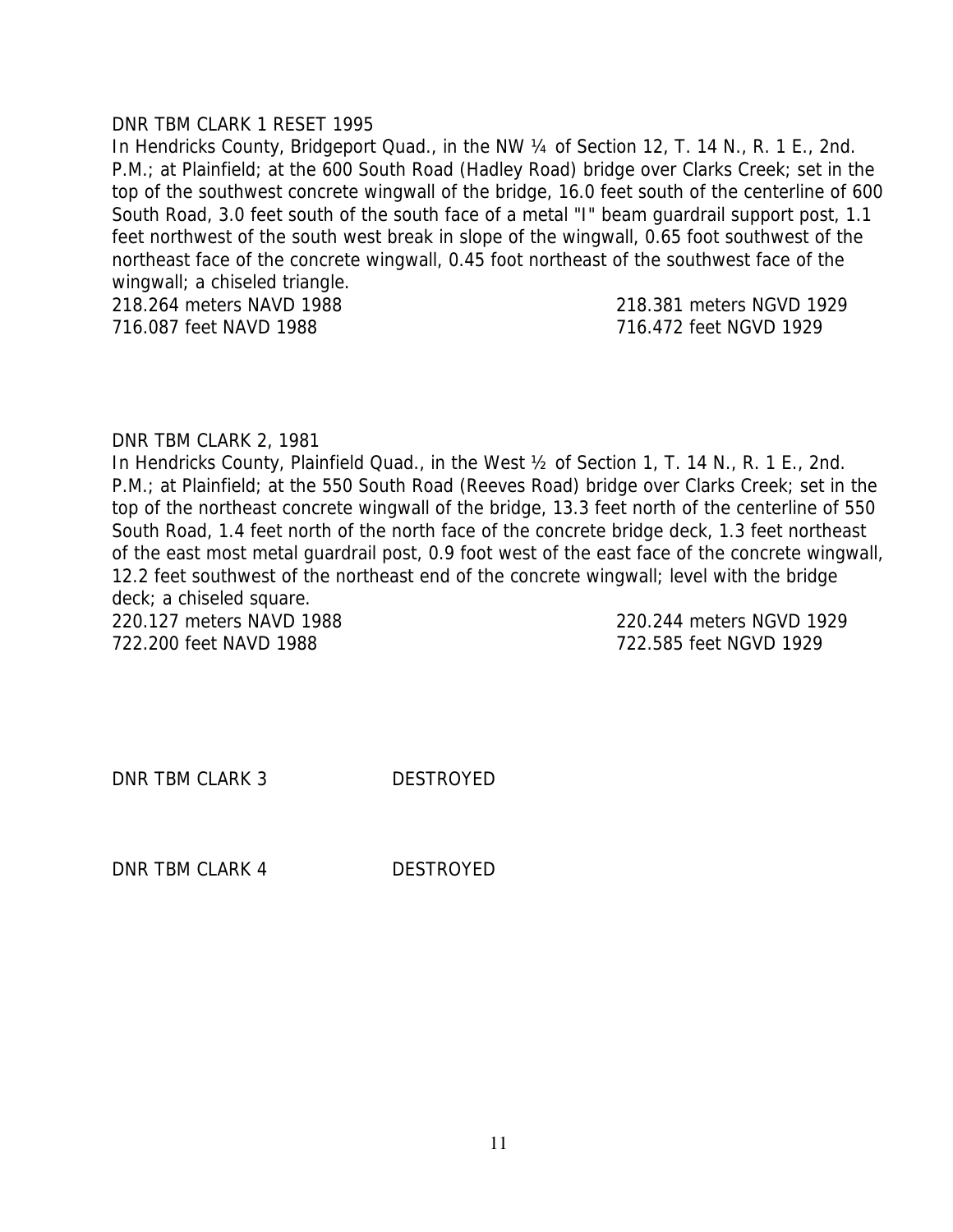#### DNR TBM CLARK 5, 1981

In Hendricks County, Plainfield Quad., in the SW  $\frac{1}{4}$  of Section 36, T. 15 N., R. 1 E., 2<sup>nd</sup> P.M.; at Plainfield; at the Stanley Road bridge over Clarks Creek; set in the top of the north end of the east concrete bridge seat, 14.2 feet north of the centerline of Stanley Road, 2.3 feet west of the east face of the concrete bridge seat, 0.65 foot east of the west face of the concrete bridge seat, 0.35 foot south of the north face of the concrete bridge seat, 0.2 foot below the level of the road; a chiseled square.

223.397 meters NAVD 1988 223.514 meters NGVD 1929 732.928 feet NAVD 1988 733.312 feet NGVD 1929

#### DNR TBM CLARK 6, 1995

In Hendricks County, Bridgeport Quad., in the NW 1/4 of Section 36, T. 15 N., R. 1 E., 2<sup>nd</sup> P.M.; at Plainfield; at the Stafford Road bridge over Clarks Creek; set in the top of the northeast corner of the concrete bridge deck/sidewalk, 13.5 feet north of the centerline of the west bound lane, 6.0 feet north of the south edge of the concrete sidewalk, 3.0 feet above the ground, 0.7 foot east of the northeast corner of an aluminum base plate of a aluminum guardrail post anchored in the concrete bridge deck/sidewalk, 0.8 foot above the level of the road; a chiseled square.

225.718 meters NAVD 1988 225.835 meters NGVD 1929 740.544 feet NAVD 1988 740.927 feet NGVD 1929

#### DNR TBM CLARK 7, 1981

In Hendricks County, Bridgeport Quad., in the SW 1/4 of Section 24, T. 15 N., R. 1 E., 2<sup>nd</sup> P.M.; at Plainfield; at the 300 South Road (Township Line Road) bridge over Clarks Creek; set in the top of the northeast concrete wingwall of the bridge, 14.6 feet north of the centerline of 300 South Road, 3.4 feet west of the east end of the concrete wingwall of the bridge, 2.2 feet east of the west face of the concrete bridge seat, 1.2 feet east of the west face of the concrete wingwall, 1.0 foot north of the north face of the concrete bridge deck, 0.2 foot below the level of the road, 0.45 foot south of the north face of the concrete wingwall; a chiseled square.

763.418 feet NAVD 1988 763.799 feet NGVD 1929

232.690 meters NAVD 1988 232.806 meters NGVD 1929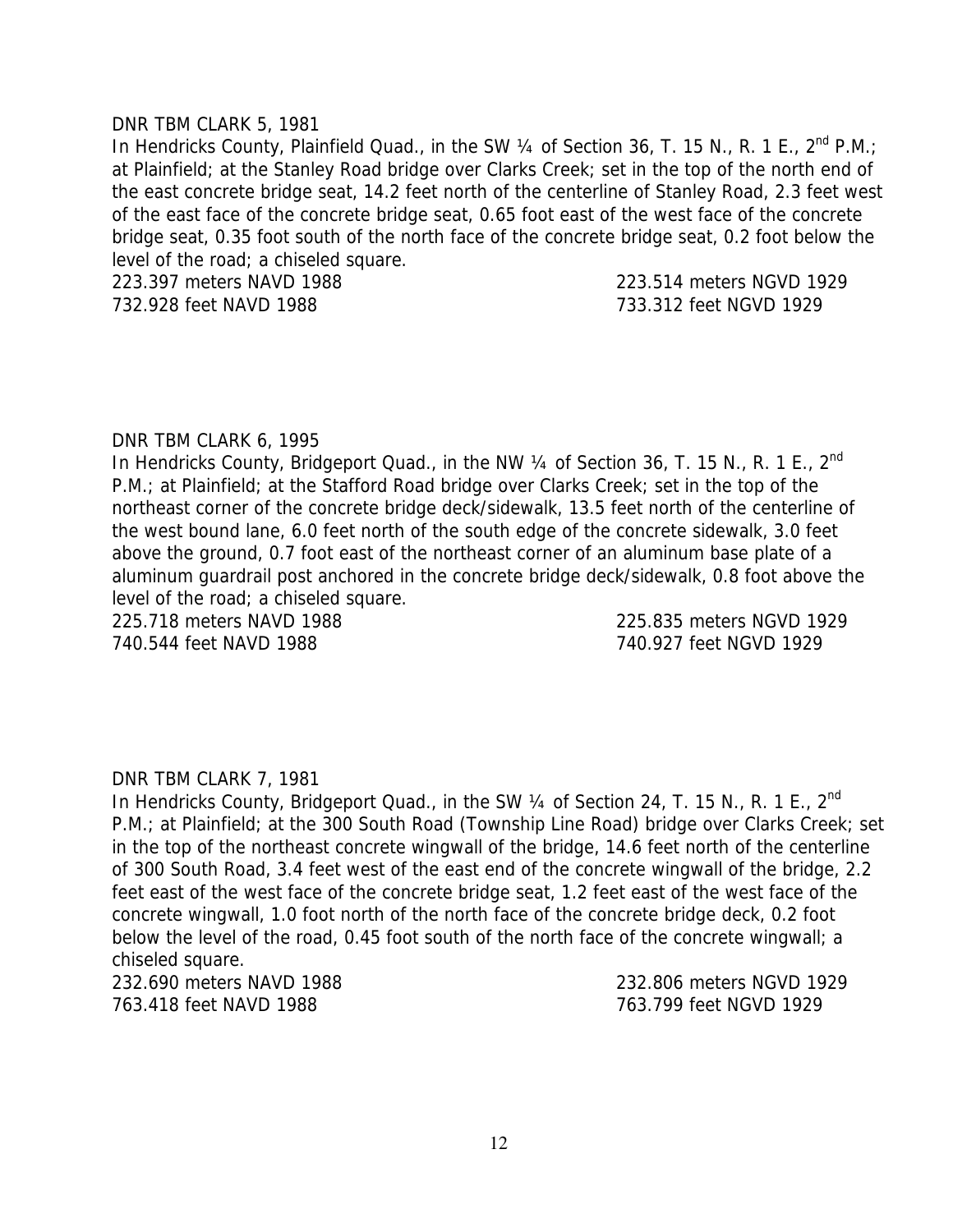#### DNR TBM CLARK 8, 1981

In Hendricks County, Bridgeport Quad., in the NE  $\frac{1}{4}$  of Section 24, T. 15 N., R. 1 E., 2<sup>nd</sup> P.M.; approximately 1.0 mile north of Plainfield; at the 200 South Road bridge over Clarks Creek; set in the top of the north concrete wheel guard of the bridge, in the northeast corner of the concrete wheel guard, 21.8 feet east of the west end of the concrete wheel guard, 10.8 feet north of the centerline of the road 10.8 feet southwest of the northeast end of the northeast concrete wingwall of the bridge, 0.6 foot above the level of the road, 0.6 foot north of the south face of the concrete wheel guard; a chiseled square.

\*Note: wheel guard has been hit and is crumbling.

789.307 feet NAVD 1988 789.685 feet NAVD 1929

240.581 meters NAVD 1988 240.697 meters NGVD 1929

#### DNR TBM CLARK 9, 1981

In Hendricks County, Bridgeport Quad., in the SW 1/4 of Section 18, T. 15 N., R. 2 E., 2<sup>nd</sup> P.M.; approximately 1.0 mile north of Plainfield; at the 900 East Road bridge over Clarks Creek; set in the top of the southeast corner of the east concrete guardrail of the bridge, 16.3 feet south of the north and of the concrete guardrail, 11.0 feet east of the centerline of the road, 2.7 feet above the level of the road, 2.3 feet north of a metal sign post, 0.8 foot east of the west face of the concrete guardrail; a chiseled square.

214.826 meters NAVD 1988 241.941 meters NGVD 1929 793.390 feet NAVD 1988 793.768 feet NGVD 1929

DNR TBM CLARK 10, 1981 ------NOT SET

#### DNR TBM CLARK 11, 1981

In Hendricks County, Bridgeport Quad., in the NW 1/4 of Section 25, T. 15 N., R. 1 E., 2<sup>nd</sup> P.M.; at Plainfield; at the U.S. 40 bridge over Clarks Creek; set in the top of the north concrete guardrail, at the northwest corner of bridge, 31.2 feet north of the centerline of the west bound lanes of U.S. 40, 6.5 feet east of the west face of concrete guardrail, 6.2 feet north of the south face of the north sidewalk, 2.8 feet west of the east end of the aluminum guardrail, 2.8 feet above the sidewalk, 0.6 south of the north face of concrete guardrail; a chiseled triangle.

232.586 meters NAVD 1988 232.702 meters NGVD 1929 763.075 feet NAVD 1988 763.456 feet NGVD 1929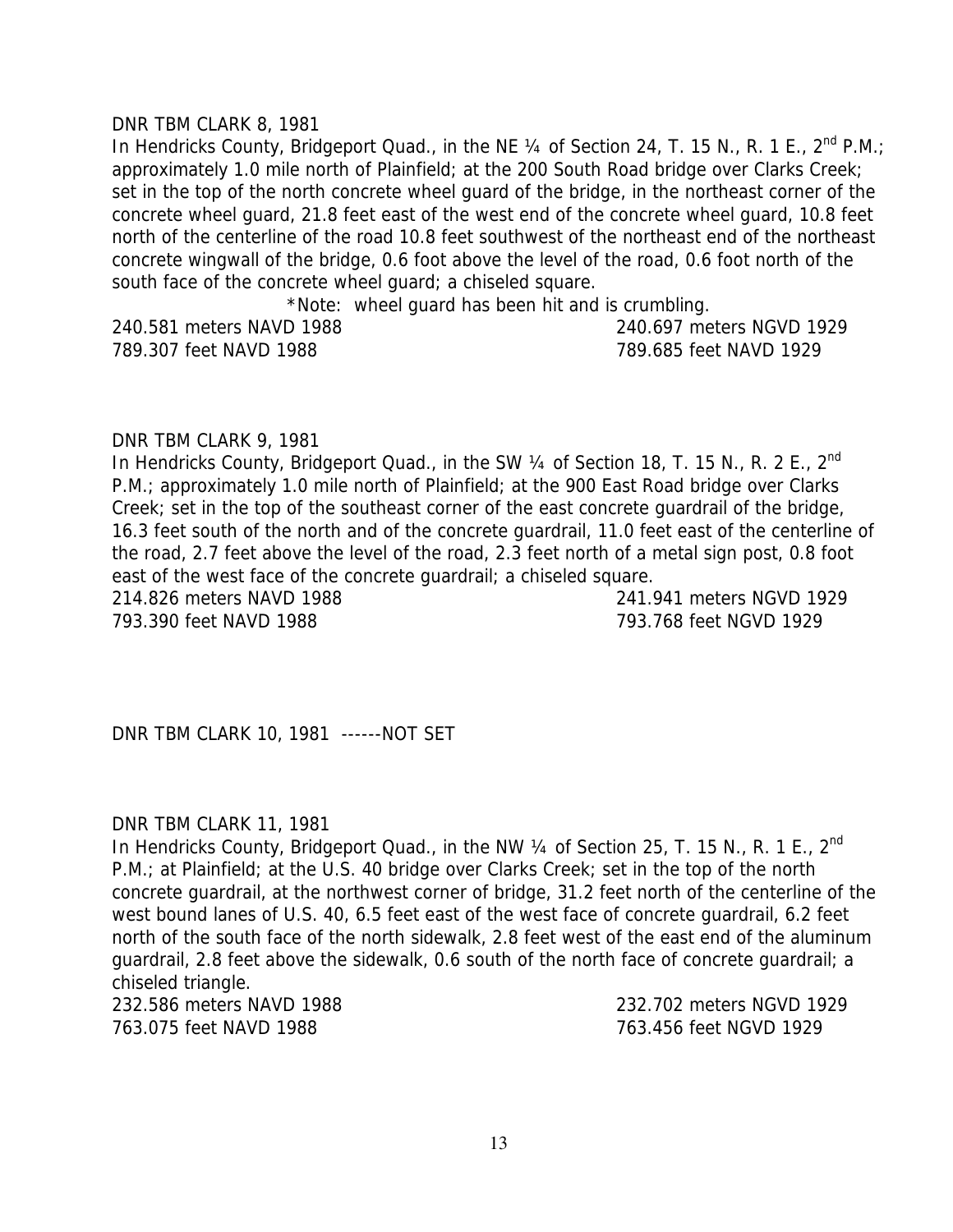#### DNR BM HND 6 RESET 1995

In Hendricks County, Plainfield Quad., in the SW  $\frac{1}{4}$  of Section 35, T. 15 N., R. 1 E., 2<sup>nd</sup> P.M.; at Plainfield; at the 700 East Road bridge over White Lick Creek; set in the top of the north east concrete abutment of the bridge, 76.3 feet south west of the approximate center of a manhole cover that is approximately 2.5 feet above the ground, 25.3 feet north west of a power pole, 13.8 feet southeast of the centerline of 700 East Road, 0.6 foot southwest of the northeast face of the bridge abutment, 0.5 foot northwest of the southeast face of the bridge abutment, about level with the concrete bridge deck; a Department of Natural Resources brass control station tablet, stamped "HND 6 RESET 1995".

219.864 meters NAVD 1988 219.980 meters NGVD 1929 721.338 feet NAVD 1988 721.719 feet NGVD 1929

#### IFC&WRC BM HND 7, 1960

In Hendricks County, Plainfield Quad., in the NE 1/4 of Section 34, T. 15 N., R. 1 E., 2<sup>nd</sup> P.M.; at Plainfield; 0.1 mile southwest along Buchanan Street from its intersection with South Center Street, to the remains of an abandoned bridge over White Lick Creek; set in the top of the east most remaining concrete pillar/wingwall of the abandoned bridge, 14.2 feet north of the extended centerline of Buchanan Street, 69.9 feet northeast of the northeast corner of a 11.5 foot square concrete sewer structure (3 foot high), 44.7 feet southwest of the southwest corner of a small red brick building (322 South Mill Street), 14.2 feet west of power pole #71/106 with a transformer, 23.4 feet north west of the south most of two 0.6 foot metal pipes set vertically in the ground, 1.9 feet above the ground, 0.85 feet north of the south face of the concrete pillar/wingwall, level with the top of the concrete pillar/wingwall; an Indiana Flood Control and Water Resources Commission benchmark tablet, stamped "HND 7 1960".

221.390 meters NAVD 1988 221.505 meters NGVD 1929 726.343 feet NAVD 1988 726.722 feet NGVD 1929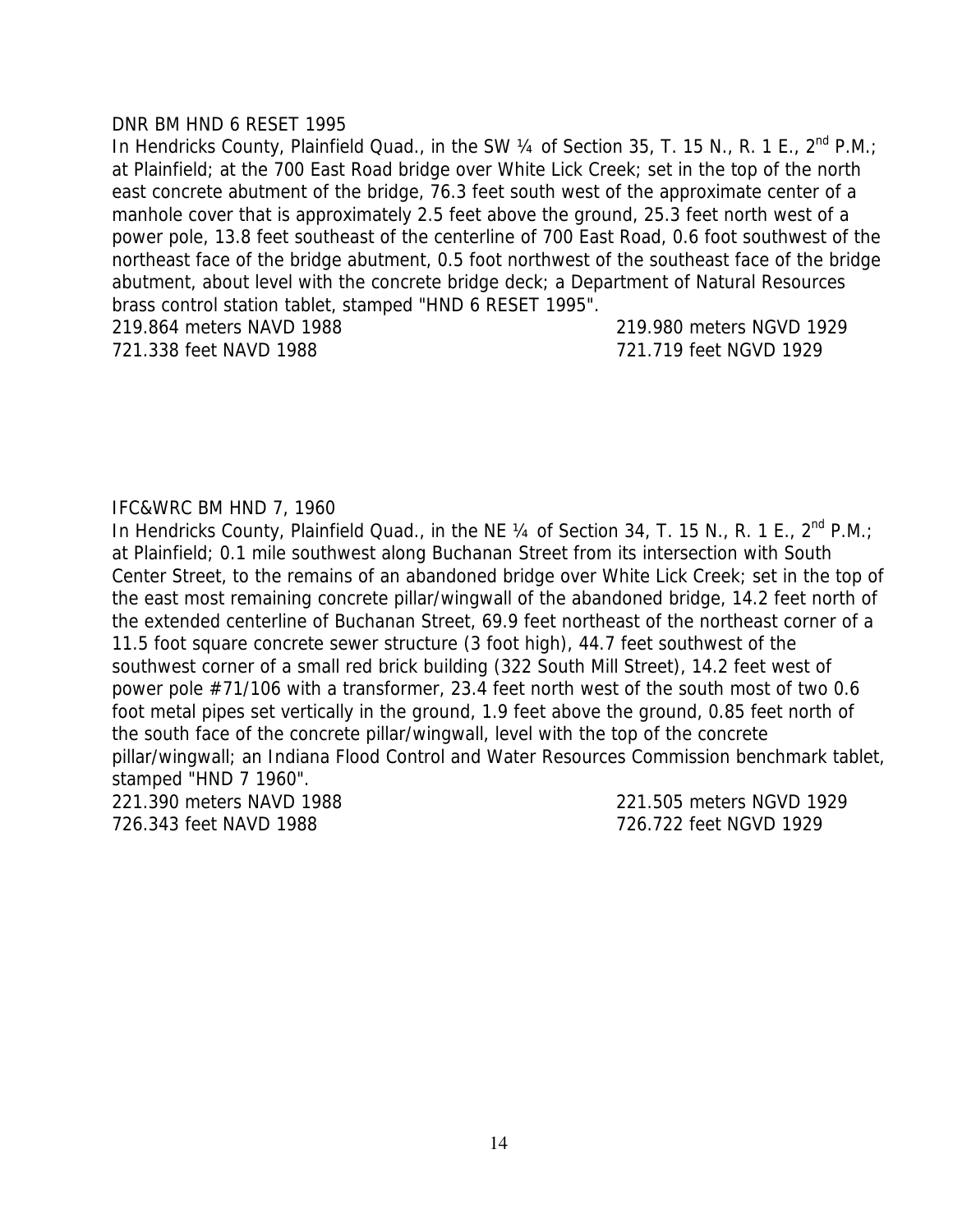#### DNR BM HND 8 RESET 1995

In Hendricks County, Plainfield Quad., in the NE  $\frac{1}{4}$  of Section 34, T. 15 N., R. 1 E., 2<sup>nd</sup> P.M.; at Plainfield; at the U.S. 40 bridge over White Lick Creek, at the northeast corner of the bridge; set in the top of the north end of the concrete abutment to the sidewalk for the guard rail, 31.4 feet north of the center line of U.S. 40, 9.3 feet southwest of an aluminum light pole at the northeast corner of bridge, 4.2 feet west of the east face of the abutment, 29.5 feet east of the west face of the east steel expansion joint of the bridge, 2.5 feet west of the east most aluminum guardrail post on north side of bridge, 0.5 foot south of the north face of the abutment, about 0.6 foot above U.S. 40, flush with the concrete abutment; a Department of Natural Resources brass control station tablet, stamped "HND 8 RESET 1995". 222.350 meters NAVD 1988 222.465 meters NGVD 1929 729.493 feet NAVD 1988 729.869 feet NGVD 1929

# DNR TBM FP 1, 2002

In Hendricks County, Plainfield Quad., in the SE  $\frac{1}{4}$  of section 27, T. 15 N., R. 1 E., 2<sup>nd</sup> P.M.; at Plainfield; at Franklin Park; at the northeast corner of a bridge over White Lick Creek, the bridge is located on the extended line of Lincoln Street; set on top of the north end of the east concrete bridge seat, 6.3 feet north of the centerline of the bridge, 1.5 feet south of the north face of the bridge seat, 1.5 feet west of the west face of the bridge abutment, 0.4 foot east of the west face of the bridge seat, about 1.7 feet below the bridge deck; a chiseled triangle.

221.1447 meters NGVD 1929 725.539 feet NGVD 1929

#### DNR BM HND 10 RESET 1995

In Hendricks County, Plainfield Quad., in the SW 1/4 of Section 22, T. 15 N., R. 1 E., 2<sup>nd</sup> P.M.: approximately 0.5 mile northwest of Plainfield; at the 300 South Road (Township Line Road) bridge over White Lick creek; set in the northwest concrete bridge abutment, 15.5 feet north of the centerline of the road, 5.9 feet east of the west end of the concrete abutment, 2.5 feet west of the east end of the concrete abutment, 1.7 feet northeast of the north end of the west expansion joint of the bridge, 0.75 foot north of the north edge of the aluminum base of an aluminum support post of the aluminum guardrail of the bridge, 0.6 foot south of the north face of the concrete bridge abutment, about level with the concrete bridge deck; a Department of Natural Resources brass control station tablet, stamped "HND 10 RESET 1995".

741.928 feet NAVD 1988 742.295 feet NGVD 1929

226.140 meters NAVD 1988 226.252 meters NGVD 1929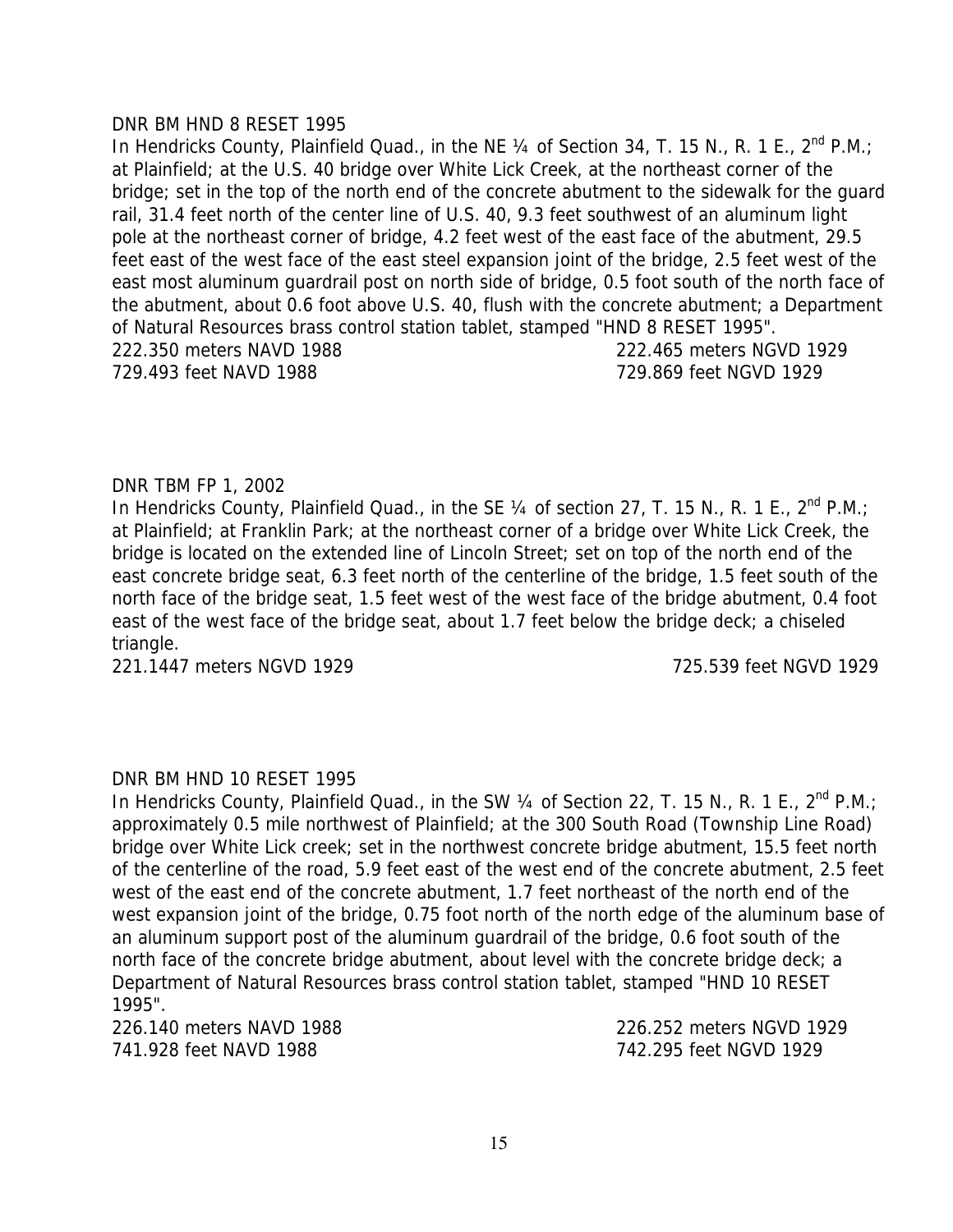#### DNR BM HND 12 RESET 1995

In Hendricks County, Plainfield Quad., in the SW  $\frac{1}{4}$  of Section 10, T. 15 N., R. 1 E., 2<sup>nd</sup> P.M.; approximately 2.5 miles north-northwest of Plainfield; at the 100 South Road bridge over White Lick Creek; set in the top of the northwest concrete wingwall of the bridge, 17.2 feet north of the centerline of the road, 9.8 feet southeast of the northwest end of the concrete wingwall, 1.25 feet northeast of the northeast corner of an aluminum "I" beam guardrail support post, 0.4 foot west of the east face of the concrete wingwall of the bridge, level with the bridge deck; a Department of Natural Resources brass control station tablet, stamped "HND 12 RESET 1995".

234.600 meters NAVD 1988 234.712 meters NGVD 1929 769.683 feet NAVD 1988 770.052 feet NGVD 1929

#### DNR BM WLP TT B 10 1974

In Hendricks County, Plainfield Quad., in the NE  $\frac{1}{4}$  of Section 28, T. 15 N., R. 1 E., 2<sup>nd</sup> P.M.; approximately 1.0 mile northwest of Plainfield; 0.1 mile west along Gibbs Road from its intersection with 600 East Road; set in the top of a concrete post, 183.5 feet east of a private drive (# 1669) to the south, 74.3 feet west of the west end of a cmp culvert under a gravel private drive (# 5963) to the south, 26.5 feet west of power pole #E/16R/72 with a transformer, 20.2 feet south of the centerline of Gibbs Road, level with the ground; a Department of Natural Resources brass control station tablet, stamped "WLP TT B 10 765.442".

765.328 feet NAVD 1988 765.442 feet NGVD 1929

233.272 meters NAVD 1988 233.3072 meters NGVD 1929

X 496,218.6104 meters NAD 1983 West Zone X 1,628,010.5575 feet NAD 1983 West Zone

Y 956,844.4708 meters NAD 1983 West Zone Y 3,139,247.2346 feet NAD 1983 West Zone

X 686,499.493 feet NAD 1927 West Zone Y 807,767.783 feet NAD 1927 West Zone

LAT. =  $039^{\circ}$ , 42', 58.163" NAD 1927 LONG. =  $086^\circ$ , 25', 13.937" NAD 1927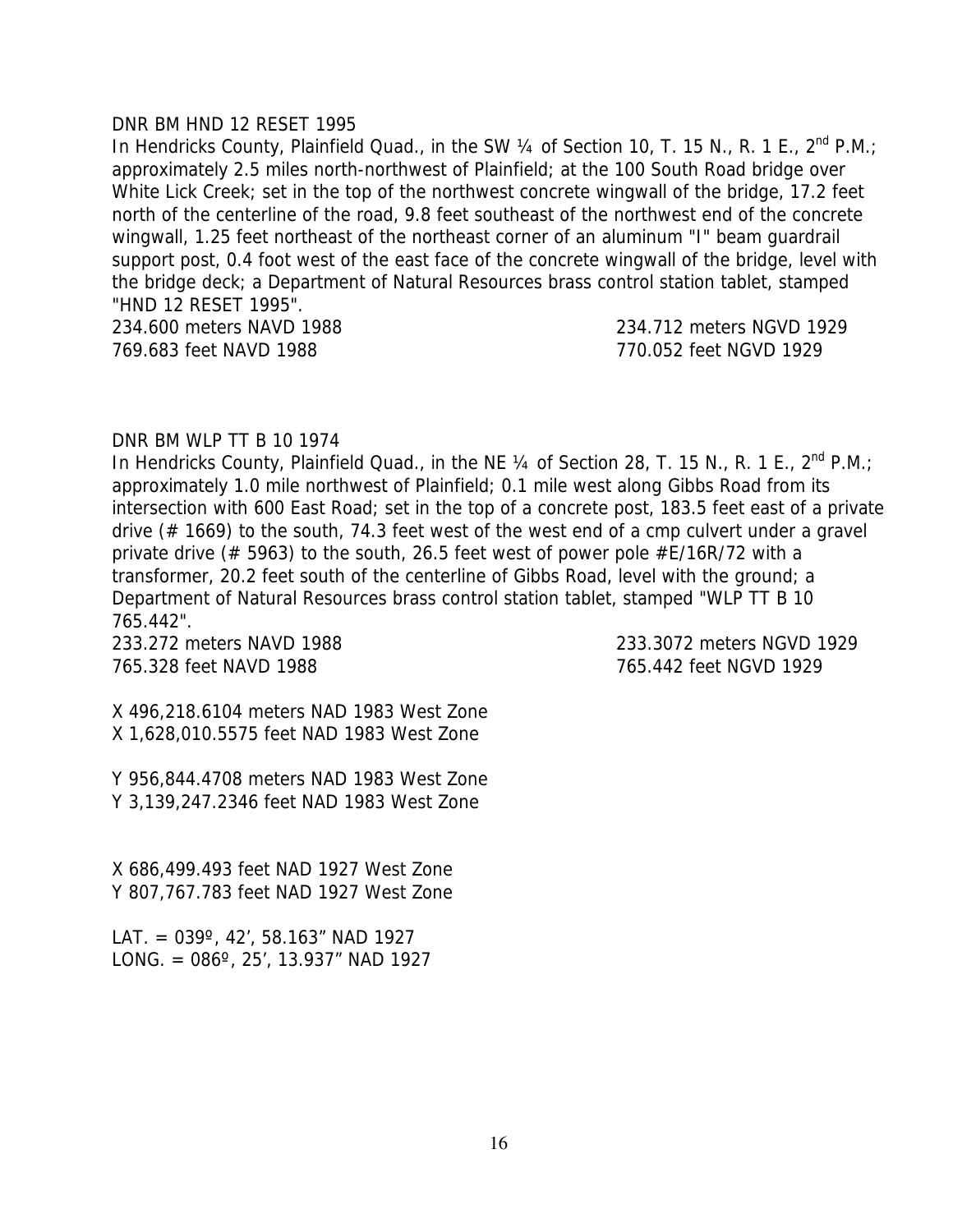#### DNR BM WLP TT B 11, 1974

In Hendricks County, Plainfield Quad., in the NE  $\frac{1}{4}$  of Section 28, T. 15 N., R. 1 E., 2<sup>nd</sup> P.M.; approximately 1.4 miles northwest of Plainfield; 0.5 mile west along Gibbs Road from its intersection with 600 East Road; set in the top of a concrete post, 76.2 feet east of a round wood fence corner post, 63.5 feet south of and across Gibbs Road from the southeast corner of a one story frame dwelling (Blanton Residence), 41.0 feet west of power pole #E/16R/63 with a transformer and 2 guy wires,15.5 feet south of the centerline of Gibbs Road, level with the ground; a Department of Natural Resources brass control station tablet, stamped "WLP TT B 11.

238.332 meters NAVD 1988 238.442 meters NGVD 1929 781.928 feet NAVD 1988 782.288 feet NGVD 1929

X 684,348.922 feet NAD 1927 West Zone Y 807,637.465 feet NAD 1927 West Zone

LAT. =  $039^\circ$ , 42', 57.031" NAD 1927 LONG. =  $086^\circ$ , 25', 40.921" NAD 1927

#### DNR BM WLP TT B 12, 1974

In Hendricks County, Plainfield Quad., in the NE 1/4 of Section 28, T. 15 N., R. 1 E., 2<sup>nd</sup> P.M.; approximately 0.7 mile northwest of Plainfield; at the "T" road intersection of 350 South Road and Lisa Lane, in the northeast 1/4 of the intersection; set in the top of a concrete post, 49.5 feet west of the centerline of a gravel private drive to the north (# 5728), 14.4 feet north of the centerline of 350 South Road, 3.3 feet east of the extended centerline of Lisa Lane, 3.3 feet south of a wood fence corner post, level with the ground; a Department of Natural Resources brass control station tablet, stamped "WLP TT B 12 780.776 1974" 237.921 meters NAVD 1988 237.981 meters NGVD 1929 780.578 feet NAVD 1988 780.776 feet NGVD 1929

X 495,649.945 meters NAD 1983 West Zone X 1,626,144.8617 feet NAD 1983 West Zone

Y 956,503.438 meters NAD 1983 West Zone Y 3,138,128.3622 feet NAD 1983 West Zone

X 685,380.766 feet NAD 1927 West Zone Y 805,902.285 feet NAD 1927 West Zone

LAT. = 039º, 42', 39.808" NAD 1927 LONG. =  $086^\circ$ , 25', 27.880" NAD 1927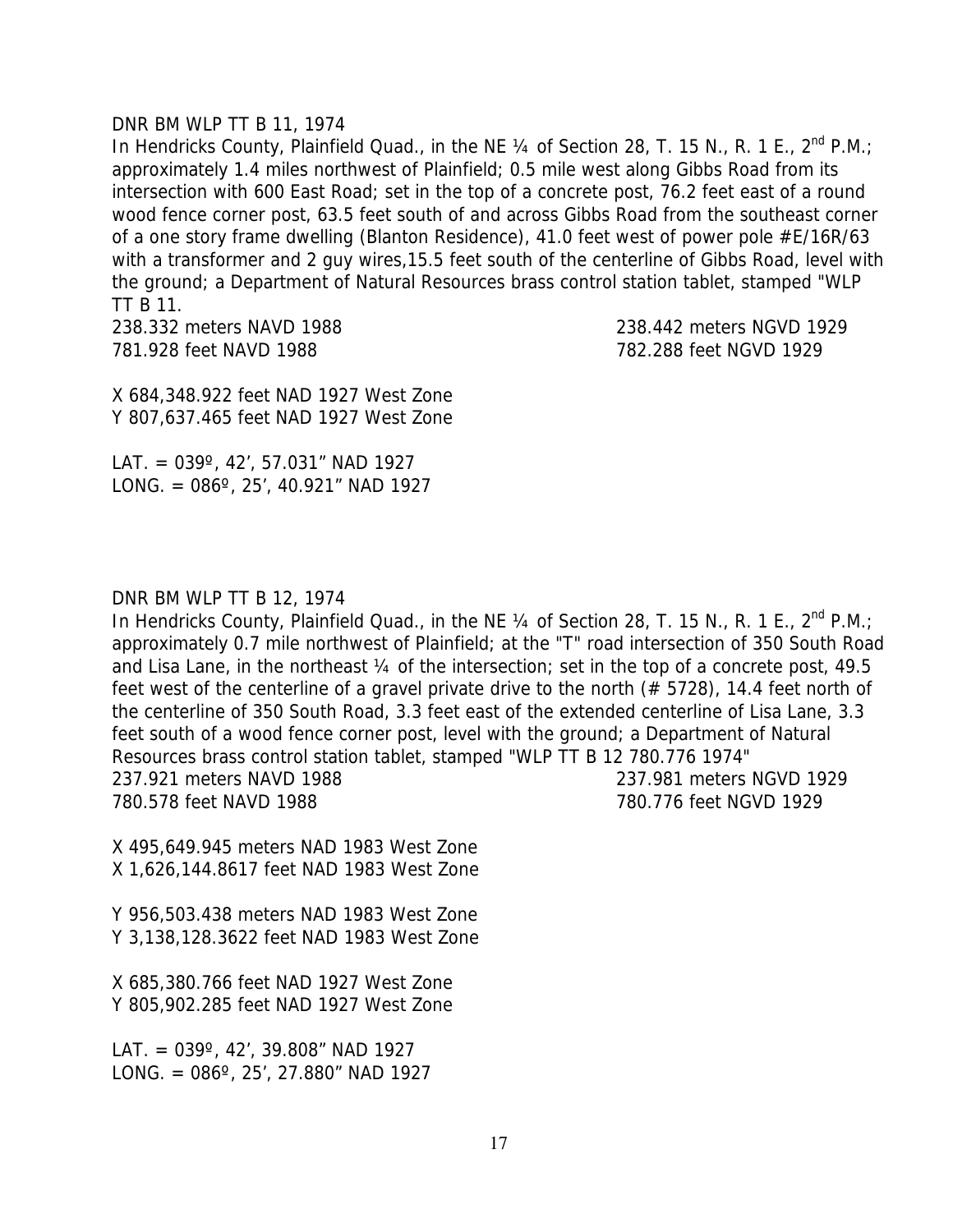#### USC&GS Triangulation Station PLAIN

In Hendricks County, Plainfield Quad., in the SW  $\frac{1}{4}$  of Section 34, T. 15 N., R. 1 E., 2<sup>nd</sup> P.M.; at Plainfield; at the north entrance to the Indiana Youth Center; set in the top of a concrete post, 135.5 feet north of the centerline of the north entrance to the prison, 74.5 feet northeast of a power pole, 40.3 feet east of the centerline of 600 East Road, 36.4 feet south of a 12 inch Apple tree, about 1.0 foot below the ground; a U.S. Coast and Geodetic Survey triangulation tablet, stamped "PLAIN 1939".

GPS elevation

240.484 meters N.A.V.D. 1988 788.987 feet N.A.V.D. 1988

X 495,649.945 meters NAD 1983 West Zone X 1,619,009.0945 feet NAD 1983 West Zone

Y 956,503.438 meters NAD 1983 West Zone Y 3,139,852.7353 feet NAD 1983 West Zone

LAT. 039º, 41', 29.33646" NAD 1983(1997) LONG. 086º, 25', 06.46868" NAD 1983(1997)

LAT. 039º, 41', 29.33487" NAD 1983(1986) LONG. 086º, 25', 06.46883" NAD 1983(1986)

#### DNR BM HND 27 RESET 1989

In Hendricks County, Plainfield Quad., in the Southwest 1/4 of Section 34, T. 15 N., R. 1 E.,  $2^{nd}$  P.M.; at Plainfield; at the 600 East Road concrete bridge over the West Fork White Lick Creek; set in the top of southeast concrete retaining wall of the bridge, 16.0 feet east of the centerline of 600 East Road, 0.5 foot north of the south face of the southeast concrete retaining wall, 0.5 foot west of the east face of the retaining wall, level with the road; a Department of Natural Resources brass control station tablet, stamped "HND 27 Reset 1989". 215.6068 meters NGVD 1929 707.370 feet NGVD 1929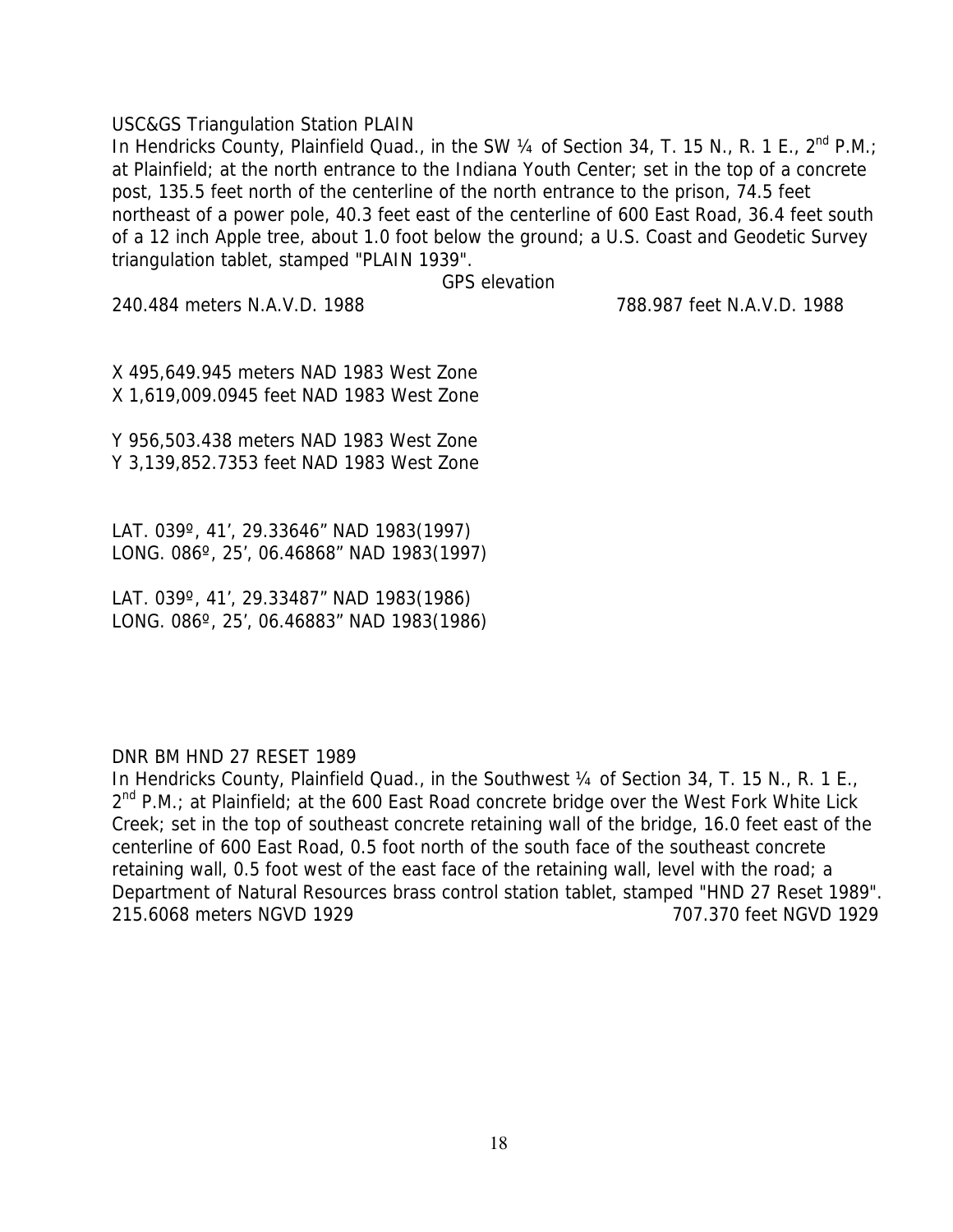#### DNR BM HND 31 RESET 1989

In Hendricks County, Plainfield Quad., in the North 1/2 of Section 31, T. 15 N., R. 1 E., 2<sup>nd</sup> P.M.; at Cartersburg; at the Martin Road concrete bridge over the West Fork White Lick Creek; set in the top of the northwest concrete headwall of the bridge, 17.1 feet northnorthwest of the centerline of Martin Road, 4.8 feet east-northeast of the northwest end of the headwall, level with the road; a Department of Natural Resources brass control station tablet, stamped "HND 31 Reset 1989".

230.3342 meters NGVD 1929 755.688 feet NGVD 1929

# DNR BM HND 39 RESET 1989

In Hendricks County, Danville Quad., in the Southwest 1/4 of Section 28, T. 16 N., R. 1 W.,  $2^{nd}$  P.M.; at Danville; at the 200 North Road concrete bridge over the West Fork White Lick Creek; set in the top of the northwest corner of the concrete bridge deck, 14.0 feet north of the centerline of 200 North Road, 0.5 foot east of the west end of the bridge expansion joint, 0.4 foot south of the north face of the bridge deck, level with the road; a Department of Natural Resources brass control station tablet, stamped "HND 39 Reset 1989". 272.8372 meters NGVD 1929 895.133 feet NGVD 1929

# DNR TBM "B" 1989

In Hendricks County, Plainfield Quad., in the Southwest 1/4 of Section 34, T. 15 N., R. 1 E.,  $2^{nd}$  P.M.; at Plainfield; at the 600 East Road concrete bridge over the West Fork White Lick Creek; set in the northwest side of power pole  $# 8/38L/3R/8L/6$ , 562.0 feet south of the bridge 18.5 feet east of the centerline of 600 East Road, 0.8 foot above the ground; a railroad spike.

216.9403 meters NGVD 1929 711.745 feet NGVD 1929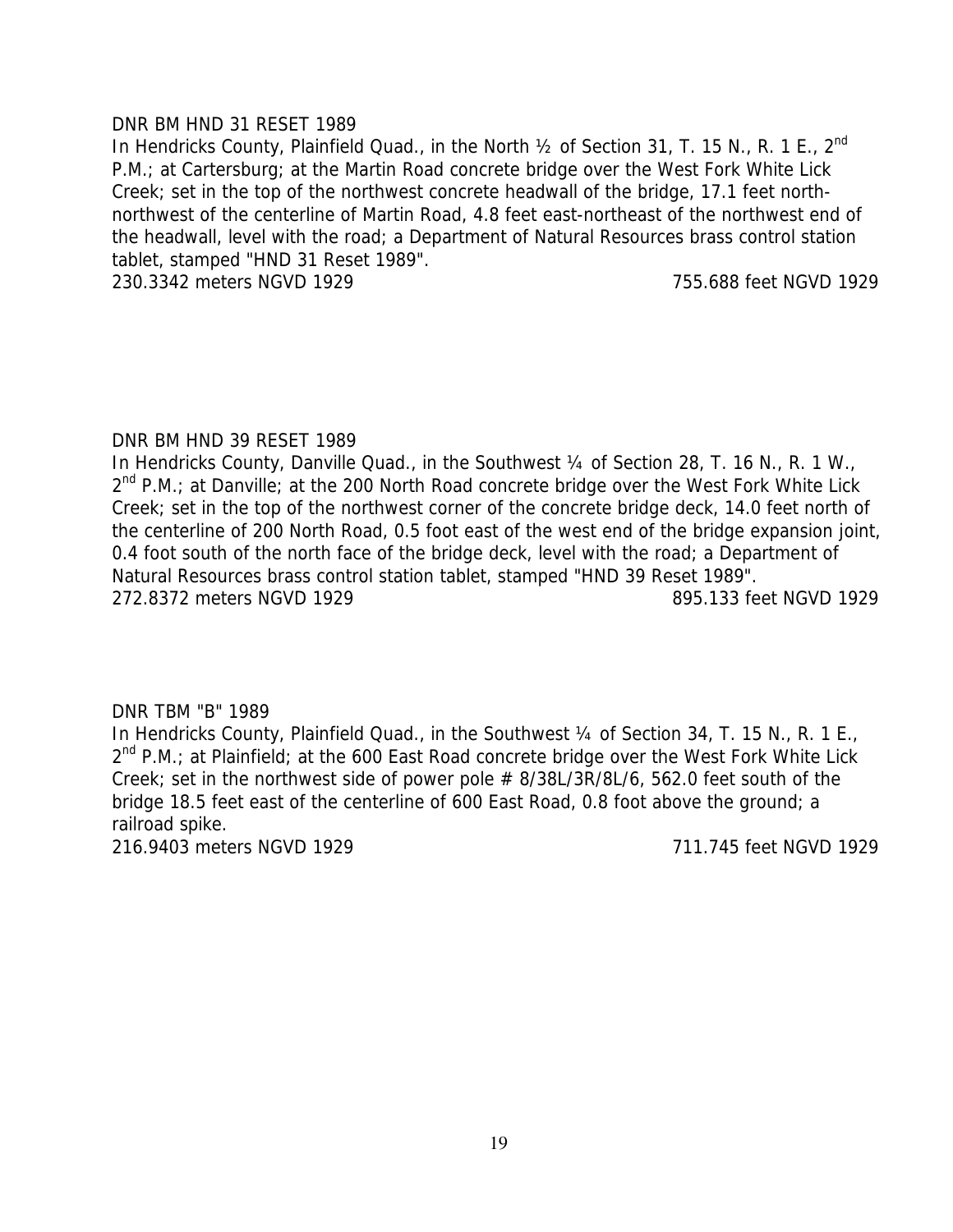#### IFC&WRC BM WLP TT A 3, 1974

In Hendricks County, Plainfield Quad., in the Southwest 1/4 of Section 11, T. 14 N., R. 1 E., 2<sup>nd</sup> P.M.; approximately 2.0 miles south of Plainfield; approximately 0.3 mile north along 725 East Road from its overpass over I 70 to a high tension power line over the road, on the west side of the road; set in the top of a concrete post, 100 feet north of the extended center line of the gravel entrance to a gravel pit, 87.5 feet northwest of and across 725 East Road from the north metal gate post of the gravel pit entrance, 15.5 feet west of the center line of 725 East Road, 10.6 feet southeast of a utility pole with a guy wire to the north, 6.7 feet east of the remains of a concrete highway right-of-way marker, 2.2 feet east of a orange D.N.R. witness post, level with the ground; a Indiana Flood Control and Water Resources brass control station tablet, stamped "694.122 WLP TT A 3 1974". 694.065 feet N.A.V.D. 1988 694.122 feet N.G.V.D. 1929 211.552 meters N.A.V.D. 1988 211.5688 meters N.G.V.D.1929

X 490,027.4600 meters NAD 1983 West Zone X 1,607,698.4249 feet NAD 1983 West Zone

Y 959,212.4135 meters NAD 1983 West Zone Y 3,147,016.0599 feet NAD 1983 West Zone

X 694,268.088 feet NAD 1927 West Zone LAT. 039º, 39', 36.862" NAD 1927 Y 787,457.374 feet NAD 1927 West Zone LONG. 086º, 23', 35.981" NAD 1927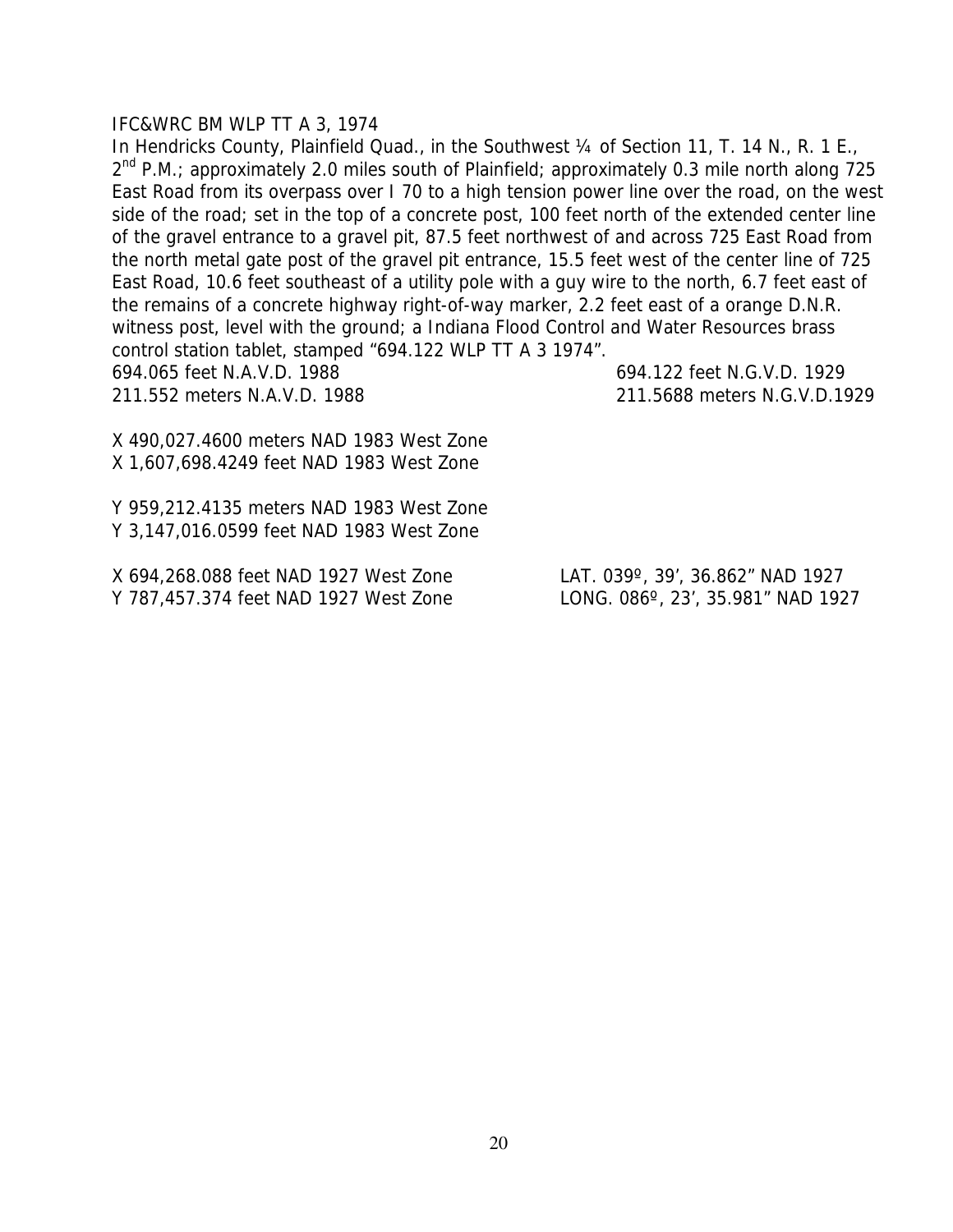#### IFC&WRC BM WLP TT A 5, 1974

In Hendricks County, Bridgeport Quad., in the Northwest 1/4 of Section 12, T. 14 N., R. 1 E.,  $2^{nd}$  PM: at Plainfield; at the State Road 267 bridge over 1 70; set in the top of a concrete post, 92.1 feet north of the northwest corner of the west concrete bridge abutment, 27.0 feet west of the centerline of the south bound lanes of State Road 267, 10.5 feet south of the east most of two metal "stop light" sign posts, 4.7 feet west of a metal guardrail, 3.8 feet west-northwest of the northwest corner of a metal "I" beam guardrail support post  $(3<sup>rd</sup>$  post south of the north end of the metal guardrail), level with the ground and about level with the centerline of State Road 267; a Indiana Flood Control and Water Resources brass control station tablet, stamped "762.060 WLP TT A 5 1974". 761.983 feet N.A.V.D. 1988 762.060 feet N.G.V.D. 1929

232.253 meters N.A.V.D. 1988 232.2764 meters N.G.V.D.1929

X 490,965.5050 meters NAD 1983 West Zone X 1,610,775.9942 feet NAD 1983 West Zone

Y 961,132.6514 meters NAD 1983 West Zone Y 3,153,316.0404 feet NAD 1983 West Zone

X 700,567.520 feet NAD 1927 West Zone LAT. 039º, 40', 06.787" NAD 1927 Y 790,534.549 feet NAD 1927 West Zone LONG. 086º, 22', 15.127" NAD 1927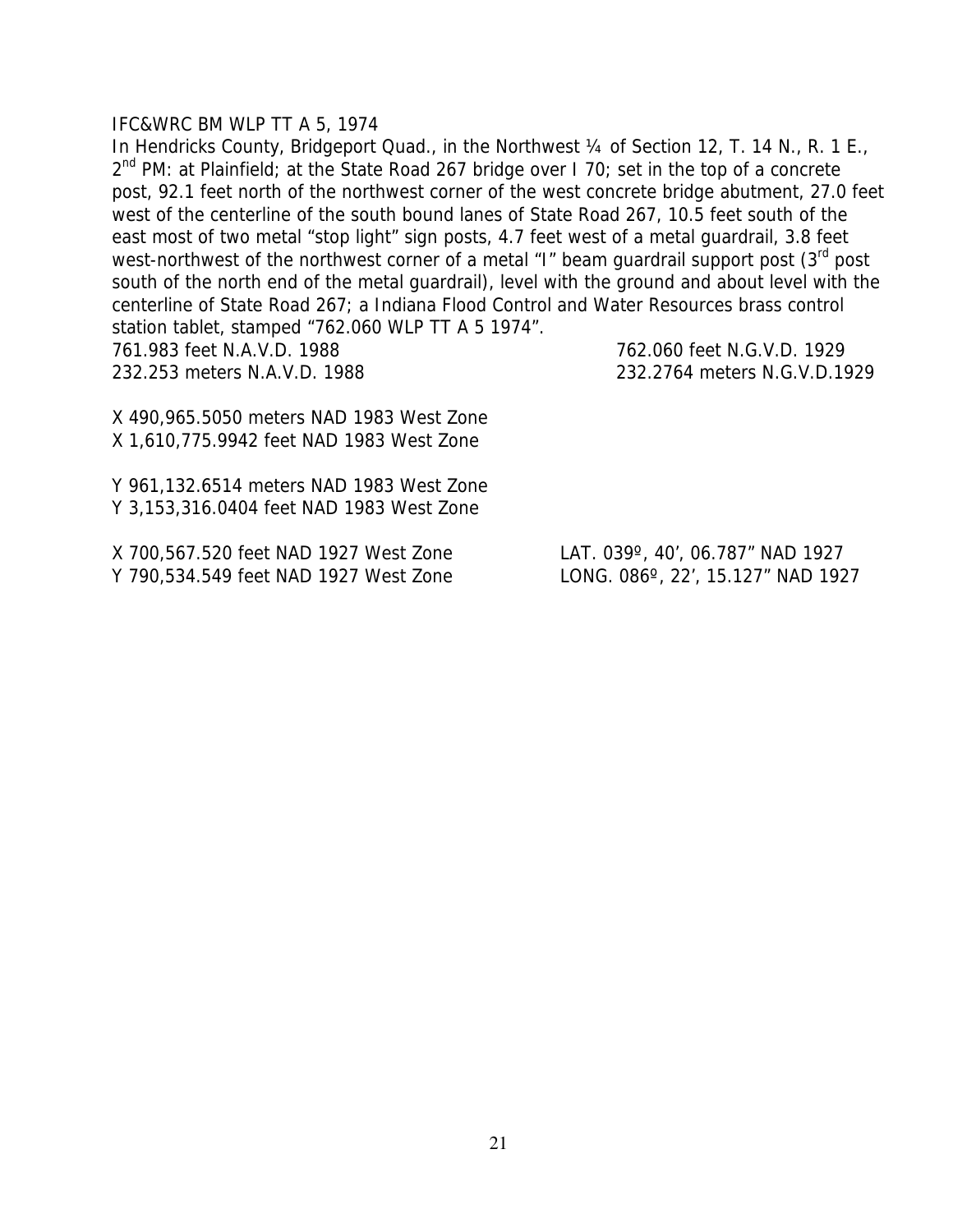#### DNR BM WLB 8, 1974

In Hendricks County, Brownsburg Quad., in the NE 1/4 of Section 33, T. 16 N., R. 1 E., 2<sup>nd</sup> P.M.; about 2 miles northwest of Avon; about 0.1 mile south along 600 East Road from its "T" road intersection with 200 North Road, on the west side of 600 East Road, near house  $#$ 1910; set in the top of a concrete post, 77.4 feet northwest of and across 600 East Road from the northwest corner of a one story frame house  $# 1903, 43.8$  feet north of the south end of a wood fence, 37.5 feet south of the centerline of a asphalt driveway  $# 1910, 23.8$ feet south of a steel mailbox post for house  $#$  1910, 14.5 feet west of the centerline of 600 East Road, 7.7 feet southeast of the 3<sup>rd</sup> wood fence post south of the private drive  $#$  1910, 4.1 feet east of a wood fence line, about 0.3 foot below the centerline of the road, 0.1 foot below the ground; a Indiana Department of Natural Resources control station tablet, stamped "WLB 8".

854.720 feet NAVD 1988 854.898 feet NGVD 1929

260.519 meters NAVD 1988 260.5734 meters NGVD 1929

X 504,448.8308 meters NAD 1883 West Zone X 1,655,012.5389 feet NAD 1883 West Zone Y 956,868.9590 meters NAD 1983 West Zone Y 3,139,327.5763 feet NAD 1983 West Zone

X 686,581.698 feet NAD 1927 West Zone Y 834,768.007 feet NAD 1927 West Zone

#### DNR BM WLB 11 REF 1

1974In Hendricks County, Brownsburg Quad., in the Northeast ¼ of Section 28, T. 16 N., R. 1 E., 2nd PM; approximately 2.0 miles southwest of Brownsburg; approximately 0.75 mile south along 575 East Road from its intersection with 350 North Road, to a turn to the east, on the east side of 575 East Road; set in the top of a concrete post, 105.0 feet north of the extended centerline of the east-west road, 16.0 feet east of the centerline of 575 East Road, 4.7 feet east of the east edge of 575 East Road, 3.0 feet west of power pole #YY-12 with 4 guy wires, 2.4 feet west of a fence line, 1.0 foot west of a orange D.N.R. witness post, 0.6 foot below the level of the centerline of the road, 0.1 foot below the ground; a Department of Natural Resources brass control station tablet, stamped "WLB 11 REF 1". No elevation or position data available for this mark.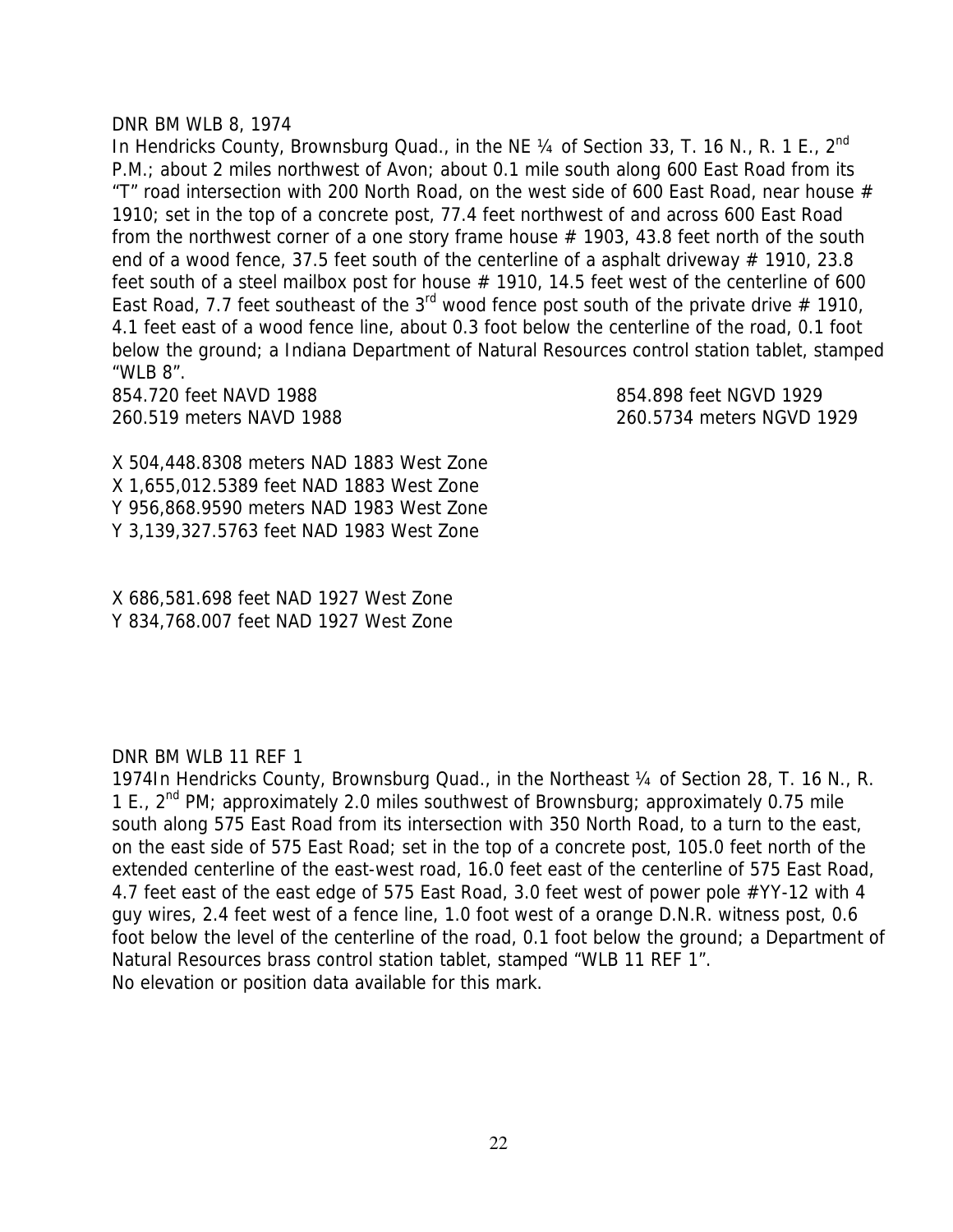#### DNR BM WLB 12 AZI 11, 1974

In Hendricks County, Brownsburg Quad., in the Southeast 1/4 of Section 21, T. 16 N., R. 1 E.,  $2^{nd}$  PM; approximately 2.0 miles southwest of Brownsburg; at the Brownsburg Conservation Club, approximately 0.4 mile south along 575 East Road from its intersection with 450 North Road, on the east side of 575 East Road; set in the top of a concrete post, 80.2 feet southwest of utility pole #YY/6.1 with a guy wire, on the north side of the entrance drive to the Brownsburg Conservation Club, 67.0 feet southwest of a wood gate post at the entrance to the Brownsburg Conservation Club, 37.4 feet south of the centerline of the gravel entrance drive to the Brownsburg Conservation Club, 33.5 feet east of and across 575 East Road from a fence line, 26.6 feet south-southwest of a telephone pole cut off and used as a mailbox post #3191, 12.0 feet east of the centerline of 575 East Road, 2.0 feet west of a orange Department of Natural Resources witness post, 0.3 foot below the ground; a Department of Natural Resources brass control station tablet, stamped "WLB 12 AZI 11".

GPS Elevation

266.008 meters N.A.V.D. 1988 872.726 feet N.A.V.D. 1988

X 506,424.2620 meters NAD 1983 West Zone X 1,661,493.5994 feet NAD 1983 West Zone

Y 956,426.4060 meters NAD 1983 West Zone Y 3,137,875.6337 feet NAD 1983 West Zone

X 685,131.249 feet NAD 1927 West Zone Y 841,249.001 feet NAD 1927 West Zone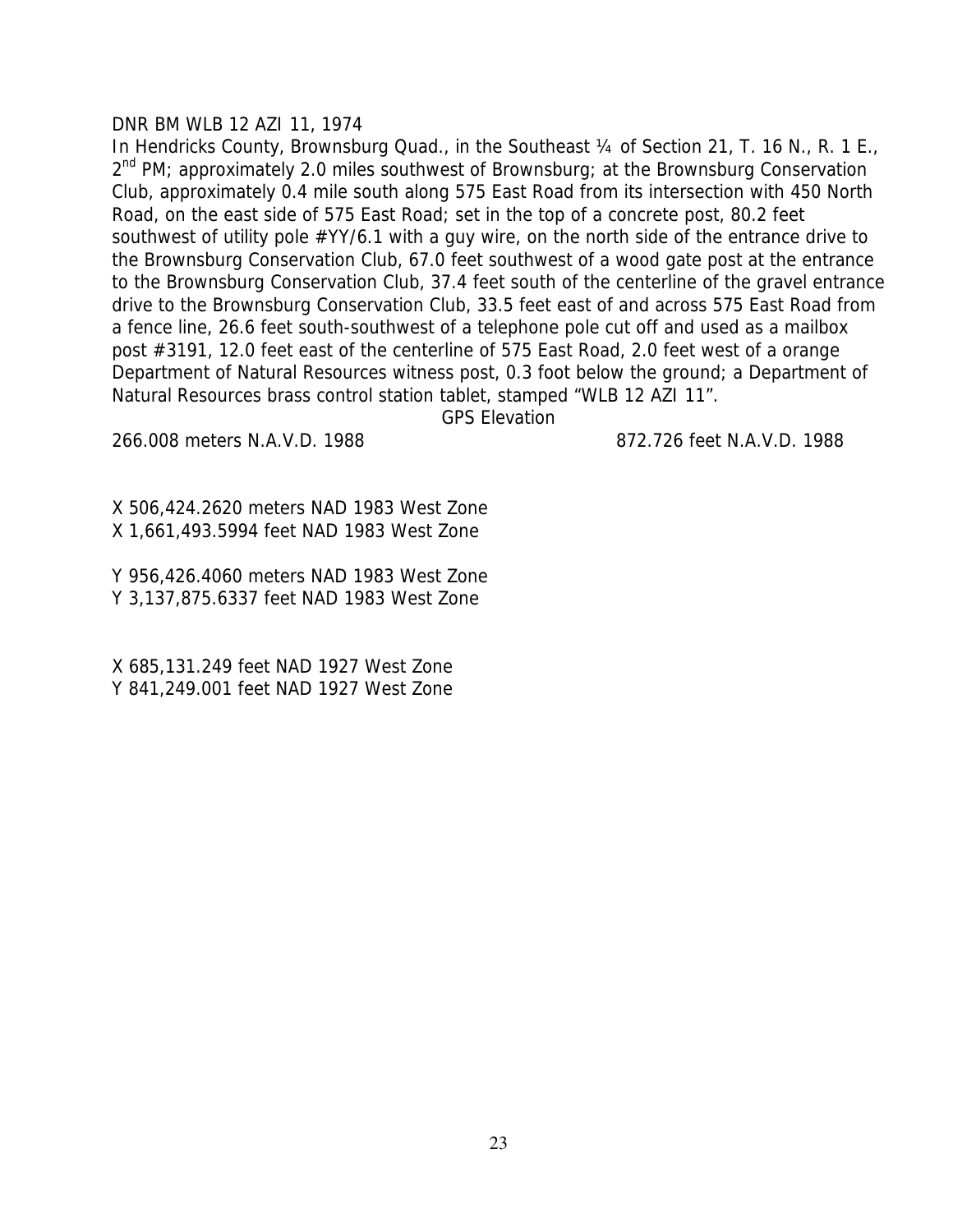#### DNR BM WLB 20, 1974

In Hendricks County, Brownsburg Quad., in the Northeast 1/4 of Section 3, T. 16 N., R. 1 E.,  $2<sup>nd</sup>$  PM: at Brownsburg; approximately 0.6 mile west along 1 74 from its intersection with State Road 267, on the south side of the east bound lanes of I 74; set in the top of a concrete post, 90.9 feet southeast of a fence post at the end of a angling fence, 59.3 feet south of the centerline of the east bound lanes of I 74, 32.2 feet west-northwest of a railroad spike set in a fence post at the end of a angling fence, 2.9 feet south of the highway fence, level with the ground; a Department of Natural Resources brass control station tablet, stamped "WLB 20".

GPS Elevation

273.389 meters N.A.V.D. 1988 896.945 feet N.A.V.D. 1988

X 512,491.3828 meters NAD 1983 West Zone X 1,681,398.812 feet NAD 1983 West Zone

Y 957,736.0593 meters NAD 1983 West Zone Y 3,142,172.388 feet NAD 1983 West Zone

X 689,431.956 feet NAD 1927 West Zone Y 861,151.604 feet NAD 1927 West Zone

DNR BM WLB 24, 1974

In Hendricks County, Brownsburg Quad., in the Southwest 1/4 of Section 11, T. 16 N., R. 1 E.,  $2^{nd}$  PM: at Brownsburg; at the intersection of U.S. 136 and State Road 267, in the northeast ¼ of the intersection; set in the surface of a 10 foot wide concrete sidewalk, 53.6 feet north of the southwest corner of a brick building, 46.2 feet southwest of a alleyway, 45.6 feet northeast of a light pole, 23.8 feet southeast of the centerline of State Road 267, 8.8 feet northwest of the northwest side of a brick building; a Department of Natural Resources brass control station tablet, stamped "WLB 24". 267.9609 meters N.G.V.D.1929 879.135 feet N.G.V.D. 1929

X 692,513.157 feet NAD 1927 West Zone Y 854,185.527 feet NAD 1927 West Zone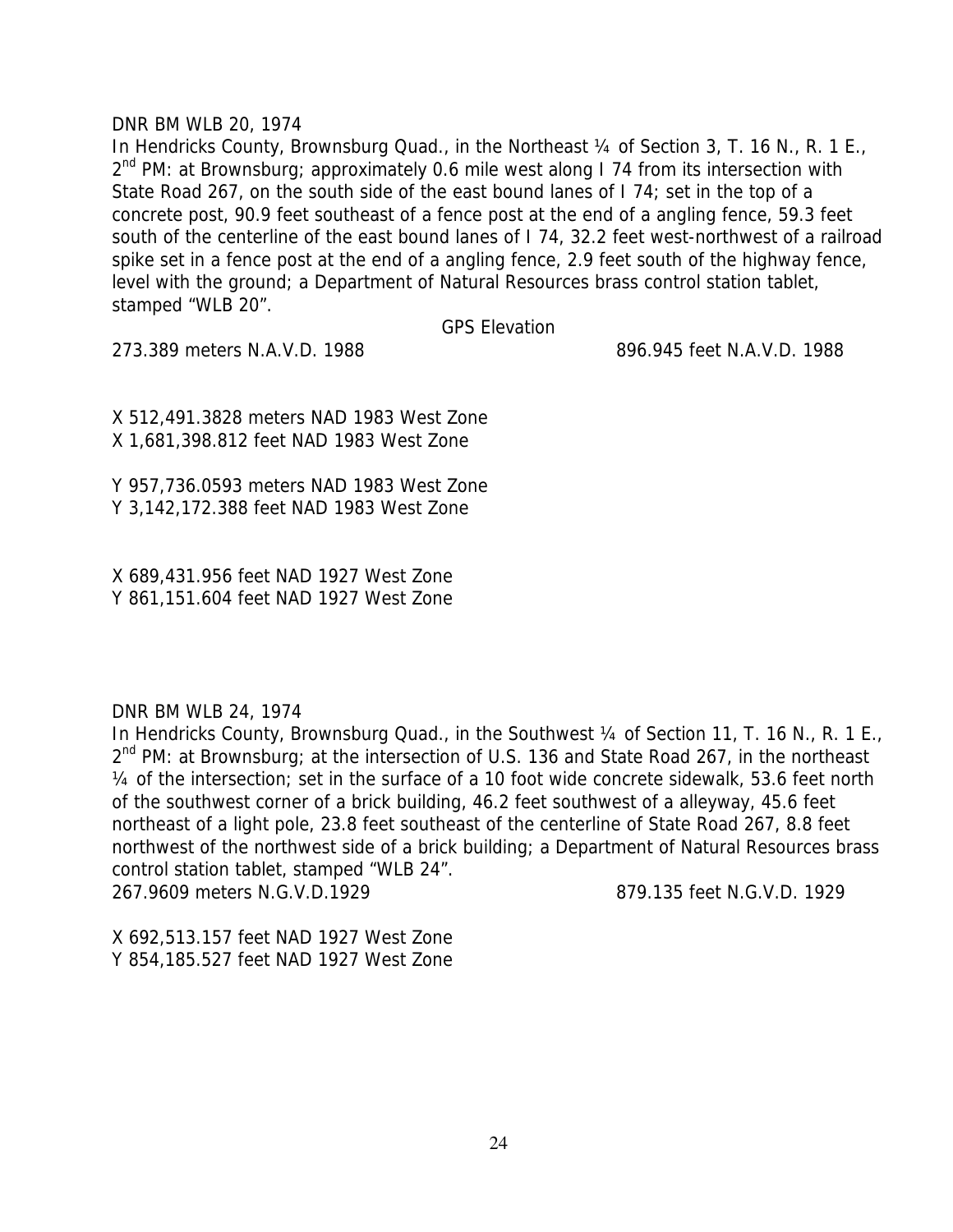#### DNR BM WLB TT B 5, 1974

In Hendricks County, Brownsburg Quad., in the Southwest 1/4 of Section 3, Township 15 North, Range 1 East, 2<sup>nd</sup> PM; approximately 0.5 mile west of Avon; approximately 0.3 mile north along 625 East Road from its intersection with U.S. 36, to the station on the east side of 625 East Road; set in the top of a concrete post, 109 feet north of the centerline of a asphalt driveway leading to the east, 55.4 feet east of a fire hydrant, 36.1 feet northeast of and across 625 East Road from a square wood fence post, 34.7 feet east of and across 625 East Road from a brown wood fence end post, 14.0 feet east of the centerline of 625 East Road, 12.1 feet south of a power pole with a cable box on the north side of the power pole, level with the ground; a Department of Natural Resources brass control station tablet, stamped "825.475 WLP TT B 5 1974". 251.6053 meters N.G.V.D.1929 825.475 feet N.G.V.D. 1929

X 688,112.639 feet NAD 1927 West Zone Y 826,051.973 feet NAD 1927 West Zone

LAT. =  $039^\circ$ , 45', 58.740" NAD 1927 LONG. =  $086^\circ$ , 24', 51.001" NAD 1927

#### DNR BM HND 15 RESET 2000

In Hendricks County, Brownsburg Quad., in the South 1/2 of Section 27, T. 16 N., R. 1 E., 2<sup>nd</sup> P.M.; about 3.5 miles south of Brownsburg; set in top of the southwest concrete bridge abutment of the 200 North road bridge over White Lick Creek, 15.6 feet south of the centerline of 200 North Road, 5.6 feet east of the west face of the bridge abutment, 1.4 feet west of the east face of the abutment, 0.4 foot south of the north face of the abutment, about level with the road; a Indiana Department of Natural Resources control station tablet, stamped "HND 15 RESET 2000".

247.5426 meters NGVD 1929 812.146 feet NGVD 1929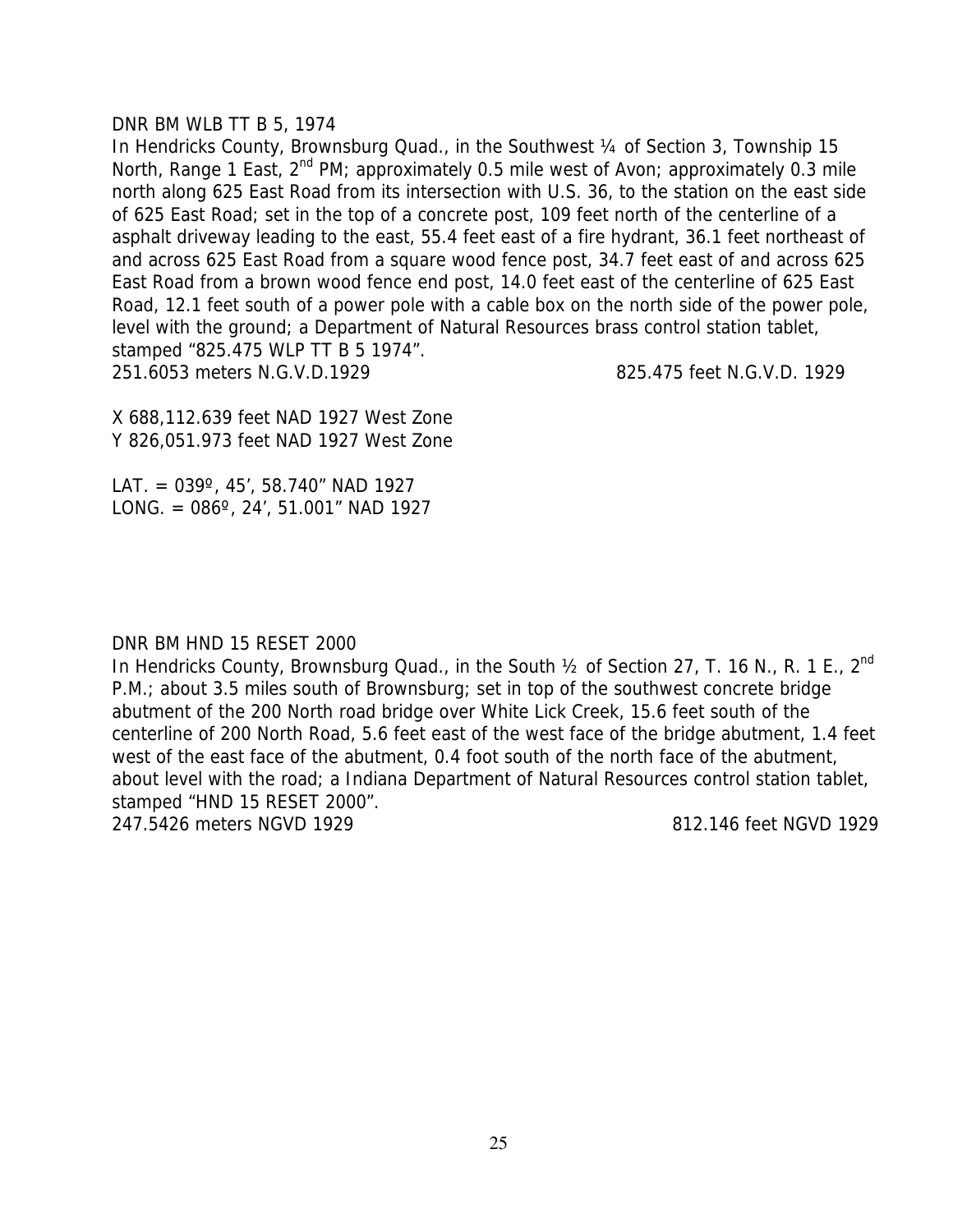#### DNR TBM 600 E 2000

In Hendricks County, Brownsburg Quad., in the NW 1/4 of Section 27, T. 16 N., R. 1 E., 2<sup>nd</sup> P.M.; about 2.5 miles northwest of Avon; at the 615 East Road bridge over White lick Creek; set on top of the east concrete wingwall, at the southwest end of the bridge, 15.4 feet southeast of the centerline of 615 East Road, 4.6 feet south of the north face of the wingwall, 0.8 foot west of the east face of the wingwall, 0.1 foot east of the west face of the concrete wingwall; a chiseled square.

251.0079 meters NGVD 1929 823.515 feet NGVD 1929

# DNR TBM HND 100, 2000

In Hendricks County, Brownsburg Quad., in the NW  $\frac{1}{4}$  of Section 27, T. 16 N., R. 1 E., 2<sup>nd</sup> P.M.; about 2.5 miles northwest of Avon; at the 615 East Road bridge over White lick Creek; set on top of the east concrete wingwall, at the northeast end of the 615 East Road bridge over White Lick Creek, 13 feet southeast of the centerline of 615 East Road, 1.4 feet east of the east edge of the concrete bridge deck, 0.7 foot north of the south face of the concrete wingwall, about level with road; a chiseled square. 250.9704 meters NGVD 1929 823.392 feet NGVD 1929

# DNR BM HND 3 RESET 2000

In Hendricks County, Plainfield Quad., in the NE 1/4 of Section 14, T. 14 N., R.1 E., 2<sup>nd</sup> P.M.; about 3.75 miles south along Center Street (old State Road 267) from its intersection with U.S. 40; set on top in the center of the north end of the east concrete guardrail of the Center Street bridge over a tributary to White Lick Creek, 110.8 feet south of the centerline of a driveway to the east, 23.5 feet east of centerline of Center Street, 2.8 feet above the road, 1.5 feet south of the north end of the east concrete guardrail. 0.5 foot east of the steel guardrail; a Indiana Department Of Natural Resources control station tablet, stamped "HND 3 RESET 2000".

212.5219 meters NGVD 1929 697.249 feet NGVD 1929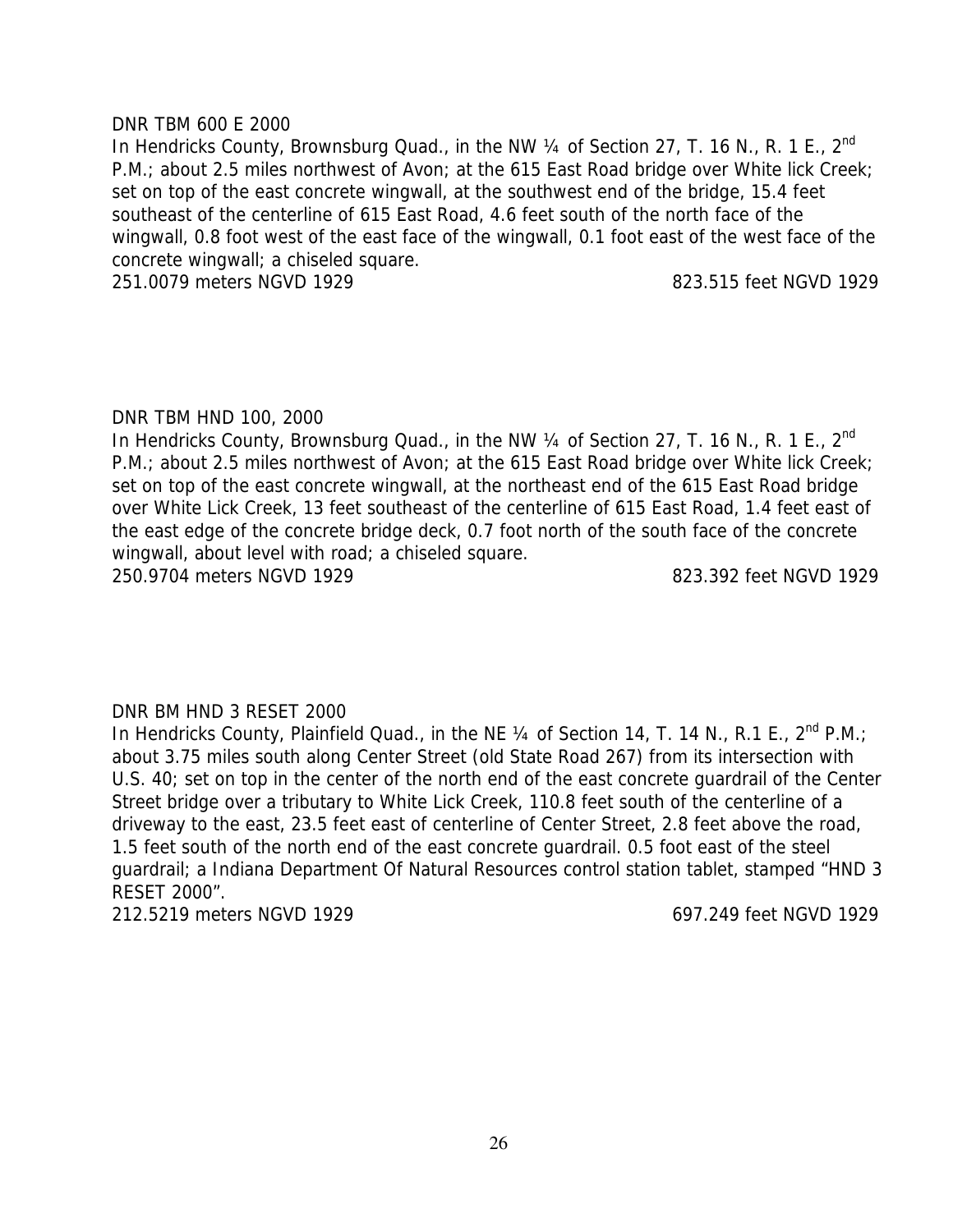# IFC&WRC BM HND 17 RESET 1960

In Hendricks County, Brownsburg Quad., in the SW 1/4 of Section 22, T. 16 N., R. 1 E., 2<sup>nd</sup> PM; approximately 3.2 miles north-northwest of Avon; at the 350 North Road bridge over Whitelick Creek; set in the top of the northwest bridge seat, 15.0 feet northeast of the centerline of 350 North Road, 2.6 feet below the top of the concrete curb, about 2.0 feet below the level of the road, 0.4 foot south of the north corner of the concrete bridge seat, a steel utility pipe is almost directly over the disk; a Indiana Flood Control and Water Resources brass control station tablet, stamped "HND 17 RESET 1960". 253.243 meters N.G.V.D. 1929 830.848 feet N.G.V.D. 1929

# DNR TBM DCC 1, 2000

In Hendricks County, Danville Quad., in the SE  $\frac{1}{4}$  of Section 3, T. 15 N., R. 1 W.,  $2^{nd}$  P.M.; at Danville; about 0.7 mile east along U.S. 36 from the Court House in Danville to the intersection of U.S. 36 and Stratford Way Street at the Stratford Ridge Subdivision, thence north along Stratford Way about 0.45 mile to a unnamed street to the east, thence east along the unnamed street about 0.1 mile to Harrison Court and the Danville Conservation Club Lake on the east side of Harrison Court, near the southeast corner of the dam at the outlet control structure of the lake; set on top of the southwest corner of the concrete headwall of the control structure for the lake, 20 feet south of the centerline of the dam, 7.3 feet west of the centerline of the concrete spillway, about 2 feet above the ground; a chiseled triangle.

3rd order

268.7250 meters N.G.V.D.1929 881.642 feet NGVD 1929

# DNR TBM DCC 2, 2000

In Hendricks County, Danville Quad., in the SE  $\frac{1}{4}$  of Section 3, T. 15 N., R. 1 W.,  $2^{nd}$  P.M.; at Danville; on the west side of the Danville Conservation Club Lake in the Stratford Ridge subdivision; about 0.7 mile east along U.S. 36 from the Court House in Danville to the intersection of U.S. 36 and Stratford Way Street at the Stratford Ridge Subdivision, thence north along Stratford Way about 0.45 miles to a unnamed street running east, thence east along the unnamed street about 0.1 mile to Harrison Court, thence southeast along Harrison Court about 300 feet to the southeast most end of Harrison Court; set on top of the northeast most upper flange bolt of a fire hydrant, 57.1 feet southwest of a riser box, 14 feet southeast of the southeast edge of Harrison Court, about 1.9 feet above the ground; a filed "X".

3rd order

272.8191 meters N.G.V.D.1929 895.074 feet NGVD 1929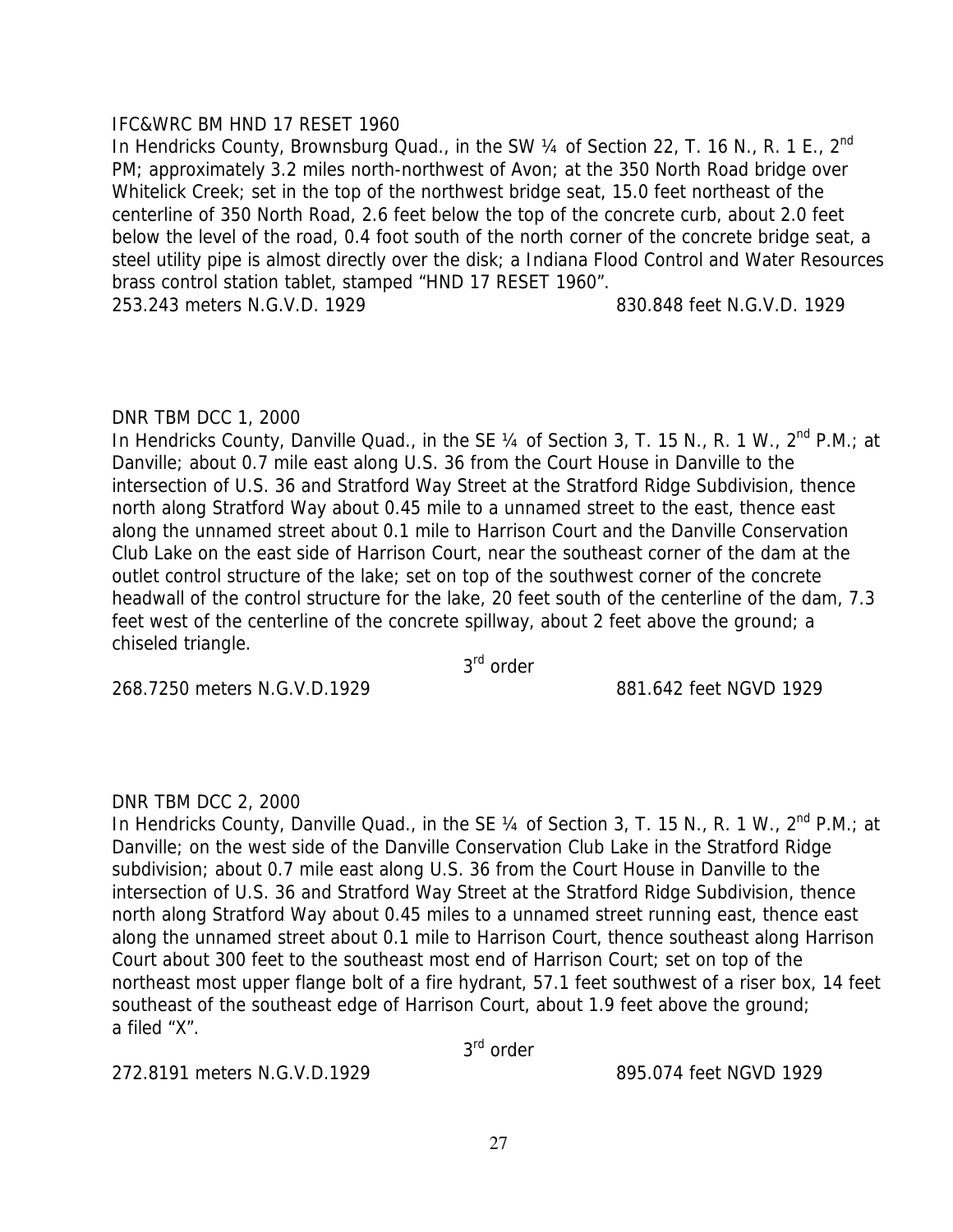# IDOT BM HEND C 12 R

In Hendricks County, Danville Quad., in the NE 1/4 of Section 10, T. 15 N., R. 1 W., 2<sup>nd</sup> P.M.: at Danville; at the U.S. 36 bridge over the West Fork White Lick Creek; set on top near the west end of the north concrete guardrail of the bridge, 26.5 feet east-southeast of a power pole, 22.5 feet north of the centerline of U.S. 36, 21 feet east of the west end of the north concrete guardrail, about 2.9 feet above the road; a Indiana Department of Transportation bench mark tablet, stamped "HEND C 12 R".

3<sup>rd</sup> order

259.6261 meters N.G.V.D.1929 851.790 feet NGVD 1929

#### USC&GS BM X 75, 1946

In Hendricks County, Danville Quad., in the NE  $\frac{1}{4}$  of Section 31, T. 17 N., R. 1 W.,  $2^{nd}$  P. M.; about 7.5 miles northwest of Danville; about 0.25 mile west along 775 North Road (North Salem-Lizton Road) from its intersection with 200 West Road to a turn south, thence 0.1 mile south to a turn west, thence 0.1 mile west; set in the top of a concrete post, 180 feet northeast of the northeast corner of a red barn on the south side of the road, 16 feet south of the centerline of the road, 14 feet west of a 24-inch Hickory tree, 2.5 feet southwest of a "T"-fence corner, about level with the road, projecting about 6 inches above the ground; a U.S. Coast and Geodetic Survey bench mark tablet, stamped "X 75 1946"

Note : mark is unstable – these are new DNR elevations.

2<sup>nd</sup> Order

953.127 feet NGVD 1929 952.785 feet NAVD 1988 290.514 meters N.G.V.D.1929 290.410 meters NAVD 1988

#### IFC&WRC TBM BWC 13, 1959

In Hendricks County, Danville Quad., in the SE  $\frac{1}{4}$  of Section 31, T. 17 N., R. 1 W.,  $2^{nd}$  P.M.; about 7.0 miles northwest of Danville; at the 200 West Road one span pony truss bridge over the East Fork of Big Walnut Creek; set in the top of the west end of the south bridge abutment, 9 feet west of the centerline of the road, about 1.5 feet below the road, 0.8 foot south of the north face of the south abutment; a chiseled triangle.

2<sup>nd</sup> Order

284.4192 meters NGVD 1929 933.132 feet NGVD 1929 DESTROYED new bridge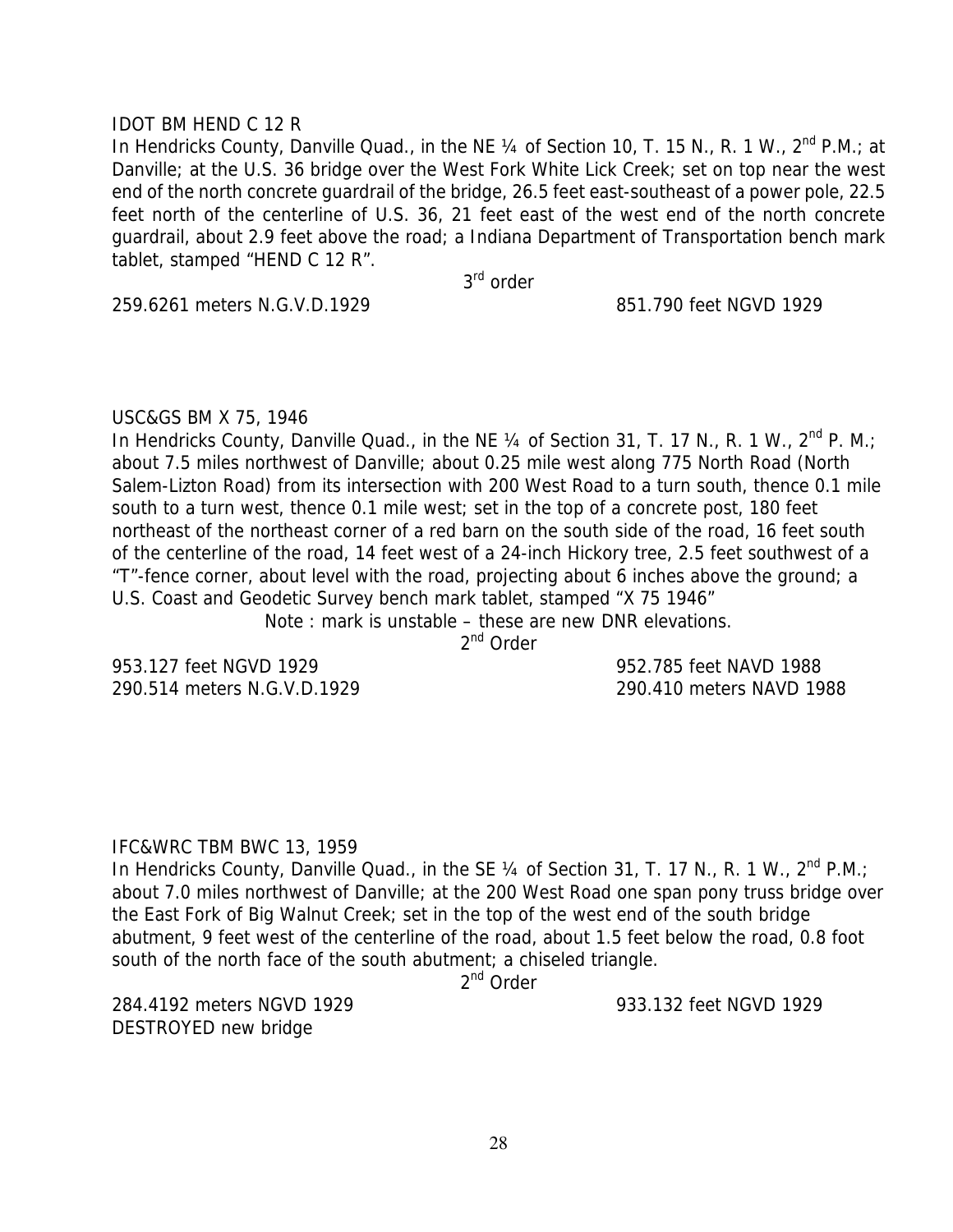# IFC&WRC TBM BWC 16, 1959

In Hendricks County, North Salem Quad., in the SW 1/4 of Section 8, T. 16 N., R. 2 W., 2<sup>nd</sup> P.M.; about 2.4 miles southwest of North Salem; about 0.75 mile west along State Road 236 from its intersection with State Road 75 in North Salem to a "T"-road south and a dirt road north, thence about 2 miles south and west along the road leading south to a one span concrete arch bridge over the Big Walnut Creek West Fork; set in top of the southwest wingwall of the bridge, 11 feet south of the centerline of the road, 0.5 foot east of the west face of the wingwall, 0.5 foot south of the south face of the south guardrail; a chiseled triangle.

2<sup>nd</sup> Order

259.8270 meters NGVD 1929 852.449 feet NGVD 1929

# IFC&WRC TBM BWC 39, 1959

In Hendricks County, North Salem Quad., in the NE 1/4 of Section 8, T. 16 N., R. 2 W., 2<sup>nd</sup> P.M.; about 1.6 miles southwest of North Salem; about 0.75 mile west along State Road 236 from its intersection with State Road 75 in North Salem to a "T"-road south and a dirt road north, thence about 0.8 mile south and west along the road leading south to a one-foot pipe culvert under the road; set in the top of the south headwall of the culvert, 13 feet south of the centerline of the road, 1.4 feet east of the west face of the headwall, about 1 foot above the road; a chiseled triangle.

2nd Order

273.5890 meters NGVD 1929 897.600 feet NGVD 1929

# USC&GS S 75, 1946

In Hendricks County, North Salem Quad., in the NW 1/4 of Section 5, T. 16 N., R. 2 W., 2<sup>nd</sup> P.M.; about 0.8 mile west of North Salem; 1.15 miles west along State Road 236 from its intersection with State Road 75 in North Salem, to a field entrance south, in the southeast 1/4 of the junction; set in the top of a concrete post, 38.5 feet west of power pole # 202/172, 37 feet south of the centerline of the highway, 12 feet east of the centerline of the field entrance road, 1 foot north of a fence line, about 0.1 foot below the ground; a U.S. Coast and Geodetic Survey bronze benchmark disk, stamped "S 75 1946".

2<sup>nd</sup> Order

277.6959 meters NGVD 1929 911.074 feet NGVD 1929 277.585 meters NAVD 1988 910.710 feet NAVD 1988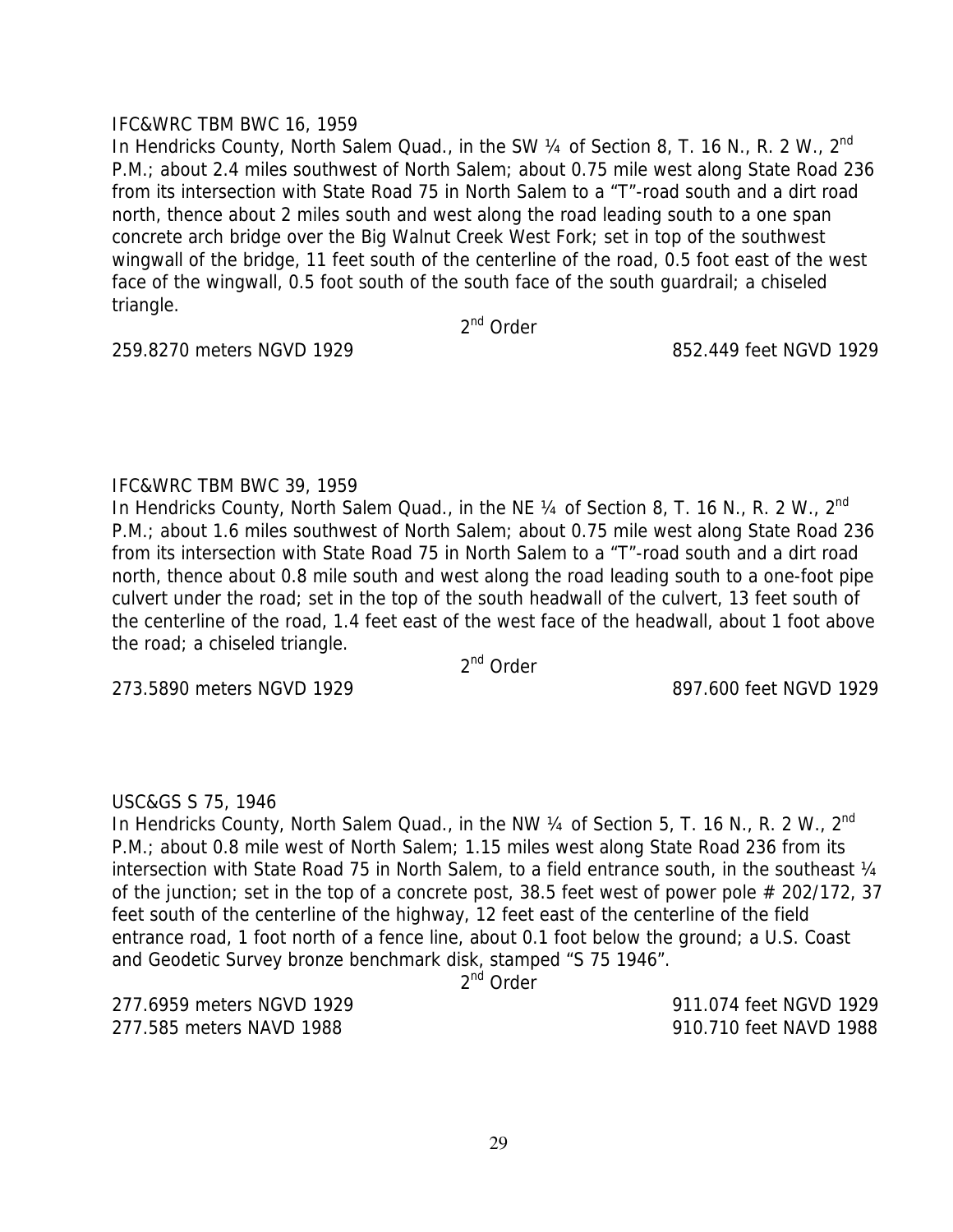#### IFC&WRC TBM BWC 40, 1959

In Hendricks County, North Salem Quad., in the NE 1/4 section 6, T. 16 N., R. 2 W., 2<sup>nd</sup> P.M.; about 1.3 miles southwest of North Salem; about 1.2 miles west along State Road 236 from its intersection with State Road 75 in North Salem to a curve southwest and a "T"-road west, thence 0.4 mile west along the "T"-road west to a 108 feet concrete arch bridge over the Big Walnut Creek West Fork; set in top at the east end of the south concrete bridge quardrail, 10.6 feet south of the centerline of the road, 2.1 feet west of the east end of the guardrail, about 2.3 feet above the road; a chiseled triangle.

2<sup>nd</sup> Order

262.6827 meters NGVD 1929 861.818 feet NGVD 1929

# ISHC BM HEND C-8

In Hendricks County, North Salem Quad., in the SW 1/4 of Section 5, T. 16 N., R. 2 W., 2<sup>nd</sup> P.M.; about 1.3 miles southwest of North Salem; at the State Road 236 two-span concrete bridge over the Big Walnut Creek West Fork; set in the top of the southwest end of the northwest bridge curbing, 14 feet northwest of the centerline of State Road 236, 0.7 foot northeast of the southwest end of the curb, about 0.6 foot above the highway; a Indiana State Highway Commission bench mark tablet, stamped "HEND C 8".

2<sup>nd</sup> Order

261.0703 meters NGVD 1929 856.528 feet NGVD 1929

# IFC&WRC TBM BWC 41, 1959

In Hendricks County, North Salem Quad., in the NW 1/4 of Section 32, T. 17 N., R. 2 W., 2<sup>nd</sup> P.M.; about 2.2 miles northwest of north Salem; 1.2 miles west along State Road 236 from its junction with State Road 75 in North Salem, to a curve southwest and a "T"-road west, thence 0.45 mile west along the paved road to a "T"-road north, thence 0.95 mile generally north along a gravel road to a farm lane west, (Paul O. Leach residence), in the northwest 1/4 of the intersection; set in a root in the west side of a 37 inch Oak Tree, 42 feet north of the centerline of the farm lane, 23 feet west of the centerline of the road, 3 feet west of a fence line, about 0.4 foot above the ground, about level with the road; a railroad spike driven vertically thru an aluminum tag, stamped "TBM BWC 41 1959".

2<sup>nd</sup> Order

277.2372 meters NGVD 1929 909.569 feet NGVD 1929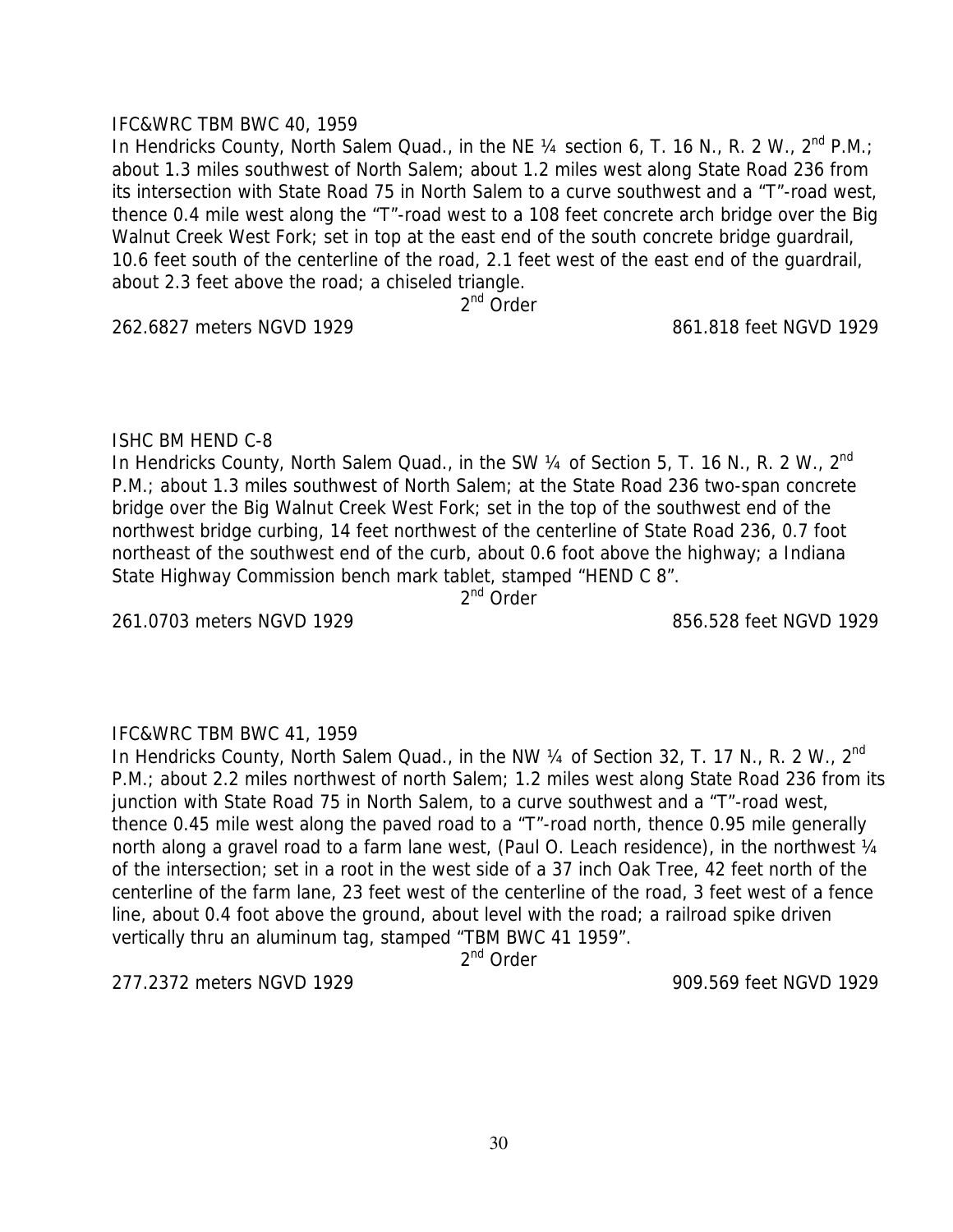#### IFC&WRC TBM BWC 15, 1959

In Hendricks County, New Ross Quad., in the NE 1/4 of Section 32, T. 17 N., R. 2 W., 2<sup>nd</sup> P.M.; about 3.8 miles southwest of Jamestown; 0.05 mile north along State Road 75 from its intersection with State Road 236 in North Salem to a "T"-road northwest (Ladoga Street), thence 2 miles northwest along Ladoga Street and a paved road to a one span concrete bridge over the West Fork Big Walnut Creek; set in the top of the northwest end of the southeast concrete guardrail base, 12 feet southeast of the centerline of the road, 0.3 foot north of the northwest end of the northeast guardrail, about level with the road; a chiseled triangle.

2<sup>nd</sup> Order

266.2095 meters NGVD 1929 873.389 feet NGVD 1929

# IFC&WRC TBM BWC 42, 1959

In Hendricks County, New Ross Quad., in the NE  $\frac{1}{4}$  of Section 29, T. 17 N., R. 2 W., 2<sup>nd</sup> P.M.; about 2.5 miles southwest of Jamestown; about 2.5 miles north along State Road 75 from its intersection with State Road 236 in North Salem to a right angle turn east and a gravel road west, thence 1.2 miles west along the gravel road to a "T"-road south, in the southwest ¼ of the intersection; set in the top of the west headwall of a one foot pipe culvert under the road, 45 feet south of the centerline of the road west, 11 feet west of the centerline of the "T"- road south; a chiseled triangle.

2<sup>nd</sup> Order

283.2594 meters NGVD 1929 929.327 feet NGVD 1929

# IFC&WRC TBM BWC 43, 1959

In Hendricks County, New Ross Quad., in the NE 1/4 of Section 28, T. 17 N., R. 2 W., 2<sup>nd</sup> P.M.; about 2.1 miles southwest of Jamestown; about 2.5 miles north along State Road 75 from its intersection with State Road 236 in North Salem to a right angle turn east and a gravel road west, thence 0.15 miles west along the gravel road to a one span concrete arch bridge over the West Fork Big Walnut Creek; set in the top of the south concrete guardrail of the bridge, 30 feet west of the east end of the bridge, 2.8 feet below the top of the guardrail, 8 feet south of the centerline of the road, 0.6 foot above the road; a chiseled triangle.

New Bridge, Mark Destroyed

2<sup>nd</sup> Order

273.0285 meters NGVD 1929 895.761 feet NGVD 1929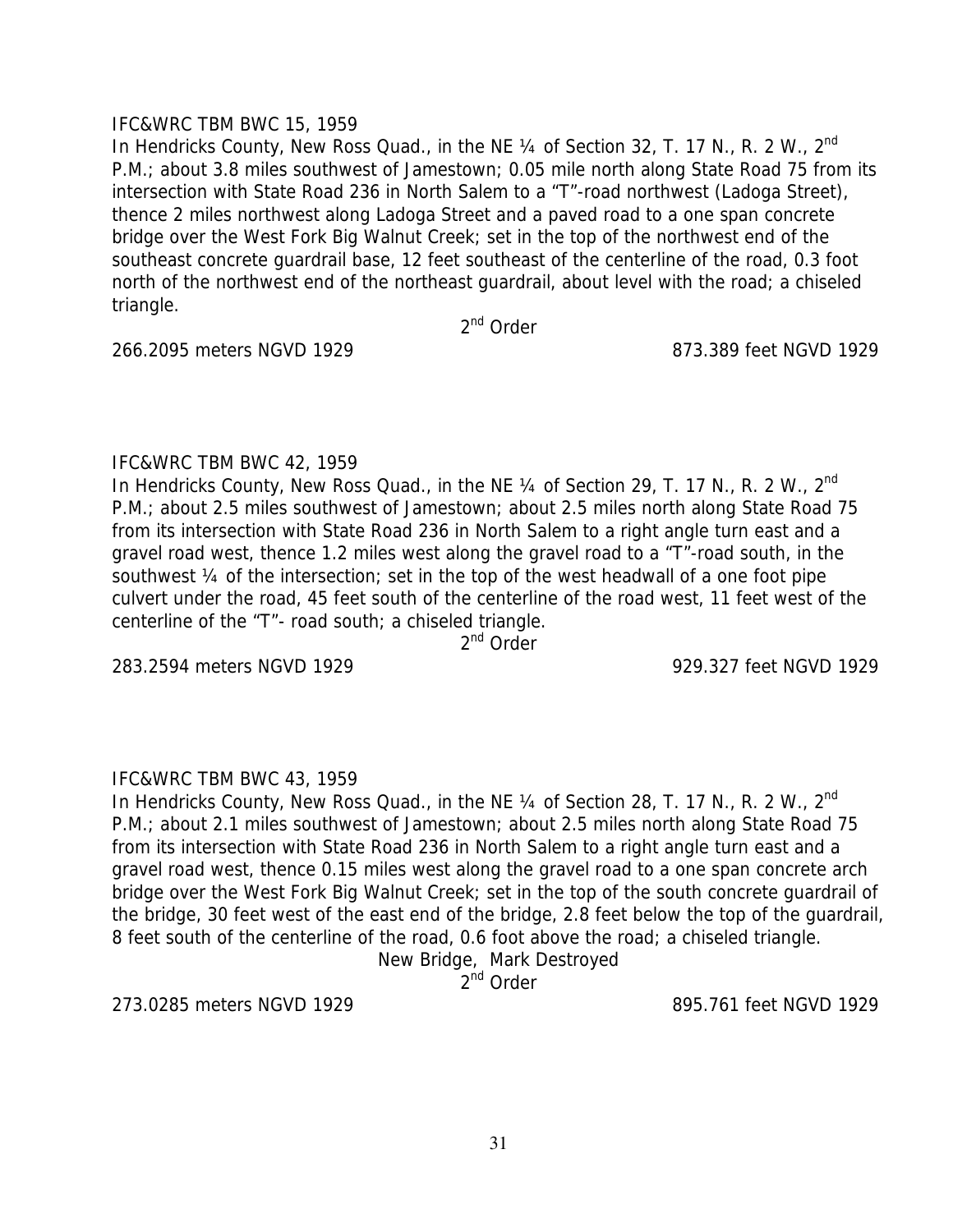#### USGS TT 14 CWH 1952

In Hendricks County, New Ross Quad., in the NE 1/4 of Section 29, T. 17 N., R. 2 W., 2<sup>nd</sup> P.M.; about 2.1 miles south of Jamestown; about 2.0 miles south along State Road 75 from its intersection with State Road 234 to a "T" road intersection, in the northwest ¼ of the intersection; set in the top of a concrete post, 94 feet west of the centerline of the northsouth tangent of State Road 75, 20 feet north of the centerline of the east-west tangent of State Road 75, 6 feet northwest of power pole # REAC 3E-3, about 0.5 foot above the ground, about level with the highway; a U.S. Geological Survey bench mark tablet, stamped "TT 14 CWH 1952".

2<sup>nd</sup> Order

278.5722 meters NGVD 1929 913.949 feet NGVD 1929

#### IFC&WRC TBM BWC 11, 1959

In Hendricks County, New Ross Quad., in the NW1/4 of Section 22, T. 17 N., R. 2 W., 2<sup>nd</sup> P.M.; about 1.5 miles south of Jamestown; at the State Road 75 one span pony truss bridge over the West Fork Big Walnut Creek; set in the top of the northwest abutment of the bridge, 9 feet southwest of the centerline of State Road 75, 1.2 feet below the road, 0.5 foot northwest of the southeast face of the abutment; a chiseled triangle.

New Bridge Mark Destroyed

2<sup>nd</sup> Order

274.9317 meters NGVD 1929 902.005 feet NGVD 1929

#### IFC&WRC TBM BWC 44, 1959

In Hendricks County, New Ross Quad., in the NW1/4 of Section 22, T. 17 N., R. 2 W., 2<sup>nd</sup> P.M.; about 1.1 miles south of Jamestown; about 1.1 miles south along State Road 75 from its intersection with State Road 234 to a farm road to the southeast; set in the west side of telephone pole # U.T. Co. Inc./8, 86 feet southwest of a mailbox (Roe Mantooth), 22 feet southeast of the centerline of State Road 75, 0.6 foot above the ground; a railroad spike driven through a aluminum tag, stamped "TBM BWC 44 1959".

Mark Destroyed

2<sup>nd</sup> Order

281.3154 meters NGVD 1929 922.949 feet NGVD 1929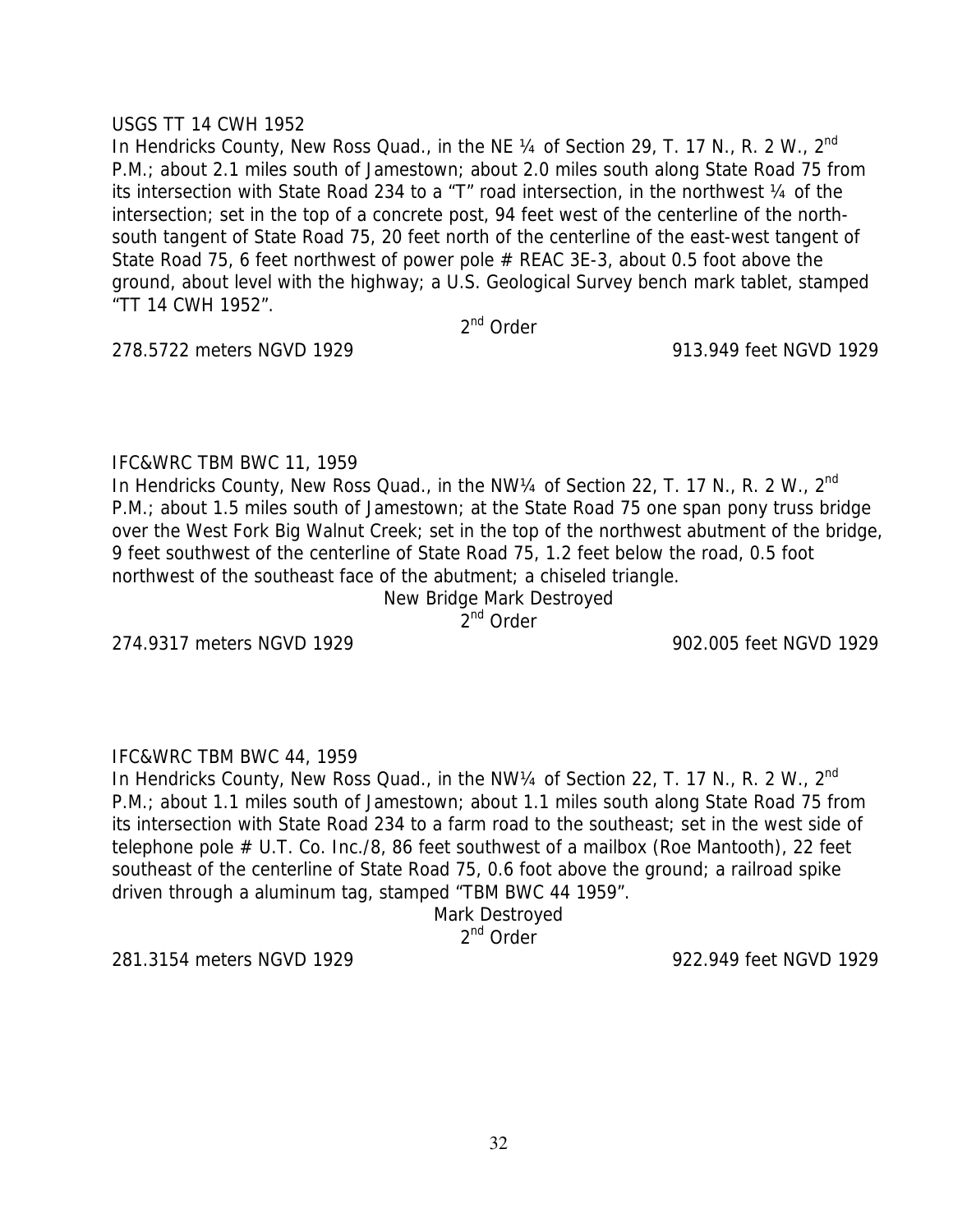IFC&WRC TBM BWC 12, 1959

IFC&WRC TBM BWC 45, 1959

In Hendricks County, Lizton Quad., in the SE  $\frac{1}{4}$  of Section 15, T. 17 N., R. 2 W.,  $2^{nd}$  P.M.; about 4.4 miles northwest of Lizton; at the Ross Road one-span concrete arch bridge over Big Walnut Creek; set on top of the north wingwall of the bridge, 10.5 feet northwest of the centerline of the bridge, 3.9 feet north of the northeast end of the northwest concrete guardrail, about level with the center of the bridge floor; a chiseled triangle.

In Hendricks County, New Ross Quad., in the NW1/4 of Section 22, T. 17 N., R. 2 W., 2<sup>nd</sup>

intersection with State Road 234 to a farm drive to the west, in the northwest ¼ of the junction; set in the east side of telephone pole  $#$  U.T. Co. Inc./1, 36 feet north of the

P.M.; about 1.1 miles south of Jamestown; about 0.5 mile south along State Road 75 from its

centerline of the farm drive, 19 feet west of the centerline of State Road 75, 0.9 foot above the ground; a railroad spike driven through a aluminum tag, stamped "TBM BWC 45 1959". Mark Destroyed 2<sup>nd</sup> Order

2<sup>nd</sup> Order

279.6463 meters NGVD 1929 917.473 feet NGVD 1929

#### IFC&WRC TBM BWC 46, 1959

In Hendricks County, Lizton Quad., in the NW 1/4 of Section 23, T. 17 N., R. 2 W., 2<sup>nd</sup> P.M.; about 4 miles northwest of Lizton; 0.4 mile north along 475 West Road from its intersection with Ross Road to a bend in the road to the east; set in the west side of a 31 inch Maple tree, 34 feet south of the centerline of the east-west tangent of the road, 20.5 feet east of the centerline of north-south tangent of the road, 3.5 feet east of a fence line; a railroad spike driven through an aluminum tag, stamped "TBM BWC 46 1959".

2<sup>nd</sup> Order

287.9147 meters NGVD 1929 944.600 feet NGVD 1929

288.1792 meters NGVD 1929 945.468 feet NGVD 1929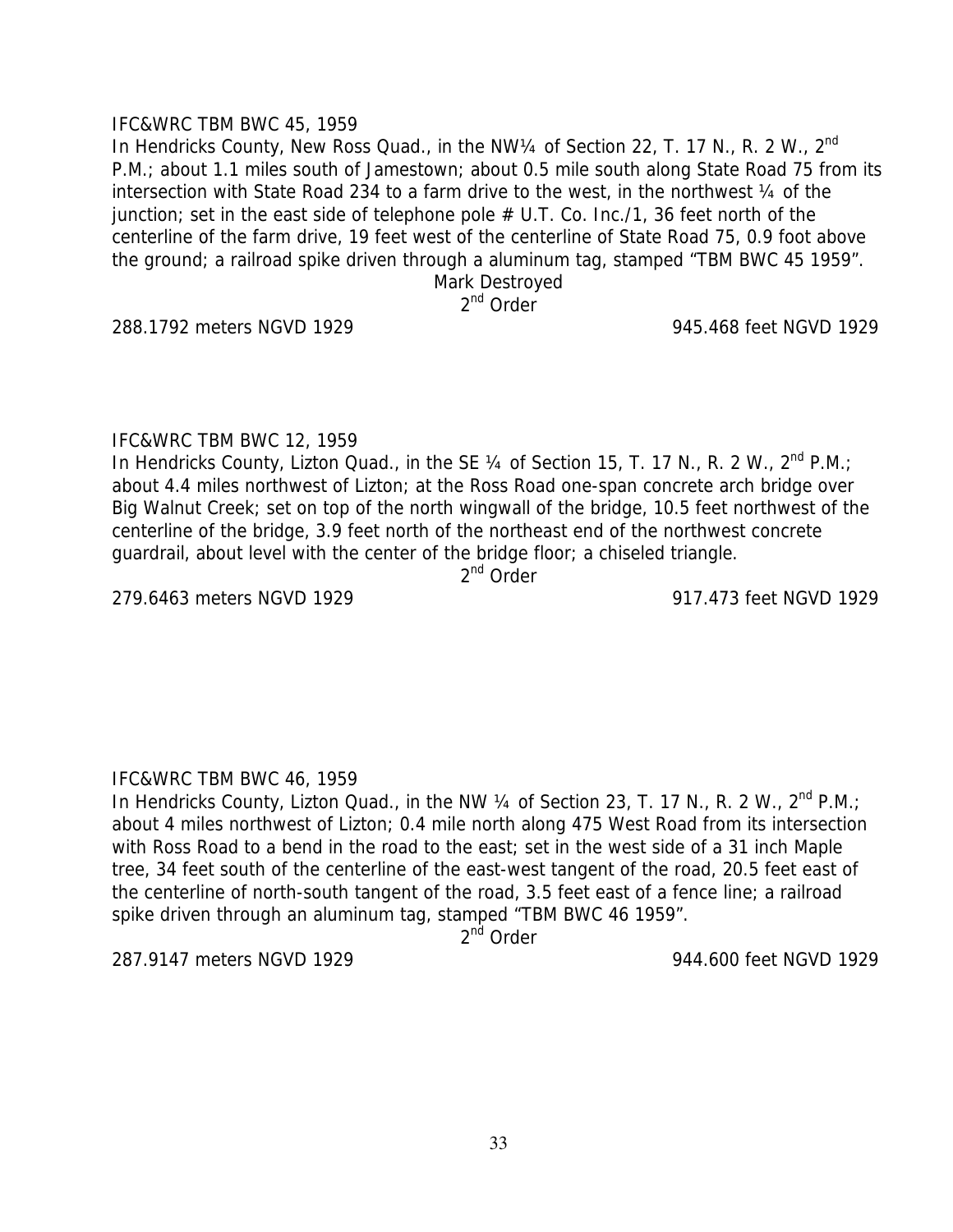#### USC&GS C 50, 1934

In Hendricks County, Lizton Quad., in the NE 1/4 of Section 14, T. 17 N., R. 2 W., 2<sup>nd</sup> P.M.: about 1.3 miles southeast of Jamestown; at the intersection of U.S. 136 and old State Road 75 leading northeast and then southeast across the Penn Central Railroad tracks; set in the top of a concrete post, 80 yards northeast of and across U.S. 136 from the Marion H. Roberts dairy barn, 133 feet west of the center of the crossing, 47 feet northeast of the centerline of U.S. 136, 14.5 feet southwest of the southwest rail, 3 feet lower than the tracks, flush with the ground; a U.S. Coast and Geodetic Survey bench mark tablet, stamped "C 50 1934".

2<sup>nd</sup> Order

284.681 meters NAVD 1988 933.991 feet NGVD 1929

#### IFC&WRC BM MOR 20, 1960

In Morgan County, Plainfield Quad., in the NE  $\frac{1}{4}$  of Sec. 26, T. 14 N., R. 1 E., 2<sup>nd</sup> PM; about 0.5 mile northwest of Mooresville; at the Hendricks – Morgan County Line Road one-span steel truss bridge over Whitelick Creek, in the southeast corner of the bridge; set in the top of the east abutment, 9.0 feet south of the centerline of the road, 0.8 foot east of the west face of the abutment, even with the south edge of the south steel truss, about level with the road; a Indiana Flood Control and Water Resources Commission bronze control station tablet, stamped "MOR 20 1960".

208.7826 meters NGVD 1929 684.981 feet NGVD 1929

DESTROYED see DNR BM MOR 20 1990

#### DNR BM MOR 20, 1990

In Morgan County, Plainfield Quad., in the NE 1/4 of Sec. 26, T. 14 N., R. 1 E., 2<sup>nd</sup> PM; about 0.5 mile northwest of Mooresville; at the Hendricks – Morgan County Line Road bridge over White Lick Creek; 18.6 feet south of the centerline of County Line Road, 4.0 feet east of the southeast end of the bridge at an expansion joint, level with expansion joint, level with the road, 0.5 foot northwest of the southeast face of the concrete wing wall; a Department of Natural Resources control station tablet, stamped "MOR 20 1990".

3rd ORDER

685.913 feet NGVD 1929 209.067 meters NGVD 1929

284.7780 meters NGVD 1929 934.309 feet NGVD 1929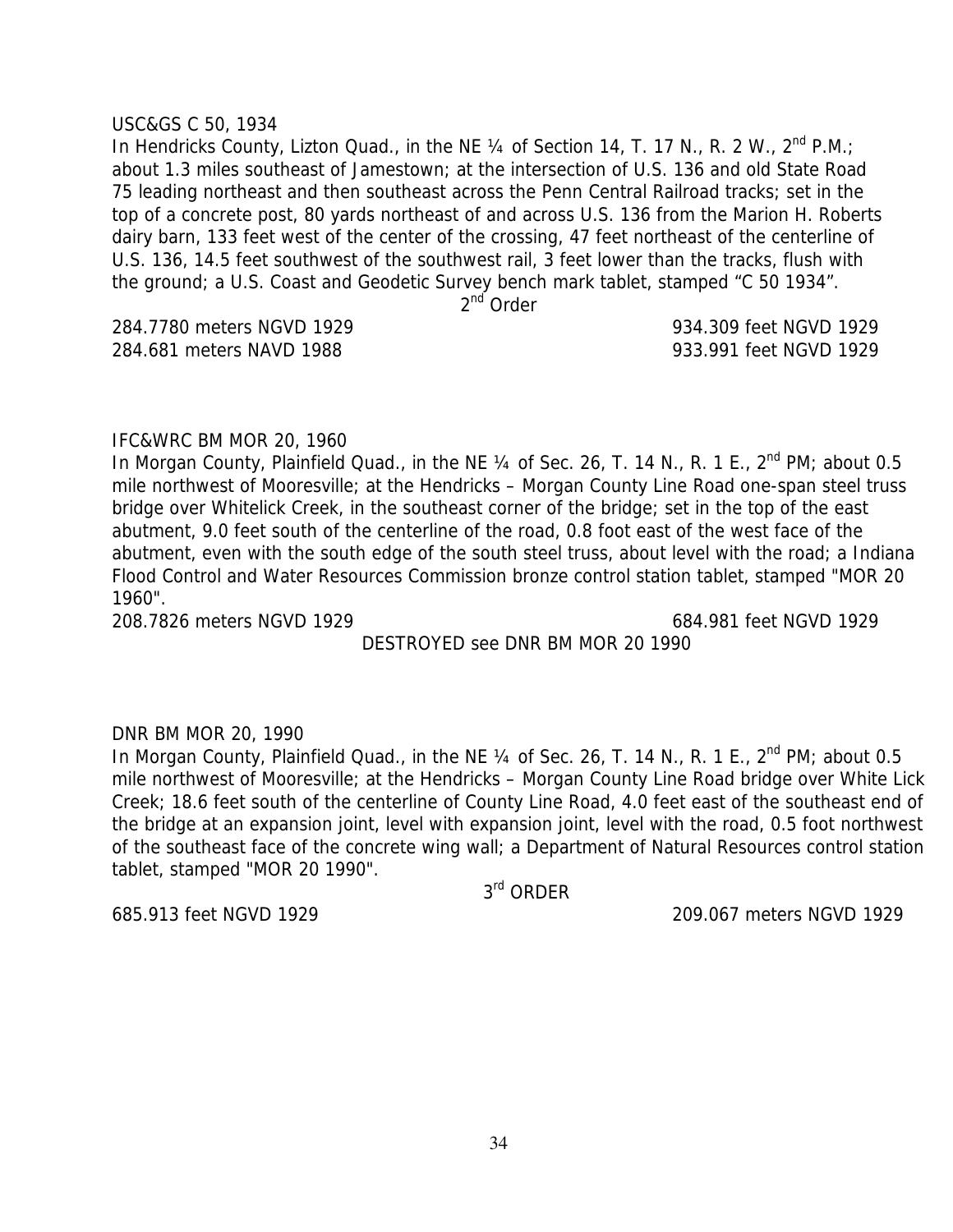#### IFC&WRC TBM WLC 20, 1961

In Hendricks County, Plainfield Quad., in the NE  $\frac{1}{4}$  of Section 23, T. 14 N., R. 1 E., 2<sup>nd</sup> P.M.; about 4.45 miles south of Plainfield; about 0.55 miles north along State Road 267 from its intersection with the Hendricks/Morgan County Line Road to a pair of isolated 24 inch Walnut Trees on the east side of the road; set in the west side of the south tree, 40 feet south of power pole No. 13, 23 feet east of the centerline of the road, 16 feet west of the west edge of a plowed field, about 1.5 feet above the ground; a railroad spike driven through an aluminum tag, stamped "TBM WLC 20 1961".

2nd Order

209.6394 meters NGVD 1929 687.792 feet NGVD 1929

# IFC&WRC BM HND 2, 1960

In Hendricks County, Plainfield Quad., in the NE  $\frac{1}{4}$  of Section 23, T. 14 N., R. 1 E., 2<sup>nd</sup> P.M.: about 4.1 miles south of Plainfield; at the 800 South Road steel truss bridge over White Lick Creek; set in top of the southeast bridge seat, 12 feet south of the centerline of the road, 2.8 feet east of the west face of the bridge seat, 1.9 feet north of the south face of the bridge seat, about 0.8 foot below the road; a Indiana Flood Control and Water Resources Commission bench mark tablet, stamped "HND 2 1960".

2<sup>nd</sup> Order

209.6681 meters NGVD 1929 687.886 feet NGVD 1929

# ISHC BM HEN GR 2

In Hendricks County, Plainfield Quad., in the SE  $\frac{1}{4}$  of Section 14, T. 14 N., R. 1 E., 2<sup>nd</sup> P.M.; about 3.8 miles south of Plainfield; about 0.5 mile west along State Road 267 from its intersection with 825 East Road to a "T" intersection with Center Street, thence 0.25 mile south along State Road 267 to a 20 foot concrete bridge over a tributary to White Lick Creek; set in top of the east end of the southwest wingwall of the bridge. 22 feet west of the centerline of the highway, 0.75 foot south of the north face of the southwest wingwall, 1.8 feet west of the west face of the west headwall, about 0.3 foot below the road; a Indiana State Highway Commission benchmark tablet, stamped "HEN GR 2".

2<sup>nd</sup> Order

209.2779 meters NGVD 1929 686.606 feet NGVD 1929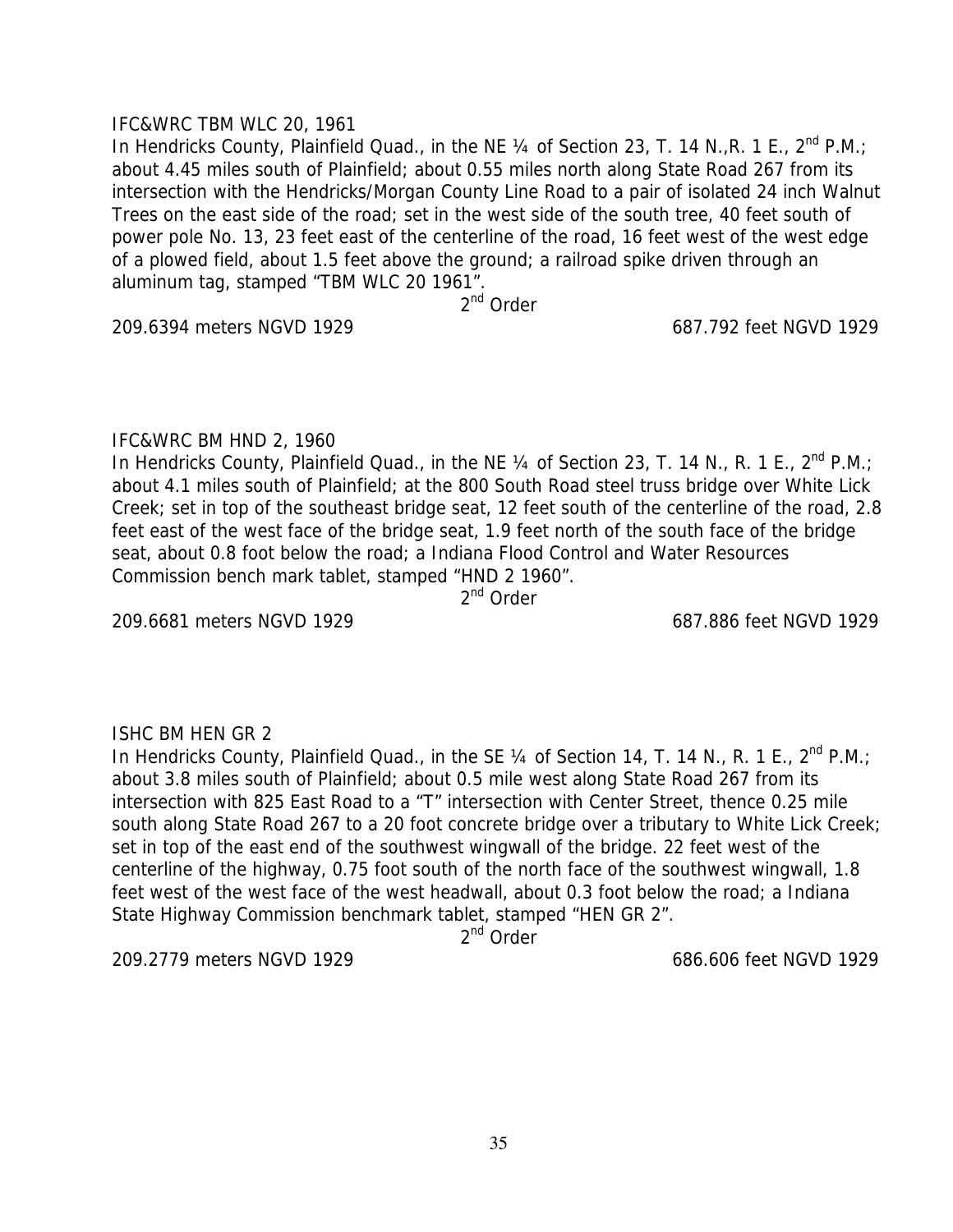#### DNR TBM AGG 1, 1996

In Hendricks County, Plainfield Quad., in the NE  $\frac{1}{4}$  of Section 14, T. 14 N., R. 1 E., 2<sup>nd</sup> P.M.; about 3.6 miles south of Plainfield; about 4.1 miles south along Old State Road 267 (Center Street) from its intersection with U.S. 40 to the entrance to the U.S. Aggregates Quarry on the west side of the road, just south of the junction of new State Road 267; set in the southwest corner of a concrete pedestal for an electric transformer, 63 feet west of the centerline of State Road 267, 23.5 feet south of the gravel road leading to the quarry, about 0.2 foot above the ground; a chiseled triangle.

GPS Elevation

210.252 meters NAVD 1988 689.80 feet NAVD 1988

# DNR TBM DAL 1, 1996

In Hendricks County, Plainfield Quad, in the NE  $\frac{1}{4}$  of Section 14, T. 14 N., R. 1 E., 2<sup>nd</sup> P.M.; about 3.1 miles south of Plainfield; about 0.2 miles south along Center Street from the Center Street (Old State Road 267) bridge over Interstate 70 to the entrance to "Dalton Asphalt" on the west side of road, thence 0.1 mile west along Dalton Asphalt Road to a one lane concrete bridge over White Lick Creek; set on top of the southwest end of the southwest "I" beam of the private bridge, 8.1 feet west of the centerline of the bridge, 3.7 feet north of the southwest corner of the bridge, about 2.6 feet above the ground; two filed notches.

GPS Elevation.

210.401 meters NAVD 1988 690.29 feet NAVD 1988

# IFC&WRC TBM WLC 21, 1961

In Hendricks County, Plainfield Quad., in the NE  $\frac{1}{4}$  of Section 14, T. 14 N., R. 1 E., 2<sup>nd</sup> P.M.; about 3.35 miles south of Plainfield; at the Center Street 120 foot concrete bridge over Clarks Creek; set on top of the southeast abutment of the bridge, 18.1 feet northwest of the southeast end of the bridge, 17.5 feet southwest of the centerline of the road, 2.0 feet southeast of the northwest face of the southeast abutment, 0.7 foot northeast of the southwest face of the abutment, 1.9 feet below the top of the southwest concrete curb; a chiseled triangle.

2<sup>nd</sup> Order

211.6968 meters NGVD 1929 694.542 feet NGVD 1929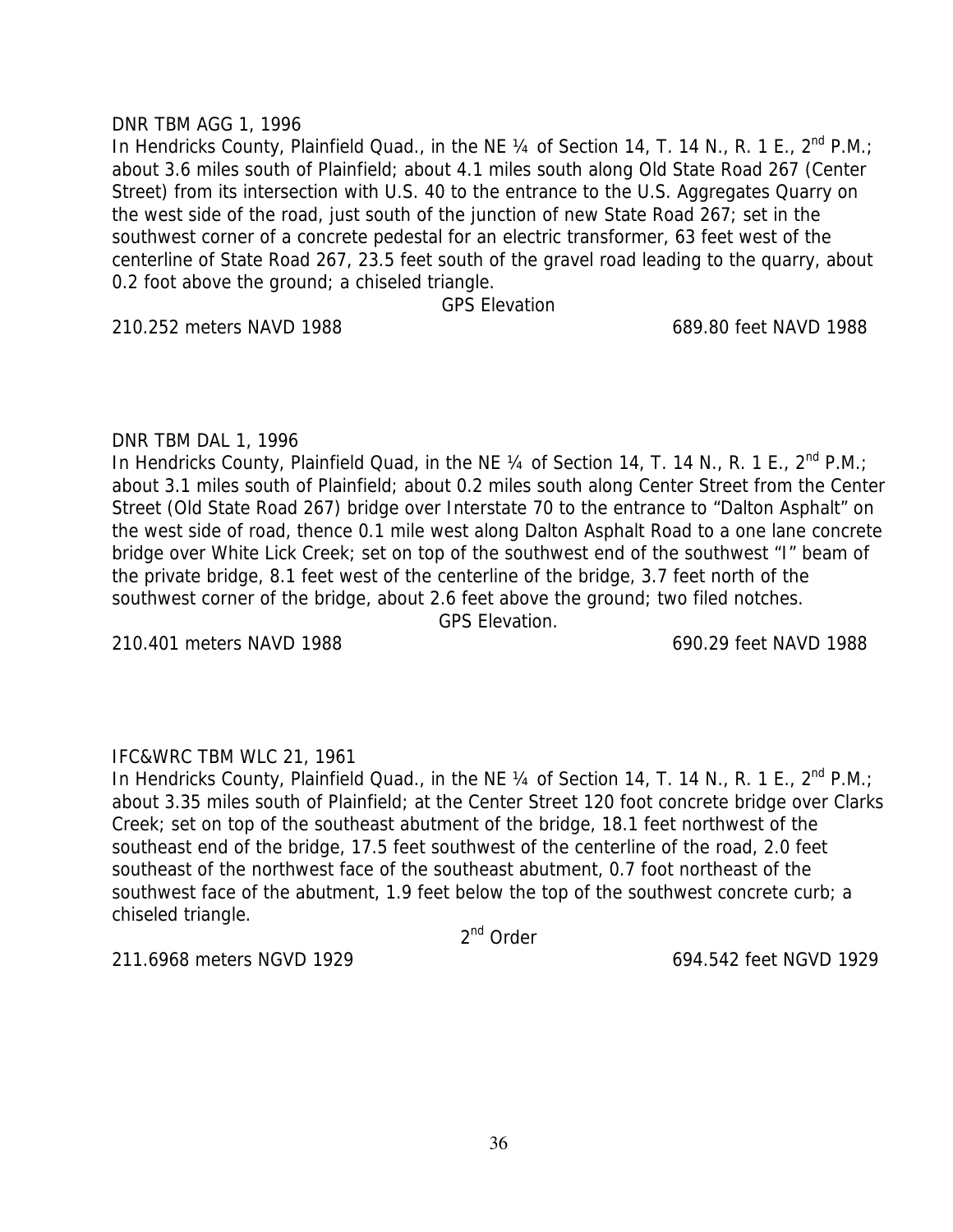## DNR TBM 101, 1996

In Hendricks County, Plainfield Quad., in the SE  $\frac{1}{4}$  of Section 11, T. 14 N., R. 1 E., 2<sup>nd</sup> P.M.; about 3.0 miles south of Plainfield; near the southwest corner of the East bound Interstate 70 bridge over White Lick Creek; set in the top of a wooden guardrail post at the west end of the south guardrail, about 500 feet west of the east bound Interstate 70 bridge, 23 feet south of the centerline of the east bound lanes of Interstate 70, about 2.4 feet above the shoulder; a "PK" nail.

GPS Elevation

213.979 meters NAVD 1988 702.029 feet NAVD 1988

## DNR TBM RR 1, 1996

In Hendricks County, Bridgeport Quad., in the NW 1/4 of Section 25, T. 15 N., R. 1 E., 2<sup>nd</sup> P.M.; at Plainfield; at the abandoned railroad bridge over Clarks Creek; set on top of the southwest headwall of the bridge, about 700 feet south of 300 South Road, 20 feet south of the centerline of the old railroad grade, 4.9 feet east of the west end of the south headwall, 0.5 feet north of the south face of the headwall, about 5.5 feet below the top of the old railroad grade; a chiseled square.

3rd Order

233.6681 meters NAVD 1988 766.626 feet NAVD 1988

# IFC&WRC BM HND 4, 1960

In Hendricks County, Plainfield Quad., in the SE 1/4 of Section 11, T. 14 N., R. 1 E., 2<sup>nd</sup> P.M.: about 2.7 miles south of Plainfield; About 3 miles south along Old State Road 267 (Center Street) from its intersection with U.S. 40 to the southwest 1/4 of its intersection with a "T"road east; set in the top of a concrete post, about 200 feet north of the entrance to the Islamic Center, 38.5 feet west of the centerline of Center Street, 11 feet south of the extended centerline of the road to the east, 7 feet south of a square wooden gate post, 3 feet east of a fence line, 3.7 feet south of a telephone pole  $# 75$ , about 2 feet below Center Street, about level with the ground; a Indiana Flood Control and Water Resources Commission bench mark tablet, stamped "HND 4 1960".

2<sup>nd</sup> Order

211.6197 meters NGVD 1929 694.289 feet NGVD 1929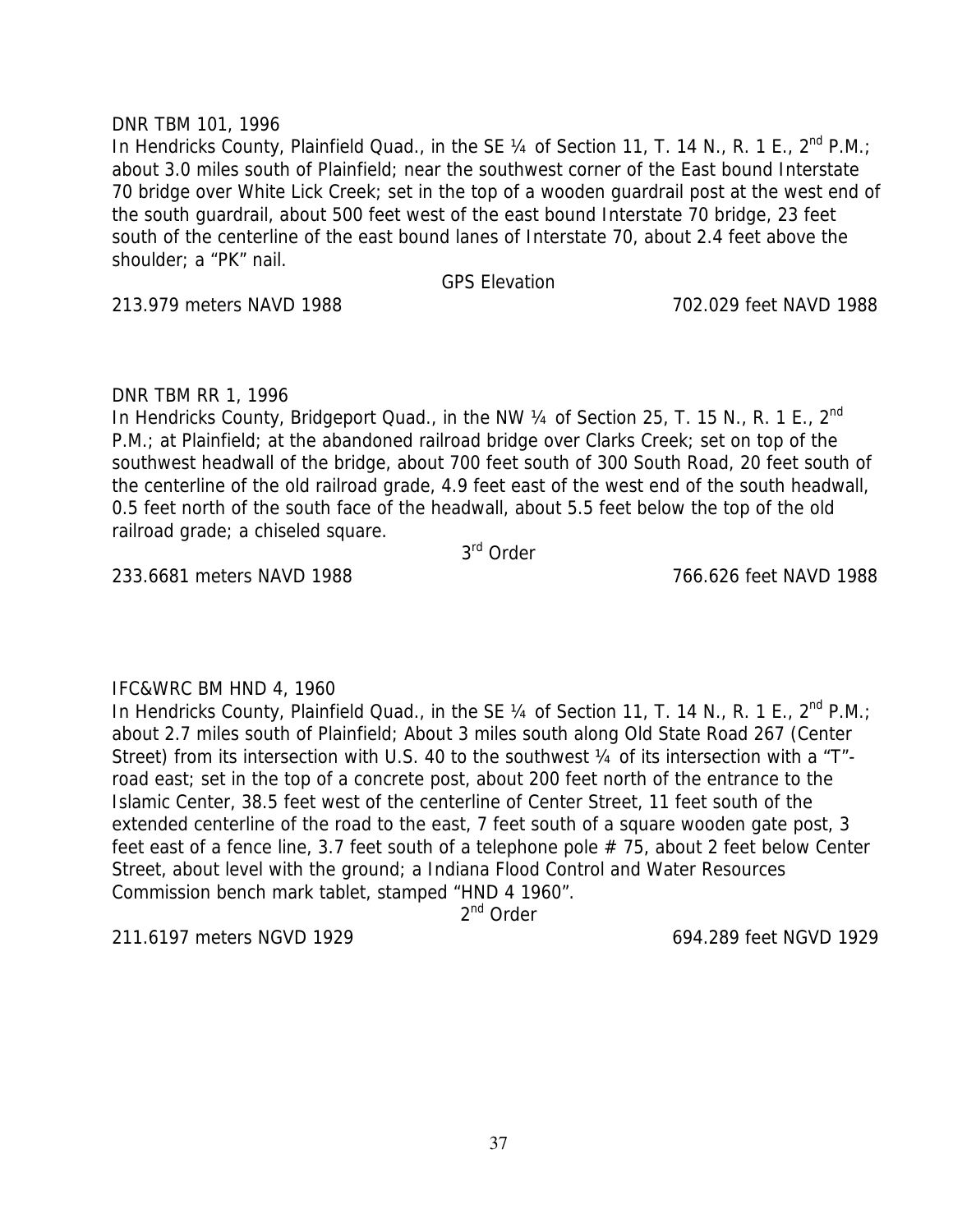#### USC&GS BM M 61, 1946

In Hendricks County, Plainfield Quad., in the SE 1/4 of Section 2, T. 14 N., R. 1 E., 2<sup>nd</sup> P.M.; about 2.1 miles south of Plainfield; at the intersection of Center Street and 600 South Road; set in the top of a concrete post, 41 feet east of the centerline of Center street, 30 feet north of the centerline of 600 South Road, 17 feet north of the north concrete headwall of a culvert under the road, 13 feet north of a concrete fence corner post, 1.5 feet west of a north concrete gate post, 0.5 foot above the ground, about level with Center Street; a U.S. Coast and Geodetic Survey bench mark tablet, stamped "M 61 1946".

2<sup>nd</sup> Order

214.9311 meters NGVD 1929 705.153 feet NGVD 1929

### IFC&WRC BM HND 5, 1960

In Hendricks County, Plainfield Quad., in the SW 1/4 of Section 35, T. 15 N., R. 1 E., 2<sup>nd</sup> P.M.; about 0.9 mile south of Plainfield; about 0.9 mile south and southeast along Old State Road 267 (Center Street) from its intersection with U.S. 40 in Plainfield to a "T" road south leading to the Sewage Treatment Plant, thence south 0.1 mile along the plant road to the northwest corner of a brick building; set on top of the concrete base for a metal pipe guardrail (inside a steel mesh fence), 24.5 feet west of the west side of the main entrance door on the north side of the brick building, 26 feet south of the centerline of the gravel road leading west, 0.6 foot south of the east-west steel mesh fence, about 1.7 feet above the ground; a Indiana Flood Control and Water Resources Commission bench mark tablet, stamped "HND 5 1960".

2<sup>nd</sup> Order

218.8859 meters NGVD 1929 718.128 feet NGVD 1929

## IFC&WRC TBM WLC 24, 1961

In Hendricks County, Plainfield Quad., in the SW  $\frac{1}{4}$  of Section 27, T. 15 N., R. 1 E., 2<sup>nd</sup> P.M.; at Plainfield; at the abandoned Pennsylvania Railroad (Conrail) bridge over White Lick Creek; set at the southwest corner of the bridge, 6.0 feet south of the south rail, 5.5 feet west of the east face of the west abutment, 1.7 feet below the wooden top of the retaining wall, 0.5 foot south of the south face of the retaining wall; the top of the south end of a threaded 1 inch bolt projecting from the south face of the southwest retaining wall.

(The bridge has been removed; however bridge seats remain).

2<sup>nd</sup> Order

227.2913 meters NGVD 1929 745.705 feet NGVD 1929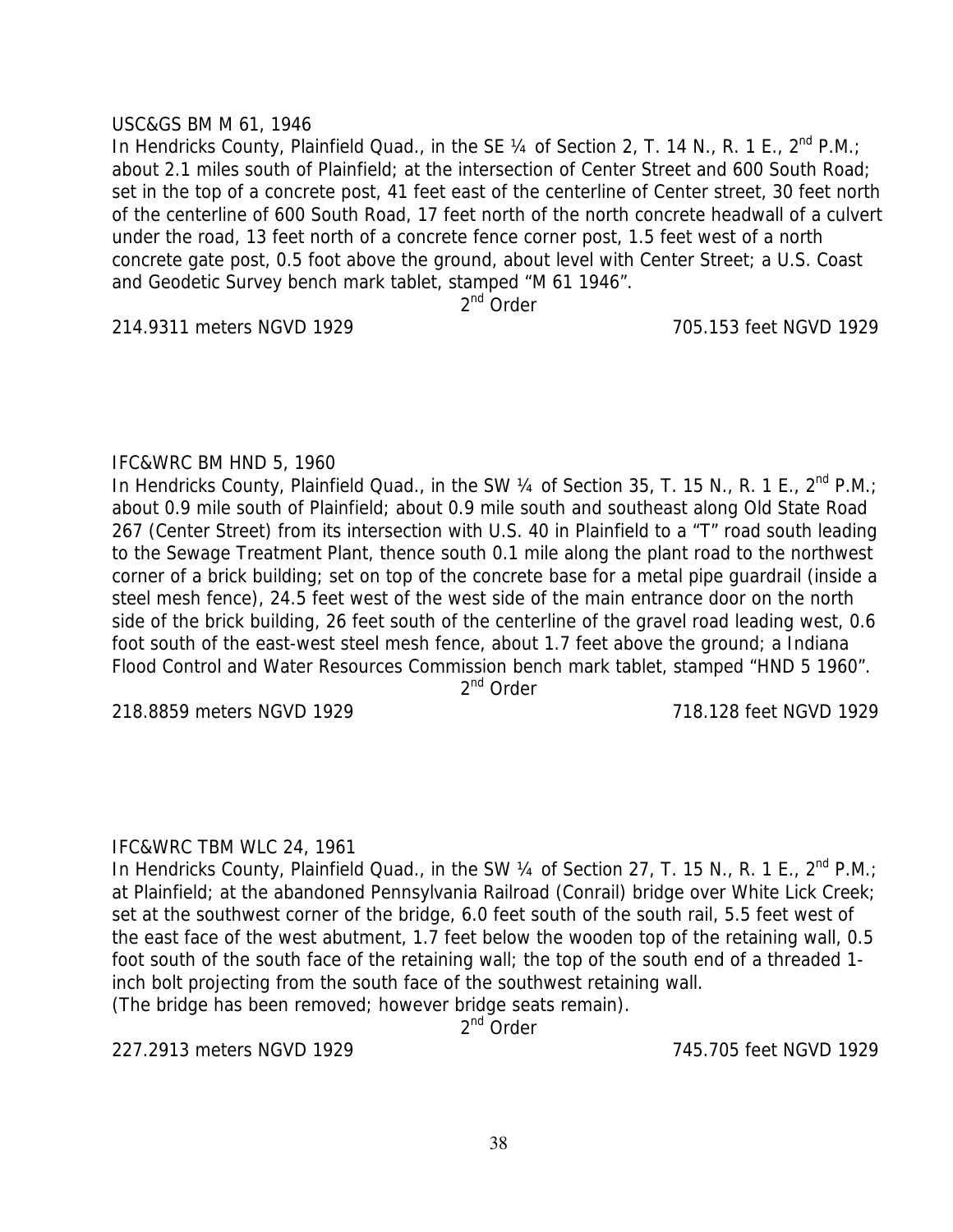## IFC&WRC BM HND 9 Reset 1961

In Hendricks County, Plainfield Quad., in the SW  $\frac{1}{4}$  of Section 27, T. 15 N., R. 1 E., 2<sup>nd</sup> P.M.; at Plainfield; at the abandoned Pennsylvania Railroad (Conrail) bridge over White Lick Creek; set on top of the south end of the east bridge seat, 2.2 feet east of the west face of the bridge seat; a Indiana Flood Control and Water Resources Commission bench mark tablet, stamped "HND 9 1960 RESET 1961".

Destroyed; however the disk impression is still visible.

2<sup>nd</sup> Order

224.5460 meters NGVD 1929 736.698 feet NGVD 1929

## IFC&WRC TBM WLC 25, 1961

In Hendricks County, Plainfield Quad., in the SW  $\frac{1}{4}$  of Section 27, T. 15 N., R. 1 E., 2<sup>nd</sup> P.M.; about 0.5 mile northwest of Plainfield; about 0.7 mile southwest along U.S. 40 from its intersection with State Road 267 to a "T"-road north, thence north along the "T"-road north about 0.7 mile to a right angle turn, thence about 0.1 mile west to a 36 inch Maple Tree; set in the east side of the tree, 18 feet north of the centerline of the road, 3.2 feet north of the fence attached to the Maple tree, about level with the road; a railroad spike driven through an aluminum tag, stamped "TBM WLC 25 1961".

2<sup>nd</sup> Order

224.7130 meters NGVD 1929 737.246 feet NGVD 1929

# IFC&WRC TBM WLC 26, 1961

In Hendricks County, Plainfield Quad., in the SE  $\frac{1}{4}$  of Section 21, T. 15 N., R. 1 E., 2<sup>nd</sup> P.M.; about 1.9 miles northwest of Plainfield; 1.1 miles west along 300 South road from its junction with State Road 267 to 600 East Road, thence north and west on 600 East Road about 0.72 miles to a 24-inch Elm Tree at a turn in the road; set in the north side of the tree, 76.7 feet west of a gate post, 64.4 feet east of a fence corner post, 58.4 feet west of a brace pole for a telephone line, 21 feet south of the centerline of the road, 2.6 feet north of a fence attached to a tree, about 1 foot above the road; a railroad spike driven through an aluminum tag, stamped "TBM WLC 26 1961".

2nd Order

228.0744 meters NGVD 1929 748.274 feet NGVD 1929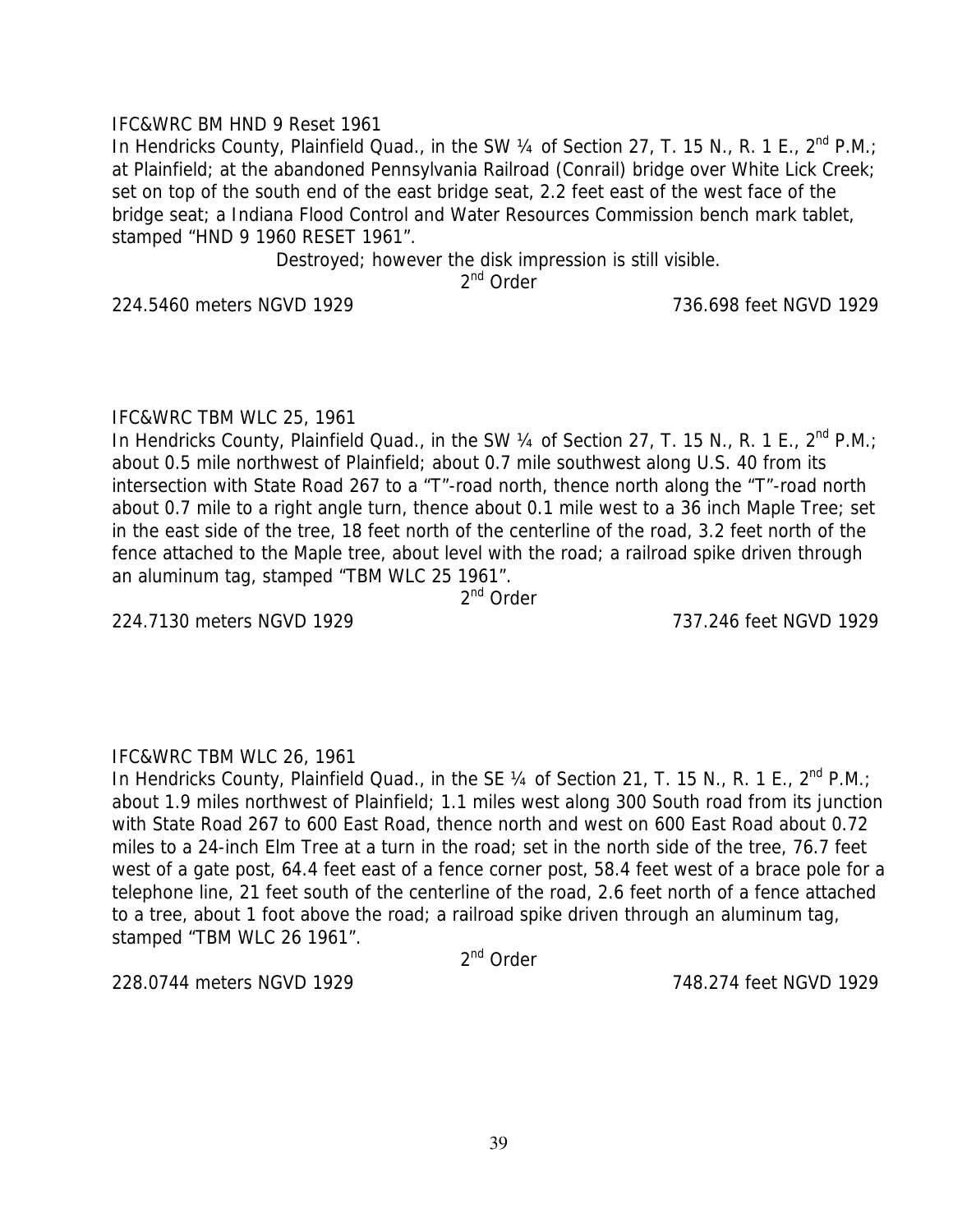#### IFC&WRC BM HND 11 1961

In Hendricks County, Plainfield Quad., in the NE  $\frac{1}{4}$  of Section 21, T. 15 N., R. 1 E., 2<sup>nd</sup> P.M.; about 2 miles northwest of Plainfield; 1.1 miles west along 300 South road from its junction with State Road 267 to 600 East Road, thence north and west on 600 East Road about 0.8 mile past three turns in the road to a concrete flood erosion wall on the south bank of White Lick Creek; set in top of the east end of the wall, 25 feet north of the centerline of the road, 3.5 feet below the road, 2.3 feet west of the east end of the wall; a Indiana Flood Control and Water Resources Commission bench mark tablet, stamped "HND 11 1960".

2<sup>nd</sup> Order

226.1980 meters NGVD 1929 742.118 feet NGVD 1929

### IFC&WRC TBM WLC 27, 1961

In Hendricks County, Plainfield Quad., in the SW 1/4 of Section 16, T. 15 N., R. 1 E., 2<sup>nd</sup> P.M.: about 1.8 miles northwest of Plainfield; at the 525 East Road steel truss bridge over Abner Creek; set in the south side of a 14 inch Elm tree, 49.5 feet northeast of the north end of the east metal handrail of the bridge, 30 feet east of the centerline of the road, 9 feet east of a fence line, about 2 feet below the road, 0.9 foot above the ground; a railroad spike driven through an aluminum tag, stamped "TBM WLC 27 1961".

Could Not Locate 2<sup>nd</sup> Order

230.2022 meters NGVD 1929 755.255 feet NGVD 1929

# IFC&WRC TBM WLC 28, 1961

In Hendricks County, Plainfield Quad., in the NW 1/4 of Section 16, T. 15 N., R. 1 E., 2<sup>nd</sup> P.M.; about 2.5 miles northwest of Plainfield; about 0.27 mile south along 525 East Road from its "T" road intersection with 100 South Road to a 11 inch Hackberry tree; set in the southwest side of the tree, 30 feet east of the centerline of 525 East Road, 21 feet north of the east end of a 30 inch cmp drain pipe under the road, 15 feet northwest of a clump of three trees, 9.5 feet east of a fence line, 1.0 foot below the road; a railroad spike driven through an aluminum tag, stamped "TBM WLC 28 1961".

2<sup>nd</sup> Order

247.4039 meters NGVD 1929 811.691 feet NGVD 1929 Could Not Locate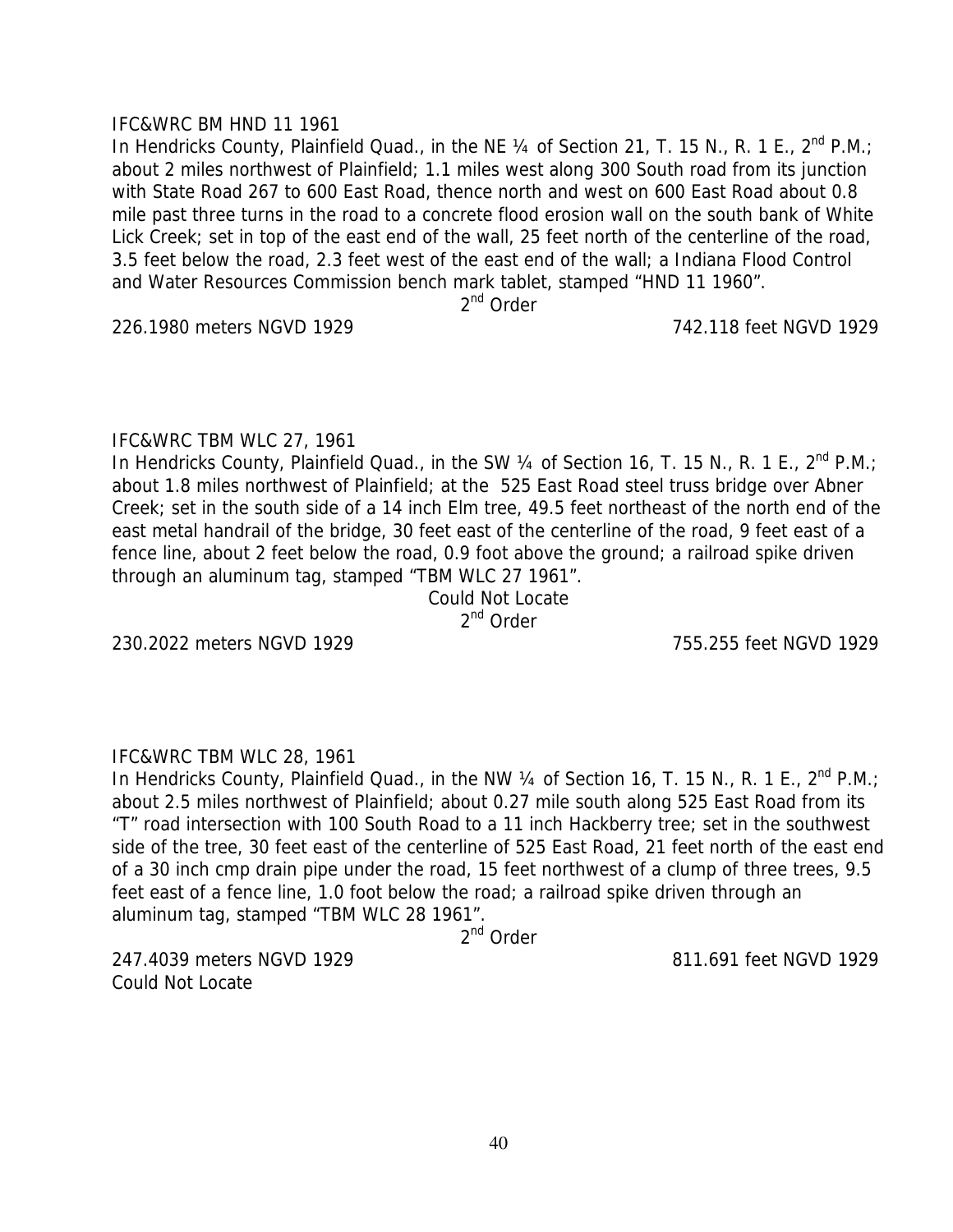#### IFC&WRC TBM WLC 29, 1961

In Hendricks County, Plainfield Quad., in the NE  $\frac{1}{4}$  of Section 16, T. 15 N., R. 1 E., 2<sup>nd</sup> P.M.; about 2.5 miles northwest of Plainfield; about 0.45 mile east along 100 South Road from its "T" road intersection with 525 East Road to a 18 inch twin trunked Walnut tree growing out of the south bank of the road; set in the north side of the main trunk of the tree, 0.13 mile east of a large barn with a green roof and a red block silo, about 125 feet east of the top of a hill, 15 feet south of the centerline of the road, 14 feet north of a fence line, 2.5 feet above the road, 2.5 feet below the top of the south road bank; a railroad spike driven through an aluminum tag, stamped "TBM WLC 29 1961".

2<sup>nd</sup> Order

217.3052 meters NGVD 1929 712.942 feet NGVD 1929 Could Not Locate

#### IFC&WRC TBM WLC 30, 1961

In Hendricks County, Brownsburg Quadrangle, in the NW 1/4 of Section 10, Township 15 North, Range 1 East,  $2^{nd}$  P.M.; about 1.0 mile southwest of Avon; about 0.63 mile south along 625 East Road from its intersection with U.S. 36 to a 27 inch forked Walnut tree; set in the east side of the tree, 160 feet south of the extended centerline of a private drive east, 21 feet west of the centerline of 625 East Road, 5.4 feet west of a fence line, 0.1 foot above the road; a railroad spike driven through an aluminum tag, stamped "TBM WLC 30 1961".

2<sup>nd</sup> Order

236.7917 meters NGVD 1929 776.874 feet NGVD 1929 Could Not Locate

### USC&GS BM W 3

In Hendricks County, Brownsburg Quad., in the NW 1/4 of Section 10, T. 15 N., R. 1 E., 2<sup>nd</sup> P.M.; about 0.8 mile southwest of Avon; at the southeast corner of the Conrail railroad bridge over White Lick Creek and 625 East Road; set on top of the east end of the south parapet wall, 10.3 feet south of the south rail of the east bound track, 2.1 feet east of the west face and 1.8 feet north of the south face of the parapet wall, 2 feet below the tracks; a U.S. Coast and Geodetic Survey bench mark tablet, stamped "ELEV. 815.815 FT W3".

2<sup>nd</sup> Order

248.6609 meters NGVD 1929 815.815 feet NGVD 1929 248.409 meters NAVD 1988 814.988 feet NAVD 1988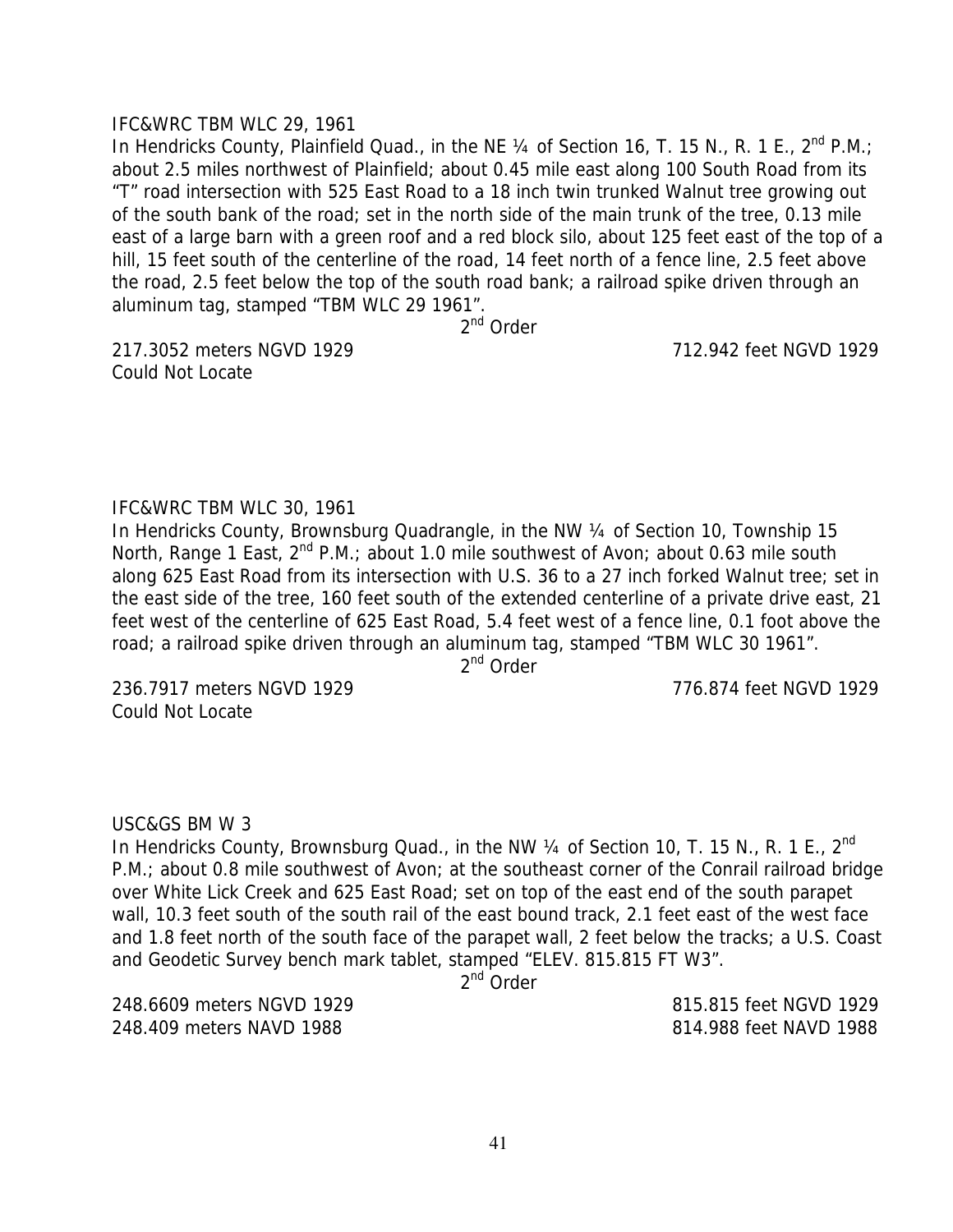## IDOT BM HEND C 14

In Hendricks County, Brownsburg Quad., in the SW 1/4 of Section 3, T. 15 N., R. 1 E., 2<sup>nd</sup> P.M.; about 1 mile west of Avon; at the U.S. 36 bridge over White Lick Creek; set on top of the northwest concrete wingwall of the west bound lane of the bridge, 24.5 feet north of the centerline of the west bound lanes of U.S. 36, 1.7 feet east of a end fence post, 0.6 foot west of the east face of the concrete wingwall, about level with the road; a State Highway Commission of Indiana bench mark tablet, stamped "HEND C 14".

2<sup>nd</sup> Order

238.9460 meters NGVD 1929 783.942 feet NGVD 1929

### IFC&WRC TBM WLC 31, 1961

In Hendricks County, Brownsburg Quad., in the SW  $\frac{1}{4}$  of Section 3, T. 15 N., R. 1 E.,  $2^{nd}$ P.M.; about 0.8 mile southwest of Avon; about 0.4 mile north along 625 East Road from its intersection with U.S. 36 to a 36 inch Sycamore Tree; set in the southwest side of the tree, 14 feet south of the extended centerline of a private drive, 10 feet east of the centerline of the road, about 0.8 foot above the ground; a railroad spike driven through an aluminum tag, stamped "TBM WLC 31 1961".

2<sup>nd</sup> Order

251.8049 meters NGVD 1929 826.130 feet NGVD 1929

# IFC&WRC TBM WLC 32, 1961

In Hendricks County, Brownsburg Quad., in the NW  $\frac{1}{4}$  of Section 3, T. 15 N., R. 1 E.,  $2^{nd}$ P.M.; about 1.1 miles northwest of Avon; at the "T" road intersection of 100 North Road 625 East Road; set in the southwest side of a 16 inch Walnut Tree, 61 feet south of the centerline of 100 North Road, 12 feet east of the centerline of 625 East Road, about 2 feet above the road; a railroad spike driven through an aluminum tag, stamped "TBM WLC 32 1961".

 $2<sup>nd</sup>$  Order

257.6025 meters NGVD 1929 845.151 feet NGVD 1929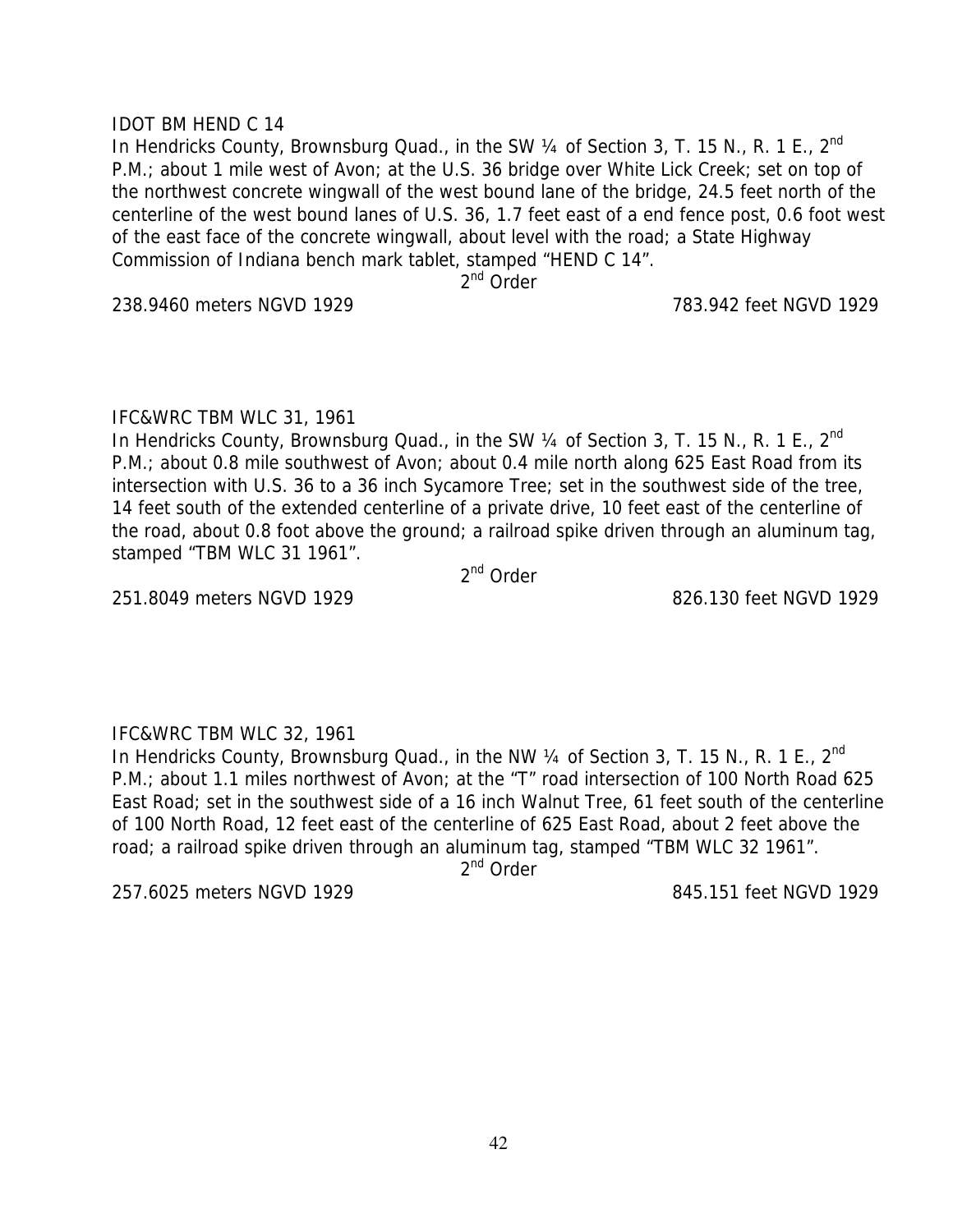## IFC&WRC BM HND 13, 1960

In Hendricks County, Brownsburg Quad., in the NE 1/4 of Section 4, T. 15 N., R. 1 E., 2<sup>nd</sup> P.M.; about 1.3 miles northwest of Avon; about 700 feet south along 600 East Road from its intersection with 100 North Road to a closed abandoned "T" road east (old 100 North Road) and the old location of a bridge across White Lick Creek(the bridge has been removed); set on top of the northwest truss guard abutment of the former bridge, 42 feet east of the centerline of 600 East Road, 8 feet north of the centerline of the abandoned east-west road, 1 foot west of the west end of the north steel truss, 0.5 foot east of the west side of the truss guard abutment, about level with the abandoned road; a Indiana Flood Control and Water Resources Commission bench mark tablet, stamped "HND 13 1960".

2<sup>nd</sup> Order

241.2768 meters NGVD 1929 791.589 feet NGVD 1929

## DNR TBM HENDRICKS 1992

In Hendricks County, Brownsburg Quad., in the SE  $\frac{1}{4}$  of Section 33, T. 16 N., R. 1 E.,  $2^{nd}$ P.M.; about 1.4 miles northwest of Avon; at the 100 North Road concrete bridge over White Lick Creek; set on top of the northwest concrete retaining wall of the bridge, 17.4 feet north of the centerline of 100 North Road, 1.3 feet east of the west face of the retaining wall, 1.2 feet north of the aluminum guardrail, about level with the road; a bronze disk, stamped "796.28".

3rd Order

242.6963 meters NGVD 1929 796.246 feet NGVD 1929

# IFC&WRC TBM WLC 33, 1961

In Hendricks County, Brownsburg Quad., in the SE 1/4 of Section 33, T. 16 N., R. 1 E., 2<sup>nd</sup> P.M.; about 1.5 miles northwest of Avon; about 0.3 mile north along 600 East Road from its intersection with 100 North Road to a to a private "T"-road east; set in the west side of a 38 inch dead Walnut Tree, about 150 feet east of 600 East Road, 13 feet north of the centerline of the private road, 0.7 foot above the private road; a railroad spike driven through an aluminum tag, stamped "TBM WLC 33 1961".

2nd Order

244.2700 meters NGVD 1929 801.409 feet NGVD 1929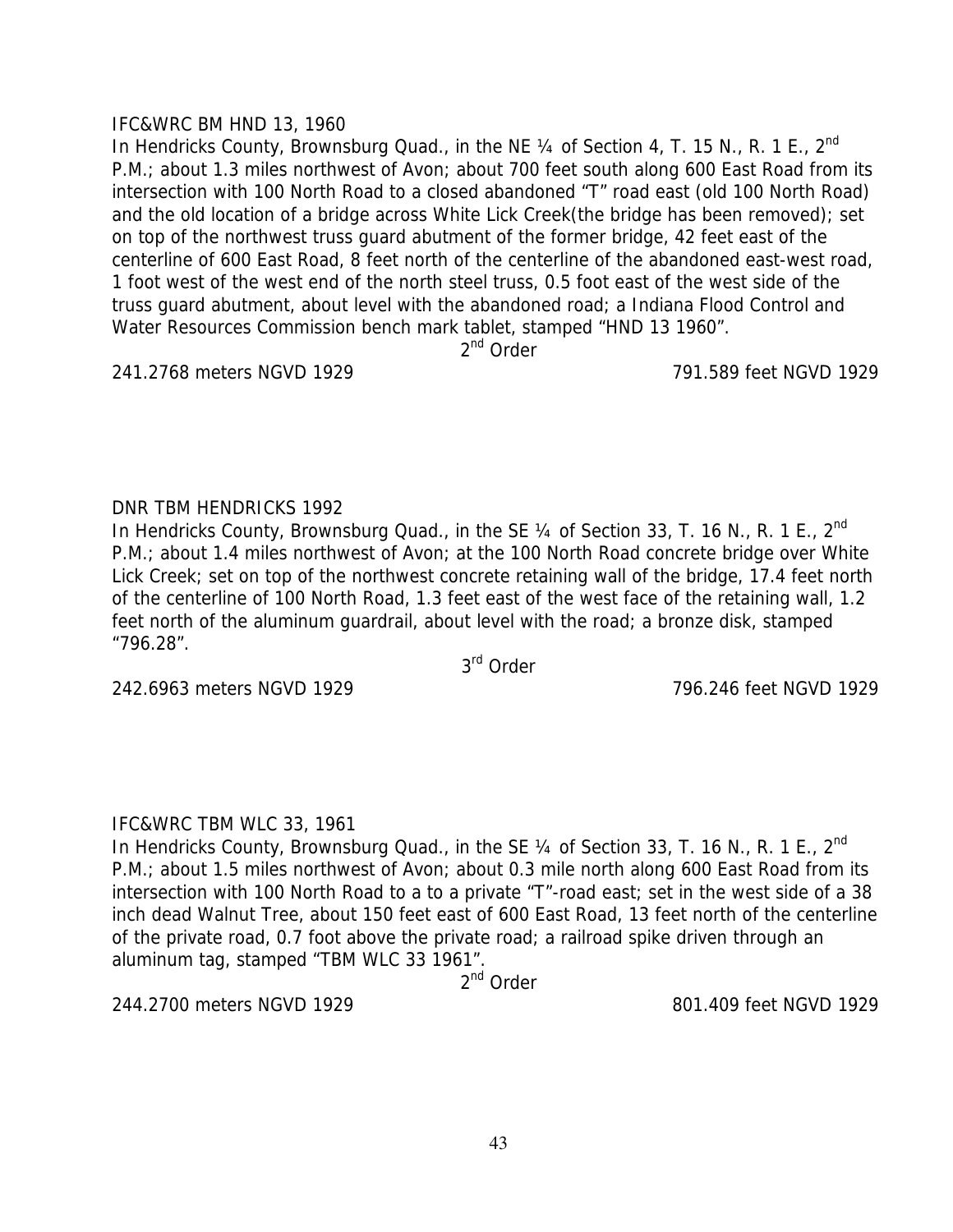## IFC&WRC BM HND 14, 1960

In Hendricks County, Brownsburg Quad., in the NW 1/4 of Section 34, T. 16 N., R. 1 E., 2<sup>nd</sup> P.M.; about 2 miles northwest of Avon; about 0.3 mile south along 600 East Road from its "T" road intersection with 200 North Road to a 15 foot concrete bridge over a tributary to White Lick Creek; set on top of the northeast wingwall of the bridge, 13 feet east of the centerline of the road, 0.9 foot north of the north end of the east guardrail of the bridge, about 0.3 foot above the road; a Indiana Flood Control and Water Resources Commission bench mark tablet, stamped "HND 14 1960"

2nd Order

244.6607 meters NGVD 1929 802.691 feet NGVD 1929

# IFC&WRC TBM WLC 34, 1961

In Hendricks County, Brownsburg Quad., in the SW  $\frac{1}{4}$  of Section 27, T. 16 N., R. 1 E., 2<sup>nd</sup> P.M.; about 3.4 miles south of Brownsburg; about 0.25 mile north along 600 East Road from its "T" road intersection with 200 North Road to a 50 inch Elm Tree; set in the west side of the tree, 150 feet north of a private lane to the west, 15 feet east of the centerline of 600 East Road, 3.7 feet west of a fence line, about 1 foot above the road; a railroad spike driven through an aluminum tag, stamped "TBM WLC 34 1961".

2<sup>nd</sup> Order

263.7647 meters NGVD 1929 865.368 feet NGVD 1929

# IFC&WRC BM HND 16, 1960

In Hendricks County, Brownsburg Quad., in the NW 1/4 of Section 27, T. 16 N., R. 1 E., 2<sup>nd</sup> P.M.; about 3 miles south of Brownsburg; at the 600 East Road single span steel truss bridge over White Lick Creek; set in top of a concrete post, 88 feet southwest of the southwest end of the bridge, 16 feet southeast of the centerline of 600 East Road, 2 feet northwest of a fence line, about 0.1 foot above the ground; a Indiana Flood Control and Water Resources Commission bench mark tablet, stamped "HND 16 1960".

2<sup>nd</sup> Order

249.2547 meters NGVD 1929 817.763 feet NGVD 1929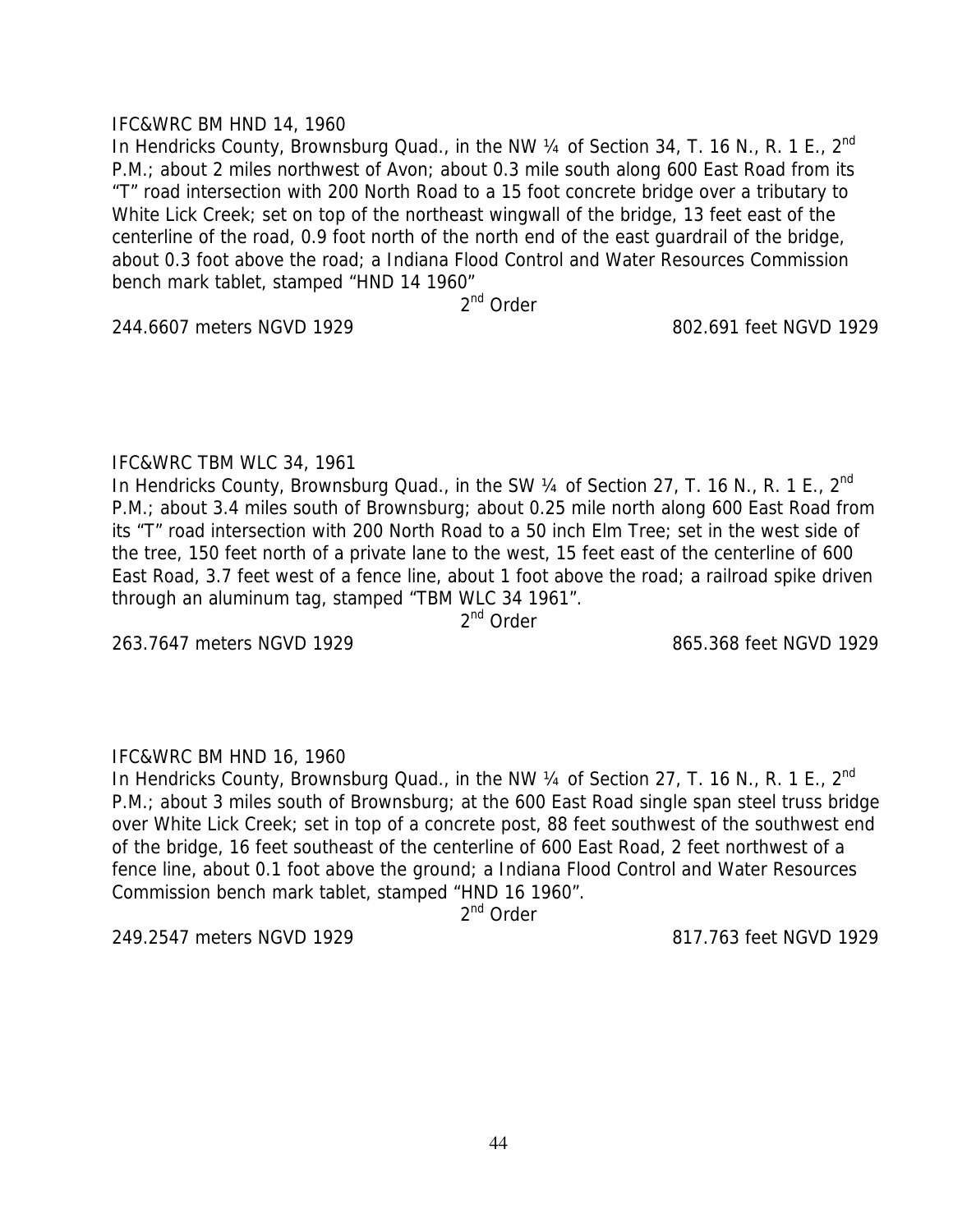## IFC&WRC TBM WLC 35, 1961

In Hendricks County, Brownsburg Quad., in the SW 1/4 of Section 22, T. 16 N., R. 1 E., 2<sup>nd</sup> P.M.; about 2.5 miles south of Brownsburg; about 2.5 miles south along State Road 267 from its intersection with U.S. 136 to a "T"-road west (325 North Road), thence west along 325 North Road about 0.6 mile to a "T"-road southwest, thence southwest along the "T"-road about 0.2 mile to a 18 inch Maple Tree; set in the southwest side of the tree, 105 feet northeast of the northeast private drive entrance, 18.3 feet northwest of the centerline of the road, 2 feet southeast of the southeast bank of White Lick Creek, about 0.6 foot below the road; a railroad spike driven through an aluminum tag, stamped "TBM WLC 35 1961".

2<sup>nd</sup> Order

251.9189 meters NGVD 1929 826.504 feet NGVD 1929

IFC&WRC TBM WLC 36, 1961

In Hendricks County, Brownsburg Quad., in the NW 1/4 of Section 22, T. 16 N., R. 1 E., 2<sup>nd</sup> P.M.; about 2 miles south of Brownsburg; at the Baltimore and Ohio railroad bridge over White Lick Creek; set on top of the northwest bridge seat, 23 feet below the level of the tracks, 7 feet southwest of the southwest rail of the tracks, 0.8 foot northeast of the southwest end of the bridge seat, 0.7 foot northwest of the southeast face of the bridge seat; a chiseled triangle.

2<sup>nd</sup> Order

254.6899 meters NGVD 1929 835.595 feet NGVD 1929

# IFC&WRC TBM WLC 37, 1961

In Hendricks County, Brownsburg Quad., in the NE  $\frac{1}{4}$  of Section 21, T. 16 N., R. 1 E., 2<sup>nd</sup> P.M.; about 2.2 miles southwest of Brownsburg; in the northeast 1/4 of the intersection of 575 East Road and the Baltimore and Ohio railroad crossing; set in the west side of an 18 inch Ash Tree, 190 feet north of the north rail of the railroad tracks, 13.5 feet east of the centerline of the road, 11.7 feet west of a fence line, about 1.3 feet above the road; a railroad spike driven through an aluminum tag, stamped "TBM WLC 37 1961"

2<sup>nd</sup> Order

267.1413 meters NGVD 1929 876.446 feet NGVD 1929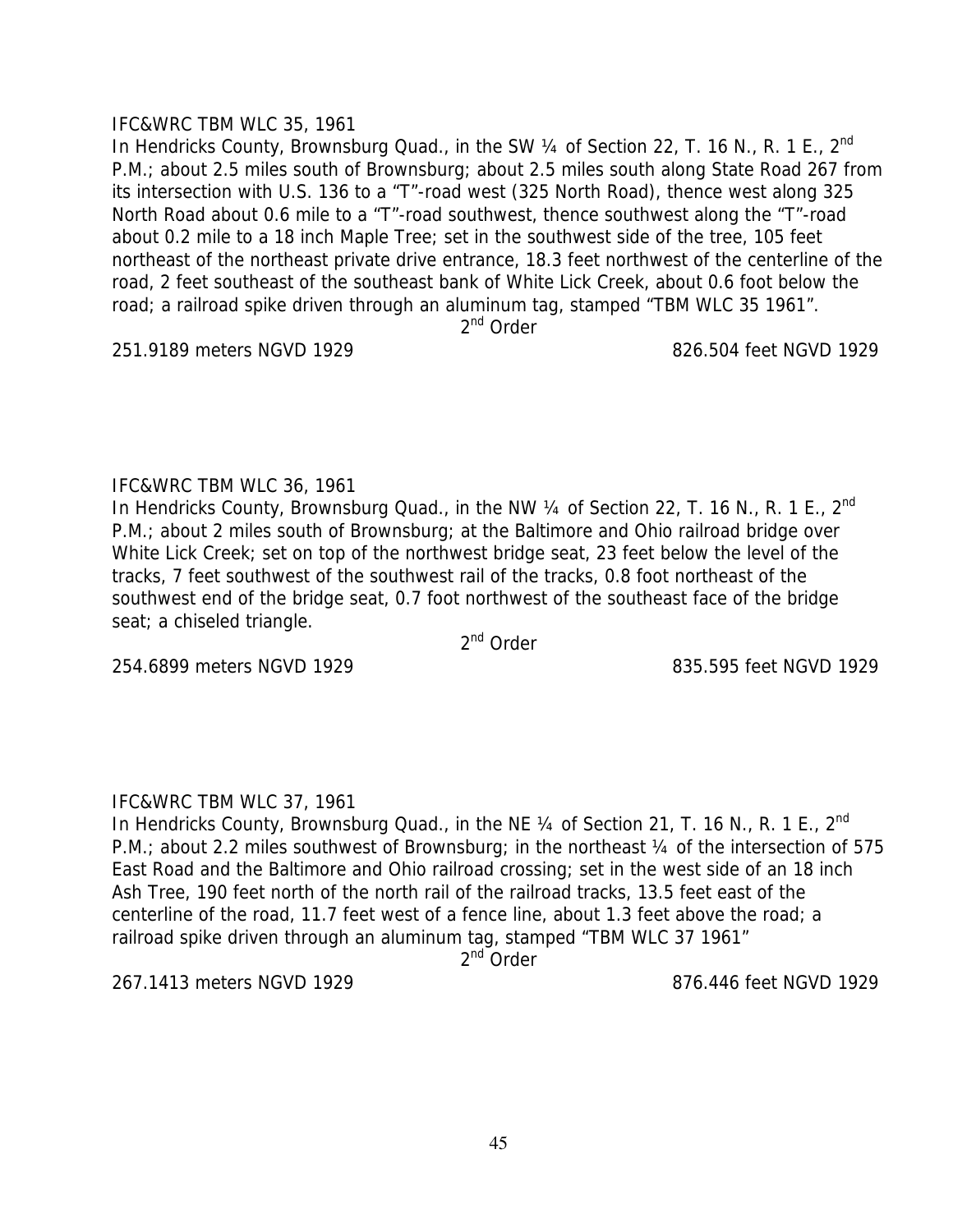## IFC&WRC TBM WLC 38 1961

In Hendricks County, Brownsburg Quad., in the SE  $\frac{1}{4}$  of Section 16, T. 16 N., R. 1 E., 2<sup>nd</sup> P.M.; about 1.9 miles southwest of Brownsburg; about 1.3 miles west along 500 North Road from its intersection with State Road 267 to 575 East Road, thence south 0.8 mile along 575 East Road to a private lane leading east, in the northwest ¼ of the intersection; set in the northeast side of a 15 inch Ash Tree, 140 feet north of the extended centerline of the lane leading east, 13 feet west of the centerline of 575 East Road, 1.3 feet east of a fence line, about 0.8 foot above the road; a railroad spike driven through an aluminum tag, stamped "TBM WLC 38 1961".

2<sup>nd</sup> Order

268.0444 meters NGVD 1929 879.409 feet NGVD 1929

## IFC&WRC BM HND 18, 1960

In Hendricks County, Brownsburg Quad., in the SW  $\frac{1}{4}$  of Section 15, T. 16 N., R. 1 E., 2<sup>nd</sup> P.M.; about 1.5 miles southwest of Brownsburg; about 0.25 mile south along 575 East Road from its "T" road intersection with 450 North Road to a private lane leading east, thence 0.6 mile east along the private lane to a small Lake on the west side of Whitelick Creek; set in the top of a concrete post, about 120 feet south of the north entrance of a lane leading south from the parking area to the river, 100 feet generally north of the north bank of Whitelick Creek, 60 feet east of the bank of a small tributary of Whitelick Creek, 11 feet west of the centerline of the lane leading to the river, about 0.1 foot above the level of the lane; a Indiana Flood Control and Water Resources Commission bench mark tablet, stamped "HND 18 1960".

2nd Order

255.3089 meters NGVD 1929 837.626 feet NGVD 1929

# IFC&WRC TBM WLC 39, 1961

In Hendricks County, Brownsburg Quad., in the NE  $\frac{1}{4}$  of Section 16, T. 16 N., R. 1 E.,  $2^{nd}$ P.M.; about 1.5 miles southwest of Brownsburg; at the intersection of 500 North Road and 575 East Road, in the southwest 1/4 of the intersection; set in the southeast side of a 24 inch Elm Tree, 12.3 feet south of the centerline 500 North Road, 15 feet west of the centerline of 575 East Road, 3.4 feet south of an east west fence line, about level with the road; a railroad spike driven through an aluminum tag, stamped "TBM WLC 39 1961".

2<sup>nd</sup> Order

271.5697 meters NGVD 1929 890.975 feet NGVD 1929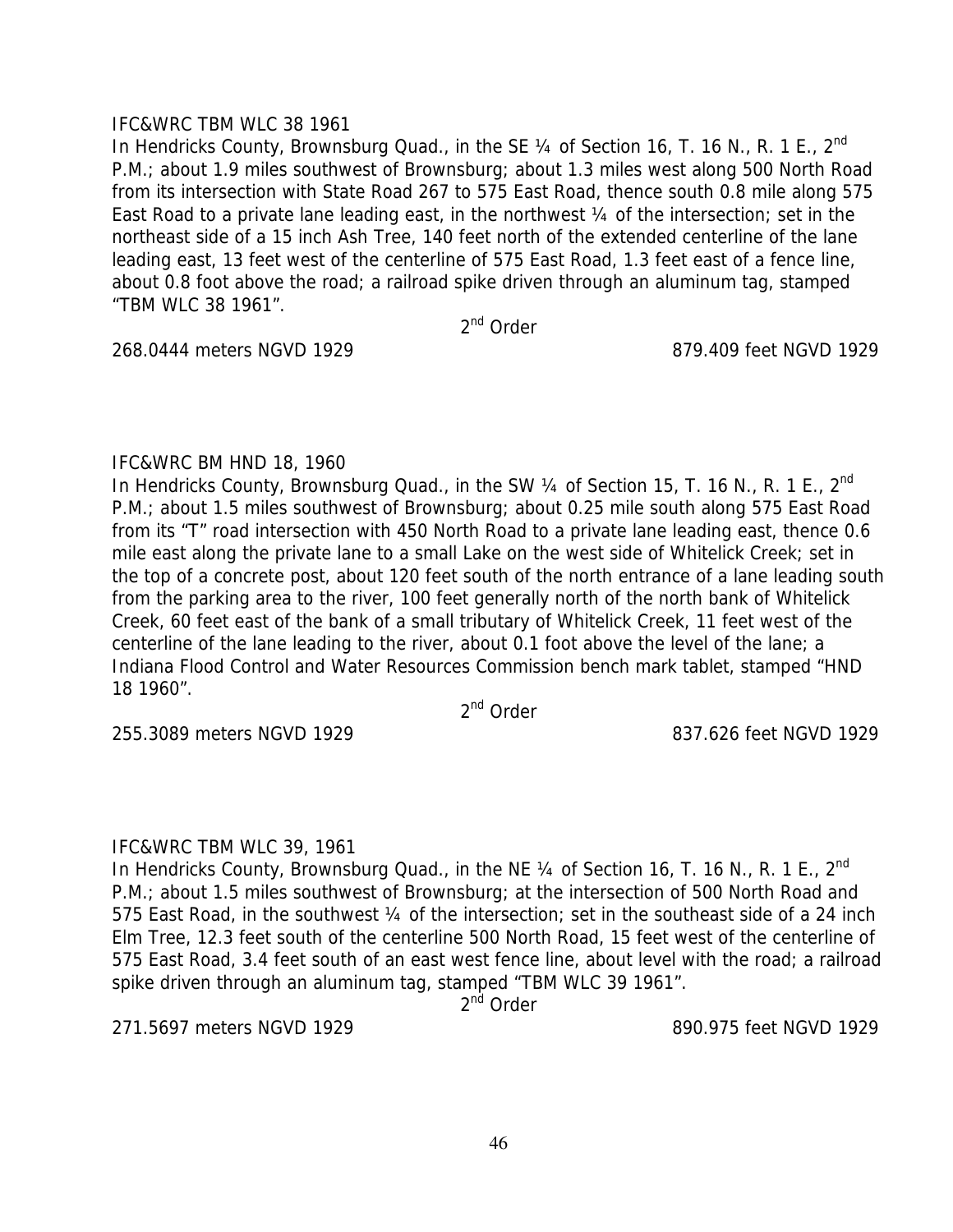## IFC&WRC TBM WLC 40, 1961

In Hendricks County, Brownsburg Quad., in the SW 1/4 of Section 10, T. 16 N., R. 1 E., 2<sup>nd</sup> P.M.; about 1 mile southwest of Brownsburg; at the 500 North Road 90 foot concrete bridge over the West Fork White Lick Creek; set on top of the west end of the south concrete guardrail base, 11.5 feet south of the centerline of the road, 2.9 feet east of the west end of the south guardrail base, about 0.8 foot above the road, 0.5 foot north of the north face of the south guardrail; a chiseled triangle.

2<sup>nd</sup> Order

259.9510 meters NGVD 1929 852.856 feet NGVD 1929

## IFC&WRC BM HND 19, 1961

In Hendricks County, Brownsburg Quad., in the SW  $\frac{1}{4}$  of Section 10, T. 16 N., R. 1 E.,  $2^{nd}$ P.M.; about 1 mile southwest of Brownsburg; at the 500 North Road single span steel truss bridge over White Lick Creek; set on top of the southeast wingwall abutment guard, 10 feet south of the centerline of the road, 1.9 feet southwest and 0.9 foot southeast of the southeast end of the south handrail, 0.65 feet west of the east face of the wingwall abutment, about 0.3 foot below the road; a Indiana Flood Control and Water Resources Commission bench mark tablet, stamped "HND 19 1960"

2<sup>nd</sup> Order

259.3033 meters NGVD 1929 850.731 feet NGVD 1929

# IFC&WRC TBM WLC 41, 1961

In Hendricks County, Brownsburg Quad., in the SW 1/4 of Section 10, T. 16 N., R. 1 E., 2<sup>nd</sup> P.M.; about 1 mile southwest of Brownsburg; at the 500 North Road single span steel truss bridge over White Lick Creek; set on top of the southeast corner of the northwest wingwall abutment guard, 9 feet north of the centerline of the road, 0.5 foot west of the north side of the north steel truss, about 0.2 foot below the road; a chiseled triangle.

2<sup>nd</sup> Order

259.2649 meters NGVD 1929 850.605 feet NGVD 1929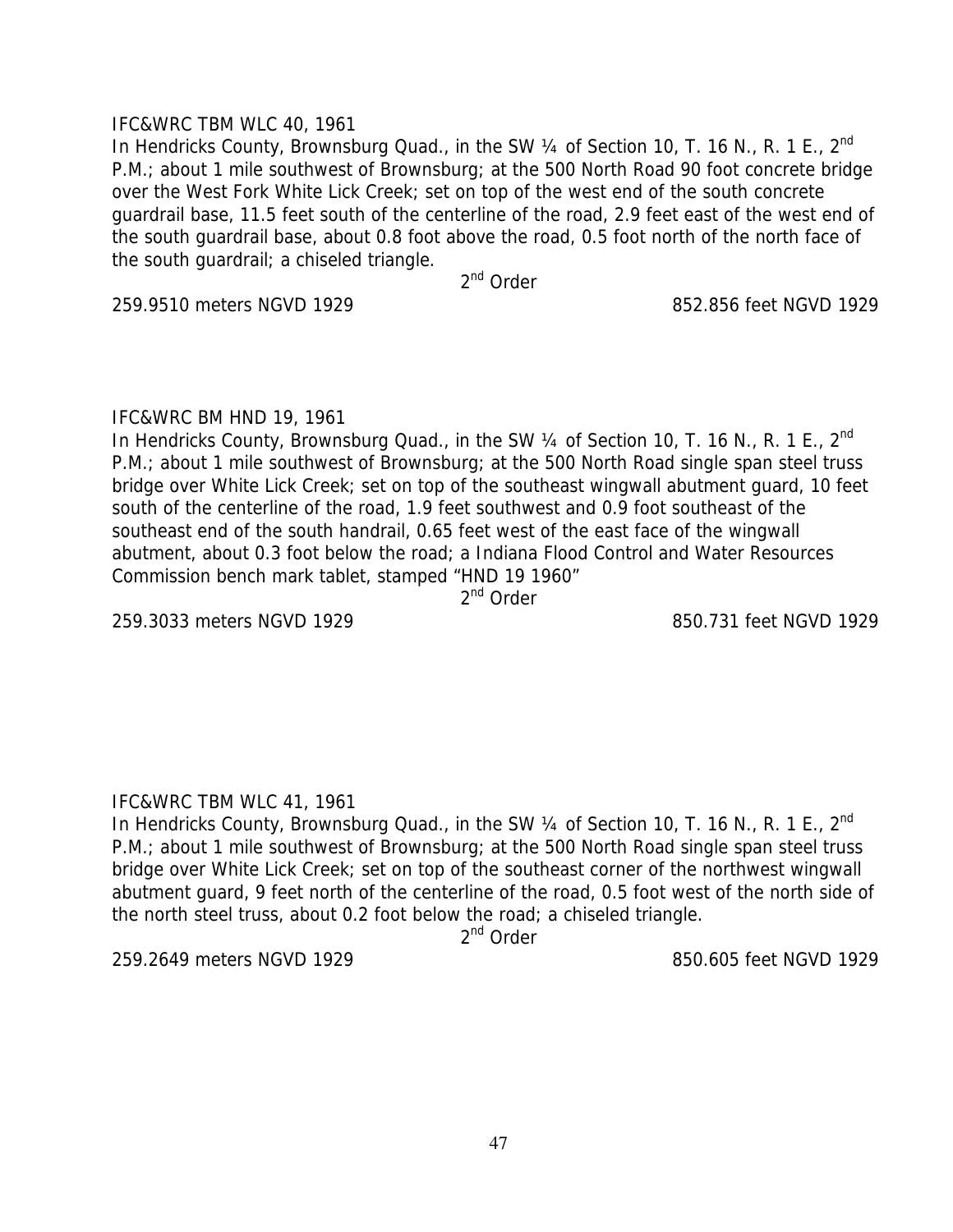## IFC&WRC TBM WLC 42, 1961

In Hendricks County, Brownsburg Quad., in the SE  $\frac{1}{4}$  of Section 10, T. 16 N., R. 1 E., 2<sup>nd</sup> P.M.; at Brownsburg; about 0.3 mile south along State Road 267 from its intersection with U.S. 136 to the intersection of Washington Street, thence 0.1 mile northwest along Washington Street to Acre Avenue, thence 0.1 mile southwest along Acre Avenue to a private drive west; set in the east side of a 29 inch Maple Tree, 59 feet southwest of the centerline of the drive west, 18.5 northwest of the centerline of Acre Avenue, about 1 foot above the road; a railroad spike driven through an aluminum tag, stamped "TBM WLC 42 1961". 2<sup>nd</sup> Order

267.4266 meters NGVD 1929 877.382 feet NGVD 1929

# ISHC BM HEND C 16

In Hendricks County, Brownsburg Quad., in the NW  $\frac{1}{4}$  of Section 11, T. 16 N., R. 1 E., 2<sup>nd</sup> P.M.; about 0.15 mile west of Brownsburg; at the U.S. 136 bridge over Whitelick Creek; set in top of the northwest wingwall apex, 22.7 feet northeast of the centerline of the highway, 0.75 foot southeast of the northwest end of the northeast handrail, 0.7 foot above the road; a Indiana State Highway Commission bench mark tablet, stamped "HEND C 16".

2<sup>nd</sup> Order

263.3627 meters NGVD 1929 864.049 feet NGVD 1929

# USC&GS BM M 77, 1946

In Hendricks County, Brownsburg Quad., in the NW 1/4 of Section 11, T. 16 N., R. 1 E., 2<sup>nd</sup> P.M.; at Brownsburg; at the intersection of State Road 267 and the Conrail railroad, in the NE  $\frac{1}{4}$  of the intersection; set in top of a concrete post, 5 rails northwest of mile post 14, 4  $\frac{1}{2}$ rails southeast of the south corner of the station, 50 feet southeast of the centerline of State Road 267, 14 feet northeast of the northeast rail of the main tracks, about 0.3 foot above the ground, and level with the tracks; a U.S. Coast and Geodetic Survey bench mark tablet, stamped "M 77 1946".

2<sup>nd</sup> Order

268.7729 meters NGVD 1929 881.799 feet NGVD 1929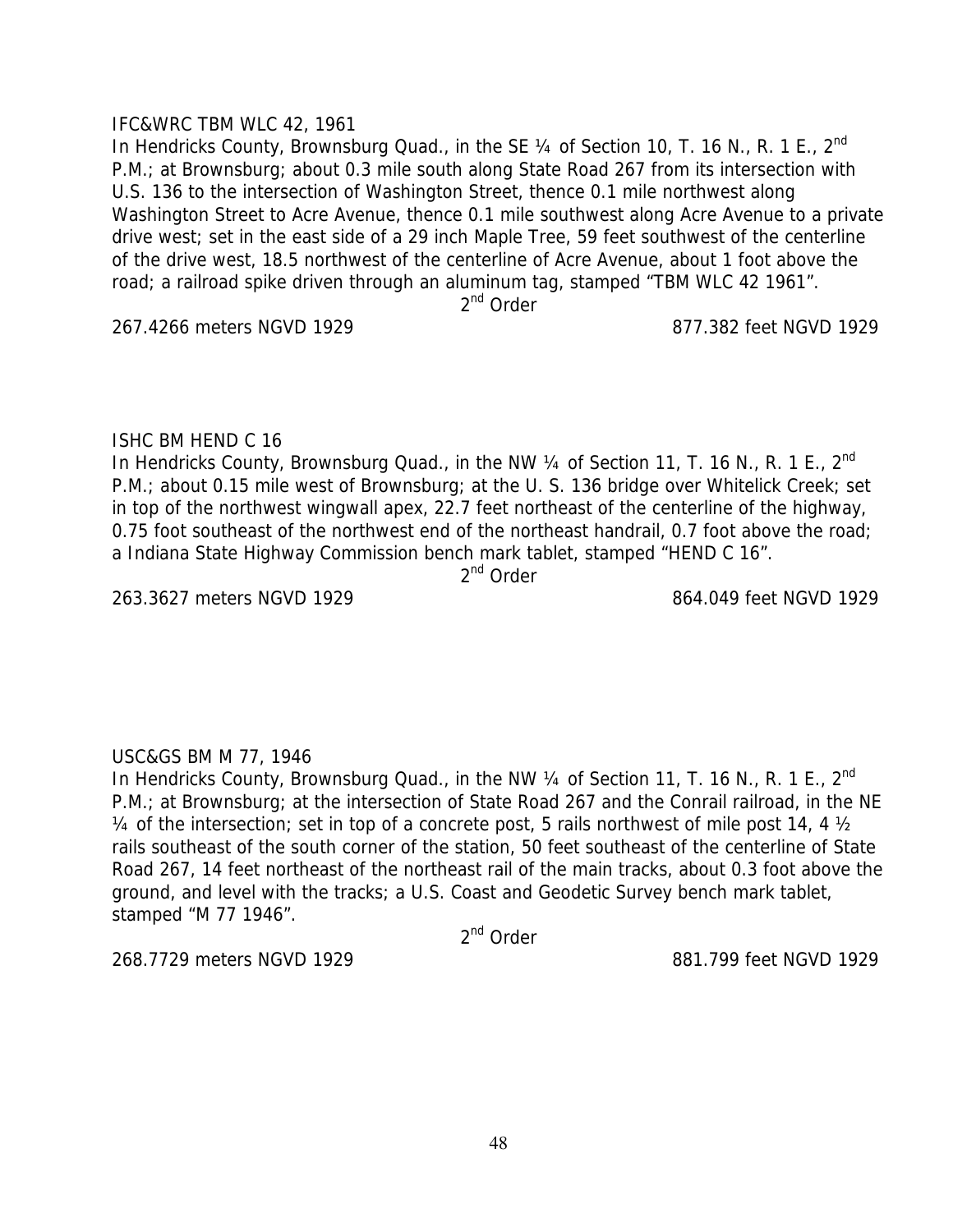## IFC&WRC TBM WLC 43, 1961

In Hendricks County, Brownsburg Quad., in the NE  $\frac{1}{4}$  of Section 10, T. 16 N., R. 1 E., 2<sup>nd</sup> P.M.; at Brownsburg; at the Conrail railroad bridge over White Lick Creek; set in top of the southeast bridge seat, 9.7 feet below the tracks, 4.7 feet southwest of the southwest rail of the tracks, 2 feet southwest of the southwest face of the southwest steel "I" beam, 0.7 foot southeast of the northwest face of the bridge seat; a chiseled triangle.

 $2^{nd}$  Order

265.5770 meters NGVD 1929 871.314 feet NGVD 1929

## IFC&WRC TBM WLC 44, 1961

In Hendricks County, Brownsburg Quad., in the SW 1/4 of Section 2, T. 16 N., R. 1 E., 2<sup>nd</sup> P.M.; at Brownsburg; about 0.8 miles north along State Road 267 from its intersection with U.S. 136 to a sub division road leading west, thence west about 0.15 mile along the sub division road to a concrete bridge over White Lick Creek; set in top at the east end of the south concrete guardrail base, 10.6 feet south of the centerline of the bridge, 0.9 foot above the road, 0.6 foot west of the east end and 0.5 foot north of the south face of the guardrail base; a chiseled triangle.

2<sup>nd</sup> Order

265.1363 meters NGVD 1929 869.868 feet NGVD 1929

# IFC&WRC TBM WLC 46, 1964

In Hendricks County, Brownsburg Quad., in the SW 1/4 of Section 2, T. 16 N., R. 1 E., 2<sup>nd</sup> P.M.; at Brownsburg; about 0.8 miles north along State Road 267 from its intersection with U.S. 136 to a sub division road leading west, thence west about 0.15 mile along the sub division road to a concrete bridge over White Lick Creek; set in the top at the north end of the east bridge seat, 11.8 feet north of the centerline of the bridge, 0.9 foot above the road, 0.5 foot east of the west face of the bridge seat, 2 feet below the road; a chiseled triangle.

2<sup>nd</sup> Order

264.5078 meters NGVD 1929 867.806 feet NGVD 1929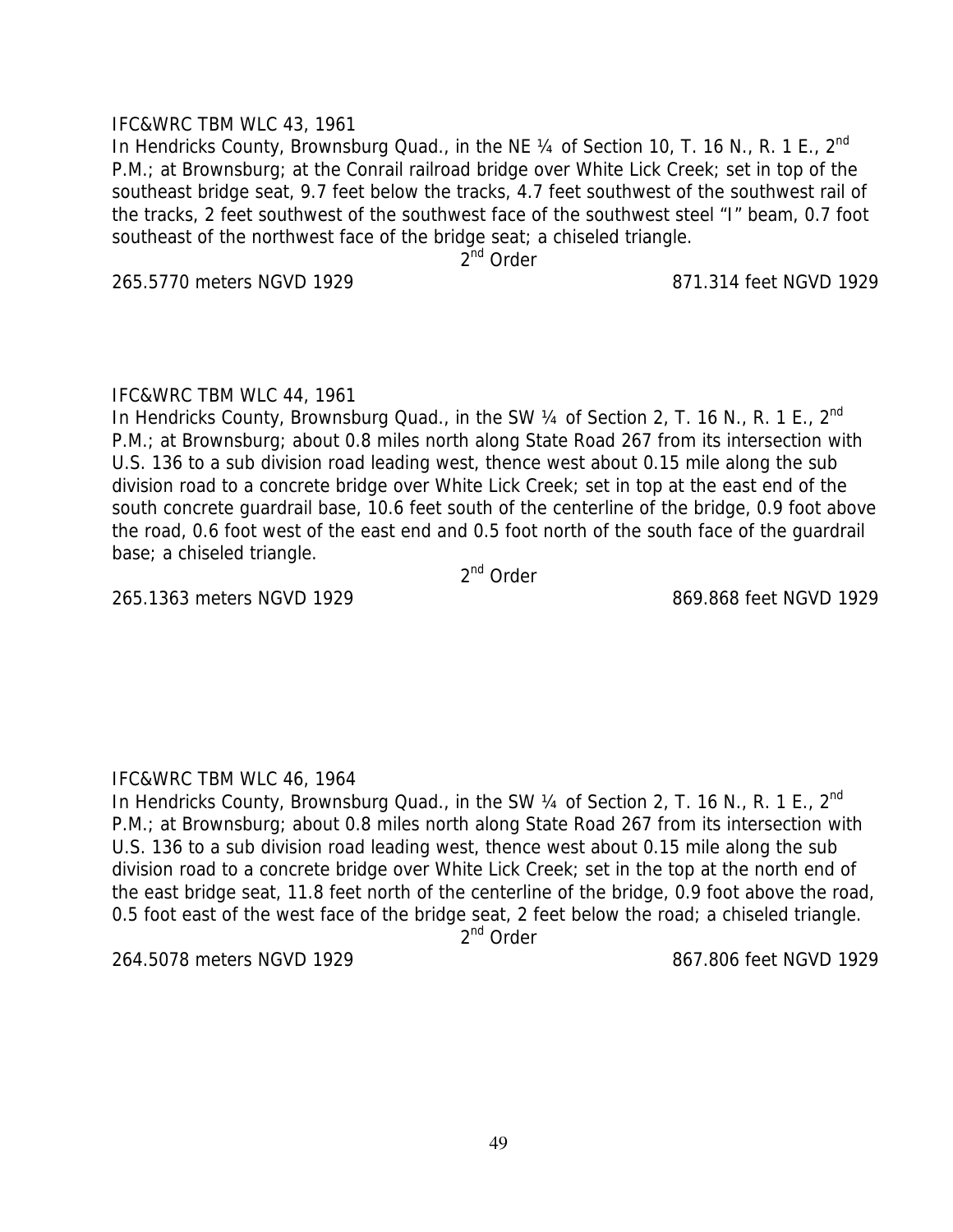### IFC&WRC BM HND 20, 1960

In Hendricks County, Brownsburg Quad., in the SW  $\frac{1}{4}$  of section 2, T. 16 N., R. 1 E.,  $2^{nd}$  P. M. at Brownsburg; about 0.8 mile north along State Road 267 from its intersection with U.S. 136 to a 5 foot box culvert under the highway; set in top of the north end of the west headwall of the culvert, 44 feet south of the centerline of a sub division road leading west, 31 feet west of the centerline of State Road 267, about 6 feet below the highway, 0.7 foot east of the west face and 0.8 foot south of the north end of the headwall; a Indiana Flood Control and Water Resources Commission bench mark tablet, stamped "HND 20 1960" 2<sup>nd</sup> Order

264.8547 meters NGVD 1929 868.944 feet NGVD 1929

### IFC&WRC TBM WLC 45, 1964

In Hendricks County, Brownsburg Quad., in the NE  $\frac{1}{4}$  of Section 2, T. 16 N., R. 1 E., 2<sup>nd</sup> P.M.; at Brownsburg; at intersection of State Road 267 and Interstate 74, in the SE 1/4 of the intersection; set in the top of east concrete headwall of a 1.5 foot pipe culvert under State Road 267 on the south side of the Interstate 74 bridge, 70 feet south of the south face of the east pier of the south bridge, 35.5 feet east of the centerline of the north bound lanes of State Road 267, 3.5 feet below State Road 267, 1.2 feet north of the south end and 0.4 foot west of the east face of the headwall; a chiseled triangle.

2<sup>nd</sup> Order

266.6146 meters NGVD 1929 874.718 feet NGVD 1929

# IFC&WRC BM HND 21, 1960

In Hendricks County, Brownsburg Quad., in the SE 1/4 of Section 34, T. 17 N., R. 1 E., 2<sup>nd</sup> P.M.; about 0.5 mile north of Brownsburg; at the 700 North Road single span steel truss bridge over White Lick Creek; set in top of the north end of the west bridge seat, 8.7 feet north of the centerline of the road, 1.2 feet below the road, 0.85 foot north of the north edge of the north steel truss, 0.75 foot west of the east face of the bridge seat; a Indiana Flood Control and Water Resources Commission bench mark tablet, stamped "HND 21 1960".

 $2<sup>nd</sup>$  Order

267.1885 meters NGVD 1929 876.601 feet NGVD 1929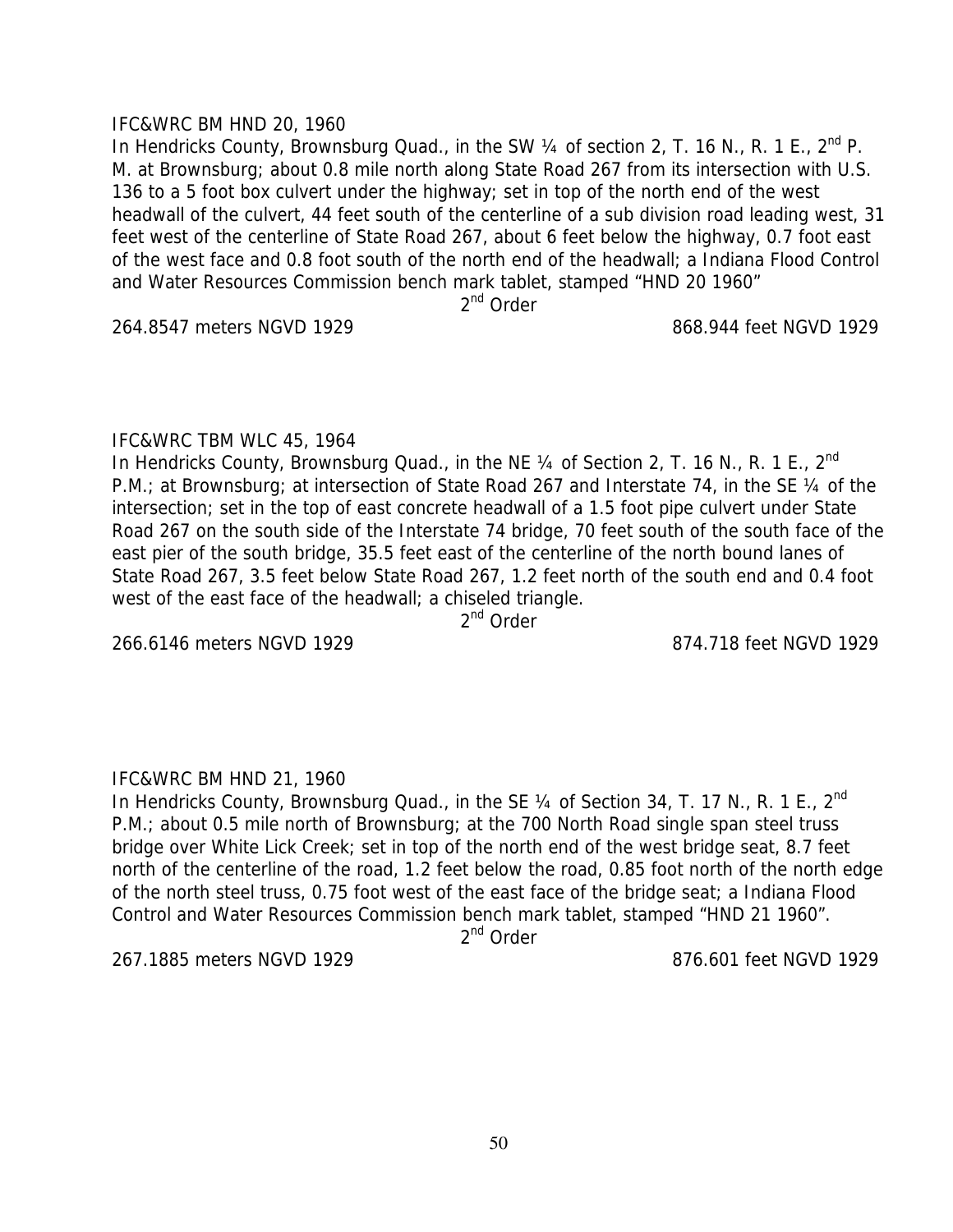#### USC&GS BM P 77, 1946

In Hendricks County, Brownsburg Quad., in the SW 1/4 of Section 35, T. 17 N., R. 1 E., 2<sup>nd</sup> P.M.; about 1.0 mile north of Brownsburg; about 0.6 mile north along State Road 267 from its intersection with 700 North Road; set in top of a concrete post, 54 feet northwest of the northwest corner of the Eddy farm house, 39 feet east of the centerline of State Road 267, 15 feet north of the centerline of a driveway, 8 feet north of the north gate post, 2 feet west of a fence line, about 1 foot below the road; a U.S. Coast and Geodetic Survey bench mark tablet, stamped "P 77 1946".

2<sup>nd</sup> Order USC&GS Elevation

| 272.2071 meters NGVD 1929 |                                             | 893.066 feet NGVD 1929 |  |
|---------------------------|---------------------------------------------|------------------------|--|
| 272.099 meters NAVD 1988  |                                             | 892.712 feet NAVD 1988 |  |
|                           | 2 <sup>nd</sup> Order Revised DNR elevation |                        |  |
| 272.2266 meters NGVD 1929 |                                             | 893.130 feet NGVD 1929 |  |

#### USC&GS BM Q 77, 1946

In Hendricks County, Fayette Quad., in the NW  $\frac{1}{4}$  of Section 26, T. 17 N., R. 1 E., 2<sup>nd</sup> P. M.; about 2.8 mile south of Fayette; at the intersection of State Road 267 and Maloney Road; set in top of a concrete post, 37 feet east of the centerline of State Road 267, 26 feet northwest of the centerline of Maloney Road, 26 feet east of the southeast corner of a concrete arch bridge over White Lick Creek, 10.2 feet west of the northeast end of a road guardrail, about level with the highway; a U.S. Coast and Geodetic Survey bench mark tablet, stamped "Q 77 1946".

2nd Order

272.9340 meters NGVD 1929 895.451 feet NGVD 1929 272.275 meters NAVD 1988 894.601 feet NAVD 1988

# ISHC BM HEND C-23

In Hendricks County, Brownsburg Quad., in the NE  $\frac{1}{4}$  of Section 2, T. 16 N., R. 1 E.,  $2^{nd}$ P.M.; at Brownsburg; at the northeast corner of the west bound Interstate 74 bridge over State Road 267; set in the top of the northeast curb of the west bound bridge, 17.5 feet north of the centerline of the west bound lanes of I 74, 9.6 feet west of the east end of the bridge, about 0.9 foot above the interstate; a Indiana State Highway Commission bench mark tablet, stamped "HEND C-23".

2nd Order

272.7542 meters NGVD 1929 894.861 feet NGVD 1929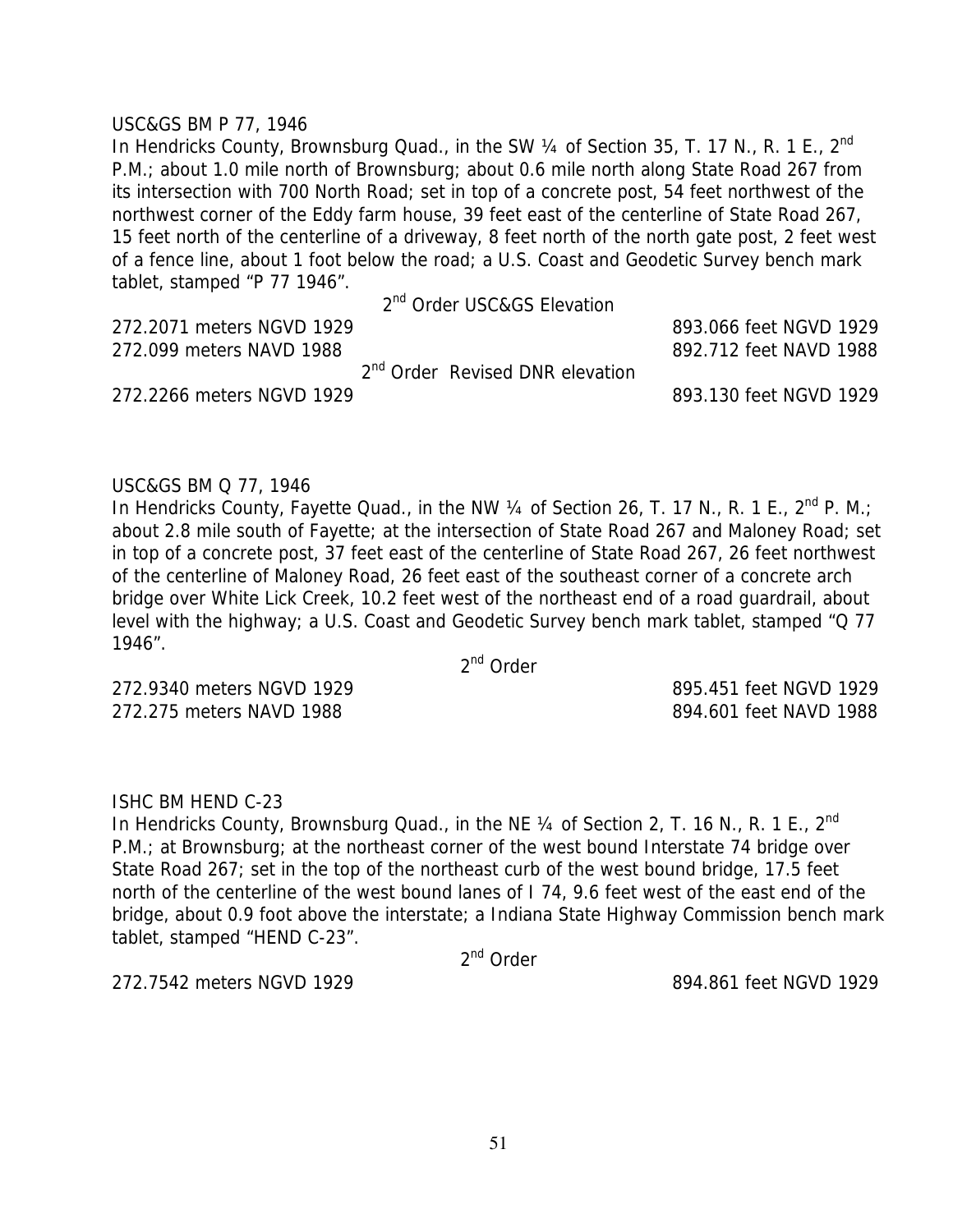## ISHC BM HEND C-22

In Hendricks County, Brownsburg Quad., in the NE 1/4 of Section 3, T. 16 N., R. 1 E., 2<sup>nd</sup> P.M.; about 0.5 mile north of Brownsburg; at the Interstate 74 three span concrete bridge over White Lick Creek; set in top of the northwest curb of the west bound bridge, 16 feet north of the centerline of west bound lanes of I 74, 16.7 feet east of the west end of the bridge, about 0.9 foot above the Interstate; a Indiana State Highway Commission bench mark tablet, stamped "HEND C-22".

2<sup>nd</sup> Order

268.0724 meters NGVD 1929 879.501 feet NGVD 1929

## IFC&WRC TBM WLC 47, 1964

In Hendricks County, Brownsburg Quad., in the NE  $\frac{1}{4}$  of Section 3, T. 16 N., R. 1 E., 2<sup>nd</sup> P.M.; about 0.5 mile north of Brownsburg; at the Interstate 74 three span concrete bridge over White Lick Creek; set in top of the west end of the south curb of the east bound bridge, 19 feet south of the centerline of the east bound lanes of I 74, 2.0 feet east of the west end of the curb, about 0.9 foot above the Interstate; a chiseled triangle.

2<sup>nd</sup> Order

268.1225 meters NGVD 1929 879.653 feet NGVD 1929

# IFC&WRC TBM WLC 48, 1964

In Hendricks County, Brownsburg Quad., in the SE 1/4 of Section 34, T. 17 N., R. 1 E., 2<sup>nd</sup> P.M.; about 0.5 mile north of Brownsburg; at the 700 North Road single span steel truss bridge over White Lick Creek; set in the northeast side of a 30 inch Ash Tree, 147 feet east of the east bank of White Lick Creek, 18 feet south of the centerline of 700 North Road, about 1 foot above the ground; a railroad spike driven through an aluminum tag, stamped "TBM WLC 48 1964".

2nd Order

266.9575 meters NGVD 1929 875.843 feet NGVD 1929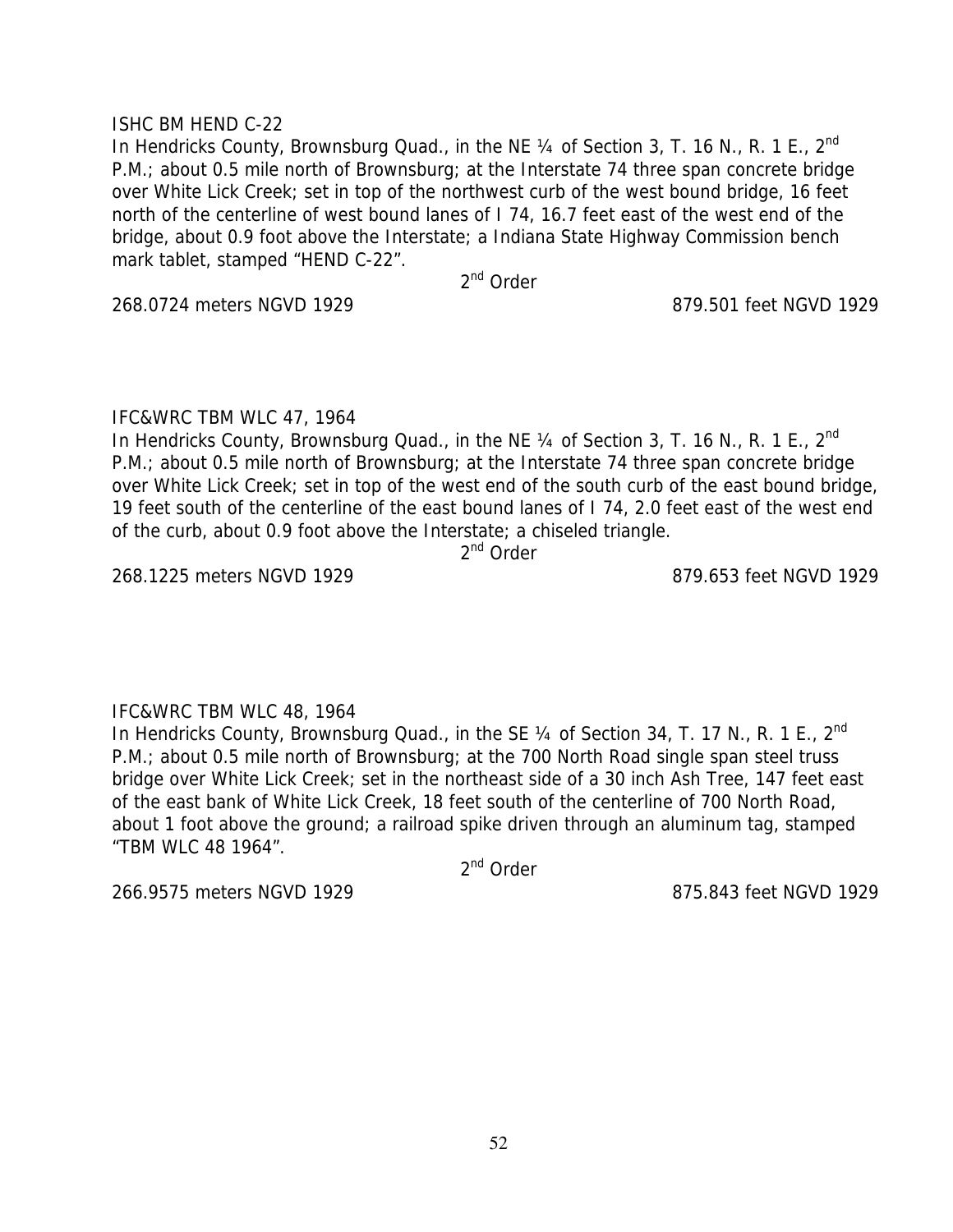#### IFC&WRC BM HND 22 1964

In Hendricks County, Fayette Quad., in the SE  $\frac{1}{4}$  of Section 27, T. 17 N., R. 1 E., 2<sup>nd</sup> P.M.; about 3.5 miles south of Fayette; at the 800 North Road single span steel truss bridge over White Lick Creek; set in top of the northeast abutment of the bridge, 9.0 feet northeast of the centerline of the bridge, 1.1 feet southeast of the northwest face of the abutment, 0.9 foot south of the north face of the abutment, about level with the road; a Indiana Flood Control and Water Resources Commission bench mark tablet, stamped "HND 22 1964".

2<sup>nd</sup> Order

No Elevation Available, old mark has been reset in a new bridge

### IFC&WRC TBM WLC 49, 1964

In Hendricks County, Fayette Quad., in the SE  $\frac{1}{4}$  of Section 27, T. 17 N., R. 1 E., 2<sup>nd</sup> P.M.; about 3.5 miles south of Fayette; at the 800 North Road single span steel truss bridge over White Lick Creek; set in the northwest side a 12 inch Ash Tree, 134 feet east of the east end of the bridge, 19 feet south of the centerline of the road, about 1 foot above the ground; a railroad spike driven through an aluminum tag, stamped "TBM WLC 49 1964".

2<sup>nd</sup> Order Reported Not Found 9/28/07

270.2042 meters NGVD 1929 886.495 feet NGVD 1929

# IFC&WRC TBM WLC 50, 1964

In Hendricks County, Fayette Quad., in the SW 1/4 of Section 26, T. 17 N., R. 1 E., 2<sup>nd</sup> P.M.; about 3.1 miles south of Fayette; about 0.2 mile south along State Road 267 from its "T" road intersection with Maloney Road to a 36 inch pipe culvert under State Road 267; set in the top of the west concrete headwall of the culvert, 44 feet west of the centerline of State Road 267, 2.1 feet south of the north end of the headwall, 0.6 foot east of the west face of the headwall, about 2.4 feet above the ground; a chiseled triangle.

2<sup>nd</sup> Order

272.2348 meters NGVD 1929 893.157 feet NGVD 1929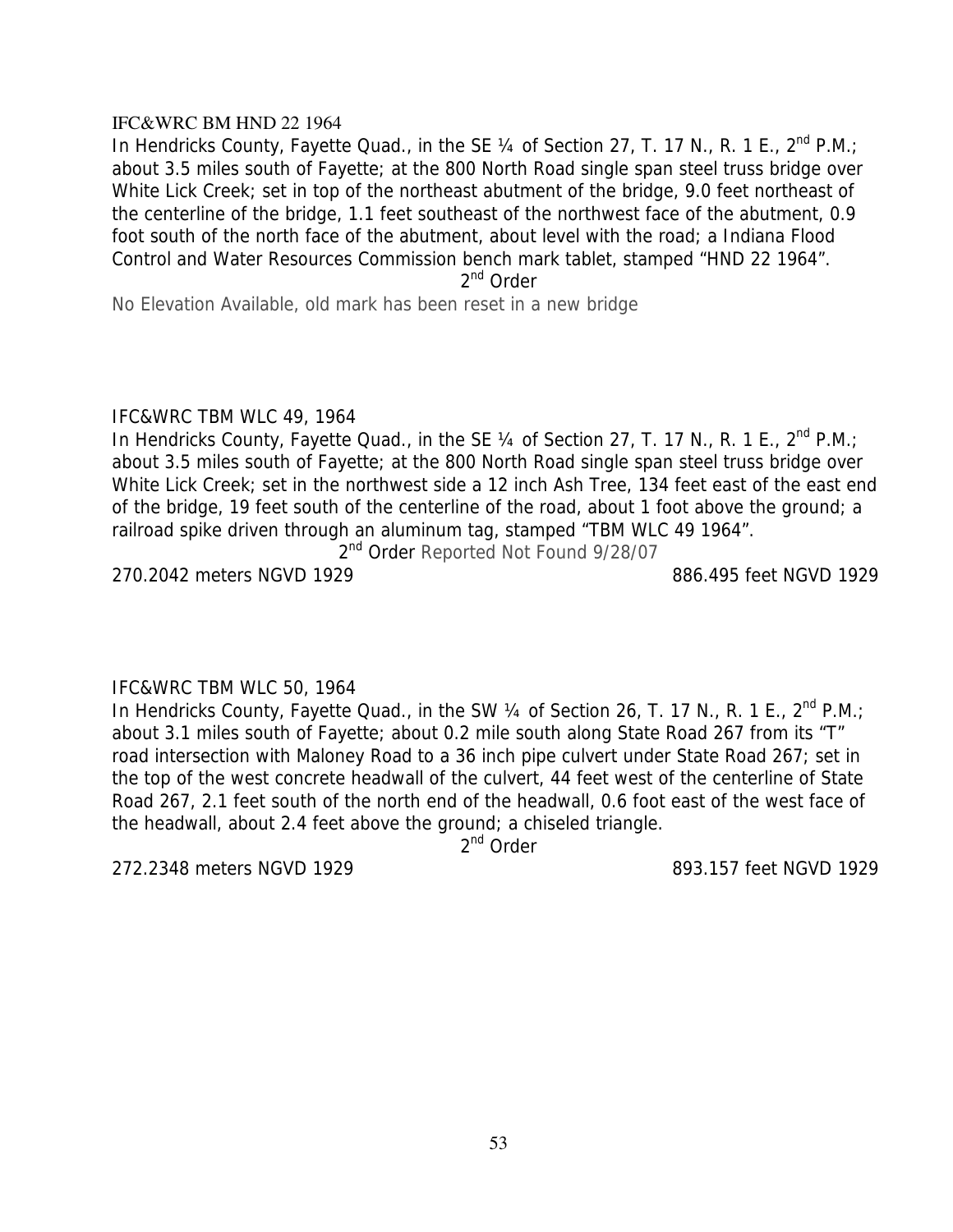## IFC&WRC TBM WLC 51, 1964

In Hendricks County, Fayette Quad., in the NW  $\frac{1}{4}$  of Section 26, T. 17 N., R. 1 E., 2<sup>nd</sup> P. M.; about 2.8 mile south of Fayette; 0.2 mile northeast along Maloney Road from its "T" road intersection with State Road 267 to an 18-inch pipe culvert under the road; set in the top of the east end of the south concrete headwall of the culvert, 13.5 feet south of the centerline of the road, 3.2 feet east of the centerline of the pipe, 0.5 foot south of the north face of the headwall, about 0.5 foot above the road; a chiseled triangle.

2<sup>nd</sup> Order

275.1011 meters NGVD 1929 902.561 feet NGVD 1929

## IFC&WRC BM HND 23, 1964

In Hendricks County, Fayette Quad., in the NW  $\frac{1}{4}$  of Section 26, T. 17 N., R. 1 E., 2<sup>nd</sup> P.M.; about 2.7 miles south of Fayette; at the Pennsylvania railroad two span concrete railroad bridge over White Lick Creek; set in the top of the south end of the east headwall of the bridge, 20.4 feet east of the east rail of the tracks, 9.5 feet north of the south end of the headwall, about 0.6 foot below the tracks; a Indiana Flood Control and Water Resources Commission bench mark tablet, stamped "HND 23 1964".

2<sup>nd</sup> Order

277.4134 meters NGVD 1929 910.147 feet NGVD 1929

# IFC&WRC BM HND 24, 1964

In Hendricks County, Fayette Quad., in the NE  $\frac{1}{4}$  of Section 23, T. 17 N., R. 1 E., 2<sup>nd</sup> P.M.; about 2.2 miles south of Fayette; at the 800 East Road single span bridge over Martin Dugan Ditch; set in the top of the northeast abutment of the bridge, 11 feet east of the centerline of the bridge, 0.4 foot northwest of the southeast face of the abutment, about level with the bridge floor; a Indiana Flood Control and Water Resources Commission bench mark tablet, stamped "HND 24 1964".

2<sup>nd</sup> Order

274.4257 meters NGVD 1929 900.345 feet NGVD 1929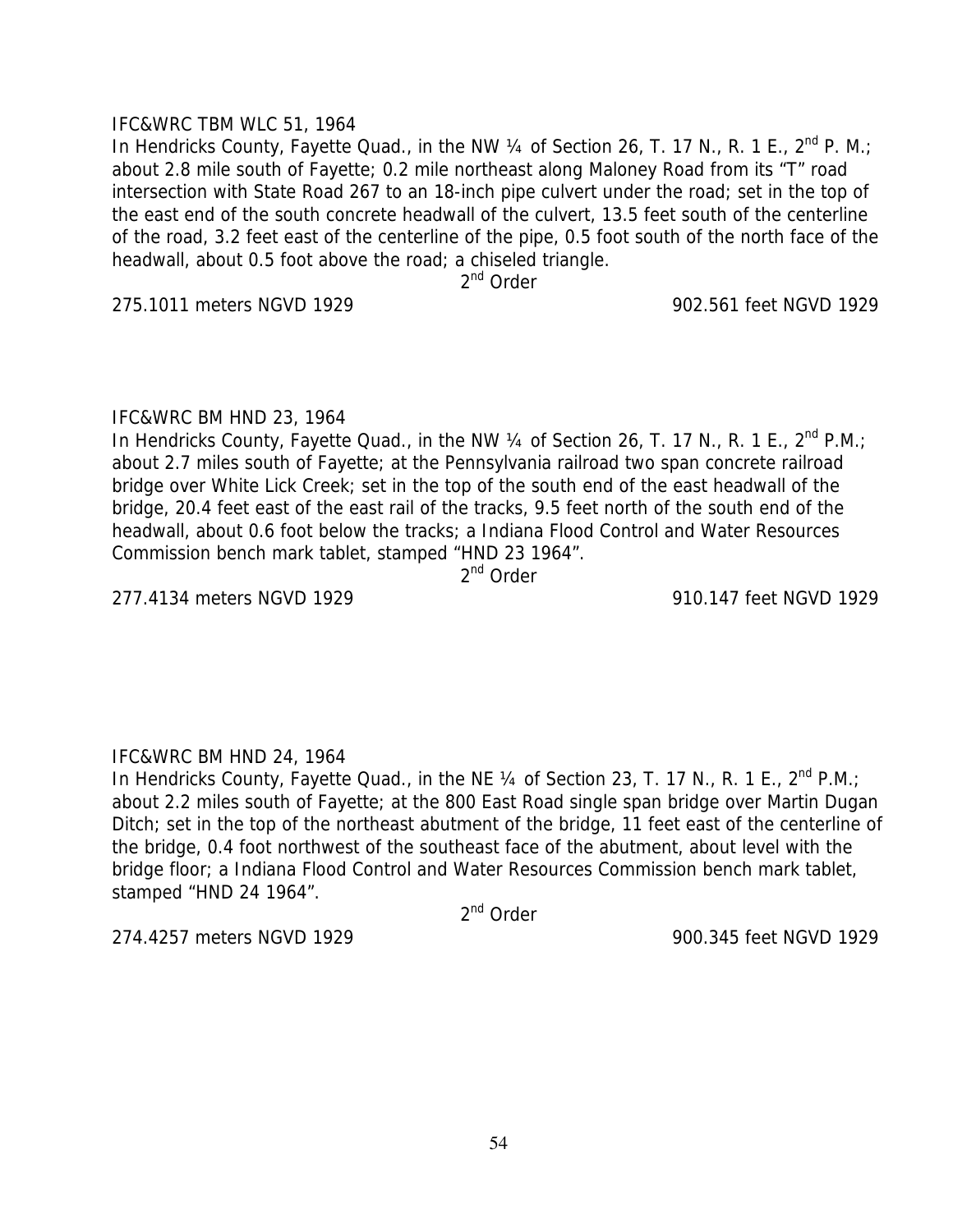## IFC&WRC TBM WLC 52, 1964

In Hendricks County, Fayette Quad., in the NE  $\frac{1}{4}$  of Section 23, T. 17 N., R. 1 E., 2<sup>nd</sup> P.M.; about 2.2 miles south of Fayette; at the 800 East Road single span bridge over Martin Dugan Ditch; set in the east side of a 20 inch tree, 129 feet north of the north bank of the ditch, 19.5 feet east of the centerline of the road, 4.4 feet north of an east-west fence line, 1.9 feet west of a north-south fence line, about 1.5 feet above the ground; a railroad spike driven through an aluminum tag, stamped "TBM WLC 52 1964".

2<sup>nd</sup> Order

274.5882 meters NGVD 1929 900.878 feet NGVD 1929

## IFC&WRC BM HND 25, 1964

In Hendricks County, Fayette Quad., in the SW  $\frac{1}{4}$  of Section 14, T. 17 N., R. 1 E., 2<sup>nd</sup> P.M.; about 1.6 miles south of Fayette; at the 1000 North Road three span concrete bridge over White Lick Creek; set in the top of the west end of the north curb wall of the bridge, 13.6 feet north of the centerline of the road, 2.5 feet east of the west end of the bridge, 0.9 foot above the road; a Indiana Flood Control and Water Resources Commission bench mark tablet, stamped "HND 25 1964".

2<sup>nd</sup> Order

277.9577 meters NGVD 1929 911.933 feet NGVD 1929

# IFC&WRC TBM WLC 53, 1964

In Hendricks County, Fayette Quad., in the SE  $\frac{1}{4}$  of section 15, T. 17 N., R. 1 E., 2<sup>nd</sup> P.M.; about 1.5 miles south of Fayette; at the intersection of State Road 267 and 1000 North Road, in the northeast ¼ of the intersection; set on top of a "L"-shaped concrete headwall of a 18 inch pipe culvert, 31 feet east of the centerline of State Road 267, 22 feet north of the centerline of 1000 North Road, 0.3 foot south of the north end of the headwall, 0.3 foot west of the east face of the headwall, about level with the road; a chiseled triangle.

2<sup>nd</sup> Order

277.2418 meters NGVD 1929 909.584 feet NGVD 1929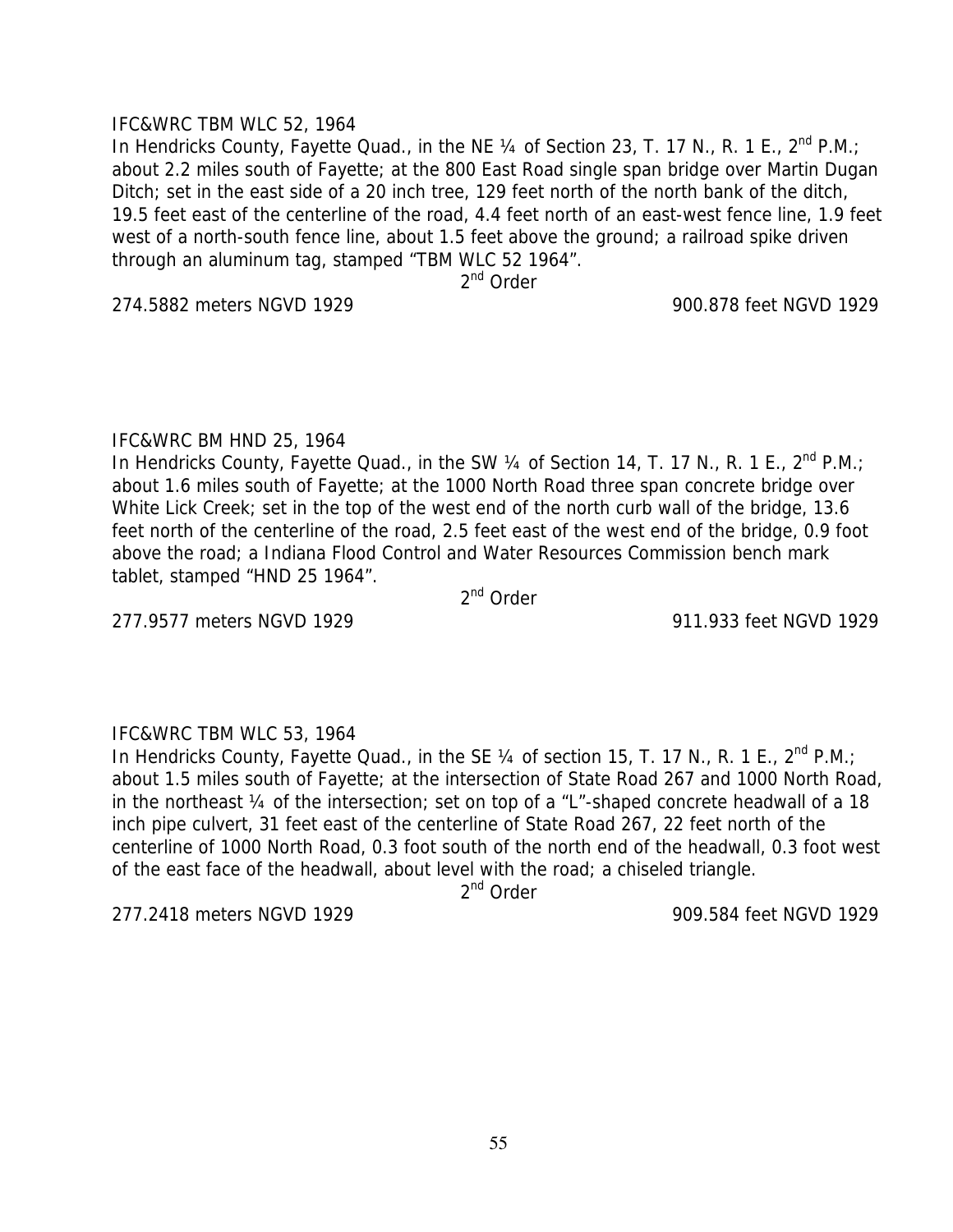## ISHC BM HEND C-5

In Hendricks County, Fayette Quad., in the SE  $\frac{1}{4}$  of Section 15, T. 17 N., R. 1 E., 2<sup>nd</sup> P.M.; about 1.4 miles south of Fayette; at the State Road 267 forty foot concrete bridge over Wiley Thompson Ditch; set on top of the southwest wingwall of the bridge, 19 feet west of the centerline of State Road 267, 0.6 foot southeast of the northwest face of the wingwall, 0.8 foot above the bridge floor; a Indiana State Highway Commission bronze bench mark tablet, stamped "HEND C-5".

2<sup>nd</sup> Order

278.4015 meters NGVD 1929 913.389 feet NGVD 1929

### IFC&WRC TBM WLC 54, 1964

In Hendricks County, Fayette Quad., in the NW  $\frac{1}{4}$  of Section 14, T. 17 N., R. 1 E., 2<sup>nd</sup> P.M.; about 0.8 miles south of Fayette; about 0.75 mile south along State Road 267 from its intersection with West  $101<sup>st</sup>$  Street to a "T" road east, thence east along said road about 0.25 miles to a turn southeast; set in the east side of a 36 inch tree, 12.5 feet north of the extended centerline of the east west road, 11 feet northeast of the extended centerline of the road to the southeast, 7.5 feet northwest of the centerline of a farm lane, 4.0 feet southwest of the northwest fence gate post, about 0.4 foot above the ground; a railroad spike driven through an aluminum tag, stamped "TBM WLC 54 1964".

2<sup>nd</sup> Order

277.9745 meters NGVD 1929 911.988 feet NGVD 1929

# USC&GS BM T 77, 1946

In Hendricks County, Fayette Quad., in the NE  $\frac{1}{4}$  of Section 15, T. 17 N., R. 1 E., 2<sup>nd</sup> P.M.; about 0.6 mile south of Fayette; about 0.6 mile south along State Road 267 from its intersection with West 101<sup>st</sup> Street to a four foot box culvert under the road; set in the top of the north end of the east concrete headwall of the culvert, 25 feet east of the centerline of State Road 267, 1 foot south of the north face of the headwall, 0.6 foot west of the east face of the headwall, about 1 foot below the highway; a U.S. Coast and Geodetic Survey bronze bench mark tablet, stamped "T 77 1946".

2nd Order

281.3121 meters NGVD 1929 922.938 feet NGVD 1929 281.050 meters NAVD 1988 922.078 feet NAVD 1988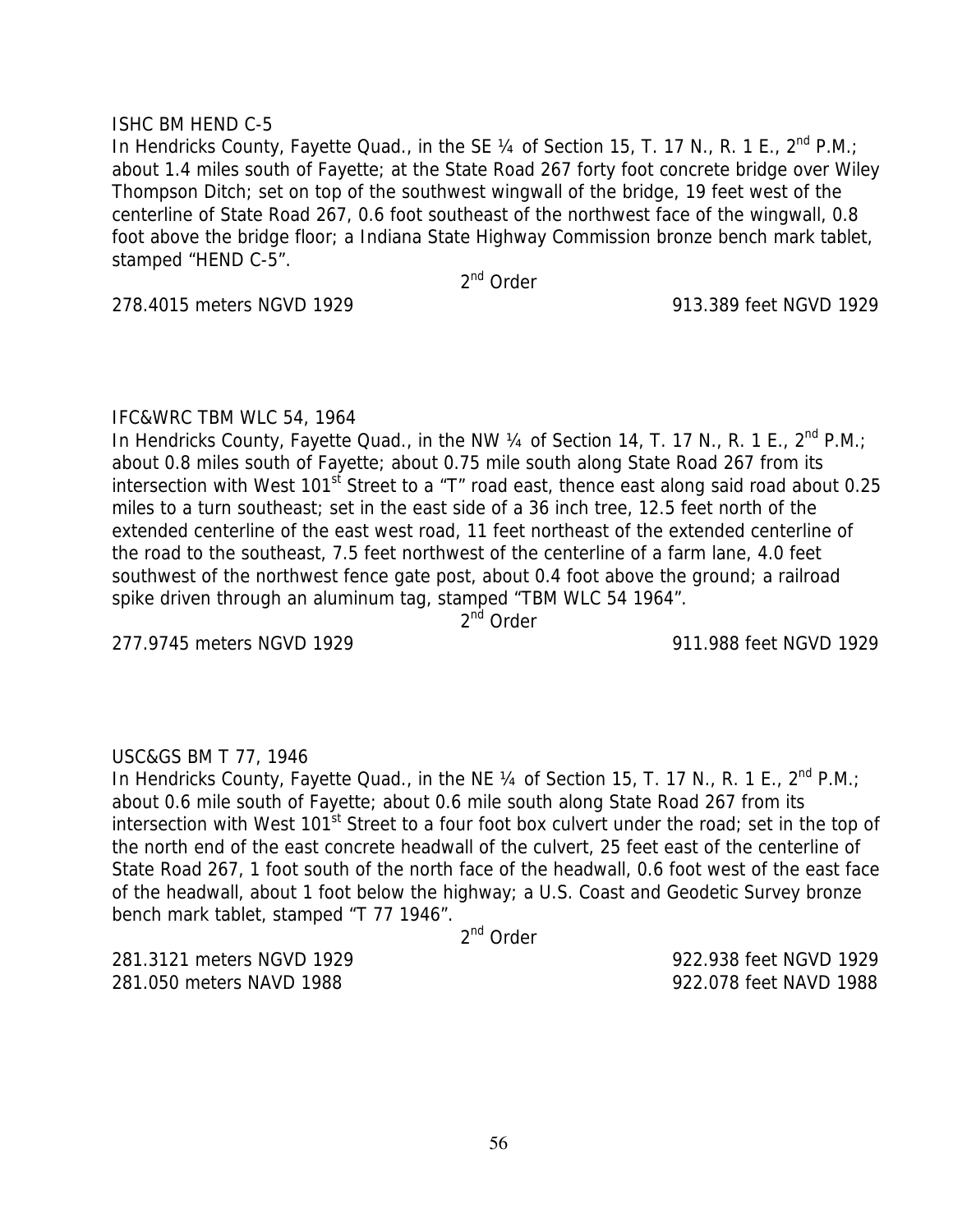## IFC&WRC TBM WFWL 2, 1964

In Hendricks County, Plainfield Quad., in the East  $\frac{1}{2}$  of Section 22, T.14 N., R. 1 E. 2<sup>nd</sup> P.M.; about 3.3 miles south of Plainfield; about 1.15 miles west along County Line Road from its "T" road intersection with State Road 267 to a "T" road north (650 East Road), thence about 0.45 miles north along 650 East Road to a right angle turn west; set in the southwest side of a 24 inch Hackberry tree, 83 feet south of the top of the bank of West Fork White River, 82 feet east of the centerline of 650 North Road, about 1.2 feet above the ground; a railroad spike driven through an aluminum tag, stamped "TBM WFWL 2 1964".

2<sup>nd</sup> Order

208.9140 meters NGVD 1929 685.412 feet NGVD 1929

### IFC&WRC BM HND 26, 1964

In Hendricks County, Plainfield Quad., in the East 1/2 of Section 22, T.14 N., R. 1 E. 2<sup>nd</sup> P.M.; about 3.3 miles south of Plainfield; about 1.15 miles west along County Line Road from its "T" road intersection with State Road 267 to a "T" road north (650 East Road), thence about 0.45 miles north along 650 East Road to a right angle turn west, thence about 0.15 miles west along the county road to a lane leading south; set in the top of a concrete post, 13.3 feet south of the centerline of the county road, 22.8 feet west of the centerline of the lane leading south, 10.2 feet west of a 24 inch Hackberry tree, 1.3 feet east of a utility pole, about 0.2 foot above the ground; a Indiana Flood Control and Water Resources Commission bench mark tablet, stamped "HND 26 1964".

2<sup>nd</sup> Order

216.9845 meters NGVD 1929 711.890 feet NGVD 1929

# IFC&WRC BM HND 28, 1964

In Hendricks County, Plainfield Quad., in the NE 1/4 of Section 16, T.14 N., R. 1 E. 2<sup>nd</sup> P.M.; about 2.7 miles south-southwest of Plainfield; at the750 South Road single span steel truss bridge over West Fork; set in the top of the northeast bridge seat, 10.5 feet north of the centerline of 750 South Road, 1.7 feet east of the west face of the bridge seat, 1.4 feet below the bridge floor, 1.3 feet southwest of the northeast face of the bridge seat; a Indiana Flood Control and Water Resources Commission bench mark tablet, stamped "HND 28 1964".

2<sup>nd</sup> Order

214.1959 meters NGVD 1929 702.741 feet NGVD 1929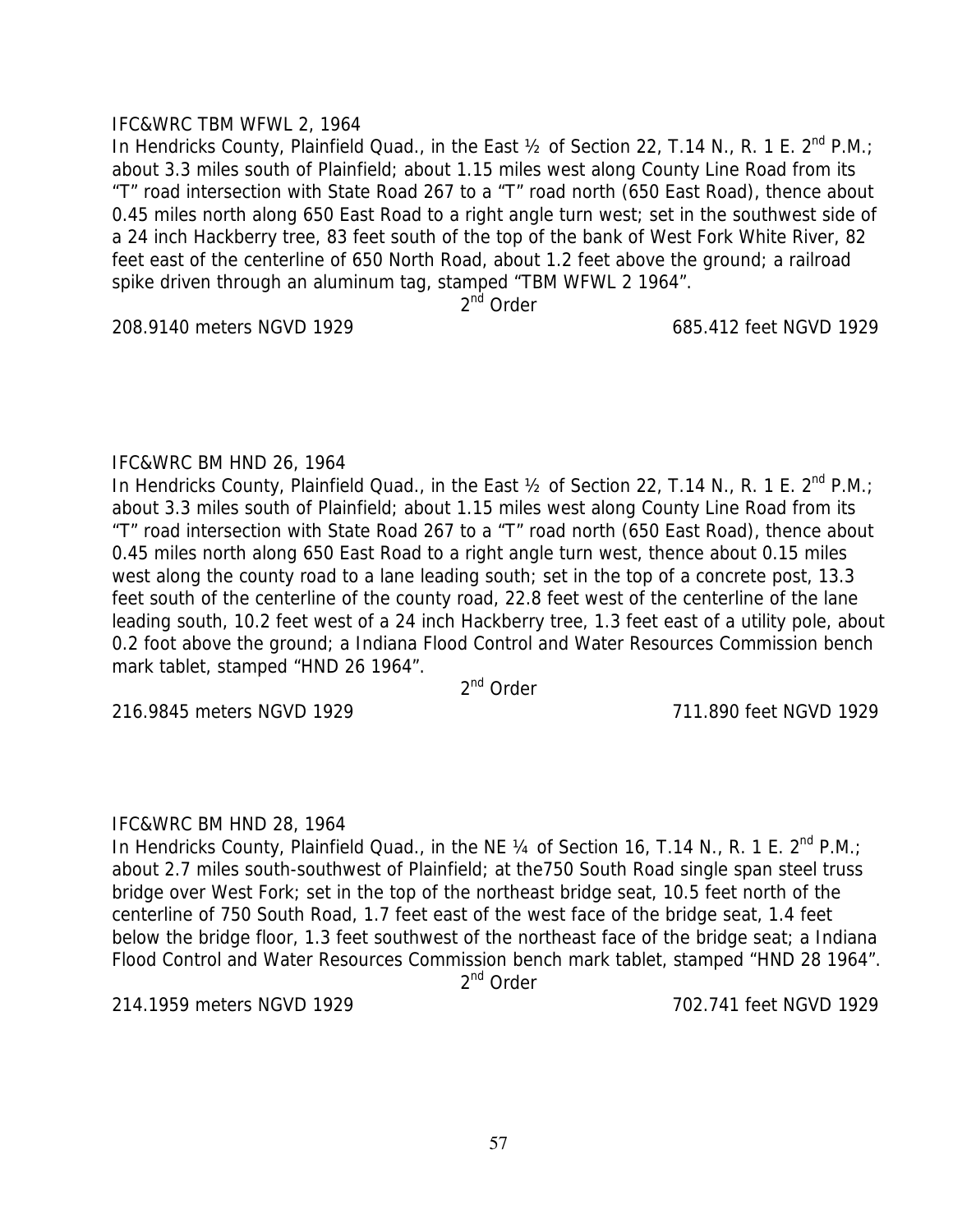## IFC WRC TBM WFWL 3, 1964

In Hendricks County, Plainfield Quad., in the SW  $\frac{1}{4}$  of Section 15, T.14 N., R. 1 E. 2<sup>nd</sup> P.M.; about 2.7 miles south-southwest of Plainfield; at the intersection of 600 East Road and 750 South Road; set in the top of a 18 inch pipe culvert under 750 South Road, 17.5 feet east of the centerline of 600 East Road, 14.5 feet south of the centerline of 750 South Road, 1.2 feet west of the east edge of the south headwall, 0.4 foot south of the north face of the headwall, about level with the road; a chiseled triangle.

> Not Found; May 1994 2<sup>nd</sup> Order

213.1498 meters NGVD 1929 699.309 feet NGVD 1929

## IFC WRC TBM WFWL 4, 1964

In Hendricks County, Plainfield Quad., in the SW  $\frac{1}{4}$  of Section 4, T.14 N., R. 1 E. 2<sup>nd</sup> P.M.: about 2.0 miles southwest of Plainfield; at the 600 South Road 38 foot single span steel truss bridge over a small tributary to West Fork; set in the top at the north side of the northwest wingwall, 12.5 feet north of the centerline of the road, 1.0 foot below the road, 0.5 foot southwest of the northeast face of the wingwall, 0.5 foot southeast of the northwest edge of the wingwall; a chiseled triangle.

> Reported Destroyed May 1994 2<sup>nd</sup> Order

223.4249 meters NGVD 1929 733.020 feet NGVD 1929

# IFC WRC TBM WFWL 5, 1964

In Hendricks County, Plainfield Quad., in the NW  $\frac{1}{4}$  of Section 9, T.14 N., R. 1 E. 2<sup>nd</sup> P.M.; about 2.2 miles southwest of Plainfield; about 0.55 miles west along 600 South Road from its intersection with 600 East Road to a "T" road to the south, thence 0.4 mile south along the road to a barbed wire fence across the road; set in the west side of a 14 inch Elm tree, 174 feet north of the barbed fence across the road, 70 feet south of the centerline of a private drive to the east, 15.5 feet east of the centerline of the road, 0.5 foot above the ground; a railroad spike driven through an aluminum tag, stamped "TBM WFWL 5 1964".

Not Found; May 1994

2<sup>nd</sup> Order

229.6145 meters NGVD 1929 753.327 feet NGVD 1929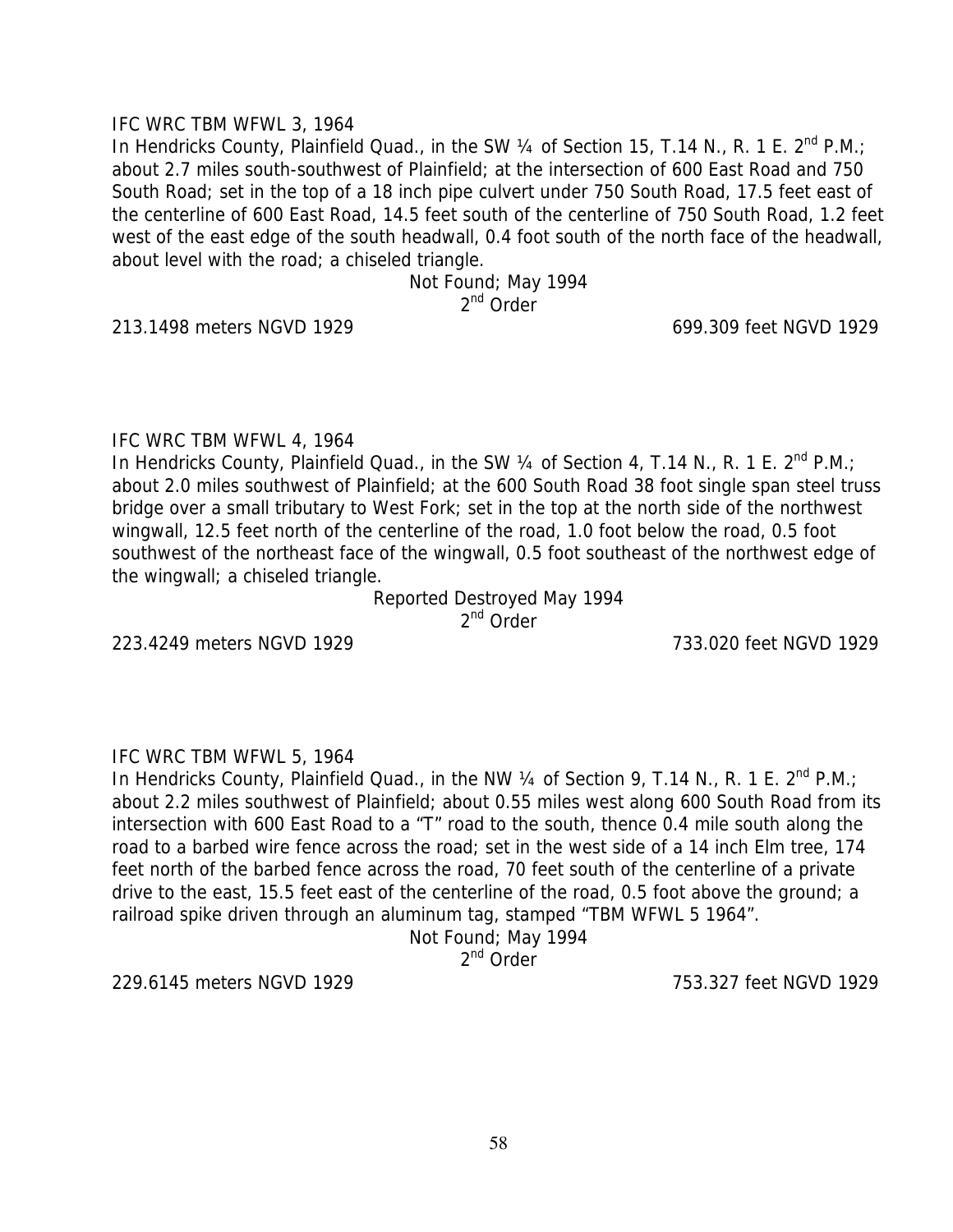## IFC WRC BM HND 29, 1964

In Hendricks County, Plainfield Quad., in the NE  $\frac{1}{4}$  of Section 8, T.14 N., R. 1 E. 2<sup>nd</sup> P.M.; about 2.1 miles southeast of Cartersburg; about 1.05 mile west along 600 South Road from its intersection with 600 East Road to a turn northwest; set in the top of the west end of a six-foot concrete culvert under the road, 9.6 feet south of the centerline of the road, 9.2 feet east of the west end of the headwall, 0.7 foot north of the south face of the headwall; a Indiana Flood Control and Water Resources Commission bench mark tablet, stamped "HND 29 1964".

#### Not Found; May 1994 2<sup>nd</sup> Order

225.1044 meters NGVD 1929 738.530 feet NGVD 1929

### IFC WRC TBM WFWL 6, 1964

In Hendricks County, Plainfield Quad., in the NE 1/4 of Section 8, T.14 N., R. 1 E. 2<sup>nd</sup> P.M.; about 2.1 miles southeast of Cartersburg; about 1.05 mile west along 600 South Road from its intersection with 600 East Road to a turn northwest; set in the northeast side of a 30-inch Ash tree, 16.0 feet south of the centerline of the road, 12.0 feet east of the centerline of a road to the south, 0.6 foot above the ground; a railroad spike driven through an aluminum tag, stamped "TBM WFWL 6 1964".

> Not Found; May 1994 2<sup>nd</sup> Order

220.5077 meters NGVD 1929 723.449 feet NGVD 1929

ISHC BM HEND C-4

In Hendricks County, Plainfield Quad., in the NW 1/4 of Section 5, T.14 N., R. 1 E. 2<sup>nd</sup> P.M.; about 1.1 miles southeast of Cartersburg; at the U.S. 40 concrete arch bridge over West Fork; set in the top of the northwest concrete curbing of the bridge, 27.0 feet east of the west end of the bridge, 16.0 feet north of the centerline of the west bound lane of the road, 0.7 foot above the road; a Indiana State Highway Commission bench mark tablet, stamped "HEND C 4".

Not Found; May 1994 2<sup>nd</sup> Order

226.5296 meters NGVD 1929 743.206 feet NGVD 1929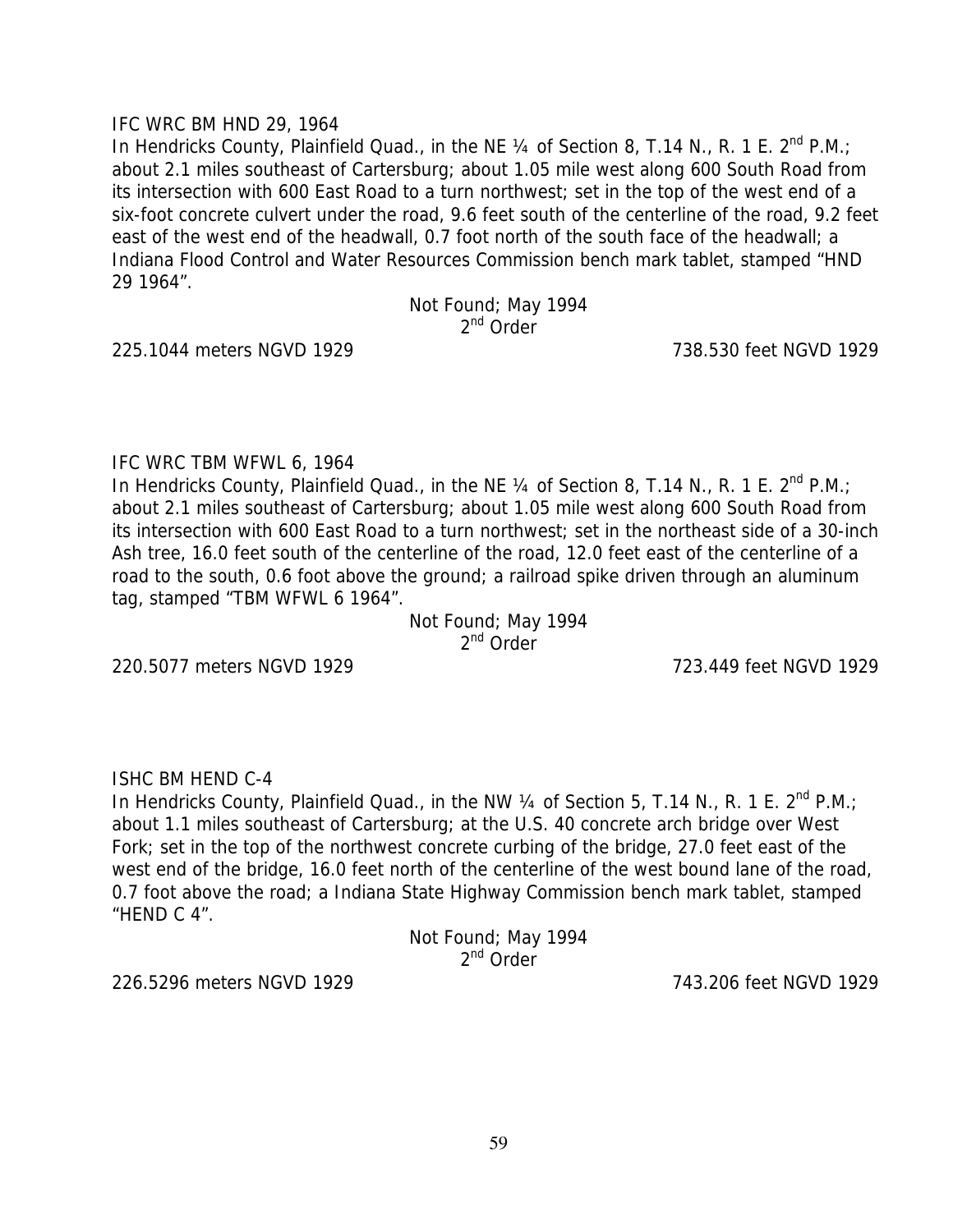## IFC&WRC TBM WFWL 7, 1964

In Hendricks County, Plainfield Quad., in the NW  $\frac{1}{4}$  of Section 5, T. 14 N., R. 1 E., 2<sup>nd</sup> P.M.; about 0.9 mile southeast of Cartersburg; about 0.3 miles east-northeast along U.S. 40 from its intersection with Cartersburg Road to a private drive north; set on top of the west concrete headwall of a 5 foot box culvert under the private drive north, 97 feet north of the centerline of the west bound lanes of U.S. 40, 12 feet west of the centerline of the drive, 1.8 feet south from the north end of the headwall, 0.55 foot east of the west face of the headwall, about 0.6 foot below the road; a chiseled triangle.

> (Recovered May 1994) 2<sup>nd</sup> Order

224.5222 meters NGVD 1929 736.620 feet NGVD 1929

### IFC & WRC TBM WFWL 8, 1964

In Hendricks County, Plainfield Quad., in the NW 1/4 of Section 5, T. 14 N., R. 1 E., 2<sup>nd</sup> P.M.; about 0.9 mile southeast of Cartersburg; at the "T" road intersection of Cartersburg Road and U.S. 40; set in the northeast side of a 36 inch Sycamore tree, 70.0 feet northwest of the centerline of U.S. 40, 32.5 feet southwest of the centerline of Cartersburg Road, 1.2 feet above the ground; a railroad spike driven through an aluminum tag, stamped "TBM WFWL 8 1964".

> Not Found May 1994 2<sup>nd</sup> Order

227.5724 meters NGVD 1929 746.627 feet NGVD 1929

### IFC&WRC BM HND 30, 1964

In Hendricks County, Plainfield Quad., in the NW 1/4 of Section 32, T. 15 N., R 1 E., 2<sup>nd</sup> P.M.; about 0.35 miles east of Cartersburg; at the Conrail (Pennsylvania) two span steel and wood railroad bridge over West Fork; set on top of the southwest wingwall of the bridge, 6.2 feet south of the south rail of the tracks, 1.7 feet east of the west end of the wingwall, 0.8 foot north of the south face of the wingwall, about 1.7 feet below the tracks; a Indiana Flood Control and Water Resources Commission bench mark tablet, stamped "HND 30 1964".

 $2<sup>nd</sup>$  Order

233.0231 meters NGVD 1929 764.510 feet NGVD 1929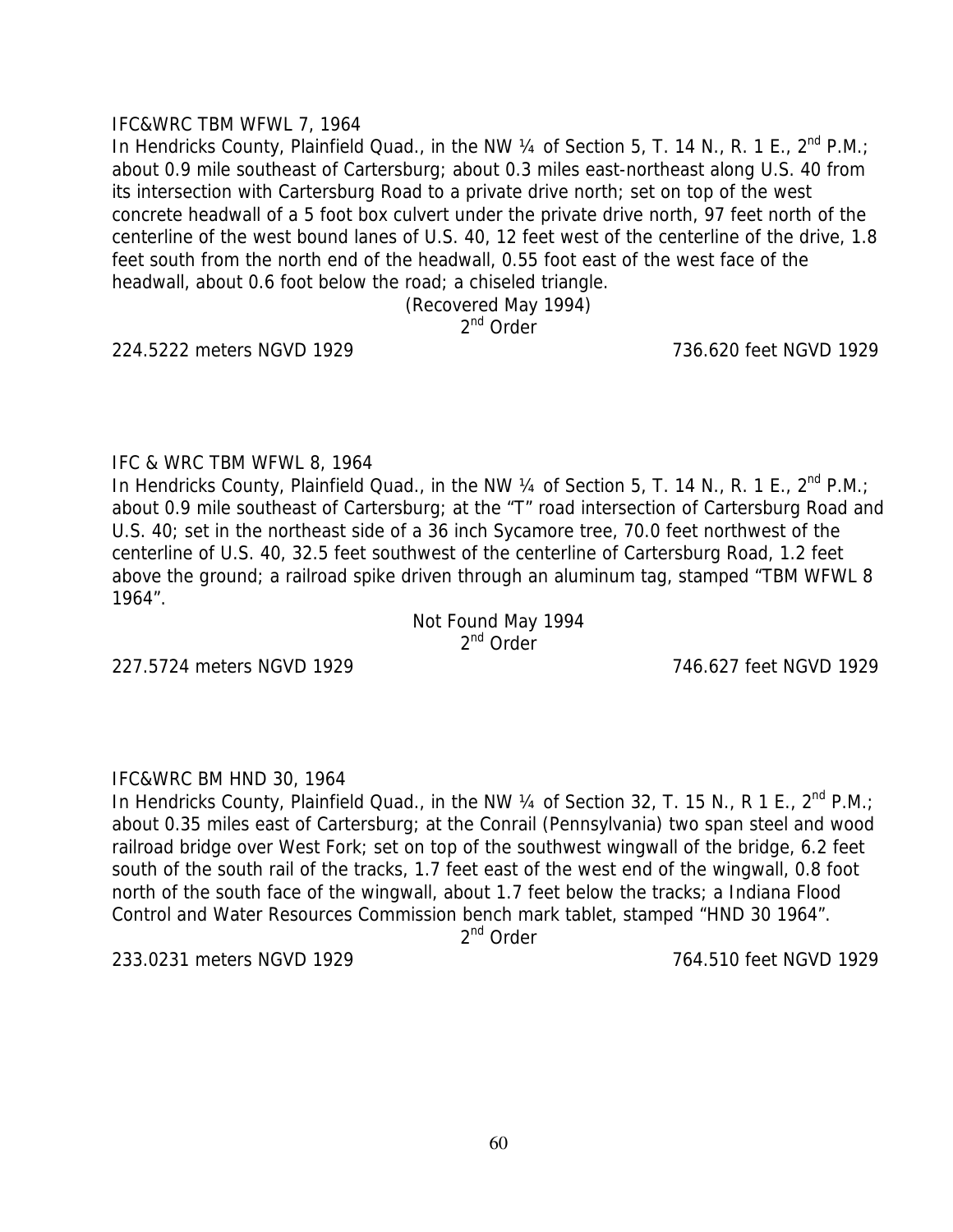## IFC&WRC TBM WFWL 9, 1964

In Hendricks County, Plainfield Quad., in the NW  $\frac{1}{4}$  of Section 31, T. 15 N., R 1 E., 2<sup>nd</sup> P.M.; at Cartersburg; at the intersection of Cartersburg Road and the Conrail (Pennsylvania) railroad; set in the southwest side of a 48-inch tree, 214 feet north of the north rail of the tracks, 49.0 feet east of the centerline of Cartersburg Road, 1.5 feet north of a white fence that is parallel to a private road, 1.2 feet above the ground; a railroad spike driven through an aluminum tag, stamped "TBM WFWL 9 1964".

> Not Found May 1994 2<sup>nd</sup> Order

238.0700 meters NGVD 1929 781.068 feet NGVD 1929

## IFC&WRC BM HND 32, 1964

In Hendricks County, Plainfield Quad., in the NW  $\frac{1}{4}$  of Section 31, T. 15 N., R 1 W.,  $2^{nd}$  P.M.; about 0.9 mile northwest of Cartersburg; at the Cartersburg Road single span steel truss bridge over West Fork; set in the top of the west end of the northwest bridge seat, 9.0 feet southwest of the centerline of the bridge, 1.3 feet below the bridge floor, 1.0 foot east of the west face of the bridge seat, 0.7 foot northwest of the southeast face of the bridge seat; a Indiana Flood Control and Water Resources Commission benchmark tablet, stamped "HND 32 1964".

> Reported Destroyed May 1994 2<sup>nd</sup> Order

232.7409 meters NGVD 1929 763.584 feet NGVD 1929

### IFC & WRC TBM WFWL 10, 1964

In Hendricks County, Plainfield Quad., in the NW  $\frac{1}{4}$  of Section 31, T. 15 N., R 1 W.,  $2^{nd}$  P.M.; about 0.9 mile northwest of Cartersburg; at the Cartersburg Road single span steel truss bridge over West Fork; set in the north side of a 54-inch Sycamore tree, 76 feet southwest of the centerline of a "T" road to the north, 72 feet northwest of the northwest edge of the bridge, 19.5 feet southwest of the centerline of Cartersburg Road, 1.0 foot above the ground; a railroad spike driven through an aluminum tag, stamped "TBM WFWL 10 1964".

# Not Found May 1994

2<sup>nd</sup> Order

233.4251 meters NGVD 1929 765.829 feet NGVD 1929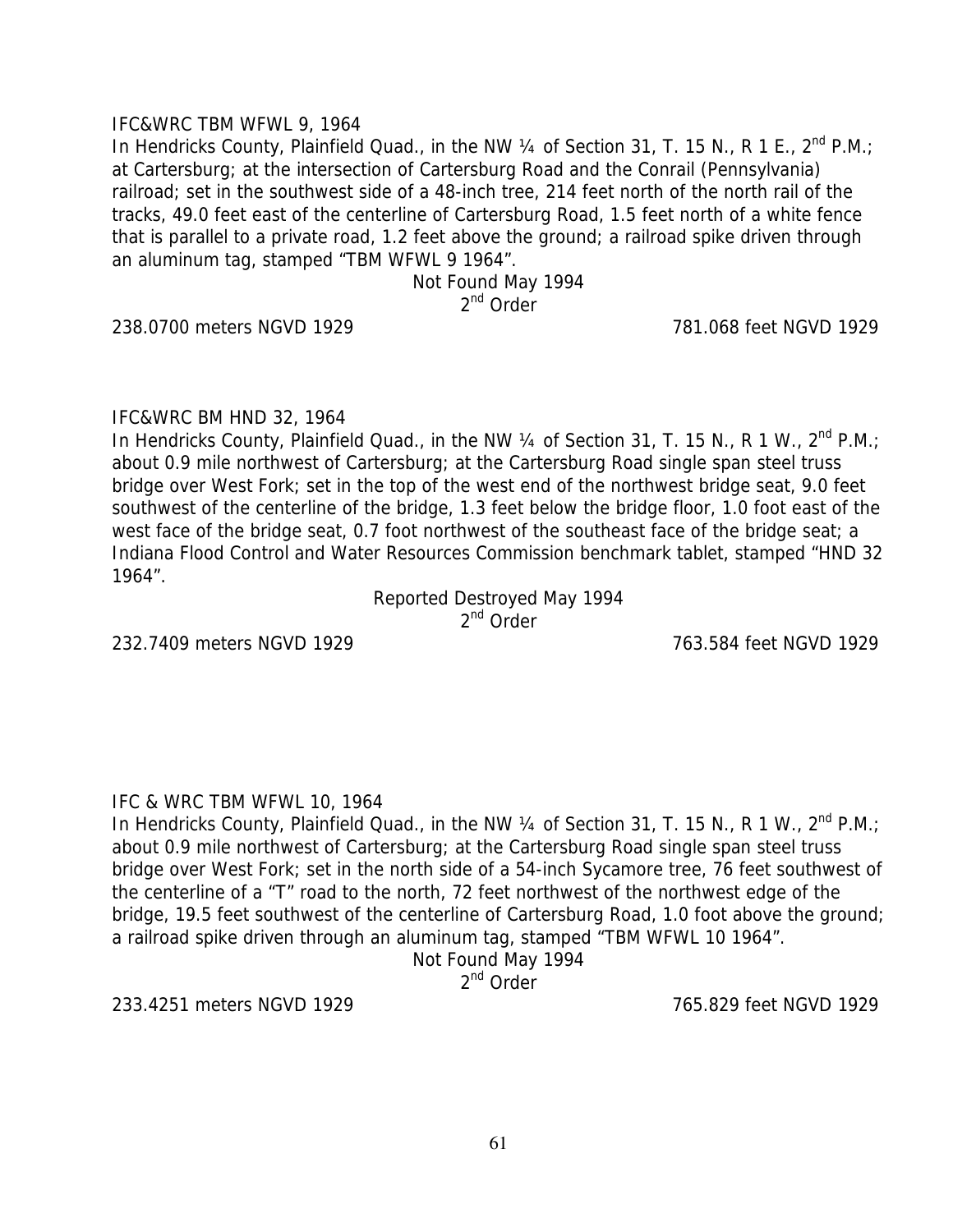## USGS BM 76 JWM 1952, 782

In Hendricks County, Plainfield Quad., in the NW  $\frac{1}{4}$  of Section 25, T. 15 N., R 1 W., 2<sup>nd</sup> P.M.; about 1.3 miles northwest of Cartersburg; at the "T" road intersection of 200 East Road and Cartersburg Road; set in the top of a concrete post, 26.0 feet north of the centerline of Cartersburg Road, 13.9 feet east of a fence corner post, 11.5 feet of the extended centerline of 200 East Road, 1.5 feet south of a fence line, 0.3 foot above the ground; a U.S. Geological Survey bench mark tablet, stamped "76 JWM 1952 782".

> Not Found May 1994 2<sup>nd</sup> Order

238.2239 meters NGVD 1929 781.573 feet NGVD 1929

## IFC&WRC BM HND 33, 1964

In Hendricks County, Plainfield Quad., in the SW 1/4 of Section 25, T. 15 N., R. 1 W., 2<sup>nd</sup> P.M.; about 1.25 miles northwest of Cartersburg; at the 200 East Road single span steel truss bridge over West Fork; set in the top of the southwest wingwall of the bridge, 9.6 feet west of the centerline of the bridge, 0.5 foot south of the north end of the wingwall, about 1.3 feet below the road; a Indiana Flood Control and Water Resources Commission bench mark tablet, stamped "HND 33 1964".

2nd Order

Note: Use this mark with caution the bridge has been replaced with a concrete bridge and the mark might have been disturbed. 234.9833 NGVD 1929 770.941 feet NGVD 1929

# IFC&WRC BM HND 34, 1964

In Hendricks County, Clayton Quad., in the NE  $\frac{1}{4}$  of Section 22, T. 15 N., R. 1 W.,  $2^{nd}$  P.M.; about 2.2 miles north-northeast of Clayton; at the Cartersburg Road single span steel and concrete bridge over the West Fork White Lick Creek; set in the top of the northwest bridge seat, 12 feet west of the centerline of the bridge, 0.7 foot south of the south face of the abutment, 0.5 foot northeast of the southwest face of the bridge seat, about 3.7 feet below the bridge floor; a Indiana Flood Control and Water Resources Commission bench mark tablet, stamped "HND 34 1964".

2<sup>nd</sup> Order

244.5866 meters NGVD 1929 802.448 feet NGVD 1929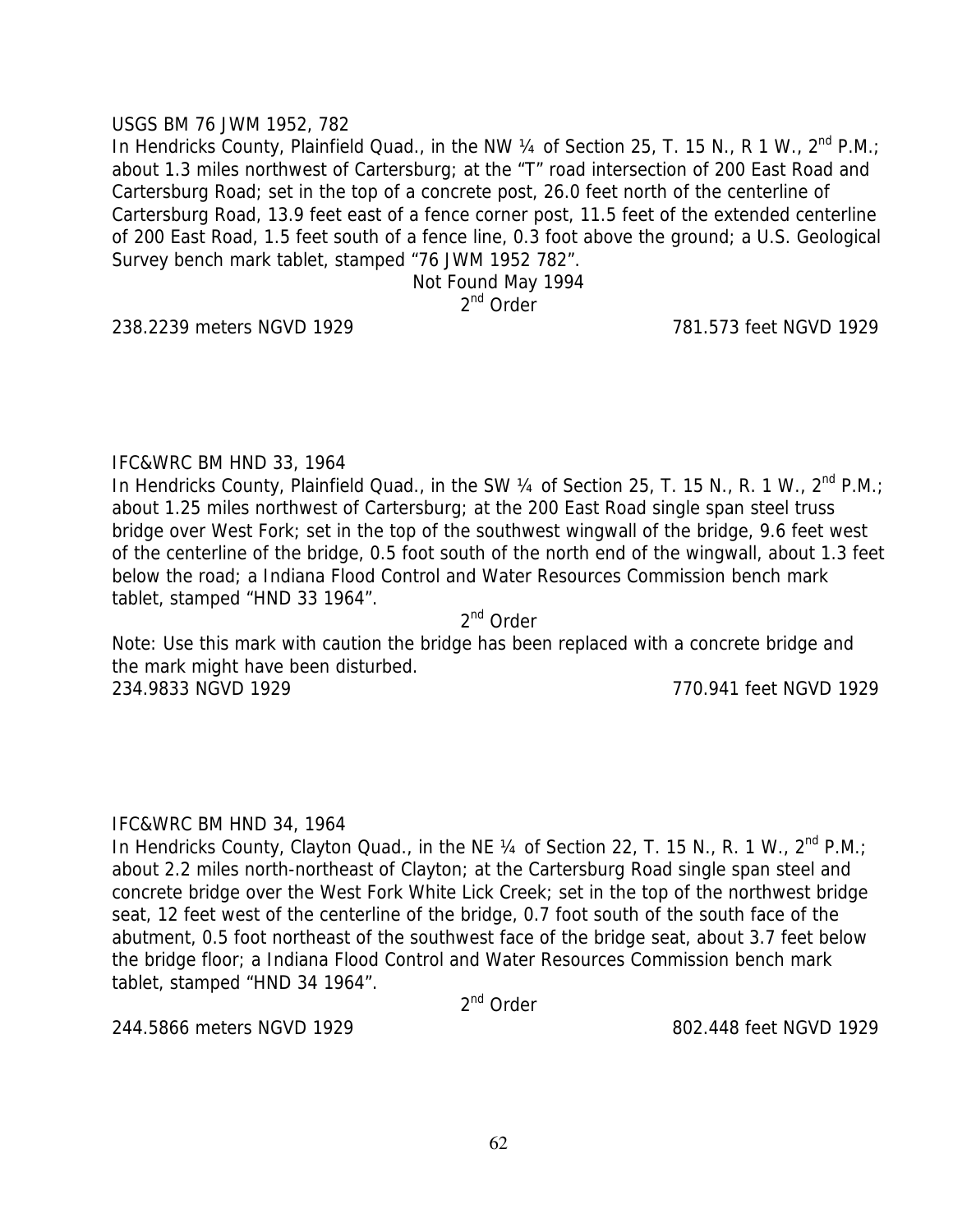#### USGS BM 75 JWM 1952, 808

In Hendricks County, Clayton Quad., in the SW 1/4 of Section 14, T. 15 N., R. 1 W., 2<sup>nd</sup> P.M.; about 2.5 miles north-northeast of Clayton; at the intersection of Cartersburg Road and 200 South Road, in the northeast 1/4 of the intersection; set in the top of a concrete post, 53.0 feet east of the centerline of Cartersburg Road, 13.0 feet north of the centerline of 200 South Road, 2.5 feet east of utility pole # 1002, 1.9 feet south of a fence line; a U.S. Geological Survey bench mark tablet, stamped "75 JWM 1952 808".

Not Found April 1994

2<sup>nd</sup> Order

Note: A reset 1972 mark was found on NW corner of bridge (No-Data) 246.3618 meters NGVD 1929 808.272 feet NGVD 1929

### IFC&WRC TBM WFWL 11, 1964

In Hendricks County, Clayton Quad., in the East  $\frac{1}{2}$  of Section 15, T. 15 N., R. 1 W.,  $2^{nd}$  P.M.; about 3.0 miles north-northeast of Clayton; about 0.5 mile north and northwest along Cartersburg Road from its intersection with 200 South Road to a 16 foot bridge over a small stream; set in the top of the south wingwall of the bridge, 23 feet northwest of the centerline of a "T"-road west, 10.5 feet southwest of Cartersburg Road, 0.5 feet southeast of the northwest face of the wingwall, about level with the road; a chiseled triangle.

2<sup>nd</sup> Order

248.7786 meters NGVD 1929 816.201 feet NGVD 1929

### IFC & WRC BM HND 35, 1964

In Hendricks County, Clayton Quad., in the NE  $\frac{1}{4}$  of Section 15, T. 15 N., R. 1 W.,  $2^{nd}$  P.M.; about 3.2 miles north-northeast of Clayton; about 0.7 mile north and northwest along Cartersburg Road from its intersection with 200 South Road to a gravel road to the east and southeast, thence 0.1 mile east and southeast to a concrete slab bridge over the West Fork White Lick Creek; set in the top of the north corner of the slab, 11.4 feet southeast of the northwest end of the slab, 6.5 feet northeast of the centerline of the slab, 0.5 foot southwest of the northeast face of the slab, about level with the bridge floor; a Indiana Flood Control and Water Resources Commission benchmark tablet, stamped "HND 35 1964".

# Not Found May 1994

2<sup>nd</sup> Order

246.6611 meters NGVD 1929 809.254 feet NGVD 1929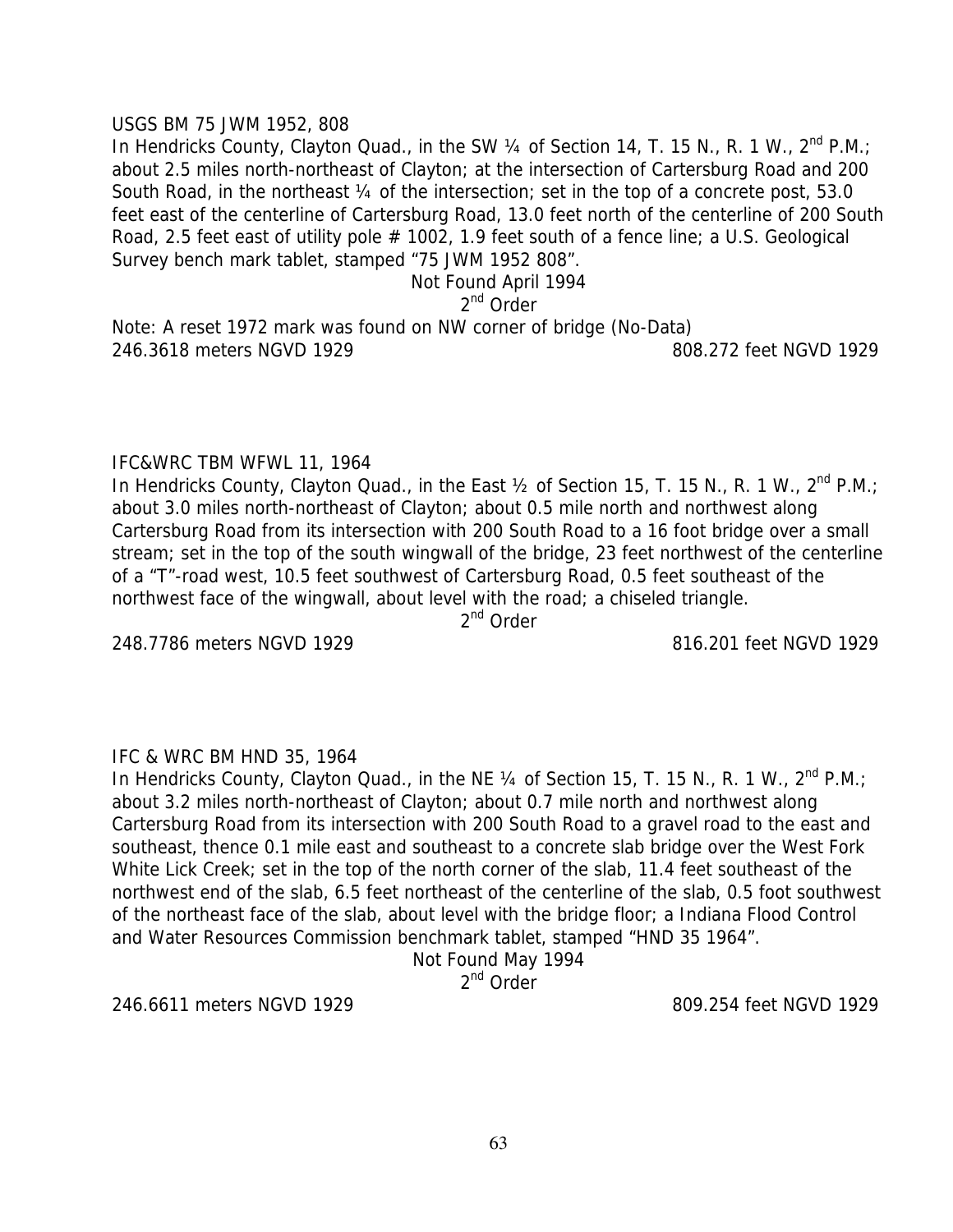## IFC&WRC BM HND 36, 1964

In Hendricks County, Clayton Quad., in the NE  $\frac{1}{4}$  of Section 15, T. 15 N., R. 1 W.,  $2^{nd}$  P.M.; about 3.2 miles north of Clayton; about 0.8 mile generally north along Cartersburg Road from its intersection with 200 South Road to a "T"-lane east, thence 0.1 mile east to a concrete slab bridge over the West Fork White Lick Creek; set in the top of the northwest corner of the slab bridge, 10.0 feet east of the west end of the slab, 4.5 feet north of the centerline of the slab, 0.6 foot south of the north face of the slab; a Indiana Flood Control and Water Resources Commission bench mark tablet, stamped "HND 36 1964".

2<sup>nd</sup> Order

247.6240 meters NGVD 1929 812.413 feet NGVD 1929

### IFC & WRC TBM WFWL 12, 1964

In Hendricks County, Clayton Quad., in the NE 1/4 of Section 15, T. 15 N., R. 1 W., 2<sup>nd</sup> P.M.; about 3.2 miles north of Clayton; about 0.8 mile generally north along Cartersburg Road from its intersection with 200 South Road to a "T"-lane east, thence 0.1 mile east to the west bank of the West Fork White Lick Creek; set in the west side of a 22-inch Boxelder tree, 13.0 feet west of the west edge of water of the creek, 10.0 feet south of the centerline of the road, 1.0 foot above the ground; a railroad spike driven through an aluminum tag, stamped "TBM WFWL 12 1964".

> Not Found May 1994 2<sup>nd</sup> Order

249.0675 meters NGVD 1929 817.149 feet NGVD 1929

USC&GS BM T 3

In Hendricks County, Danville Quad., in the SW 1/4 of Section 10, T. 15 N., R 1 W., 2<sup>nd</sup> P.M.; at Danville; at the Cartersburg Road overpass of the New York Central Railroad; set in the top of a stone post, 112 feet east of the southeast corner of the railroad station, 29.5 feet west of the northwest pier of the overpass, 29.0 feet north of the north rail of the tracks, about 3 feet above the tracks; a U.S. Coast and Geodetic Survey benchmark tablet, stamped "ELEV. 914.539 FT. T 3".

NOT FOUND MAY 1994 2nd Order

278.7600 meters NGVD 1929 914.565 feet NGVD 1929 278.646 meters NAVD 1988 914.191 feet NAVD 1988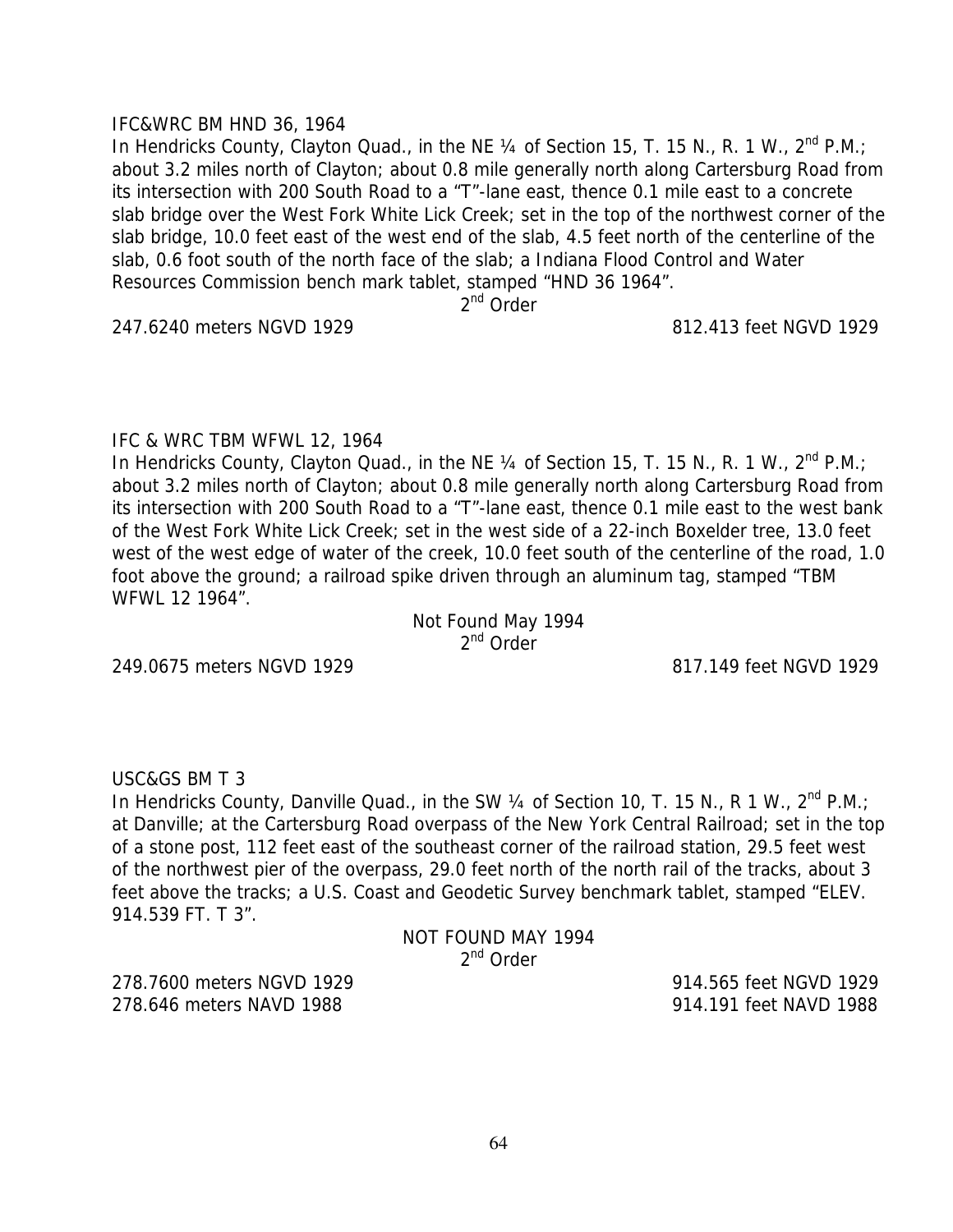#### USC&GS BM V 3

In Hendricks County, Danville Quad., in the West  $\frac{1}{2}$  of Sec. 11, T. 15 N., R. 1 W., 2<sup>nd</sup> P.M.; at Danville; at the Penn Central Railroad three span concrete arch bridge over the West Fork White Lick Creek; set on top of the west end of the southwest parapet, 10 feet south of the south rail of the tracks, 5 feet west of the east face of the parapet, 1.6 feet north of the south face of the parapet, about 2 feet below the tracks; a U.S. Coast and Geodetic Survey bronze bench mark tablet, stamped "ELEV. 891.087 FT. V 3".

2<sup>nd</sup> Order

271.6039 meters NGVD 1929 891.087 feet NGVD 1929 271.494 meters NAVD 1988 890.727 feet NAVD 1988

# IFC & WRC TBM WFWL 13, 1964

In Hendricks County, Danville Quad., in the West  $\frac{1}{2}$  of Sec. 11, T. 15 N., R. 1 W., 2<sup>nd</sup> P.M.; at Danville; 0.85 miles east along the Penn Central Railroad from the Blake Street overpass at the south city limits of Danville to a gravel road underpass at a three span concrete arch bridge over West Fork White Lick Creek; set in the southeast side of a 30-inch Cottonwood Tree, 81.5 feet south of the south edge of east pier of the railroad bridge, 24.5 feet southwest of the centerline of the gravel road, 1.5 feet above the ground; a railroad spike driven through an aluminum tag, stamped "TBM WFWL 13 1964".

2<sup>nd</sup> Order (Not Found 4/94)

255.1135 meters NGVD 1929 836.985 feet NGVD 1929

### ISHC BM HEND C-12

In Hendricks County, Danville Quad., in the NE  $\frac{1}{4}$  of Sec. 10, T. 15 N., R. 1 W., 2<sup>nd</sup> P.M.; at Danville; at the U.S. 36 three span concrete bridge over the West Fork White Lick Creek; set on top of the northwest concrete curb wall of the bridge, 17.0 feet east of the west end of the bridge, 16.5 feet north of the centerline of the bridge, 0.7 foot above the road; a Indiana State Highway Commission bench mark tablet, stamped "HEND C-12".

2<sup>nd</sup> Order (Has been reset with new elevation) 258.6221 meters NGVD 1929 848.496 feet NGVD 1929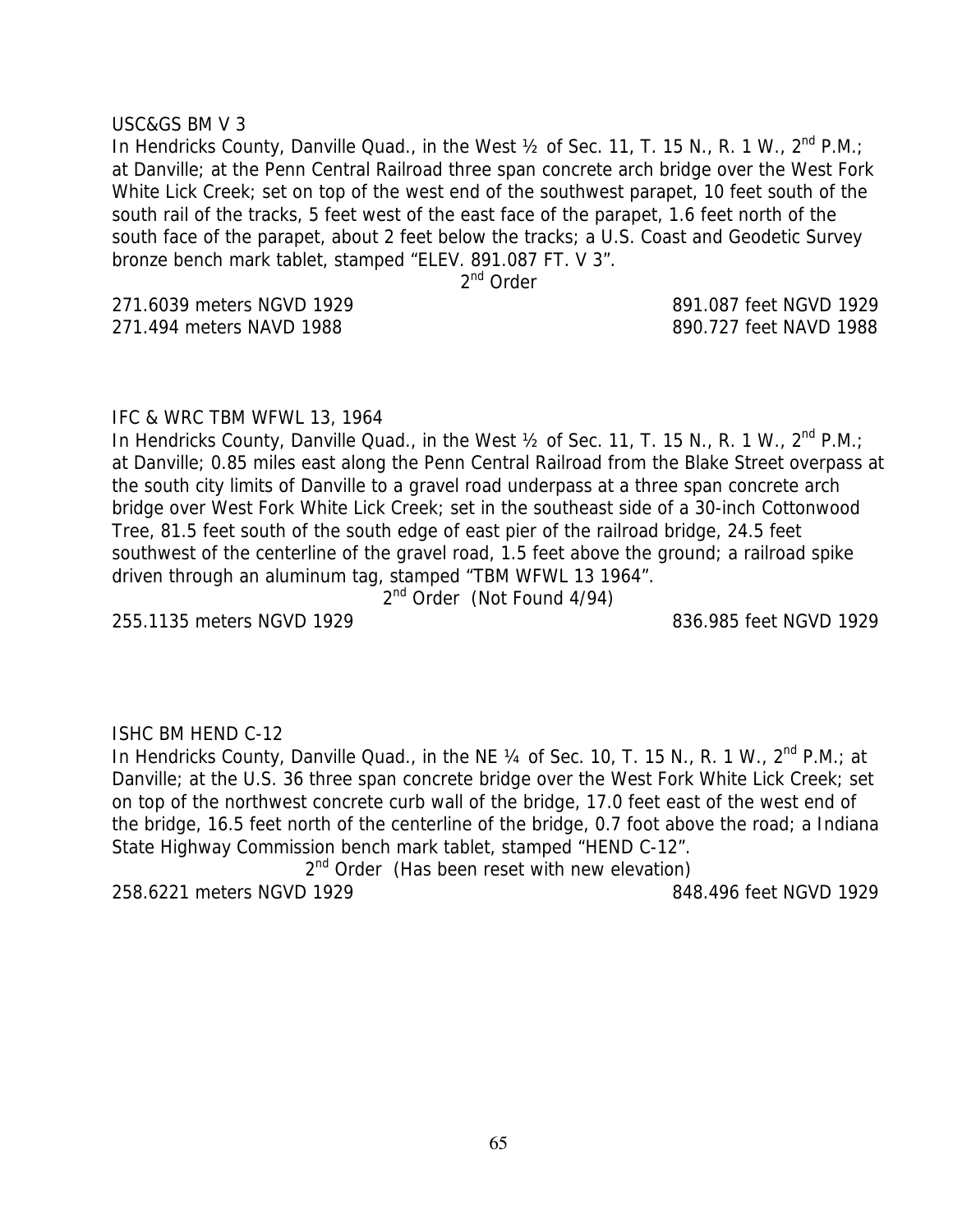## IFC & WRC TBM WFWL 14, 1964

In Hendricks County, Danville Quad., in the South  $\frac{1}{2}$  of Sec. 3, T. 15 N., R. 1 W., 2<sup>nd</sup> P.M.; at Danville; at the City Park; set in the southeast side of a 36 inch Hackberry Tree, 86.0 feet north of the extended centerline of a "T"-road west, 61 feet east of the centerline of a northsouth paved road, 10 feet west of the west bank of the West Fork White Lick Creek, 0.9 foot above the ground; a railroad spike driven through an aluminum tag, stamped "TBM WFWL 14 1964".

2<sup>nd</sup> Order (Not Found 4/94)

257.2947 meters NGVD 1929 844.141 feet NGVD 1929

## IFC&WRC BM HND 37, 1964

In Hendricks County, Danville Quad., in the SW  $\frac{1}{4}$  of Sec. 3, T. 15 N., R. 1 W.,  $2^{nd}$  P.M.; at Danville; about 0.2 mile north along North Washington Street from its intersection with U.S. 36 to the intersection of Columbia Street, thence 0.4 mile generally east to a single span concrete bridge over the West Fork White Lick Creek; set on top of the southwest end of the northwest curb wall of the bridge, 15.1 feet northwest of the centerline of the road, 1.1 feet northeast of the southwest end of the curb wall, 0.9 foot above the road; a Indiana Flood Control and Water Resources Commission bench mark tablet, stamped "HND 37 1964".

2<sup>nd</sup> Order (Recovered 4/94)

258.9943 meters NGVD 1929 849.717 feet NGVD 1929

# IFC & WRC TBM WFWL 15, 1964

In Hendricks County, Danville Quad., in the SE  $\frac{1}{4}$  of Sec. 33, T.16 N., R. 1 W.,  $2^{nd}$  P.M.; about 1.1 miles north of Danville; 1.2 miles north along Washington Street from its intersection with U.S. 36 to the crossing of a small tributary to the West Fork White Lick Creek; set in the southeast side of a 10 inch Walnut Tree, 150 feet south of the centerline of a private drive west, 144 feet north of the north bank of the tributary, 22.5 feet west of the centerline of the road, 3.0 feet below the road, 0.5 foot above the ground; a railroad spike driven through an aluminum tag, stamped "TBM WFWL 15 1964".

2<sup>nd</sup> Order (Tree still there TBM overgrown 4/94) 265.8300 meters BGVD 1929 872.144 feet NGVD 1929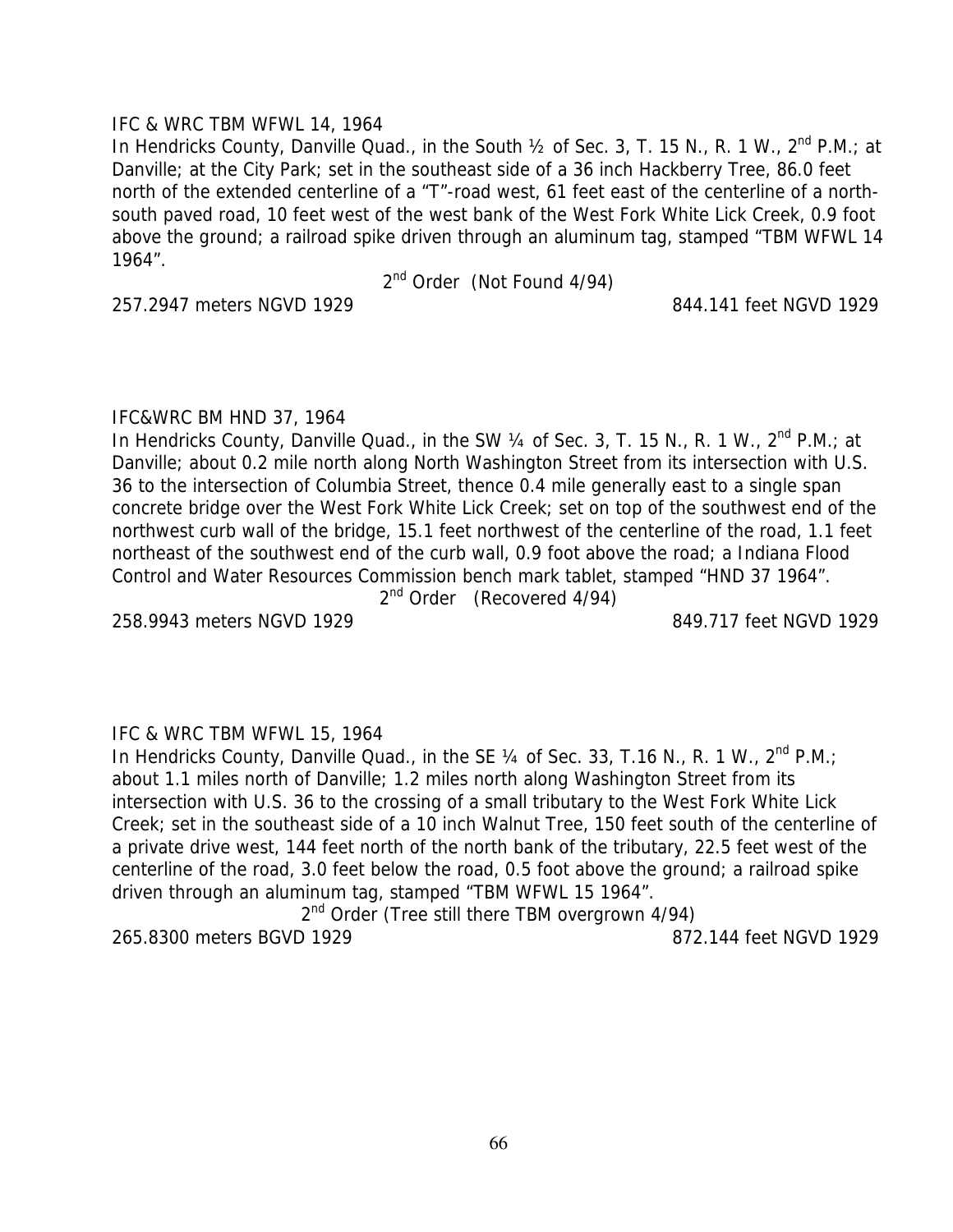## IFC&WRC BM HND 38, 1964

In Hendricks County, Danville Quad., in the West  $\frac{1}{2}$  of Sec. 34, T. 16 N., R. 1 W., 2<sup>nd</sup> P.M.; about 1.4 miles north of Danville; at the Washington Street three-span concrete bridge over the West Fork White Lick Creek; set on top of the northeast curb wall, 12.5 feet east of the centerline of the bridge, 2.7 feet south of the north end of the bridge, 0.8 foot above the road; a Indiana Flood Control and Water Resources Commission bench mark tablet, stamped "HND 38 1964".

2<sup>nd</sup> Order (Recovered 4/94)

267.4385 meters NGVD 1929 877.421 feet NGVD 1929

IFC & WRC TBM WFWL 16, 1964

In Hendricks County, Danville Quad., in the East  $\frac{1}{2}$  of Sec. 33, T.16 N., R. 1 W.,  $2^{nd}$  P.M.; about 1.4 miles north of Danville; at the Washington Street three-span concrete bridge over the West Fork White Lick Creek; set in the east side of a 38 inch Sycamore Tree, 89 feet north of the northwest corner of the bridge, 25 feet west of the centerline of the road, 4 feet below the road, 1.3 feet above the ground; a railroad spike driven through an aluminum tag, stamped "TBM WFWL 16 1964".

2<sup>nd</sup> Order (Tree still there TBM overgrown 4/94) 265.4509 meters NGVD 1929 870.900 feet NGVD 1929

# IFC & WRC TBM WFWL 17 1964

In Hendricks County, Danville Quad., in the NW  $\frac{1}{4}$  of Sec. 33, T.16 N., R. 1 W.,  $2^{nd}$  P.M.; about 2.2 miles north of Danville; at the 200 North Road single span concrete bridge over the West Fork White Lick Creek; set in the northwest side of a 30 inch Oak Tree, in line with the west wingwall of the bridge, on the west bank of the creek, 39 feet south of the centerline of the road, 1.5 feet above the ground; a railroad spike driven through an aluminum tag, stamped "TBM WFWL 17 1964".

2<sup>nd</sup> Order (Destroyed 4/94)

270.6730 meters NGVD 1929 888.033 feet NGVD 1929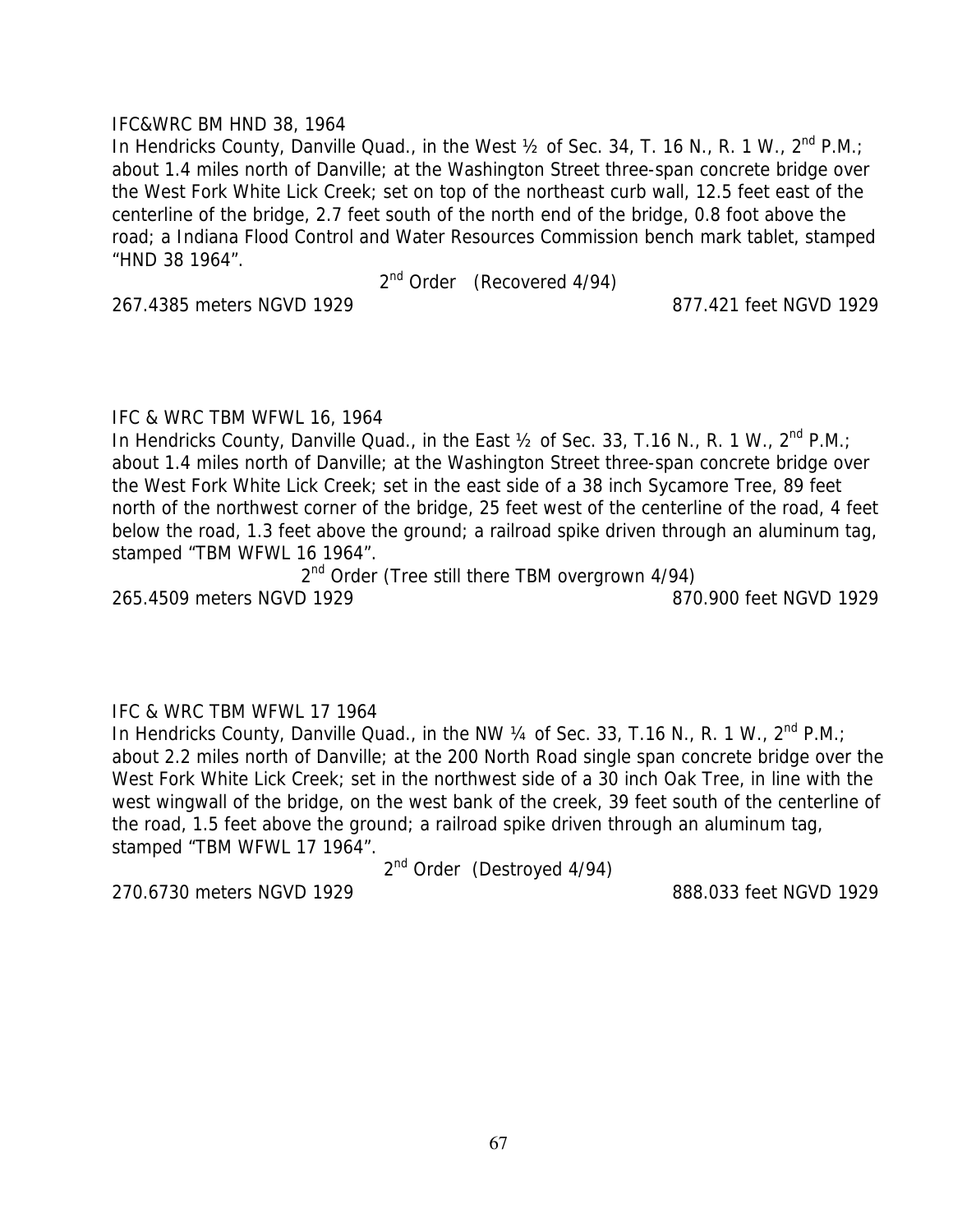#### USC&GS BM G 86, 1946

In Hendricks County, Danville Quad., in the NE  $\frac{1}{4}$  of Sec. 32, T.16 N., R. 1 W., 2<sup>nd</sup> P.M.; about 2.2 miles north of Danville; 2.2 miles generally north along State Road 39 from its intersection with U.S. 36 to a five-foot concrete box culvert under the highway; set in the top of the north end of the west headwall, about 200 feet south of the centerline of a "T"-road east (200 North Road), 26 feet west of the centerline of the highway, 0.9 foot south of the north end of the headwall, 0.5 foot below the road; a U.S. Coast and Geodetic Survey bronze benchmark tablet, stamped " G 86 1946".

2<sup>nd</sup> Order (Recovered 4/94)

279.7201 meters NGVD 1929 917.715 feet NGVD 1929 279.610 meters NAVD 1988 917.354 feet NAVD 1988

### IFC & WRC BM HND 40, 1964

In Hendricks County, Danville Quad., in the SW  $\frac{1}{4}$  of Sec. 28, T.16 N., R. 1 W., 2<sup>nd</sup> P.M.; about 2.6 miles north of Danville; at the State Road 39 single span concrete bridge over the West Fork White Lick Creek; set in top of the northeast abutment, 15 feet east of the centerline of the bridge, 1.8 feet east of the north end of the headwall, 0.6 foot north of the south face of the abutment, about level with the road; a Indiana Flood Control and Water Resources Commission bench mark tablet, stamped "HND 40 1964".

2<sup>nd</sup> Order

Note: bridge has been replaced and there is now an INDOT BM HEN C 56 with an unknown elevation.

274.1931 meters NGVD 1929 899.582 feet NGVD 1929

# IFC & WRC TBM WFWL 18 1964

In Hendricks County, Danville Quad., in the SW 1/4 of Sec. 28, T.16 N., R. 1 W., 2<sup>nd</sup> P.M.; about 2.6 miles north of Danville; at the U.S. 36 single span concrete bridge over the West Fork White Lick Creek; set in the southwest side of a 22 inch Sycamore Tree, 57 feet of the northeast corner of the bridge, 29.0 feet east of the centerline of the road, 1.2 feet above the ground; a railroad spike driven through an aluminum tag, stamped "TBM WFWL 18 1964".

2<sup>nd</sup> Order (Destroyed 4/94)

273.4196 meters NGVD 1929 897.044 feet NGVD 1929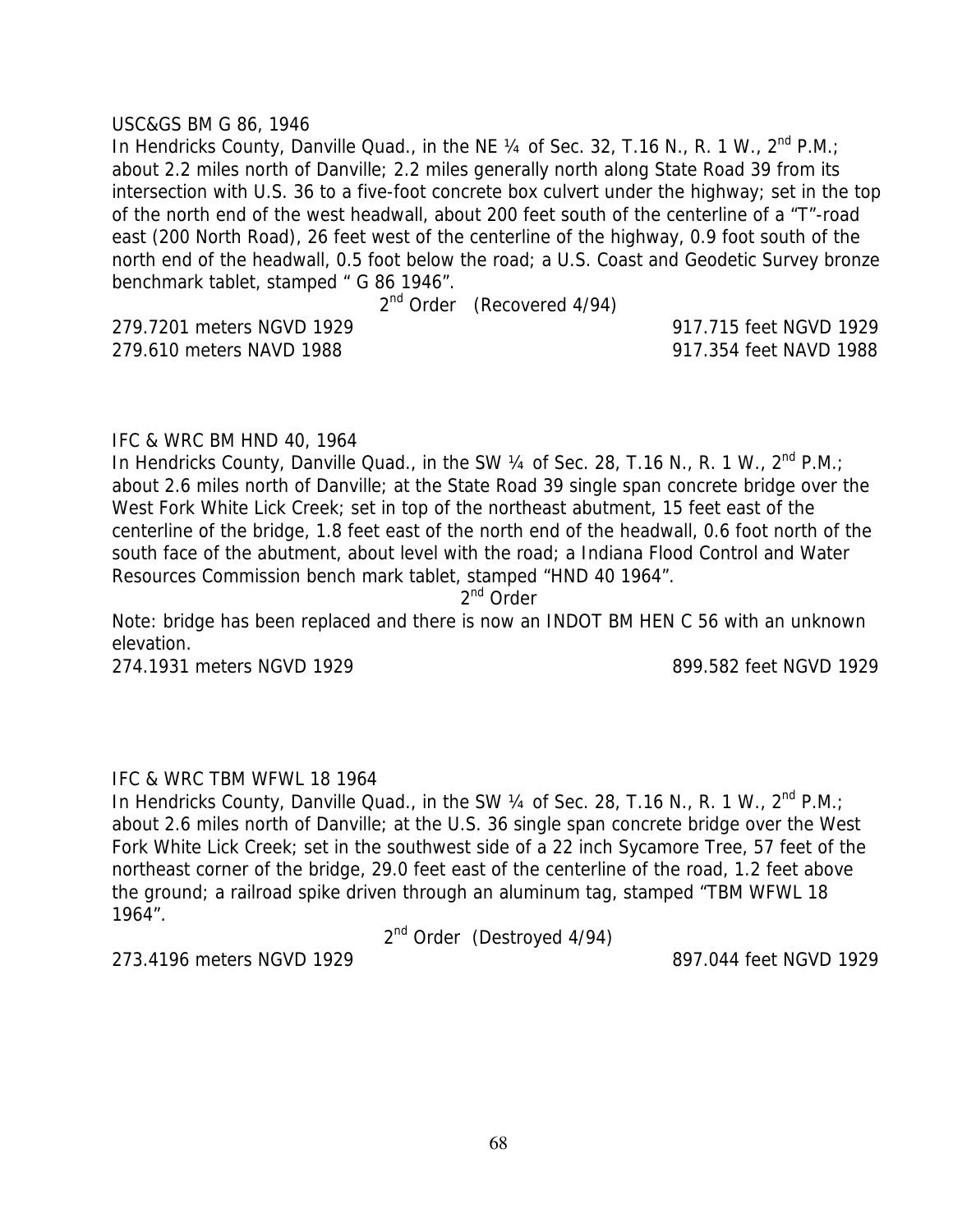USC&GS BM F 86, 1946

In Hendricks County, Danville Quad., in the SE  $\frac{1}{4}$  of Sec. 20, T.16 N., R. 1 W.,  $2^{nd}$  P.M.; about 3.3 miles north of Danville; 3.3 miles generally north along State Road 39 from its intersection with U.S. 36 to a 14 inch pipe culvert under the highway; set in the top of the west concrete headwall, 23 feet west of the centerline of State Road 39, 0.7 foot south of the north end of the headwall, about 1 foot below the road; a U.S. Coast and Geodetic Survey bronze benchmark tablet, stamped "F 86 1946".

2<sup>nd</sup> Order (Recovered 4/94)

281.6449 meters NGVD 1929 924.030 feet NGVD 1929 281.536 meters NAVD 1988 923.673 feet NAVD 1988

### IFC &WRC TBM WFWL 19 1964

In Hendricks County, Danville Quad., in the NE  $\frac{1}{4}$  of Sec. 20, T.16 N., R. 1 W.,  $2^{nd}$  P.M.; about 2.8 miles southwest of Maplewood; about 1.4 miles south along State Road 39 from its intersection with 500 North Road to a "T"-road west, thence 0.45 mile west to the West Fork White Lick Creek; set in the northeast side of a 28 inch Elm Tree; 216 feet north of the centerline of a destroyed concrete bridge, 67.5 feet south of the centerline of a farm lane crossing the creek, 32 feet east of the east bank of the creek, 0.9 foot above the ground; a railroad spike driven through an aluminum tag, stamped "TBM WFWL 19 1964".

2<sup>nd</sup> Order

278.4890 meters NGVD 1929 913.676 feet NGVD 1929

USC&GS BM D 86 1946 In Hendricks County, Danville Quad., in the SE  $\frac{1}{4}$  of Sec. 17, T.16 N., R. 1 W.,  $2^{nd}$  P.M.; about 2.2 miles southwest of Maplewood; at the State Road 39 single span concrete bridge over the West Fork White Lick Creek; set in top of the northeast concrete wingwall, 18 feet west of the centerline of State Road 39, 1.0 foot west of the north end of the headwall, about level with the road; a U.S. Coast and Geodetic Survey BM tablet, stamped "D 86 1946".

 $2<sup>nd</sup>$  Order

282.9516 meters NGVD 1929 928.317 feet NGVD 1929 282.679 meters NAVD 1988 927.931 feet NAVD 1988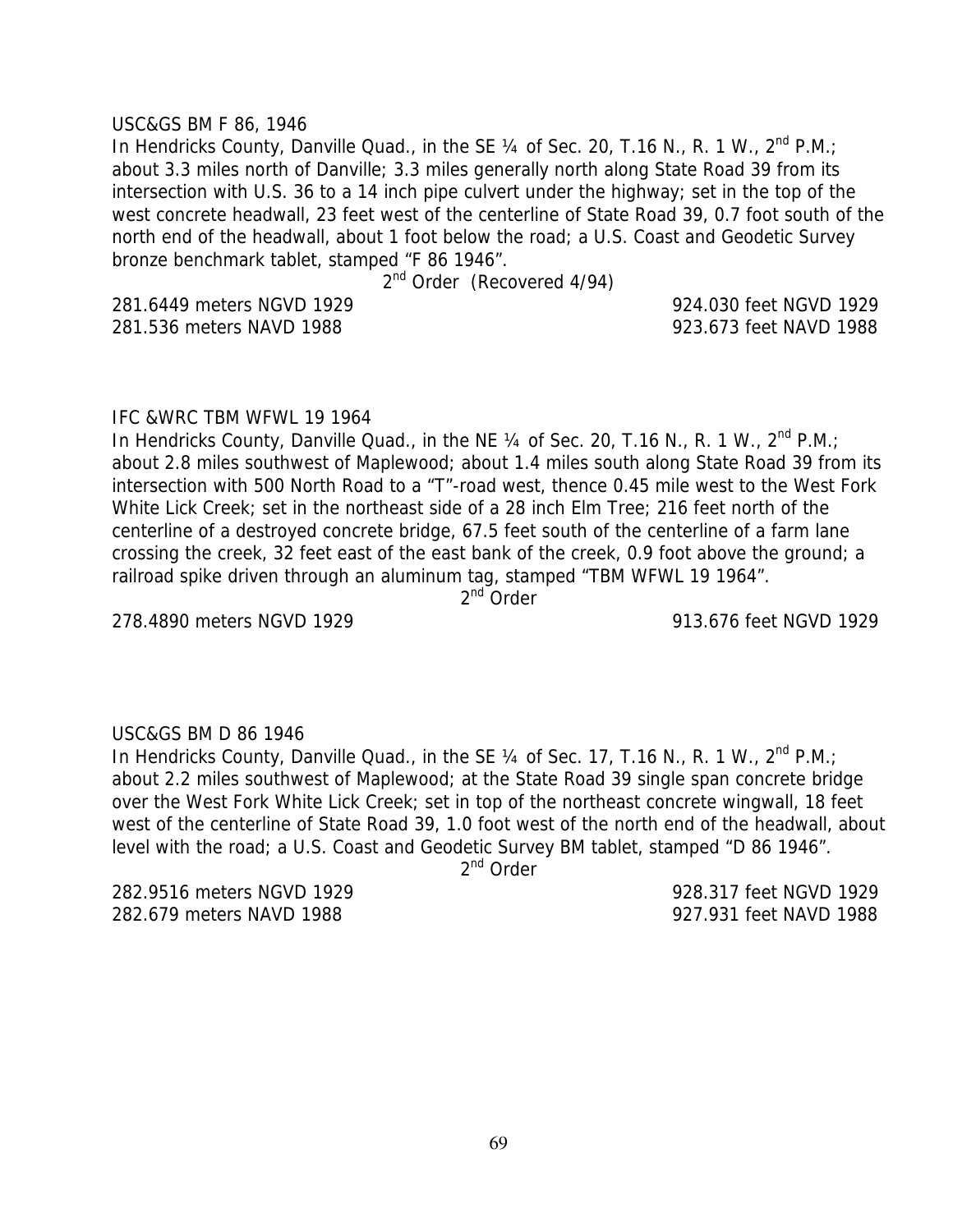## IFC & WRC TBM WFWL 20 1964

In Hendricks County, Danville Quad., in the SW 1/4 of Sec. 16, T.16 N., R. 1 W., 2<sup>nd</sup> P.M.; about 2.2 miles southwest of Maplewood; at the State Road 39 single span concrete bridge over the West Fork White Lick Creek; set in the southwest side of a 24 inch Locust Tree, 38.5 feet north of the northeast corner of the bridge, 29.5 feet east of the centerline of the highway, 25.5 feet southwest of a telephone station  $#$  N2N 1516, about 1 foot above the ground; a railroad spike driven through an aluminum tag, stamped "TBM WFWL 20 1964".

2<sup>nd</sup> Order

281.8659 meters NGVD 1929 924.755 feet NGVD 1929

### USC&GS BM C 86 1946

In Hendricks County, Danville Quad., in the NE  $\frac{1}{4}$  of Sec. 17, T.16 N., R. 1 W.,  $2^{nd}$  P.M.; about 2 miles west of Maplewood; at the intersection of 500 North Road and State Road 39; Set in top of a concrete post, in the southwest 1/4 of the intersection, 39 feet west of the centerline of the highway, 59 feet south of the centerline of 500 North Road, 7 feet south of a concrete fence post,2 feet east of a fence line, about level with the road; a U.S. Coast and Geodetic Survey bronze benchmark tablet, stamped "C 86 1946".

2<sup>nd</sup> Order

286.6369 meters NGVD 1929 940.408 feet NGVD 1929 286.531 meters NAVD 1988 940.060feet NAVD 1988

# IFC&WRC BM HND 41 1964

In Hendricks County, Danville Quad., in the NE 1/4 of Sec. 16, T.16 N., R. 1 W., 2<sup>nd</sup> P.M.; about 1.25 miles southwest of Maplewood; 1.25 miles west along 500 North Road from its intersection with 100 East Road to a "T"-road south, thence about 0.3 mile south along the "T" road to a two-span concrete bridge over the West Fork White Lick Creek; set in the top of the southwest wingwall, 12.6 feet southwest of the centerline of the road, 1.0 foot south of the southeast end of the southwest wingwall, 0.6 foot east of the west face of the wingwall, 0.4 foot above the road; a Indiana Flood Control and Water Resources Commission bench mark tablet, stamped "HND 41 1964".

2<sup>nd</sup> Order

283.7727 meters NGVD 1929 931.011 feet NGVD 1929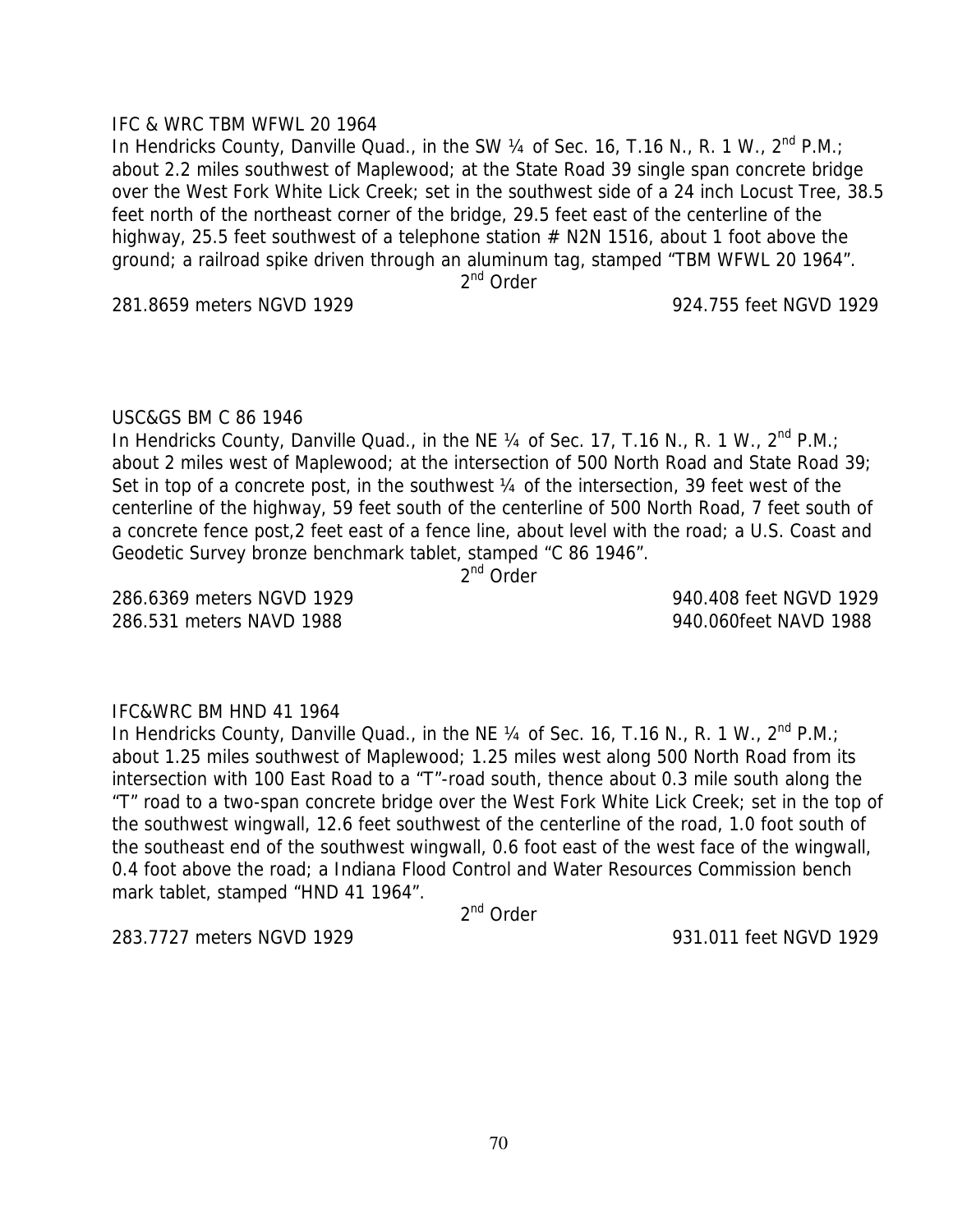## IFC & WRC TBM WFWL 21, 1964

In Hendricks County, Danville Quad., in the NE 1/4 of Sec. 16, T. 16 N., R. 1 W., 2<sup>nd</sup> P.M.: about 1.25 miles southwest of Maplewood; 1.25 miles west along 500 North Road from its intersection with 100 East Road to a "T"-road south, thence about 0.3 mile south along the "T" road to a two-span concrete bridge over the West Fork White Lick Creek; set in the southwest side of a 36 inch Ash Tree, 70 feet northwest of the northwest side of the bridge, 21 feet northeast of the centerline of the road, 1.0 foot above the ground; a railroad spike driven through an aluminum tag, stamped "TBM WFWL 21 1964". 283.3625 meters NGVD 1929 2<sup>nd</sup> Order 929.665 feet NGVD 1929

# IFC & WRC TBM EFWL 2, 1964

In Hendricks County, Bridgeport Quad, in the N  $\frac{1}{2}$  section 30, T. 14 N., R. 2 E., 2<sup>nd</sup> P. M. about 1.6 miles northeast of the center of Mooresville; 1.85 miles east, north and northeast along old S. R. 67 from its junction with S. R. 267 in Mooresville to the junction of new S. R. 67; thence 0.05 mile northeast to the S. R. 67 twin concrete bridge over Silon Creek. Set on top of the west end of the south bridge seat of the north bound bridge. 23.2 feet west from the centerline of the north bound highway, 2.1 feet north from the south face of the west guardrail, 1.3 feet below the road; a chiseled triangle.

2<sup>nd</sup> Order 683.139 feet NGVD 1929

## IFC & WRC BM HND 42, 1964

In Hendricks County, Bridgeport Quad, in the SW  $\frac{1}{4}$  section 20, T. 14 N., R. 2 E., 2<sup>nd</sup> P. M.; about 2.5 miles southwest of Camby(Marion County); 2.5 mile southwest along S. R. 67 from its crossing with Camby Road at Camby, to a 9 foot concrete culvert under the northbound lane at Penns Run; set in the top of the northeast end of the southeast headwall of culvert, 29.8 feet southeast of the centerline of northbound S. R. 67, 0.6 feet southeast from the northeast end of the headwall, 3.0 feet below the highway, an Indiana Flood Control & Water Resource Commission bench Mark tablet, stamped "HND 42 1964"<br>2<sup>nd</sup> Order 201.007 feet NGVD 1929

701.007 feet NGVD 1929

# IFC & WRC TBM EFWR 3, 1964

In Hendricks County, Bridgeport Quad, in the NW  $\frac{1}{4}$  section 20, T. 14 N., R. 2 E., 2<sup>nd</sup> P. M.; about 2.0 miles southwest of Camby; 1.4 mile southwest along S. R. 67 from its crossing with Camby Road at Camby, to an east-west crossroad (Mooresville Road); thence 0.7 mile west to a T road south (1025 East Road) ; thence 0.1 mile south to a single span concrete bridge over Rail Run. Set in the top at the south end of the west guardrail of the bridge. 8.5 feet west from the centerline of 1025 East Road, 3.3 feet north from the south end of the west guardrail, 0.5 feet west from the east face of the guardrail, 1.2 feet above the road; a chiseled Triangle.

2<sup>nd</sup> Order 695.211 feet NGVD 1929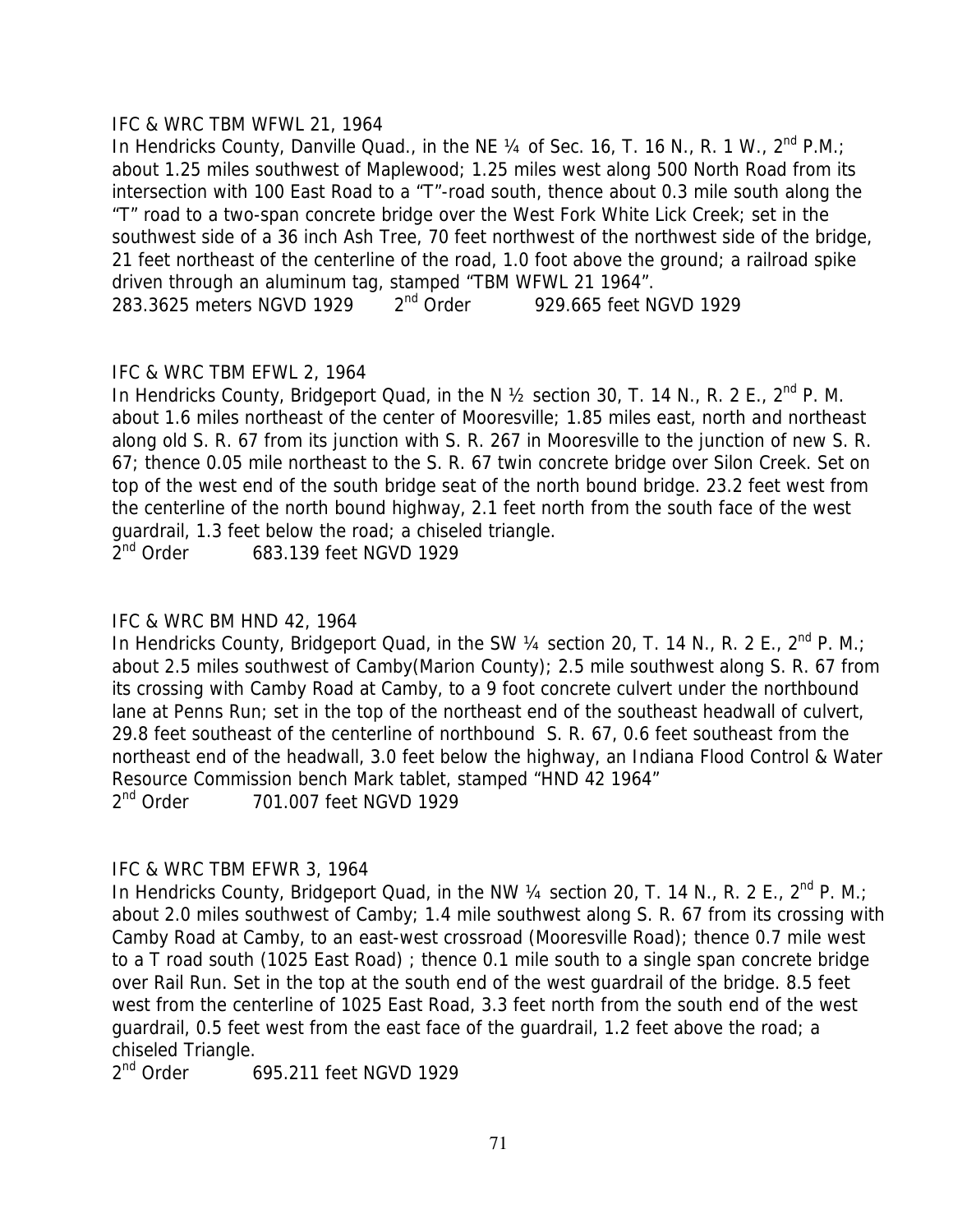## IFC & WRC HND 43 1964

In Hendricks County, Bridgeport Quad, in the NE 1/4 section 19, T. 14 N., R. 2 E., 2<sup>nd</sup> P. M.: about 2.2 miles southeast of Camby(Marion County); 1.4 mile southwest along S. R. 67 from its crossing with Camby Road at Camby, to an east-west crossroad (Mooresville Road); thence 0.9 mile west to a single span pony truss bridge over the East Fork Whitelick Creek; set in top of the southwest wingwall of the bridge, 9.5 feet south of the centerline of the road, 0.7 feet east of the west face of the wingwall, 1.6 feet below the roadway; an Indiana Flood Control and Water Resources Commission bench mark tablet, stamped "HND 43 1964". 2<sup>nd</sup> Order 689.905 feet NGVD 1929

# IFC & WRC TBM EFWL 4, 1964

In Hendricks County, Bridgeport Quad, in the E 1/2 section 18, T. 14 N., R.2 E., 2<sup>nd</sup> P. M. About 2.0 miles west southwest of Camby; 2.0 miles west along Camby Road from its crossing with S. R. 67 at Camby to a junction of a north-south road, thence 0.5 mile south of a T-road west; set in the west side of a 12 inch tree in the northeast quarter of the junction, 37.7 feet east of the centerline of the north-south road, 26.5 feet north of the centerline of a private drive east, 1.0 foot above the ground; a railroad spike driven through a aluminum tag, stamped "EFWL 4 1964".

 $2<sup>nd</sup>$  Order  $711.545$  feet NGVD 1929

# IFC & WRC TBM EFWL 5, 1964

In Hendricks County, Bridgeport Quad, in the SW  $\frac{1}{4}$  section 8, T. 14 N., R. 2 E., 2<sup>nd</sup> P. M. About 1.8 miles west of Camby; 1.8 miles west along Camby Road from its crossing with S. R. 67 at Camby to a farm drive north; set in southeast side of 32 inch maple tree, 33.0 Feet north of the centerline of Camby Road, 16.0 feet west of the centerline of the farm drive, 0.7 foot above the ground; a railroad spike driven through an aluminum tag, stamped "EFWL 5 1964".<br> $2^{nd}$  Order 7

2nd Order 709.276 feet NGVD 1929

# IFC & WRC TBM EFWL 6, 1964

In Hendricks County, Bridgeport Quad, in the SW 1/4 section 8, T. 14 N., R. 2 E., 2<sup>nd</sup> P. M. About 1.6 miles west of Camby; 1.6 miles west along Camby Road from its crossing with S. R. 67 at Camby to a T- road north, thence 0.06 mile north to a private drive west; set in the west side of a 24 inch sycamore tree, 75.5 feet north of the extended centerline of the private drive, 28.0 feet east of the centerline of the road north, on the extended line of a wooden east-west fence, 1.0 foot above the ground; a railroad spike driven through an aluminum tag, stamped "TBM EFWL 6 1964".

2<sup>nd</sup> Order 698.784 feet NGVD 1929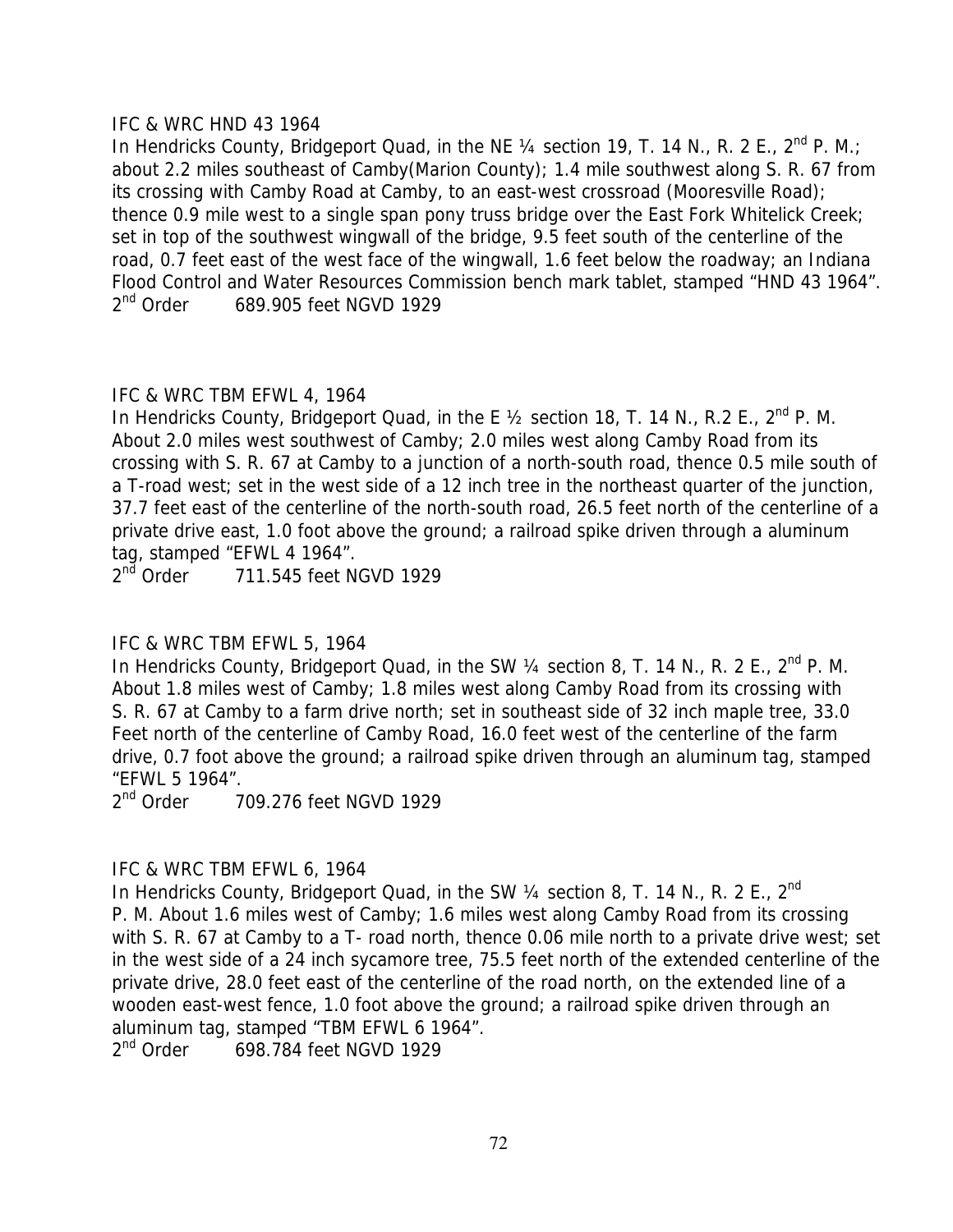## IFC & WRC TBM EFWL 7, 1964

In Hendricks County, Bridgeport Quad, in the west  $\frac{1}{2}$  section 8, T. 14 N., R. 2 E., 2<sup>nd</sup> P. M.; about 1.7 miles west-northwest of Camby; 1.6 miles along Camby Road from its crossing with S. R. 67 at Camby to a T- road north, thence 0.6 mile north to a private drive; set in the east side of a 24 inch hickory tree, 282 feet north of the centerline of the drive, 156 feet north of the centerline of a pipe culvert under the road, 13.8 feet west of the centerline of the northsouth road, 2.5 feet above the roadway, 0.5 foot above the ground; a railroad spike driven through an aluminum tag, stamped "TBM EFWL 7 1964". 2<sup>nd</sup> Order 710.383 feet NGVD 1929

## USGS BM 73 JWM 1952

In Hendricks County, Bridgeport Quad, in the SW  $\frac{1}{4}$  section 5, T. 14 N., R. 2 E., 2<sup>nd</sup> P. M.; about 1.9 miles northwest of Camby; 1.6 miles west along Camby Road from its crossing with S. R. 67 at Camby to a T-road north, thence 1.1 mile north to a east-west crossroad; set in top of a concrete post in the northwest ¼ of the intersection, 13.5 feet north of the centerline of the east-west road, 11.5 feet west of the extended centerline of the north-south road, 4.5 feet east of a power pole, 1.5 feet south of a east-west fence line, 0.2 feet above ground; a U. S. Geological Survey bench mark tablet, stamped "73 JWM 1952 716". 2<sup>nd</sup> Order 716.432 feet NGVD 1929

## IFC & WRC BM HND 45, 1964

In Hendricks County, Bridgeport Quad, in the South  $\frac{1}{2}$  section 5, T. 14 N., R. 2 E., 2<sup>nd</sup> P. M. About 1.6 miles northwest of Camby; 1.6 miles west along Camby Road from its crossing with S. R. 67 at Camby to a T-road north, thence 1.1 mile north to an east-west road, thence 0.3 mile east to a single span bridge over East Fork Whitelick Creek; set in top of the northeast wingwall of the bridge, 10.0 feet north of the centerline of the road, 1.8 feet east of the east end of the north concrete headwall, 0.6 foot south of the north face of the wingwall, 0.6 foot above the roadway; an Indiana Flood Control and Water Resources Commission bench mark tablet, stamped "HND 45 1964". 2<sup>nd</sup> Order 710.464 feet NGVD 1929

## IFC & WRC TBM EFWL 8

In Hendricks County, Bridgeport Quad, in the N.  $\frac{1}{2}$  of section 5, T. 14 N., R. 2 E.,  $2^{nd}$  P. M.; about 2.2 miles northwest of Camby; 1.6 miles west along Camby Road from its crossing with S. R. 67 at Camby to a T-road north, thence 1.1 mile north to a east-west crossroad, thence 0.3 mile east to a T-road north, thence 0.9 mile north to a 25 foot concrete bridge over Middle Creek; set in top of the south end of east concrete headwall of the bridge, 13.0 feet east of the centerline of the road, 0.7 foot north of the south end and 0.6 foot west of the east face of the headwall, 0.5 foot above the road; a chiseled triangle. 2<sup>nd</sup> Order 723.618 feet NGVD 1929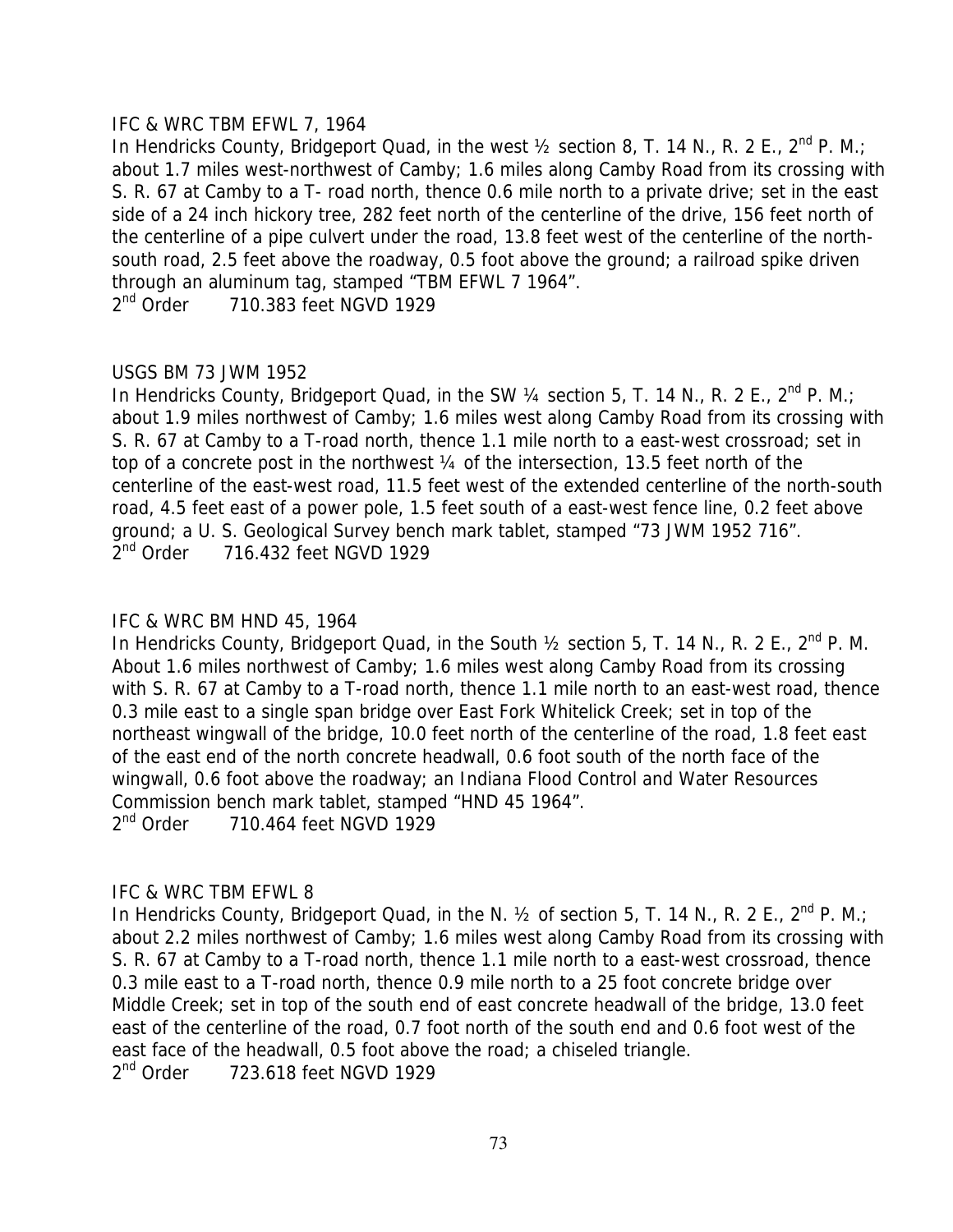## IFC & WRC TBM EFWL 10

In Marion County, Bridgeport Quad, in the W.  $\frac{1}{2}$  section 28, T. 15 N., R. 2 E.,  $2^{nd}$  P.M.; 1.6 miles south along Bridgeport Road from its intersection with U. S. 40 in Bridgeport to a 45 foot concrete arch bridge over Sterling Run; set in top of west end of west concrete headwall, 9.0 feet west of centerline of the road, 2.0 feet north of the south edge of the headwall, 0.6 foot east of the west face of the headwall and 0.8 foot above the road, near that part of the headwall where the concrete guardrail has been destroyed; a chiseled triangle.

2<sup>nd</sup> Order 734.094 feet NGVD 1929

# IFC & WRC BM MAR 171, 1964

In Marion County, Bridgeport Quad, in the SW 1/4 section 28, T. 15 N., R. 2 E., 2<sup>nd</sup> P. M.; 1.3 mile south along Bridgeport Road from its intersection with U. S. 40 in Bridgeport to a T-road east; set in top of a concrete post 50.0 feet south of the centerline of the road east and 16.5 feet east of the centerline of Bridgeport Road, 2.2 feet north of a utility pole # 23-651W and level with the roadway; an Indiana Flood Control and Water Resources Commission bench mark tablet stamped "MAR 171 1964".

2<sup>nd</sup> Order 744.708 feet NGVD 1929

# IFC 7 WRC TBM EFWL 15

In Marion County, Clermont Quad, in the SW 1/4 section 33, T. 16 N., R. 2 E., 2<sup>nd</sup> P. M.; about 1.1 mile northwest of Tremont; 0.5 mile west along U. S. 36 from Bridgeport Road in Tremont to the Marion/ Hendricks County Line Road, thence 1.0 mile north to West 10<sup>th</sup> Street, thence 0.12 mile east to a 10 foot concrete bridge over Westwood Branch; set in top of northwest wingwall, 15.5 feet north of the centerline of the road, 0.6 foot north of the north face of the concrete guardrail, 0.4 foot southwest of the northeast face of the wingwall and level with the road; a chiseled triangle.

2<sup>nd</sup> Order 801.340 feet NGVD 1929

# IFC &WRC BM MAR 178, 1964

In Marion County, Clermont Quad, in the NW  $\frac{1}{4}$  section 33, T. 16 N., R. 2 E., 2<sup>nd</sup> P. M.; about 1.8 miles south of Clermont; 2.0 miles south along the Marion/Hendricks County Line Road from its crossing with U. S. 136 in Clermont to a one span concrete bridge over East Fork Whitelick Creek; set in top of northeast concrete wheelguard, 13.0 feet east of the centerline of the road, 2.1 feet south of the north end of the bridge and 0.9 foot above the roadway, an Indiana Flood Control and Water Resources Commission bench mark tablet stamped "MAR 178 1964".

2<sup>nd</sup> Order 805.638 feet NGVD 1929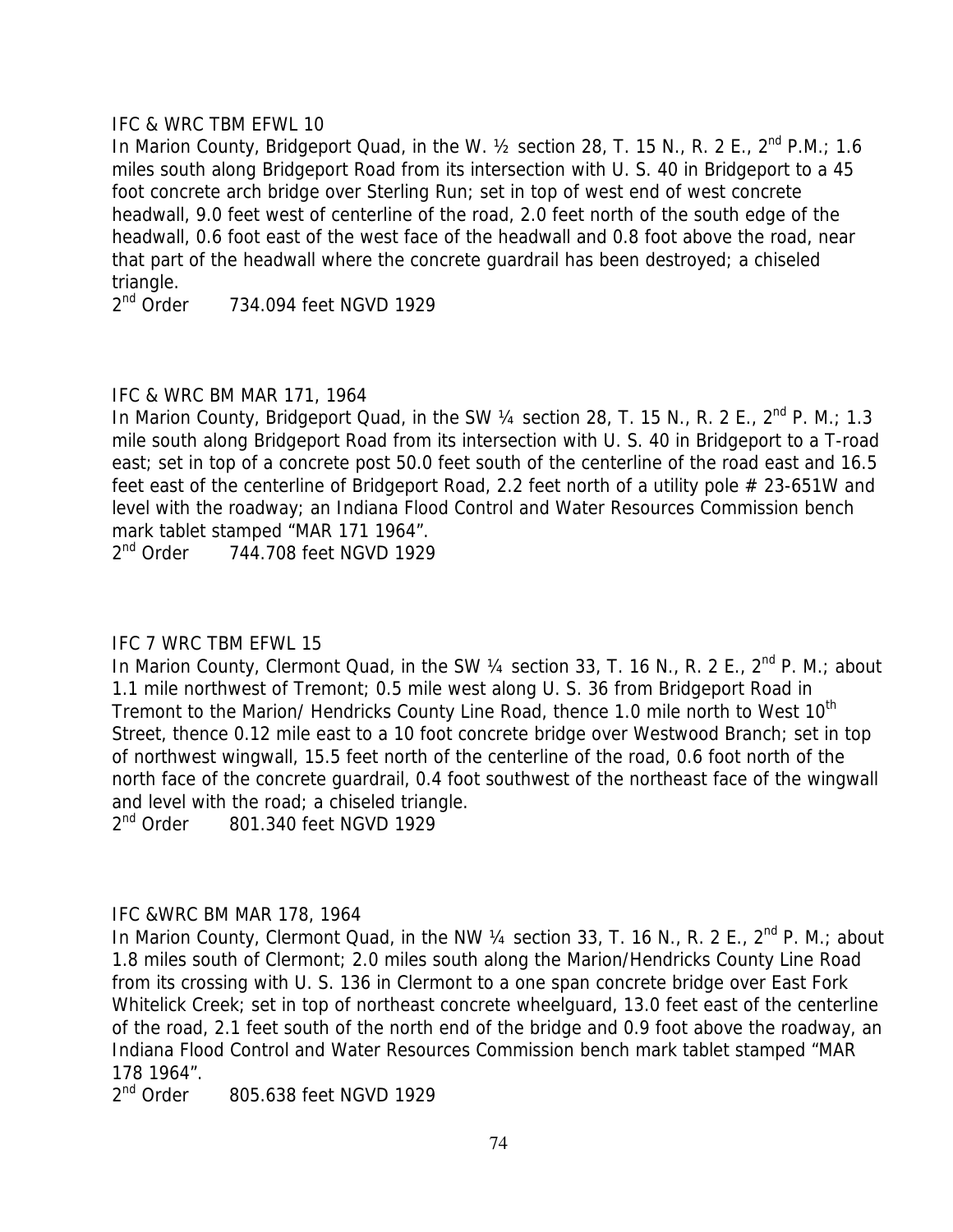## IFC & WRC BM HND 47, 1964

In Hendricks County, Clermont Quad, in the SW  $\frac{1}{4}$  section 29, T. 16 N., R. 2 E., 2<sup>nd</sup> P. M.; about 1.5 miles southwest of Clermont; 1.7 miles south along the Marion/Hendricks County Line Road to West 21<sup>st</sup> Street, thence 0.4 mile west to a single span concrete bridge over East Fork Whitelick Creek; set in the northeast wingwall, 11.3 feet north of the centerline of the road, 0.7 foot east of the west face of the wingwall and about level with the road; an Indiana Flood Control and Water Resources Commission bench mark tablet stamped "HND 47 1964".

 $2<sup>nd</sup>$  Order  $818.676$  feet NGVD 1929

## IFC & WRC TBM EFWL 16, 1964

In Hendricks County, Clermont Quad, in the SE  $\frac{1}{4}$  section 29, T. 16 N., R. 2 E., 2<sup>nd</sup> P. M.; about 1.5 miles southwest of Clermont; 1.7 miles south along the Marion/Hendricks County Line Road from its crossing with S. R. 136 in Clermont to West  $21<sup>st</sup>$  Street, thence 0.4 mile west to a single span concrete bridge over East Fork Whitelick Creek; set in the southwest side of the east trunk of a 48 inch twin forked sycamore tree, 28.0 feet north of the centerline of the road, 16.5 feet north of the centerline of the road and 0.8 foot above the ground, a railroad spike driven through an aluminum tag, stamped " TBM EFWL 16 1964". 2<sup>nd</sup> Order 813.791 feet NGVD 1929

# IFC & WRC TBM EFWL 17, 1964

In Hendricks County, Clermont Quad, in the SE  $\frac{1}{4}$  section 30, T. 16 N., R. 2 E., 2<sup>nd</sup> P. M.; about 1.6 miles southwest of Clermont; 1.2 mile northwest along the Marion/Hendricks County Line Road from its crossing with State Road 136 in Clermont to a north- south road, thence 1.85 miles south to a pipeline marker; set in the east side of a 24 inch locust tree, 440 feet south of the pipeline, 21.0 feet west of the centerline of the road, 7.5 west of a north-south fence line and 0.5 feet above the ground; a railroad spike driven through an aluminum tag stamped "TBM EFWL 17 1964".

2<sup>nd</sup> Order 844.933 feet NGVD 1929

# IFC & WRC BM HND 48, 1964

In Hendricks County, Clermont Quad, in the NW 1/4 section 29, T. 16 N., R. 2 E., 2<sup>nd</sup> P.M. About 1.5 mile southwest of Clermont; 0.7 mile south along the Marion/Hendricks County Line Road from its crossing with U.S. 136 in Clermont to a east-west road, thence 0.2 mile south to a single span steel bridge over the East Fork Whitelick Creek; set in top of the northeast wingwall, 11.5 feet east of the centerline of the bridge, 0.6 foot west of the east face of the wingwall, 0.5 foot north of the south end of the wingwall and level with the road; a Indiana Flood Control and Water Resources Commission bench mark tablet stamped "HND 48 1964".  $2^{nd}$  Order 838.031 feet NGVD 1929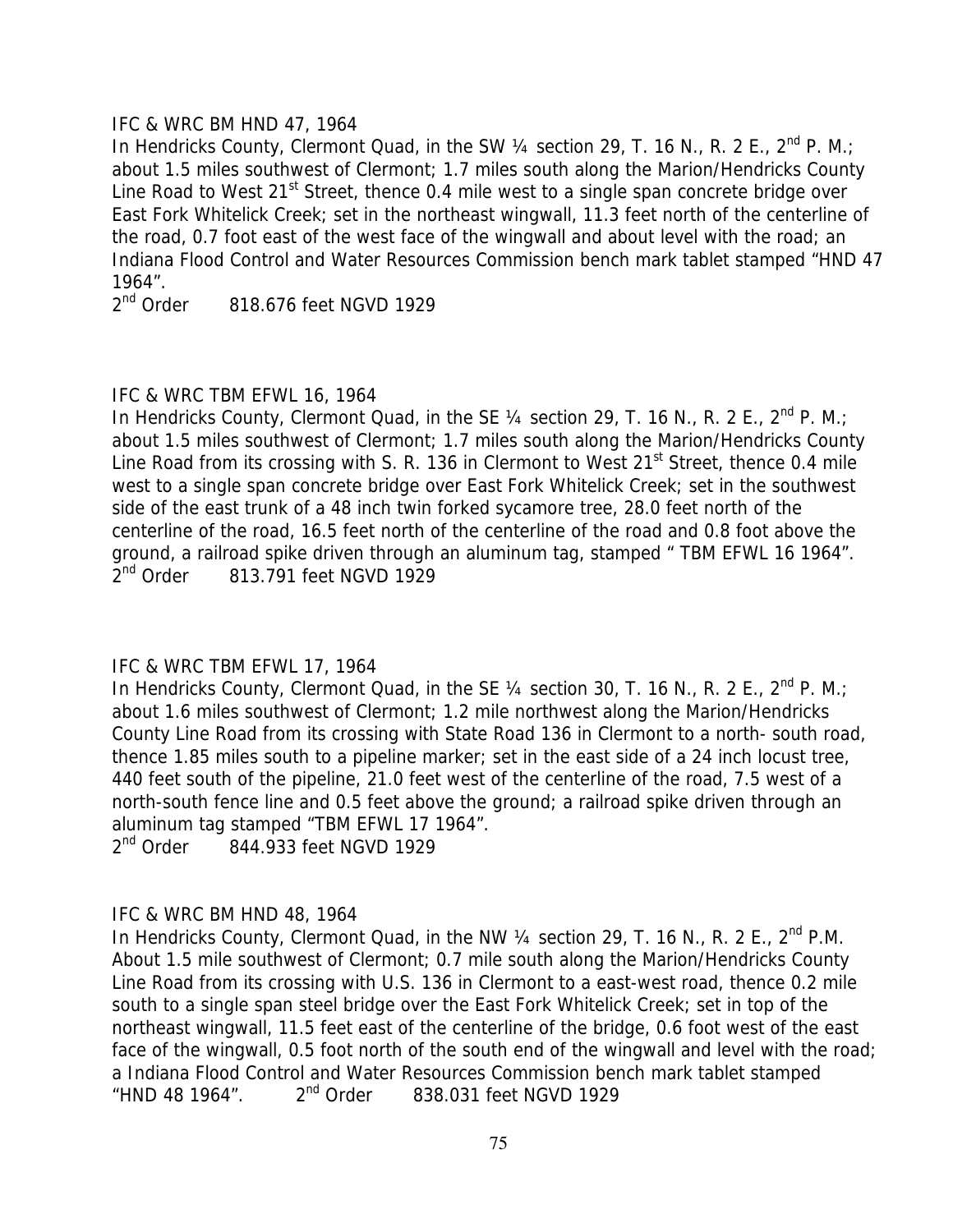## IFC & WRC BM HND 49, 1964

In Hendricks County, Clermont Quad, in the NE  $\frac{1}{4}$  section 30, T. 16 N., R. 2 E.,  $2^{nd}$  P.M. 1.2 mile west along West 30<sup>th</sup> Street from its crossing with the Marion/Hendricks County Line Road in Clermont to a single span steel arch bridge over the East Fork Whitelick Creek; set in top of the southwest wingwall, 10.2 feet south of the centerline of the road, 0.5 foot west of east face of the wingwall and 0.8 foot below the roadway; a Indiana Flood Control and Water Resources Commission bench mark tablet stamped "HND 49 1964".

2<sup>nd</sup> Order 844.476 feet NGVD 1929

# IFC & WRC TBM EFWL 18, 1964

In Hendricks County, Clermont Quad, in the SE  $\frac{1}{4}$  section 19, T. 16 N., R. 2 E.,  $2^{nd}$  P.M. About 1.2 mile west of Clermont; 1.2 mile northwest along U.S. 136 from its crossing with the Marion/Hendricks County Line Road in Clermont to a north-south road, thence 0.9 mile south to a gravel entrance drive and gate to the Indianapolis Raceway Park; set in the north side of a 17 inch walnut tree, 145 feet south of the extended centerline of the drive, 17.0 feet west of the centerline of the north-south road and 0.5 foot above ground, on a fence line, a railroad spike through an aluminum tag, stamped "TBM EFWL 18 1964".  $2<sup>nd</sup>$  Order  $856.974$  feet NGVD 1929

## USC&GS BM K 50, 1934

In Hendricks County, Clermont Quad, in the SW  $\frac{1}{4}$  section 17, T. 16 N., R. 2 E.,  $2^{nd}$  P.M. About 1.4 miles northwest of Clermont; 1.2 mile northwest along U.S. 136 from its crossing with the Marion/Hendricks County Line Road in Clermont to a north-south road, thence 0.2 mile south to a crossing with the New York Central Railroad; set in top of a concrete post, 28.5 feet southwest of the southwest rail, 24.0 feet east of the centerline of the road, 2.6 feet northeast of a northwest-southeast fence and 0.2 foot above ground; a U.S. Coast and Geodetic Survey bench mark tablet, stamped "K 50 1934".  $2<sup>nd</sup>$  Order  $870.107$  feet NGVD 1929

# IFC & WRC TBM EFWL 19, 1964

In Hendricks County, Clermont Quad, in the S.  $\frac{1}{2}$  section 18, T. 16 N., R. 2 E.,  $2^{nd}$  P.M. About 1.8 miles northwest of Clermont, 1.2 miles northwest along U.S. 136 from its crossing with the Marion/Hendricks County Line Road in Clermont to a north-south road, thence 0.2 mile west to a 15 foot concrete bridge over the East Fork Whitelick Creek; set in top of the east end of the north concrete guardrail, 13.5 feet north of the centerline of the road, 0.6 foot west of the east end of the guardrail and 1.3 foot above the road, 0.5 foot south of the north face of the guardrail, a chiseled triangle.<br> $2<sup>nd</sup> Order 865.996 feet NGVD 1929$ 

865.996 feet NGVD 1929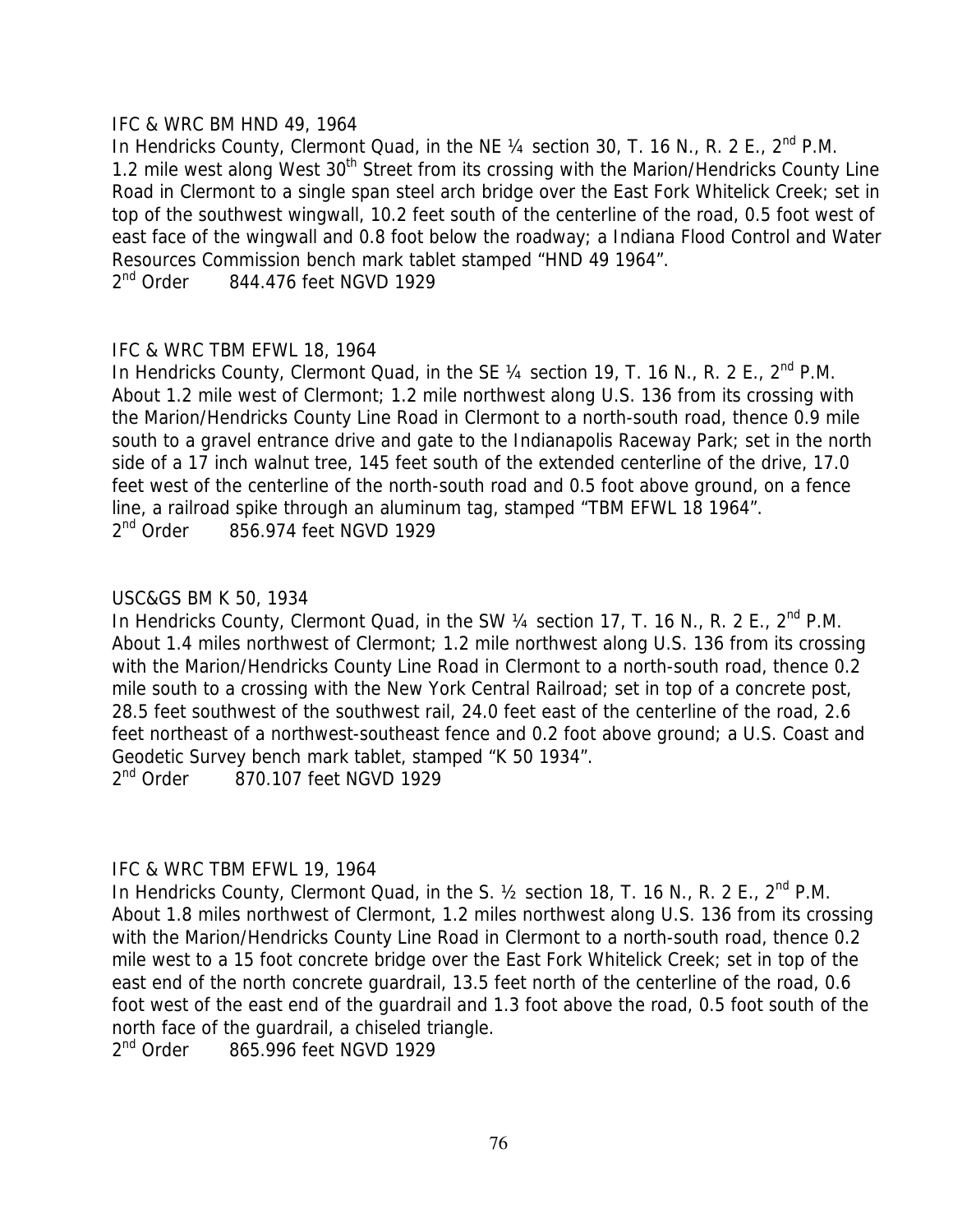## USC&GS BM K 77, 1946

In Hendricks County, Clermont Quad, in the NE  $\frac{1}{4}$  section 13, T. 16 N., R. 1 E.,  $2^{nd}$  P.M. Located 2.5 miles northwest along U.S. 136 from its crossing with the Marion/Hendricks County Line Road in Clermont to the New York Central Railroad and a north-south cossroad; Set in top of a concrete post in the northwest  $\frac{1}{4}$  of the intersection, 80.0 feet west of the centerline of the north-south road, 79.0 feet northwest of the centerline of U.S. 136, 31.0 feet west of mile post #12, 22.0 feet northeast of the northeast rail, 1.5 feet southwest of a white wooden witness post and about 2.0 feet below the rails; a USC&GS bench mark tablet stamped "K 77 1946".

2<sup>nd</sup> Order 878.663 NGVD 1929

# USC&GS BM L 77, 1946

In Hendricks County, Brownsburg Quad, in the SW  $\frac{1}{4}$  section 12, T. 16 N., R. 1 E.,  $2^{nd}$  P.M. Located 1.2 miles southeast of the New York Central Railroad station in Brownsburg at a farm lane crossing of the railroad; set in top of a concrete post, 1 ½ poles southeast of pole #12/35, 34 feet northeast of the northeast rail, 11.0 feet northwest of the centerline of the farm lane, 3.3 feet east of a fence corner, 2.0 feet southwest of a white wooden witness post, 2.5 feet below the rails and about 0.4 foot above ground; a USC&GS bench mark tablet stamped "L 77 1946".

2<sup>nd</sup> Order 882,941 feet NGVD 1929

# USC&GS BM J 50, 1934

In Hendricks County, Brownsburg Quad, in the center of section 11, T. 16 N., R. 1 E., 2<sup>nd</sup> P.M. Located 0.3 mile southeast along the railroad from the New York Central Railroad station in Brownsburg to a north-south crossroad; set in top of a concrete post about 4 ½ rails northwest of the crossing, 325 feet northwest across the crossing from the Walform grain elevator, across the tracks from the northwest corner of the Phillips Petroleum Co. storage yards, 22.0 feet northeast of the northeast rail, 8.0 feet of pole #13/32, 1.5 feet southwest of a white wooden witness post and 1.0 foot below the rails; a USC&GS bench mark tablet stamped "J 50 1934".

2<sup>nd</sup> Order 883.571 feet NGVD 1929

# USC&GS BM M 77, 1946

In Hendricks County, Brownsburg Quad, in the NW  $\frac{1}{4}$  section 11, T. 16 N., R. 1 E.,  $2^{nd}$  P.M. Located in top of a concrete post about 4 ½ rails southeast of the south corner the New York Central Railroad station in Brownsburg, 5 rails northwest of mile post 14, about 52 feet southeast of the centerline of S.R. 267, 14.0 feet northeast of the northeast rail of the main track, 10 feet east of a mail crane, 2.0 feet southwest of a white wooden witness post and about level with the rails; a USC&GS bench mark tablet stamped "M 77 1946". 2<sup>nd</sup> Order 881.799 feet NGVD 1929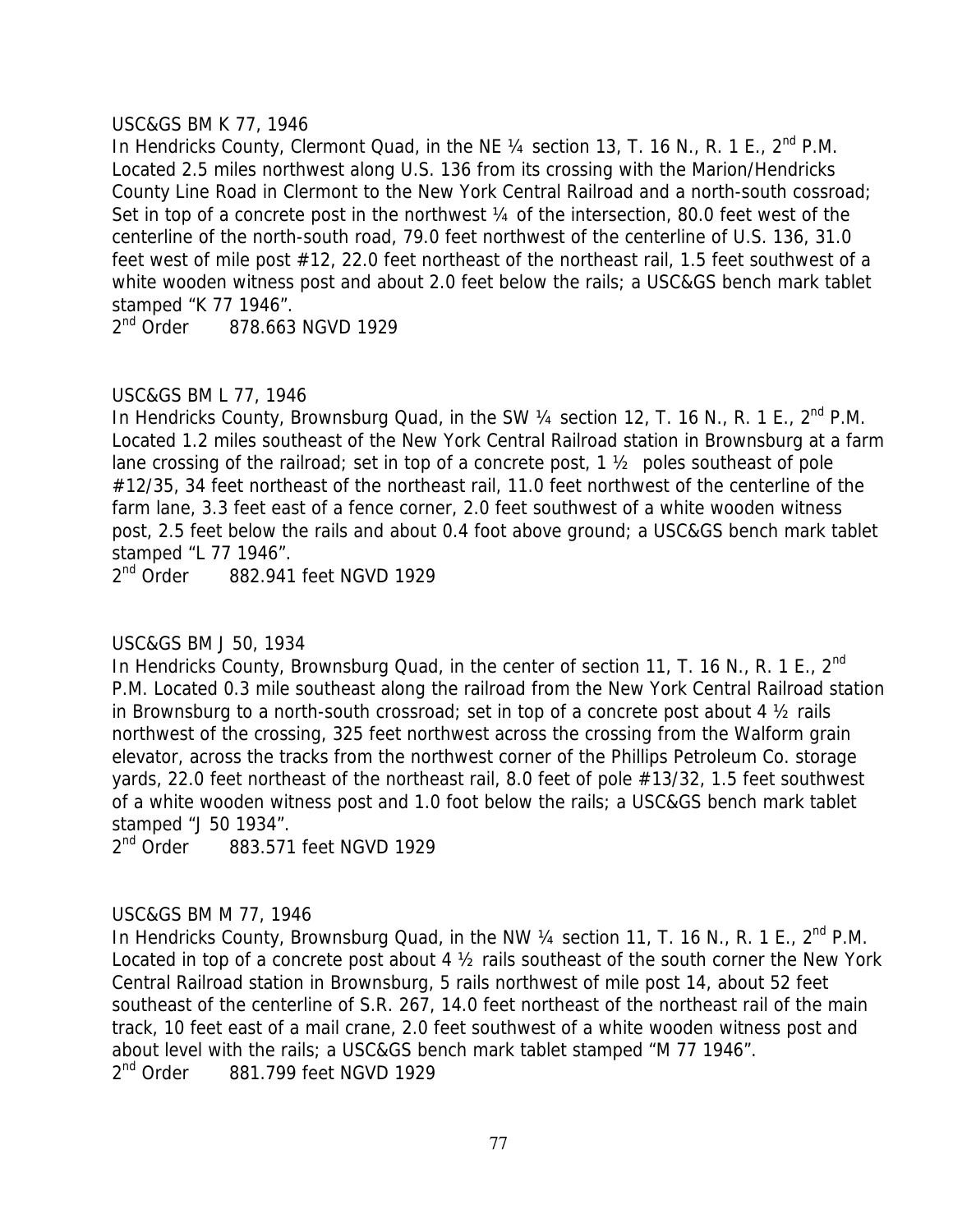DNR TBM #5 1981

In Hendricks County, Plainfield Quad, in the SW 1/4 section 36, T. 15 N., R. 1 E., 2<sup>nd</sup> P.M. Located on the southeast side of Plainfield at the Stanley Road bridge over Clarks Creek, set in top of the northeast wingwall, a chiseled square. 733.310 feet NGVD 1929

DNR TBM #6 1981

In Hendricks County, Plainfield Quad, in the SW 1/4 section 36, T. 15 N., R. 1 E., 2<sup>nd</sup> P.M. Located on the southeast side of Plainfield at the Stanley Road bridge over Clarks Creek, set in top of steel guardrail post at the northeast corner of the bridge, 3.7 feet west of the west end of the east bridge abutment and about 3.3 feet above the road; two filed notches. 736.582 feet NGVD 1929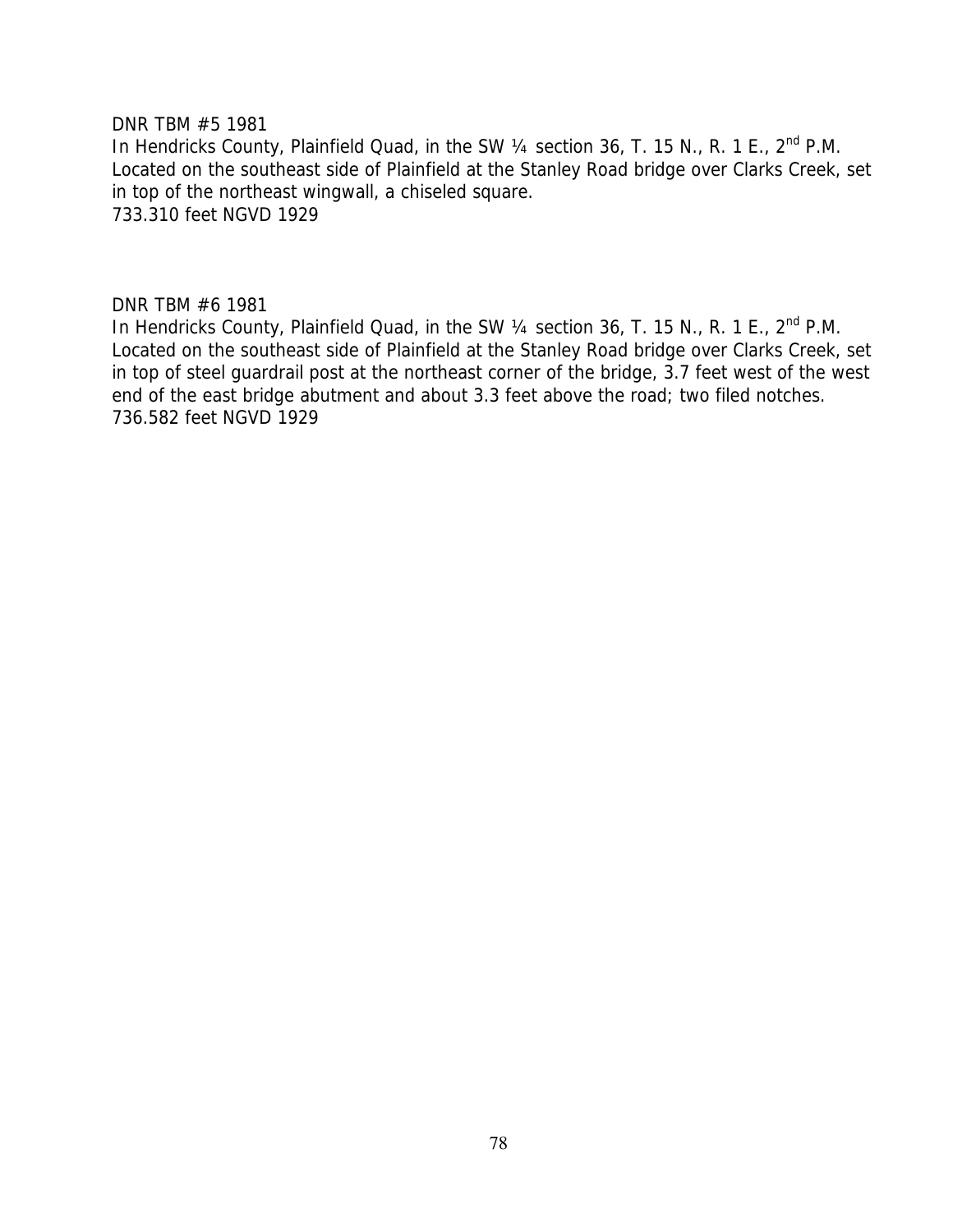## DNR BM HND 50, 2003

In Hendricks County, Lizton Quad, in the SE  $\frac{1}{4}$  of Sec. 21, T. 17 N., R. 1 W.,  $2^{nd}$  P.M.; about 0.75 mile northeast of Lizton; at the 900 North Road concrete bridge over Ross Ditch; set in the top of the northwest concrete wingwall of the bridge, 13.8 feet north of the centerline of 900 North Road, 1.4 feet west of the northwest corner of a "I" beam guardrail support post, 0.6 foot north of the north face of a two inch steel pipe, 0.5 foot east of the west face of the northwest wingwall, about 0.5 foot below the road, about flush with the top of the wingwall; a Indiana Department of Natural Resources control station tablet, stamped "HND 50 2003". 945.608 feet NGVD 1929 2<sup>nd</sup> ORDER 945.275 feet NAVD 1988 288.222 meters NGVD 1929 288.120 meters NAVD1988

## DNR BM HND 51, 2003

In Hendricks County, Lizton Quad, in the NE  $\frac{1}{4}$  of Sec. 21, T. 17 N., R. 1 W.,  $2^{nd}$  P.M.; about 1.0 mile northeast of Lizton; at the 975 North Road concrete bridge over Ross Ditch; set in the top of the northeast concrete wingwall of the bridge, 12.5 feet north of the centerline of 975 North Road, 6.5 feet east of the west end of the wingwall, 6.1 feet east of the east end of the north metal guardrail of the bridge, 0.9 foot west of the east end of the wingwall, 0.5 foot south of the north face of the wingwall, about 0.5 foot below the centerline of the road; a Indiana Department of Natural Resources control station tablet, stamped "HND 51 2003". 946.681 feet NGVD 1929 2<sup>nd</sup> ORDER 946.355 feet NAVD 1988 288.551 meters NGVD 1929 288.450 meters NAVD1988

# DNR BM HND 52, 2003

In Hendricks County, Lizton Quad, in the SE  $\frac{1}{4}$  of Sec. 15, T. 17 N., R. 1 W.,  $2^{nd}$  P.M.; about 2.25 miles northeast of Lizton; at the 50 East Road concrete bridge over Ross Ditch; set in the top of the northwest concrete abutment of the bridge, 13.0 feet north of the north face of the west concrete guardrail of the bridge, 12.5 feet west of the centerline of the road, 4.5 feet south of a five inch steel pipe set vertically in the abutment, 0.7 foot east of the west face of the abutment, about 0.5 foot above the road, about flush with the top of the abutment; a Indiana Department of Natural Resources control station tablet, stamped "HND 52 2003".

949.603 feet NGVD 1929 2<sup>nd</sup> ORDER 949.271 feet NAVD 1988 289.440 meters NGVD 1929 289.338 meters NAVD1988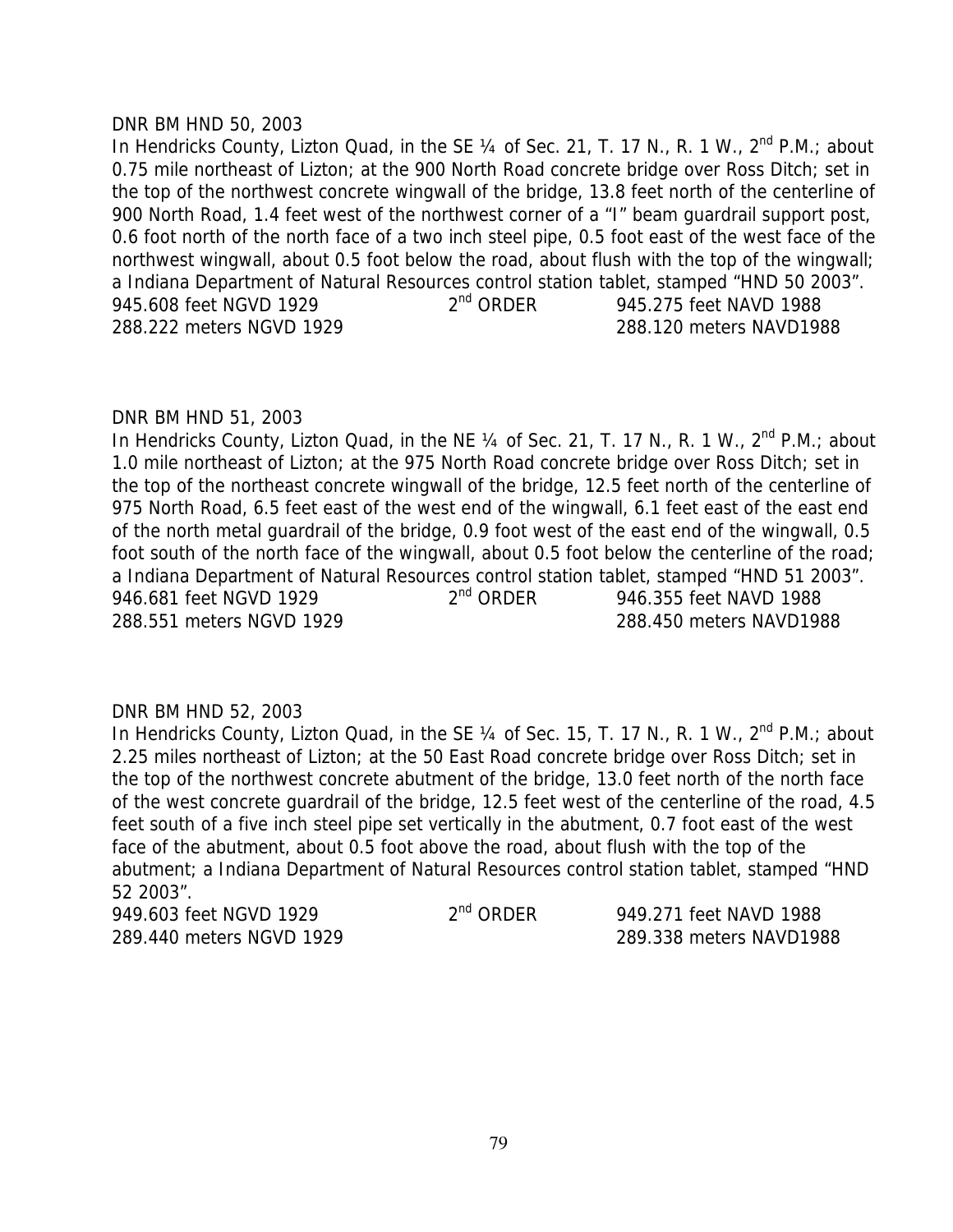#### DNR BM HND 53, 2003

In Hendricks County, Danville Quad, in the SE  $\frac{1}{4}$  of Sec. 31, T. 17 N., R. 1 W., 2<sup>nd</sup> P.M.; about 6.5 miles north of Danville; at the 200 West Road concrete bridge over the East Fork Big Walnut Creek (Ross Ditch); set in the top of the southwest concrete abutment of the bridge, 13.5 feet west of the centerline of the road, 9.0 feet northeast of the southwest end of the wingwall, 3.0 feet north of the south end of the west metal guardrail of the bridge, 1.3 feet west of the west face of the concrete bridge deck, 0.5 foot north of the south face of the wingwall, 0.5 foot south of the north face of the wingwall, 0.3 foot below the top of the concrete bridge deck, about flush with the top of the abutment; a Indiana Department of Natural Resources control station tablet, stamped "HND 53 2003". 933.983 feet NGVD 1929 2<sup>nd</sup> ORDER 933.643 feet NAVD 1988 284.679 meters NGVD 1929 284.575 meters NAVD1988

## DNR BM HND 54, 2003

In Hendricks County, Fayette Quad, in the SW 1/4 of Sec. 14, T. 17 N., R. 1 W., 2<sup>nd</sup> P.M.; about 4.2 miles south of Milledgeville; at the 150 East Road wood bridge over Ross Ditch; set in the top of the southwest wood abutment of the bridge, on top of a metal bolt head, 15.0 feet west of the centerline of the road, about a foot below the road, 0.6 foot south of the north face of the abutment, 0.3 east of the west face of the abutment, 0.3 foot north of the south face of the abutment; a filed triangle.

949.807 feet NGVD 1929 2<sup>nd</sup> ORDER 949.476 feet NAVD 1988 289.502 meters NGVD 1929 289.401 meters NAVD1988

## DNR TBM HENCO 14 2003

In Hendricks County, Lizton Quad, in the SE  $\frac{1}{4}$  of Sec. 28, T. 17 N., R. 1 W.,  $2^{nd}$  P.M.; about 0.5 miles southeast of Lizton; set at the abandoned Penn Central railroad bridge over Ross Ditch. Set in top of the southeast end of the northeast concrete headwall of the abandoned bridge. About 40 feet northeast of the railroad bridge over Ross Ditch, 23.2 feet northwest of the north wood gate post, 7.6 feet northeast of the centerline of the bridge, 1.6 feet northwest of the southeast end of the concrete headwall, 1.0 foot southwest of the northeast face of the headwall, 0.5 foot northeast of the southwest face of the headwall, about 1.3 feet above the concrete bridge deck; a chiseled triangle. 950.947 feet NGVD 1929 2<sup>nd</sup> ORDER 950.612 feet NAVD 1988 289.849 meters NGVD 1929 289.747 meters NAVD1988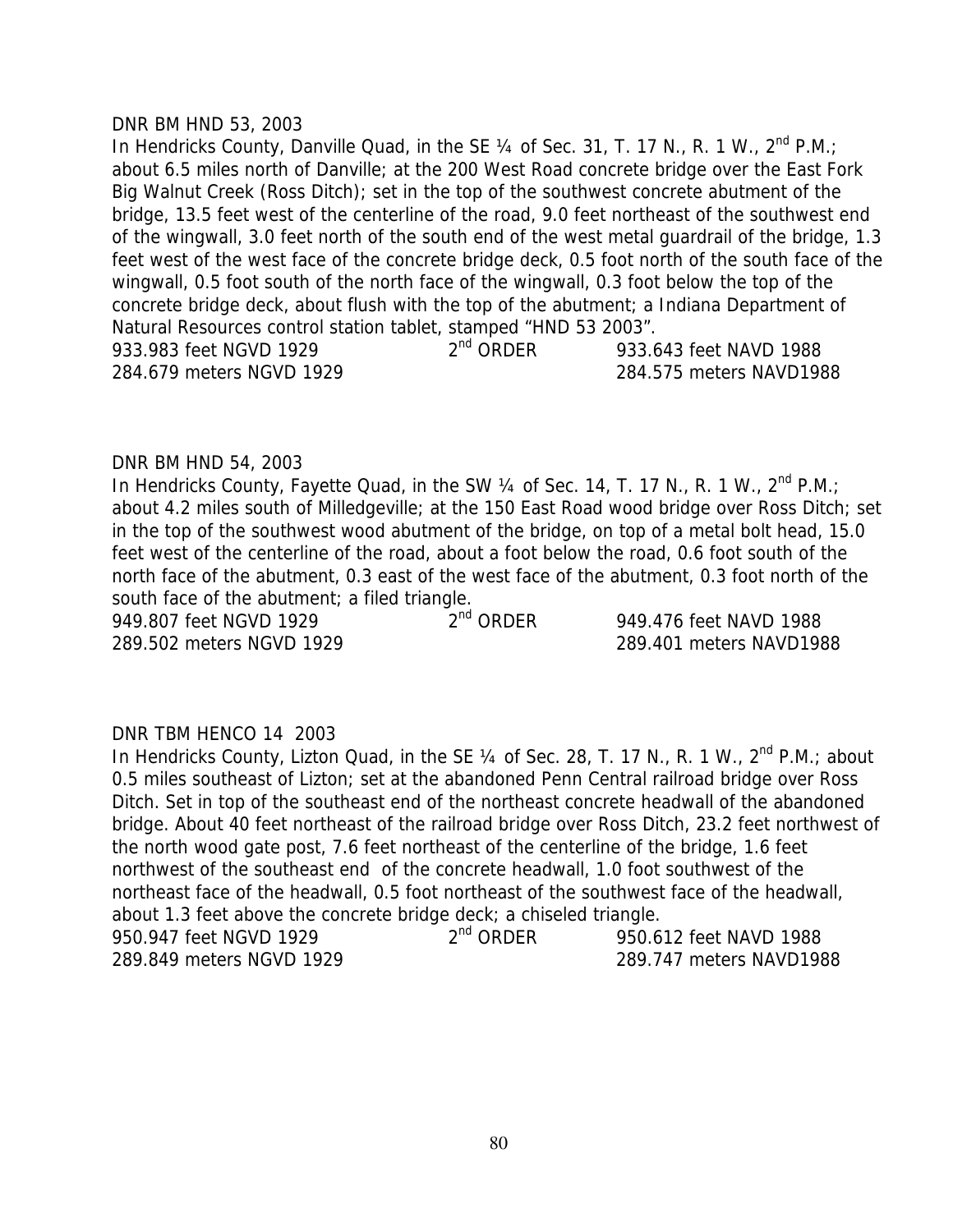#### DNR TBM HENCO 15, 2003

In Hendricks County, Lizton Quad, in the NE  $\frac{1}{4}$  of Sec. 31, T. 17 N., R. 1 W.,  $2^{nd}$  P.M.; about 1.0 mile southwest of Lizton; at the "T" road intersection of 200 West Road and 775 North Road; set in the northwest side of power pole  $# C$  73 R/6 L/29 with a guy wire to the north, 112.9 feet south of the centerline of 775 North Road, 60.1 feet south of a metal "STOP" sign post, 18.5 feet east of the centerline of 200 West Road, 1.0 foot above the ground; a railroad spike driven through an aluminum tag, stamped "IDNR TBM HENCO 15 2003".<br>952.678 feet NAV 2<sup>nd</sup> ORDER 952.338 feet NAV 952.678 feet NGVD 1929 2<sup>nd</sup> ORDER 952.338 feet NAVD 1988 290.377 meters NGVD 1929 290.273 meters NAVD1988

#### DNR TBM HENCO 16, 2003

In Hendricks County, Lizton Quad, in the NE 1/4 of Sec. 21, T. 17 N., R. 1 W., 2<sup>nd</sup> P.M.; about 1.0 mile north-northeast of Lizton; at the "T" road intersection of State Road 39 and 975 North Road; set in the top of the concrete headwall of a pipe culvert under 975 North Road, 53.4 feet east of the centerline of State Road 39, 32.3 feet south-southwest of a metal flag pole with a concrete base, 16.3 feet north of the centerline of 975 North Road, 7.7 feet east of a metal "STOP" sign post, 4.5 feet northwest of the southeast end of the concrete headwall, 1.1 feet southeast of the northwest end of the concrete headwall, 0.4 foot southwest of the northeast face of the concrete headwall, 0.3 foot northeast of the southwest face of the concrete headwall, about level with 975 North Road; a cut triangle. 953.201 feet NGVD 1929 2<sup>nd</sup> ORDER 952.869 feet NAVD 1988 290.536 meters NGVD 1929 290.435 meters NAVD1988

## DNR TBM HENCO 17, 2003

In Hendricks County, Lizton Quad, in the NE 1/4 of Sec. 22, T. 17 N., R. 1 W., 2<sup>nd</sup> P.M.; about 1.4 miles northeast of Lizton; at the intersection of 975 North Road and 75 East Road; set in the west side of a power pole, 179.6 feet south of a metal "SPEED LIMIT 50" sign post on the east side of 75 East Road, 126.0 feet north of the centerline of 75 East Road, 114.5 feet north-northwest of a metal "STOP" sign post on the north side of 975 North Road, 109.0 feet north of a metal "975 N/75 E" road sign post, 16.0 feet east of the centerline of 75 East Road, 1.0 foot above the ground; a railroad spike driven through an aluminum tag, stamped "IDNR TBM HENCO 17 2003". 950.681 feet NGVD 1929 2<sup>nd</sup> ORDER 950.350 feet NAVD 1988

289.768 meters NGVD 1929 289.667 meters NAVD1988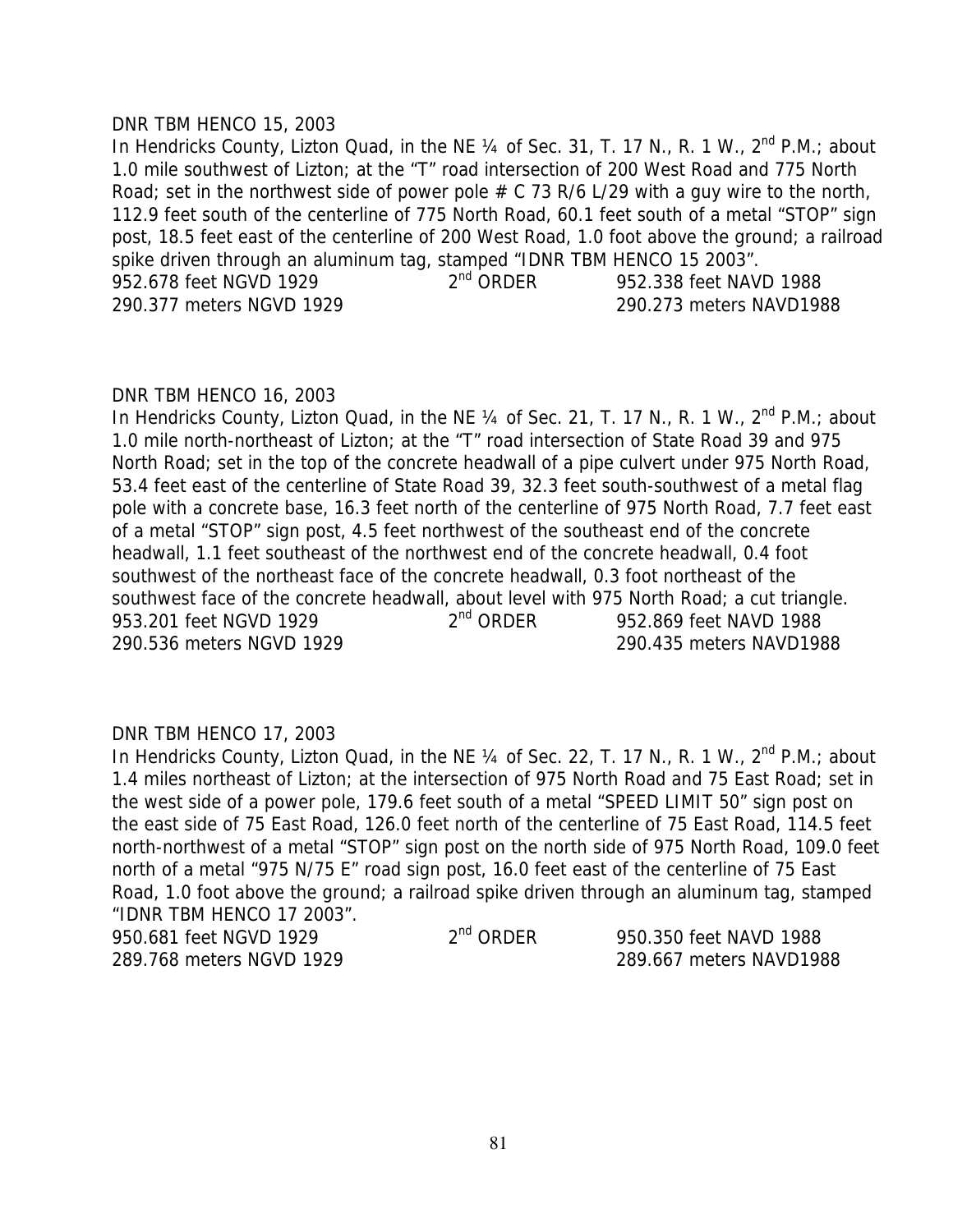### DNR TBM HENCO 18, 2003

In Hendricks County, Lizton Quad, in the SE 1/4 of Sec. 15, T. 17 N., R. 1 W., 2<sup>nd</sup> P.M.; about 1.5 miles northeast of Lizton; at the "T" road intersection of 1025 North Road and 75 East Road; set in the top of a "L" shaped concrete headwall of a culvert under the road, 26.4 feet south of the centerline of 1025 North Road, 17.3 feet east of the centerline of 75 East Road, 9.2 feet north-northwest of power pole  $#$  K/73 R/26 L/32, 5.8 feet southwest of the northwest wood corner fence post, 1.3 feet north of the south end of the concrete headwall, 0.6 foot west of the east face of the concrete headwall, 0.5 foot east of the west face of the concrete headwall, about 0.5 foot lower than the centerline of 75 East Road; a cut triangle. 950.003 feet NGVD 1929 2<sup>nd</sup> ORDER 949.671 feet NAVD 1988 289.561 meters NGVD 1929 289.460 meters NAVD1988

## DNR TBM HENCO 19, 2003

In Hendricks County, Lizton Quad, in the NE  $\frac{1}{4}$  of Sec. 16, T. 17 N., R. 1 W.,  $2^{nd}$  P.M.; about 1.5 miles north-northeast of Lizton; about 0.2 mile east along 1075 North Road from its "T" road intersection with State Road 39 to its "T" road intersection with John Carter Court; set in the south side of power pole  $# CB$  4/W/15 D with a transformer, 67.5 feet east of the extended center line of John Carter Court, 41.5 feet west of the centerline of a private gravel drive to the north (# 334 W), 40.5 feet north of the centerline of 1075 North Road, 32.9 feet northeast of the center of the top of the east end of a 1.5 foot CMP culvert under the gravel drive to the north (# 334 W), 30.0 feet east of the centerline of a private asphalt drive to the north (# 310 W), 22.1 feet northwest of the center of the top of the west end of a 1.5 foot CMP culvert under the asphalt drive to the north  $(\# 310 \, \text{W})$ , 0.6 foot above the ground, about level with 1075 North Road; a railroad spike driven through an aluminum tag, stamped "IDNR TBM HENCO 19 2003".

| 953.937 feet NGVD 1929   | $2nd$ ORDER | 953.605 feet NAVD 1988  |
|--------------------------|-------------|-------------------------|
| 290.760 meters NGVD 1929 |             | 290.659 meters NAVD1988 |

#### DNR TBM HENCO 20, 2003

In Hendricks County, Fayette Quad, in the NW 1/4 of Sec. 23, T. 17 N., R. 1 W., 2<sup>nd</sup> P.M.; about 4.25 miles south of Milledgeville; at the intersection of 1025 North Road and 150 East Road; set in the east side of power pole  $# K/73 R/26 N/26$ , about 225 feet south of the centerline of 1025 North Road, 87.5 feet north of a 6 inch square wood fence post (fence is gone), 22.5 feet west of the centerline of 150 East Road, 1.5 feet above the ground, about a foot below the centerline of 150 East Road; a railroad spike driven through an aluminum tag, stamped "IDNR TBM HENCO 20 2003".

| 950.746 feet NGVD 1929   | $2^{nd}$ ORDER | 950.414 feet NAVD 1988  |
|--------------------------|----------------|-------------------------|
| 289.788 meters NGVD 1929 |                | 289.687 meters NAVD1988 |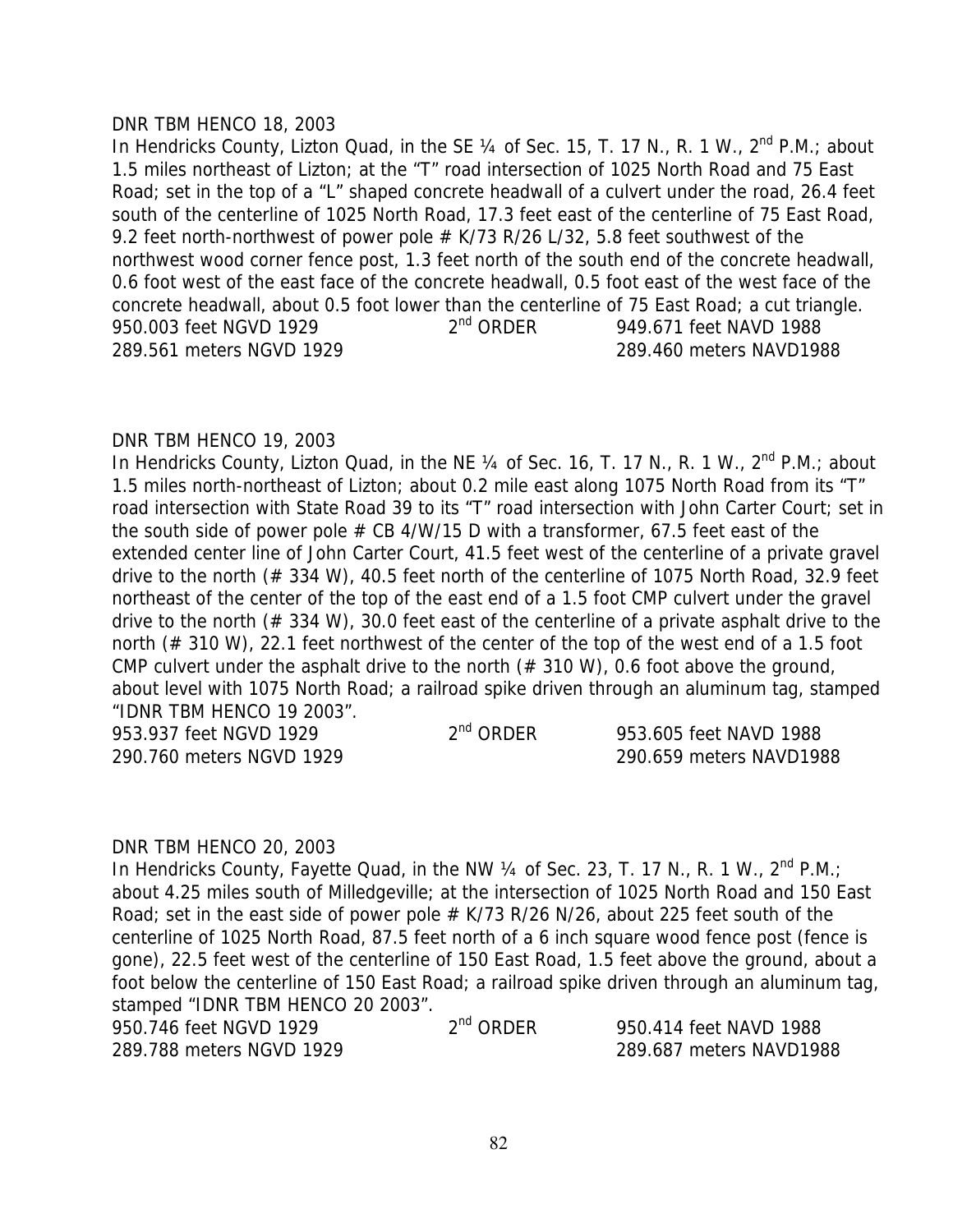#### DNR TBM HENCO 21, 2003

In Hendricks County, Fayette Quad, in the SW 1/4 of Sec. 23, T. 17 N., R. 1 W., 2<sup>nd</sup> P.M.; about 5.5 miles south of Milledgeville; at the intersection of 900 North Road and 150 East Road; set in the top of a concrete telephone utility pad, 39.0 feet north of the centerline of 900 North Road, 27.5 feet west of the centerline of 150 East Road, 12.8 feet west of a metal "STOP" sign post on the west side of 150 East Road, 12.0 feet northeast of a light pole with a meter, 7.5 feet east of the northwest corner of the concrete utility pad, 2.75 feet westsouthwest of the northeast corner of the concrete utility pad, 1.0 foot northwest of the northeast corner of a green metal telephone utility box, 0.9 foot northeast of the northwest corner of the green metal telephone utility box, 0.9 foot south of the north face of the concrete utility pad, about 0.5 foot above the ground; a cut triangle 955.797 feet NGVD 1929 2<sup>nd</sup> ORDER 955.465 feet NAVD 1988 291.328 meters NGVD 1929 291.226 meters NAVD1988

## DNR TBM HENCO 22, 2003

In Hendricks County, Fayette Quad, in the NE  $\frac{1}{4}$  of Sec. 26, T. 17 N., R. 1 W.,  $2^{nd}$  P.M.; about 6.0 miles south of Milledgeville; at the 150 East Road concrete bridge over Keeney Ditch; set in the top of the east concrete quardrail of the bridge, 9.5 feet east of the centerline of 150 East Road, 9.3 feet north of the south end of the concrete guardrail, 1.8 feet south of the north end of the guardrail, 1.3 feet above the ground, 0.55 foot west of the east face of the concrete guardrail, 0.5 foot east of the west face of the concrete guardrail; a cut triangle

949.894 feet NGVD 1929 2<sup>nd</sup> ORDER 949.563 feet NAVD 1988 289.528 meters NGVD 1929 289.427 meters NAVD1988

## DNR TBM HENCO 23, 2003

In Hendricks County, Fayette Quad, in the SW 1/4 of Sec. 26, T. 17 N., R. 1 W., 2<sup>nd</sup> P.M.; about 6.4 miles south of Milledgeville; about 1.0 mile south along 150 East Road from its intersection with 900 North Road to a turn east (I 74 frontage road); set in the northeast side of power pole  $# K/73 R/1$  with a guy wire to the north, 89.5 feet south of the centerline of a gravel drive to the west, 19.5 feet west of the extended centerline of 150 East Road, 5.1 feet northwest of the west end of a metal guardrail, 4.0 feet north of the east-west I 74 right-ofway fence, 0.7 foot above the ground; a railroad spike driven through an aluminum tag, stamped "IDNR TBM HENCO 23 2003". 952.665 feet NGVD 1929 2<sup>nd</sup> ORDER 952.334 feet NAVD 1988 290.373 meters NGVD 1929 290.272 meters NAVD1988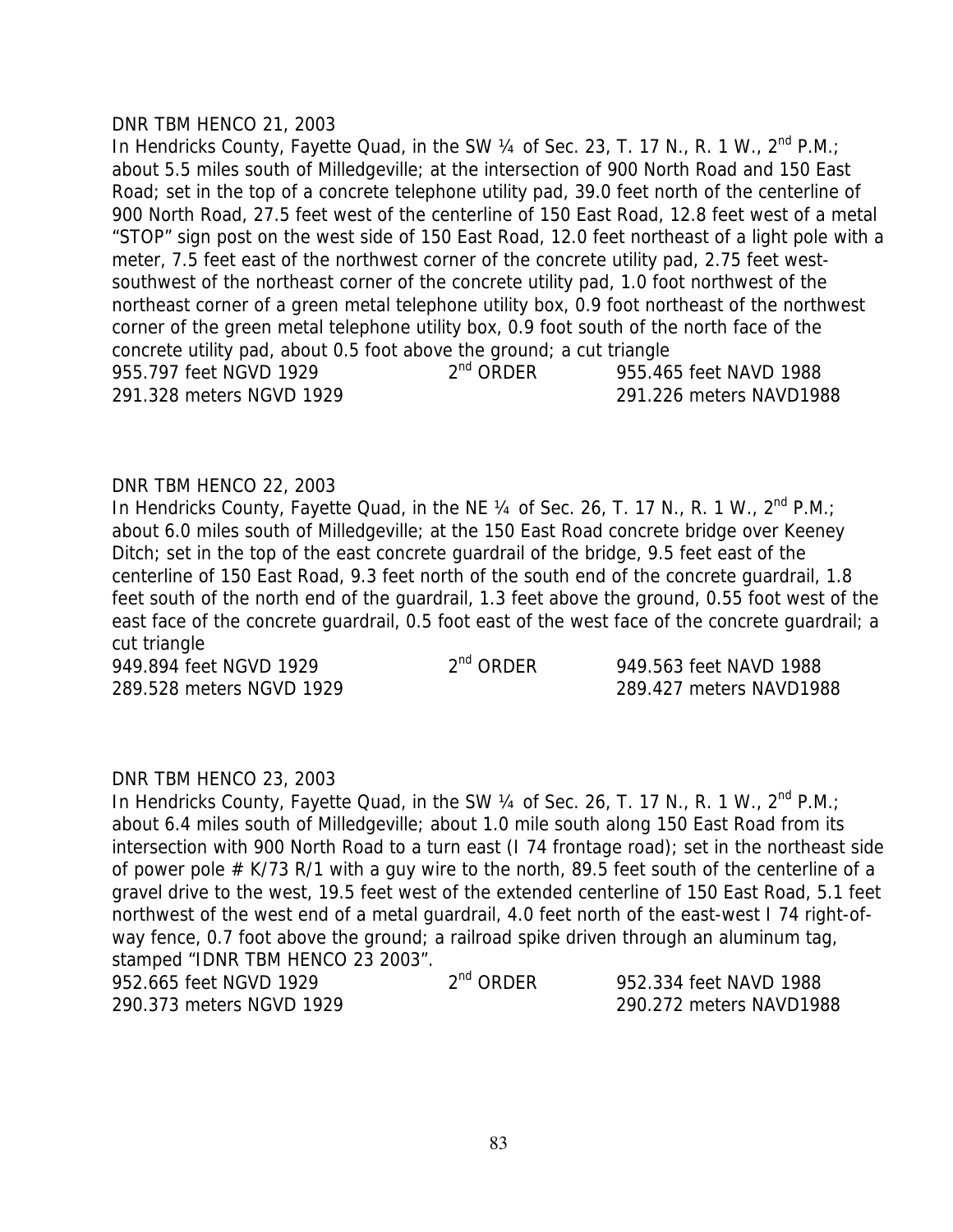### DNR TBM HENCO 24, 2003

In Hendricks County, Fayette Quad, in the SE  $\frac{1}{4}$  of Sec. 14, T. 17 N., R. 1 W.,  $2^{nd}$  P.M.; about 4.25 miles south of Milledgeville; at the intersection of 1025 North Road and 200 East Road; set in the north side of power pole  $# 1 L/73 R/40 L/37$ , 61.0 feet north of the centerline of 1025 North Road, 18.0 feet west of the centerline of 200 East Road, 15.5 feet northeast of a telephone pedestal, 1.8 feet above the ground; a railroad spike driven through an aluminum tag, stamped "IDNR TBM HENCO 24 2003".<br>956.217 feet NGVD 1929  $2<sup>nd</sup>$  ORDER 956.217 feet NGVD 1929 2<sup>nd</sup> ORDER 955.885 feet NAVD 1988 291.455 meters NGVD 1929 291.354 meters NAVD1988

State Highway Commission of Indiana BM HEND C 27

In Hendricks County, Lizton Quad, in the NW 1/4 of Sec. 28, T. 17 N., R. 1 W., 2<sup>nd</sup> P.M.; about 0.1 mile northeast of Lizton; at the State Road 39 bridge over I 74; set in the top of the northeast end of the southeast concrete sidewalk of the bridge, 17.0 feet southwest of the northeast end of the sidewalk, 16.6 feet southeast of the centerline of State Road 39, 4.8 feet southwest of the southwest end of the northeast metal guardrail, 3.4 feet below the top of the metal handrail, 1.5 feet southeast of the northwest face of the sidewalk, 1.0 foot southwest of a expansion joint in the sidewalk, 0.8 foot above the concrete bridge deck; a State Highway Commission of Indiana BM tablet, stamped "HEND C 27". 975.490 feet NGVD 1929 2<sup>nd</sup> ORDER 975.156 feet NAVD 1988 297.330 meters NGVD 1929 297.228 meters NAVD1988

## IDOT BM HEND C 28 R

In Hendricks County, Lizton Quad, in the NE 1/4 of Sec. 28, T. 17 N., R. 1 W., 2<sup>nd</sup> P.M.; about 0.3 mile northeast of Lizton; at the northwest corner of the west bound I 74 bridge over Ross Ditch; set in the top of the west end of the north concrete guardrail of the bridge, 16.2 feet east of the west end of the concrete guardrail, 10.2 feet east of the south metal end post of a wire fence, 2.9 feet above the concrete bridge deck, 0.5 foot east of an expansion joint in the concrete guardrail, 0.4 foot south of the north face of the concrete guardrail, 0.4 foot north of the south face of the concrete guardrail; a Indiana Department of Transportation bench mark tablet, stamped "HEND C 28 R". 952.641 feet NGVD 1929 2<sup>nd</sup> ORDER 952.307 feet NAVD 1988

290.366 meters NGVD 1929 290.264 meters NAVD1988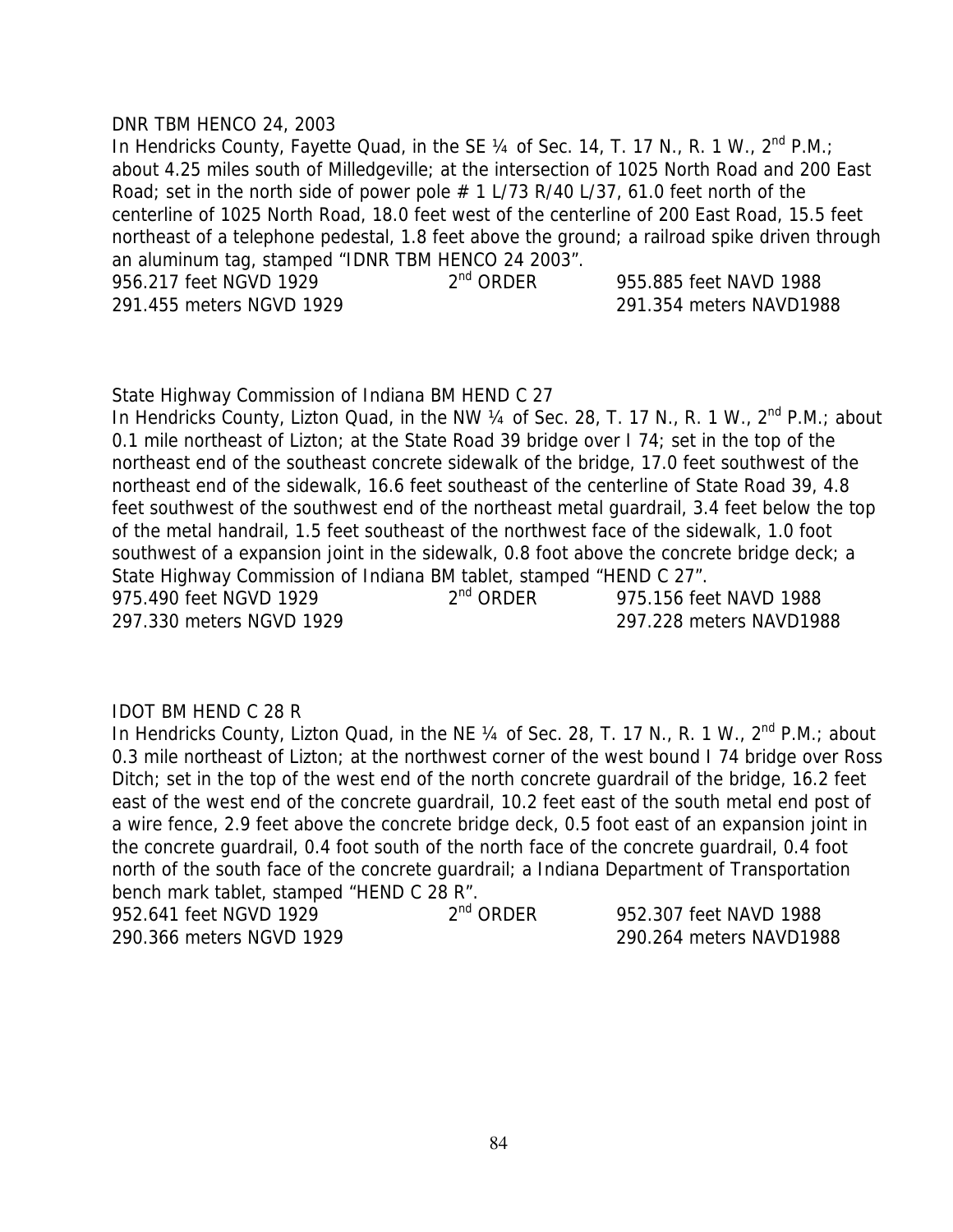#### IDOH BM HEND C 53

In Hendricks County, Lizton Quad, in the NW  $\frac{1}{4}$  of Sec. 33, T. 17 N., R. 1 W.,  $2^{nd}$  P.M.; about 0.3 mile south of Lizton; at the State Road 39 concrete bridge over Ross Ditch; set in the top of the northeast concrete bridge abutment, 30.5 feet east of the centerline of State Road 39, 1.45 feet south of the north face of the abutment, 1.4 feet north of the south face of the abutment, 0.55 foot west of the east face of the abutment, about 0.5 foot above the centerline of the road; a Indiana Department of Highways bench mark tablet, stamped "HEND C 53".

945.455 feet NGVD 1929 2<sup>nd</sup> ORDER 945.118 feet NAVD 1988 288.175 meters NGVD 1929 288.072 meters NAVD1988

## IDOT BM HEND C 17 R

In Hendricks County, Lizton Quad, in the SW  $\frac{1}{4}$  of Sec. 28, T. 17 N., R. 1 W.,  $2^{nd}$  P.M.; about 0.3 mile southeast of Lizton; at the U. S. 136 concrete bridge over Ross Ditch; set in the northwest wingwall of the bridge, 22.9 feet northeast of the centerline of U. S. 136, 2.0 feet northeast of the northwest end of the bridge, 1.0 foot northeast of the northeast face of the concrete guardrail, 0.5 foot above the road; a Indiana Department of Transportation benchmark tablet, stamped "HEND C 17 R". 946.408 feet NGVD 1929 2<sup>nd</sup> ORDER 946.072 feet NAVD 1988 288.466 meters NGVD 1929 288.363 meters NAVD1988

## Hendricks County GPS 25

In Hendricks County, Lizton Quad, in the NW  $\frac{1}{4}$  of Sec. 15, T. 17 N., R. 1 W.,  $2^{nd}$  P.M.; about 1.5 miles southeast of New Brunswick; about 0.15 mile north along 50 East Road from its "T" road intersection with 1075 North Road; set in the top of a concrete post, about 400 feet south of the Boone / Hendricks County Line, between the third and fourth utility poles north of the intersection of 1075 North Road and 50 East Road, about 110 feet south of the fourth utility pole, 13.0 feet west of the centerline of 50 East Road, 2.0 feet east of a orange carsonite witness post, 1.0 foot east of a metal witness post; a Hendricks County GPS control disk.

| 951.791 feet NGVD 1929   | $2nd$ ORDER | 951.460 feet NAVD 1988  |
|--------------------------|-------------|-------------------------|
| 290.106 meters NGVD 1929 |             | 290.005 meters NAVD1988 |

Northing : 1,702,476.949 feet NAD 1983(1997) West Zone Easting : 3,111,993.467 feet NAD 1883(1997) West Zone

LAT. =  $39^{\circ}$  55' 16.10024" NAD 1983(1997) LONG. =  $86^{\circ}$  30' 56.06241" NAD 1983(1997)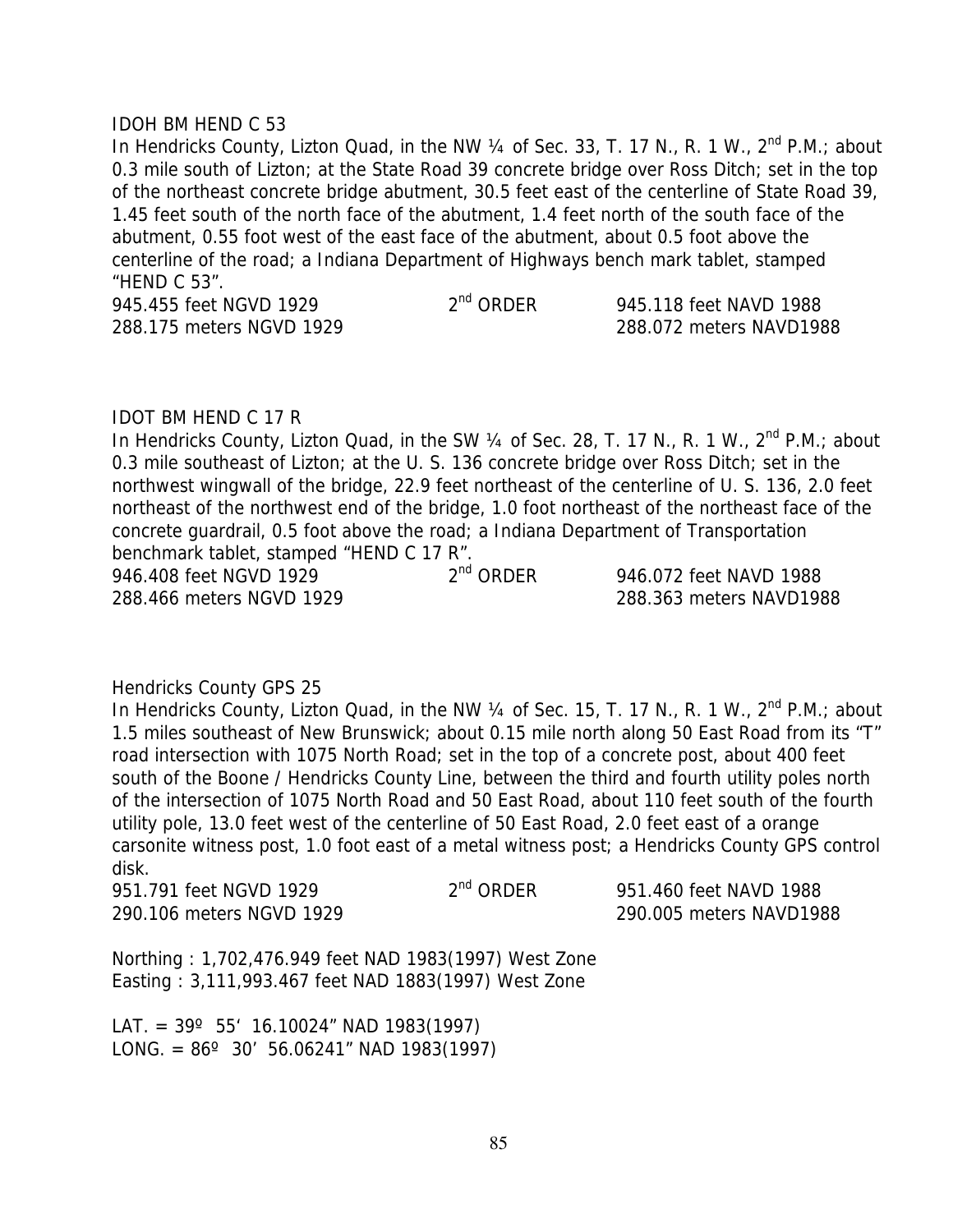In Hendricks County, Fayette Quad, in the NE 1/4 of Sec. 13, T. 17 N., R. 1 W., 2<sup>nd</sup> P.M.: about 3.8 miles southeast of Milledgeville; about 0.25 mile east along the Boone / Hendricks County Line Road from its "T" road intersection with 275 East Road (North 168<sup>th</sup> Road) to a bend in the road; set in the top of a concrete post, 14.0 feet northeast of the southeast post of a "ARROW" sign, 3.5 feet south of the extended centerline of the road to the west, 11.5 feet of the north leg of a "ARROW" sign, level with the ground; a Hendricks County GPS control disk.

GPS elevation

292.8198 meters NAVD 1988 960.693 feet NAVD 1988

Northing : 1,703,154.298 feet NAD 1983(1997) West Zone Easting : 3,125,173.380 feet NAD 1883(1997) West Zone

LAT. =  $39^{\circ}$  55' 21.93140" NAD 1983(1997) LONG. =  $86^{\circ}$  28' 06.84323" NAD 1983(1997)

## Hendricks County GPS 27

In Boone County, Fayette Quad, in the SE  $\frac{1}{4}$  of Sec. 10, T. 17 N., R. 1 W.,  $2^{nd}$  P.M.; about 0.3 mile south of Fayette; about 0.5 mile south along State Road 267 from its intersection with West 101<sup>st</sup> Street, at the southeast corner of the White Lick Golf Course and the Boone / Hendricks County Line; set in the top of a concrete post, about 155 feet north of the centerline of a road to the west and the county line, 147.0 feet northwest of and across State Road 267 from power pole # 11/151, 132.6 feet north of the northwest corner of a concrete right-of-way marker, 127.9 feet southwest of and across State Road 267 from power pole # 12/151, 30.8 feet west of the centerline of State Road 267, 16.5 feet southwest of a mailbox (# 7863), about 16 feet west of the west edge of pavement of State Road 267, 10.5 feet east of the golf course fence, level with the ground; a Hendricks County GPS control disk. GPS elevation

280.8009 meters NAVD 1988 921.261 feet NAVD 1988

Northing : 1,703,807.814 feet NAD 1983(1997) West Zone Easting : 3,145,013.323 feet NAD 1883(1997) West Zone

LAT. =  $39^{\circ}$  55' 26.96174" NAD 1983(1997) LONG. =  $86^{\circ}$  23' 52.13765" NAD 1983(1997)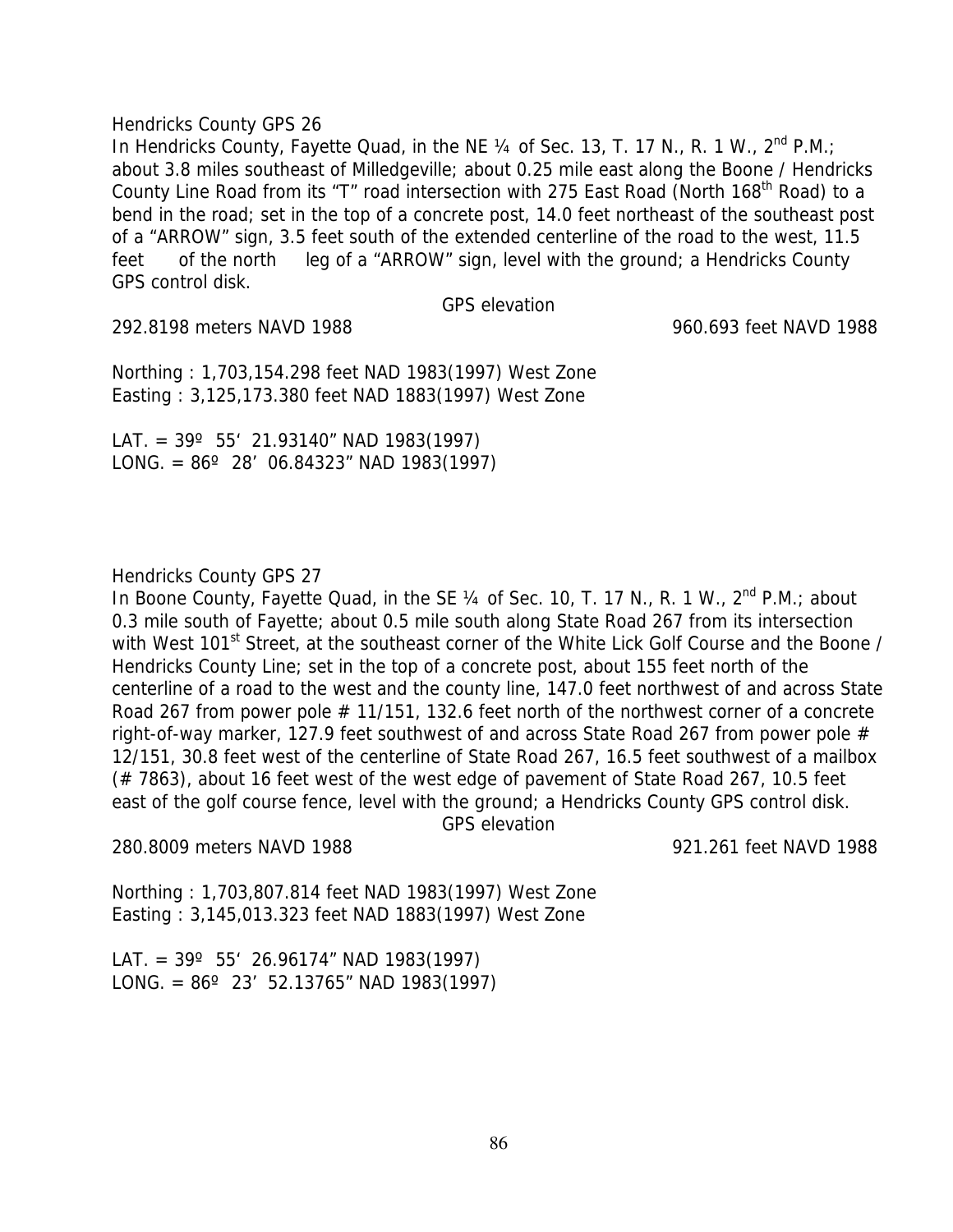In Hendricks County, Zionsville Quad, in the NW  $\frac{1}{4}$  of Sec. 13, T. 17 N., R. 1 E., 2<sup>nd</sup> P.M.; about 5.0 miles southwest of Zionsville; about 0.9 mile north along 900 East Road from its "T" road intersection with 1000 North Road to a turn to the west, thence 0.1 mile west to a turn to the north; set in the top of a concrete post, 34.2 feet northeast of a wood corner fence post, 31.8 feet east of a north-south fence, 20.7 feet east of utility pole  $#E$ 7/3/1/6/with a guy wire to the south and a guy wire to the west, 15.8 feet east of the extended centerline of the north-south segment of the road, 7.0 feet southwest of the southwest edge of the asphalt road, 5.0 feet north of the extended centerline of the eastwest segment of the road, 1.6 feet north of a orange carsonite witness post, 1.5 feet north of a metal witness post, about 0.5 foot below the level of the road, level with the ground; a Hendricks County GPS control disk.

GPS elevation

281.7388 meters NAVD 1988 924.338 feet NAVD 1988

Northing : 1,703,129.304 feet NAD 1983(1997) West Zone Easting : 3,153,786.497 feet NAD 1883(1997) West Zone

LAT. =  $39^{\circ}$  55' 19.57576" NAD 1983(1997) LONG. =  $86^{\circ}$  21' 59.60459" NAD 1983(1997)

## Hendricks County GPS 30

In Hendricks County, Lizton Quad, in the SE  $\frac{1}{4}$  of Sec. 28, T. 17 N., R. 1 W.,  $2^{nd}$  P.M.; about 0.5 mile southeast of Lizton; at the intersection of 21 West Road and the Conrail (Penn Central) railroad; set in the top of a concrete post, 35.0 feet east of the centerline of 21 West Road, 26.0 feet east of a railroad crossing sign post, 25.0 feet east of a "STOP" sign post, 24 feet northeast of a power pole, 20.0 feet southwest of the southwest rail of the railroad tracks, about 3.0 feet above the railroad tracks, 2.3 feet west of a orange carsonite witness post, 1.3 feet west of a metal witness post, level with the ground; a Hendricks County GPS control disk.

| 962.599 feet NGVD 1929   | $2nd$ ORDER | 962.264 feet NAVD 1988  |
|--------------------------|-------------|-------------------------|
| 293.401 meters NGVD 1929 |             | 293.299 meters NAVD1988 |

Northing : 1,688,896.168 feet NAD 1983(1997) West Zone Easting : 3,108,249.298 feet NAD 1883(1997) West Zone

LAT. =  $39^{\circ}$  53' 02.12241" NAD 1983(1997) LONG. =  $86^{\circ}$  31' 45.19918" NAD 1983(1997)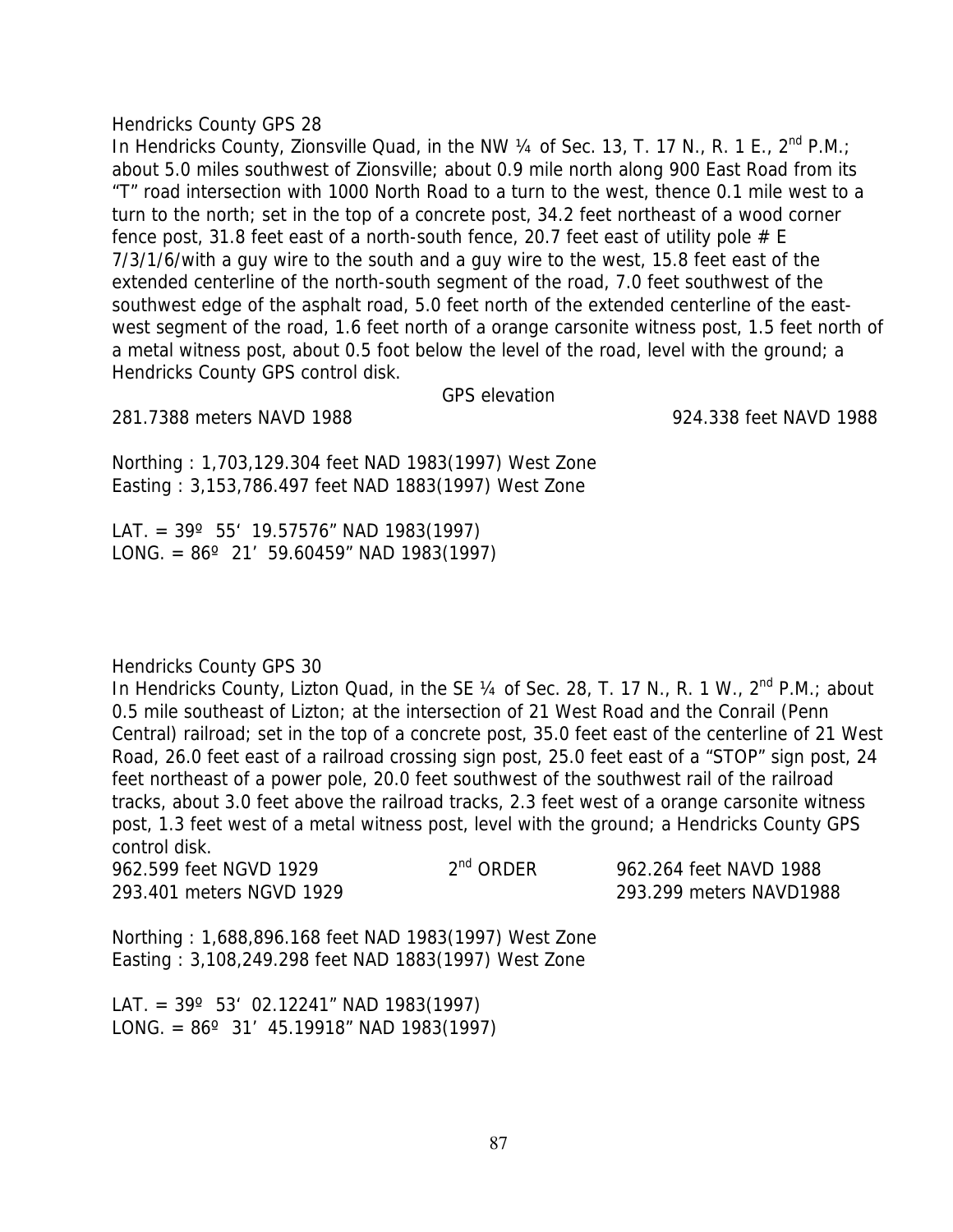In Hendricks County, Fayette Quad, in the NW1/4 of Sec. 27, T. 17 N., R. 1 E.,  $2^{nd}$  P.M.; about 2.5 miles south-southwest of Fayette; at the intersection of 650 East Road and 900 North Road; set in the top of a concrete post, 160.3 feet southwest of and across 900 North Road from a "PK" nail in a power pole, 126.6 feet northwest of the southwest corner of a two story brick house, 121.1 feet northwest of the northeast corner of a two story brick house, 102.8 feet south of and across 900 North Road from a "PK" nail in a power pole, 90.9 feet northwest of the northwest corner of a two story brick house, 58.8 feet northeast of and across 650 East Road from a "PK" nail in a power pole, 50.5 feet south of the centerline of 900 North Road, 32.0 feet east of the centerline of 650 East Road, 28.8 feet southwest of a yellow "WARNING GAS PIPELINE" sign post, 16.0 feet east-northeast of a metal "STOP" sign post on the east side of 650 East Road, 3.9 feet southwest of the northwest corner of the north end of a concrete sidewalk, 2.2 feet west of the west edge of the concrete sidewalk, 1.6 feet northwest of a orange carsonite witness post, 1.1 feet west of a metal witness post, about 0.2 foot below the level of the concrete sidewalk, level with the ground; a Hendricks County GPS control disk.

GPS elevation

279.1483 meters NAVD1988 915.839 feet NAVD 1988

Northing : 1,692,939.602 feet NAD 1983(1997) West Zone Easting : 3,141,269.241 feet NAD 1883(1997) West Zone

LAT. =  $39^{\circ}$  53' 39.84183" NAD 1983(1997) LONG. =  $86^{\circ}$  24' 41.24248" NAD 1983(1997)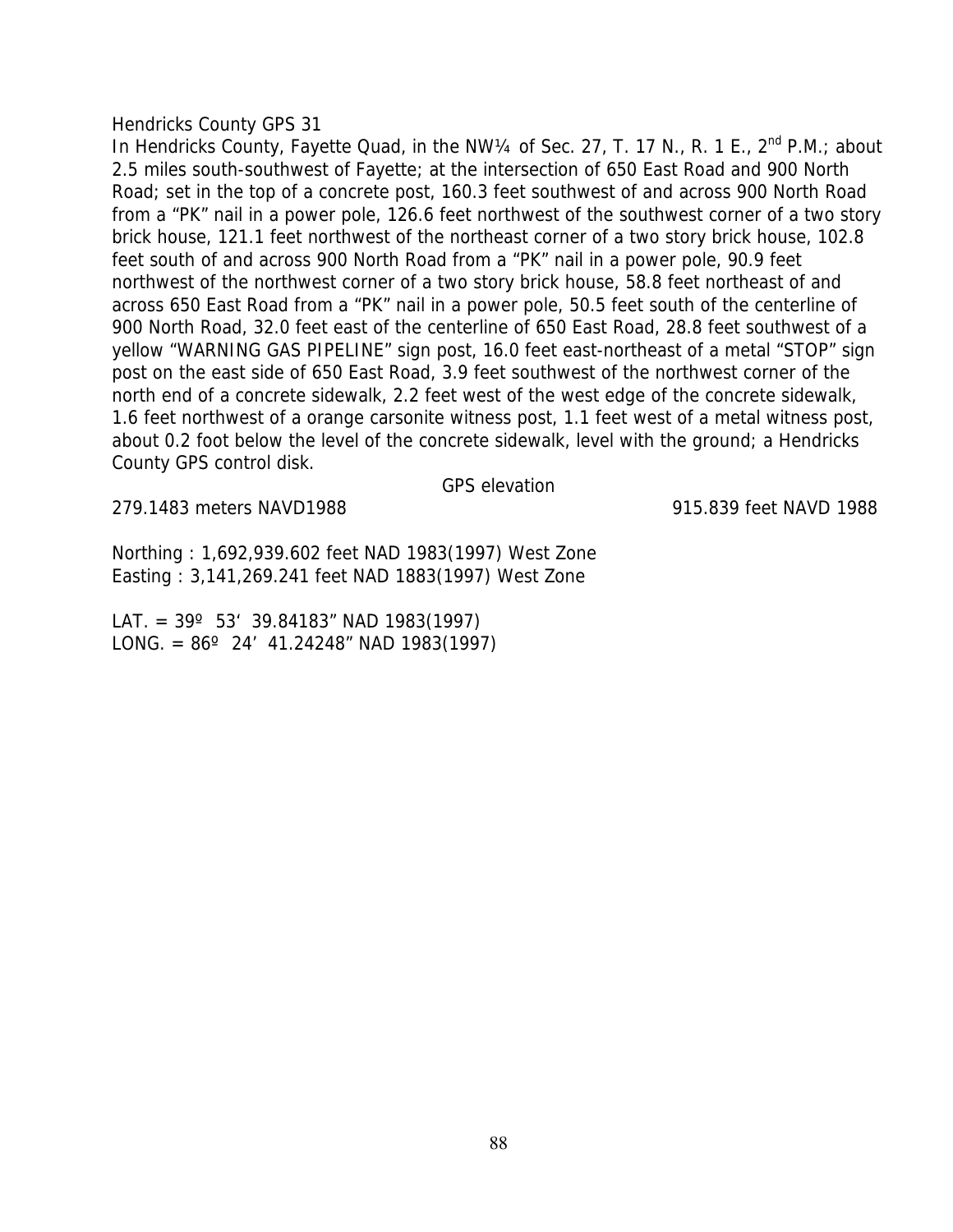In Hendricks County, Brownsburg Quad, in the SW1/4 of Sec. 34, T. 17 N., R. 1 E., 2<sup>nd</sup> P.M.; about 1.0 mile north-northwest of Brownsburg; at the intersection of 650 East Road and 700 North Road; set in the top of a concrete post, in the northeast 1/4 of the intersection, 196.0 feet northwest of a "PK" nail in a power pole, 162.6 feet southeast of and across 650 East Road from a "PK" nail in a power pole, 78.5 feet north of and across 700 North Road from the top nut of a fire hydrant, 63.0 feet northeast of and across 650 East Road from a "PK" nail in a power pole, 57.0 feet north of the centerline of 700 North Road, 46.5 feet southeast of and across 650 East Road from a "PK" nail in a power pole, 28.4 feet north-northwest of a gas line warning post, 19.9 feet east of the centerline of 650 East Road, level with the ground; a Hendricks County GPS control disk.

GPS elevation

274.5345 meters NAVD1988 900.702 feet NAVD 1988

Northing : 1,682,423.701 feet NAD 1983(1997) West Zone Easting : 3,141,451.607 feet NAD 1883(1997) West Zone

LAT. =  $39^{\circ}$  51' 55.90810" NAD 1983(1997) LONG. =  $86^{\circ}$  24' 39.91780" NAD 1983(1997)

## Hendricks County GPS 52

In Hendricks County, Zionsville Quad, in the NW1/4 of Sec. 20, T. 17 N., R. 1 E.,  $2^{nd}$  P.M.; about 3.5 miles southwest of Zionsville; about 0.25 mile east along 950 North Road (West 82<sup>nd</sup> Street) from its "T" road intersection with 1075 East Road to a gravel entrance road to the north (# 9126) leading to a lake; set in the top of a concrete post, 72 feet west of the centerline of the gravel road to the north, 41. 2 feet northwest of and across 950 North Road from the northwest corner of a brick mailbox post (# 10987 & 10993), 38.7 feet west of a metal "HENDRICKS CTY LN" sign post, 38.1 feet west of the west wood end post of a wood fence at the entrance drive to the north, 16.5 feet north of the centerline of 950 North Road (West  $82<sup>nd</sup>$  Street), about 1.5 feet below the level of the road, level with the ground; a Hendricks County GPS control disk.

GPS elevation

275.0179 meters NAVD1988 902.288 feet NAVD 1988

Northing : 1,696,060.352 feet NAD 1983(1997) West Zone Easting : 3,165,156.391 feet NAD 1883(1997) West Zone

LAT. =  $39^{\circ}$  54' 08.79309" NAD 1983(1997) LONG. =  $86^{\circ}$  19' 34.44772" NAD 1983(1997)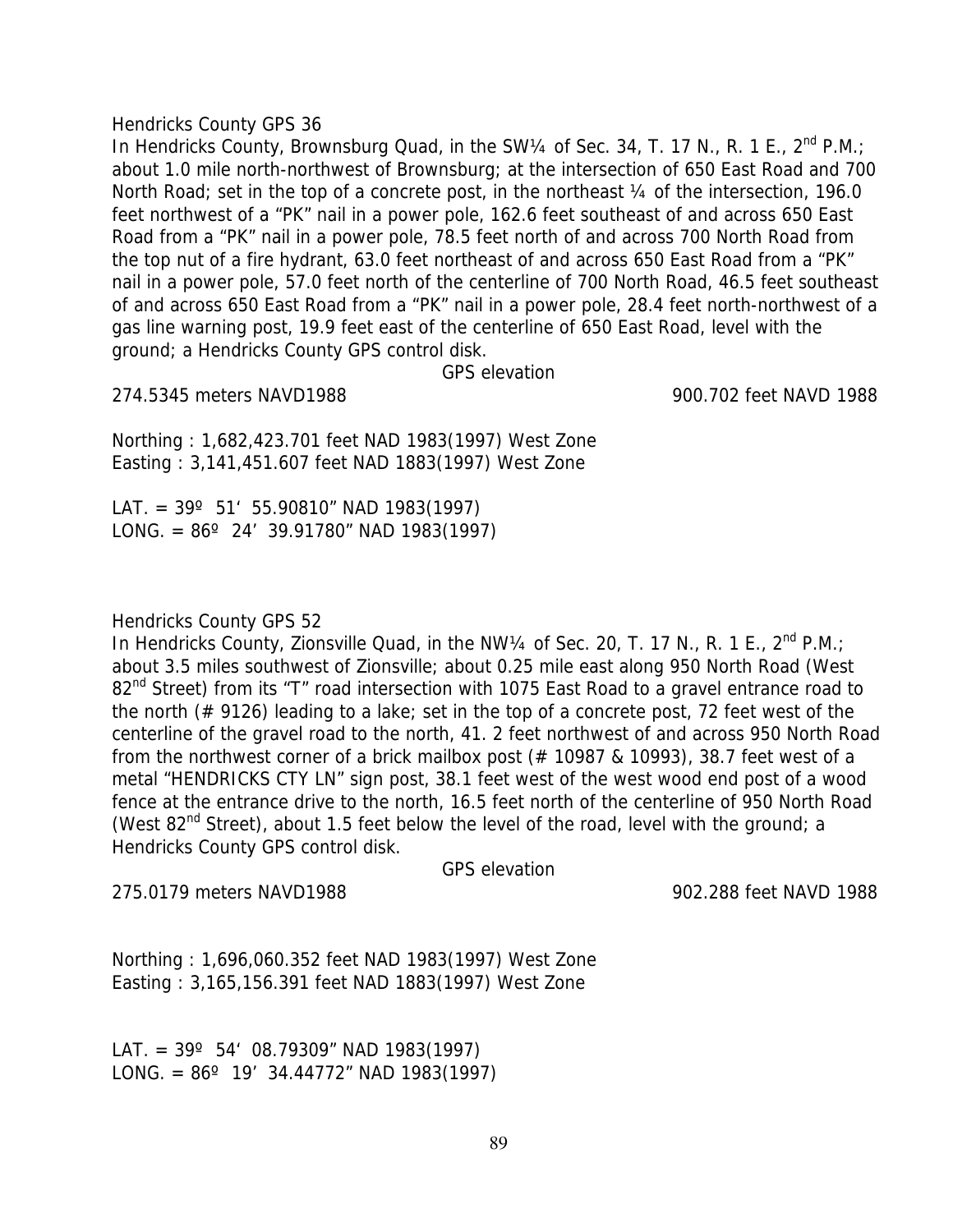In Hendricks County, Fayette Quad, in the NW 1/4 of Sec. 20, T. 17 N., R. 1 E., 2<sup>nd</sup> P.M.; about 2.4 miles southwest of Fayette; at the 1000 North Road bridge over the West Fork of White Lick Creek; set in the top of a concrete post, 265.6 feet southeast of and across the road from the southeast corner of a electric box, 239.0 feet east of a "PK" nail in a power pole, 46.3 feet southwest of and across the road from the southwest corner of the north concrete guardrail of the bridge, 42.8 feet west-southwest of the southwest corner of the west end of the south concrete quardrail of the bridge, 18.8 feet west of power pole  $# L/43$ L/4, 17.0 feet south of the centerline of the road, 8 feet south of the south edge of the pavement of the road, 1.5 feet north of a metal witness post, level with the ground; a Hendricks County GPS control disk.

GPS elevation

286.3455 meters NAVD1988 939.452 feet NAVD 1988

Northing : 1,698,068.444 feet NAD 1983(1997) West Zone Easting : 3,132,143.084 feet NAD 1883(1997) West Zone

LAT. =  $39^{\circ}$  54' 31.18810" NAD 1983(1997) LONG. =  $86^{\circ}$  26' 37.85559" NAD 1983(1997)

## Hendricks County GPS 54

In Hendricks County, Fayette Quad, in the NW 1/4 of Sec. 23, T. 17 N., R. 1 E., 2<sup>nd</sup> P.M.; about 5.0 miles south of Milledgeville; at the "T" road intersection of 150 East Road and 975 North Road; set in the top of a concrete post, 168.8 feet northwest of and across 150 East Road from the southwest corner of a one story brick house, 159.1 feet southwest of and across 150 East Road from the northwest corner of a one story brick house, 97.0 feet northwest of and across 150 East Road from a "MAG" nail in a power pole, 80.0 feet south of a "MAG" nail in the south side of a power pole, 27.8 feet southwest of a wood mailbox post (# 9759 – HAYDEN), 23.5 feet north of the centerline of 975 North Road, 23.5 feet west of the centerline of 150 East Road, 11.3 feet north of a metal "975 N – 150 E" road sign post, 9.5 feet north of the northwest corner of a concrete fence corner post (fence is gone), 5.3 feet northwest of the top of the center of the north end of a cmp pipe culvert under 975 North Road, 1.4 feet east of a metal witness post, about a foot below the level of 150 East Road; a Hendricks County GPS control disk.

| 952.915 feet NGVD 1929   | $2nd$ ORDER |
|--------------------------|-------------|
| 290.449 meters NGVD 1929 |             |

952.583 feet NAVD 1988 290.348 meters NAVD1988

Northing : 1,685,739.794 feet NAD 1983(1997) West Zone Easting : 3,117,567.606 feet NAD 1883(1997) West Zone

LAT. =  $39^{\circ}$  54' 15.17462" NAD 1983(1997) LONG. =  $86^{\circ}$  29' 47.65068" NAD 1983(1997)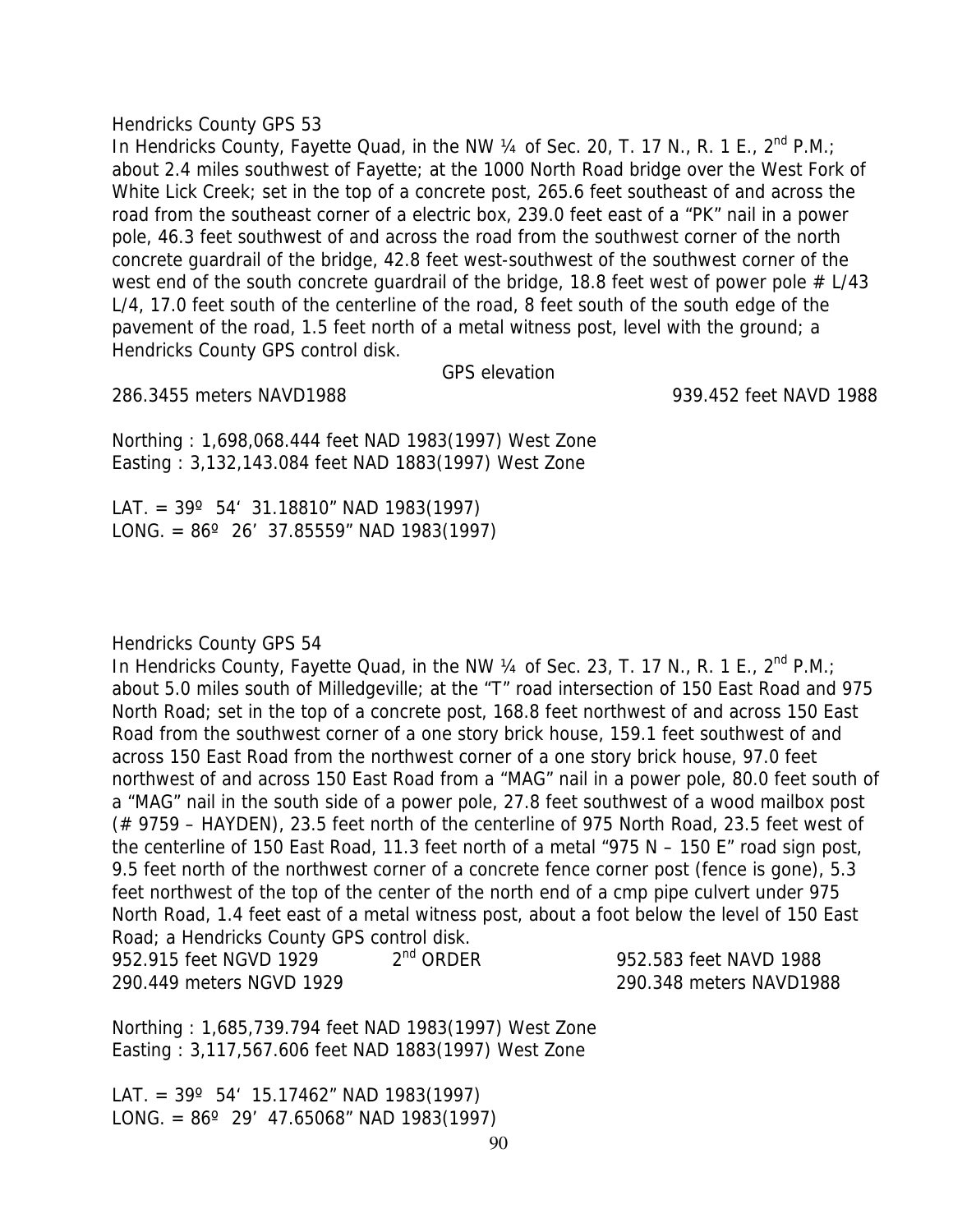## USC&GS LIZTON

In Hendricks County, Lizton Quad, in the NW 1/4 of Sec. 28, T. 17 N., R. 1 W., 2<sup>nd</sup> P.M.: about 0.3 mile northeast of Lizton; at the intersection of 900 North Road, 75 West Road, and State Road 39, at the Indiana Department of Transportation Garage # 12/04; 108.6 feet northwest of the northwest corner of the brick garage office building, 61.35 feet southeast of the centerline of State Road 39, 57.0 feet south of the centerline of 900 North Road, 52.1 feet southwest of a "PK" nail in power pole  $# 63/104$ , 32.4 feet northeast of a metal corner fence post of a six foot chain link fence around the garage, 28.3 feet northeast of the chain link fence, 0.3 foot below the ground; a stainless steel rod encased in a sleeve with a access cover, stamped LIZTON 1997".

966.101 feet NGVD 1929 2<sup>nd</sup> ORDER 965.768 feet NAVD 1988 294.468 meters NGVD 1929 294.367 meters NAVD1988 Position Data: Order B NAD 1983/1997 LAT. =  $39^{\circ}$  53' 36.25794" NAD 1983/1997 LONG. =  $86^{\circ}$  32' 13.56146" NAD 1983/1997 Indiana State Plane Coordinates in U.S. Survey Feet (one meter = 39.37 inches exactly) Easting :3,106,017.264 West Zone NAD 1983/1997 Northing : 1,692,336.595 West Zone NAD 1983/1997

## USC&GS BM A 122, 1946

In Hendricks County, Fayette Quad, in the NE  $\frac{1}{4}$  of Sec. 35, T. 17 N., R. 1 W.,  $2^{nd}$  P.M.; about 7.0 miles south of Milledgeville; at the intersection of 150 East Road and the New York Central railroad, in the southeast ¼ of the intersection; set in the top of a concrete post, 27.5 feet east of the centerline of 150 East Road, 26.5 feet southwest of the southwest rail of the tracks, 23.3 feet southeast of a wood "RAILROAD CROSSING" sign post, 21.5 feet southeast of a metal "STOP" sign post, 7.4 feet northeast of a wood fence corner post (fence id gone), 6.4 feet east of a metal telephone pedestal, 5.4 feet west-northwest of a white "BURIED FIBER OPTIC CABLE" warning sign post, 1.0 foot southwest of a metal "T" fence post, about 0.3 foot above the ground; a U.S. Coast and Geodetic Survey bench mark tablet, stamped "A 122 1946".

Note : mark is leaning (this is a DNR revised elevation). 949.084 feet NGVD 1929 2<sup>nd</sup> ORDER 948.752 feet NAVD 1988 289.281 meters NGVD 1929 289.180 meters NAVD1988

Indiana State Plane Coordinates in U.S. Survey Feet (one meter = 39.37 inches exactly) Northing : 1,685,739.794 feet NAD 1983(1997) West Zone Easting : 3,117,567.606 feet NAD 1883(1997) West Zone

LAT. =  $39^{\circ}$  52' 30.34180" NAD 1983(1997) LONG. =  $86^{\circ}$  29' 45.93243" NAD 1983(1997)